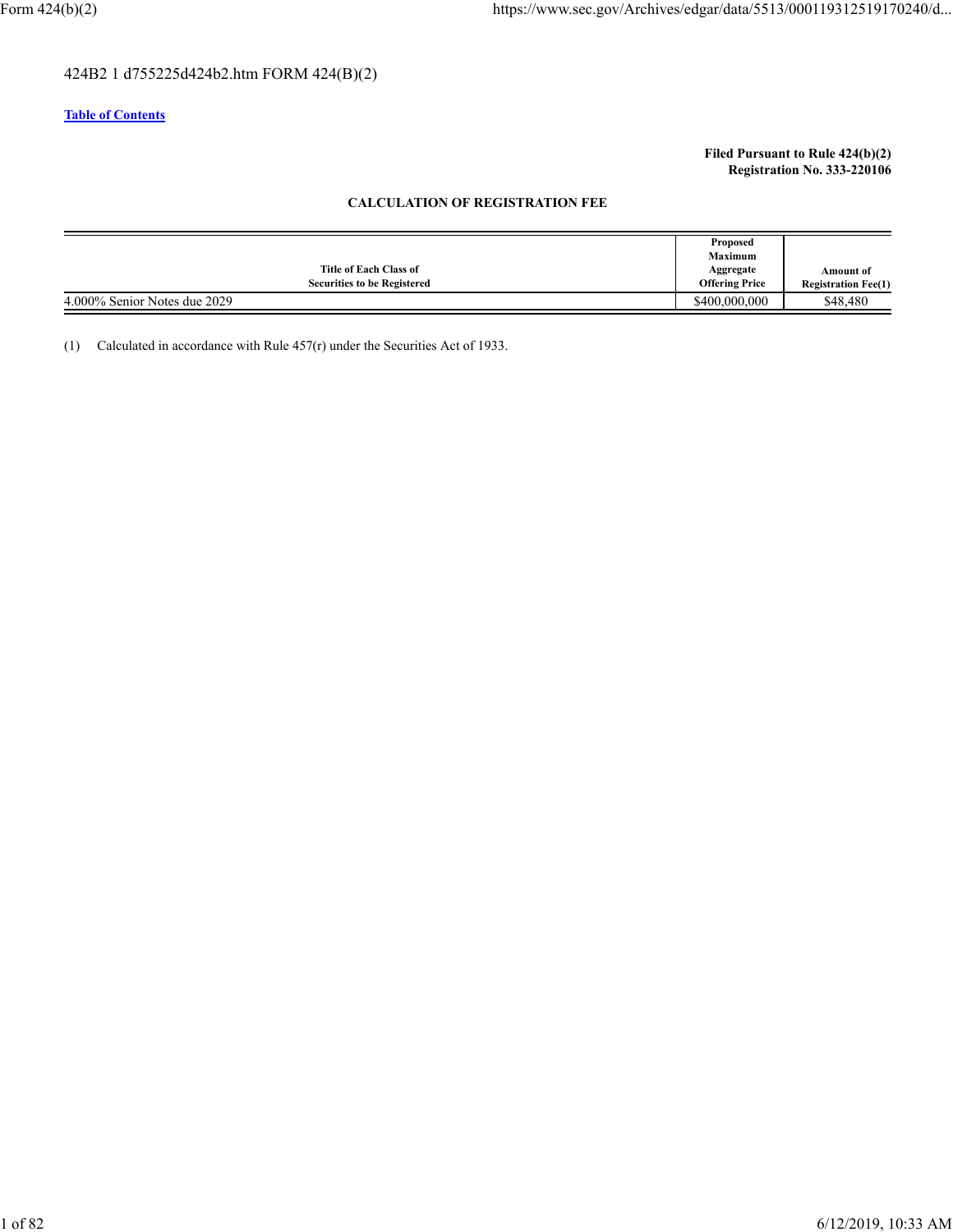**PROSPECTUS SUPPLEMENT (TO PROSPECTUS DATED AUGUST 22, 2017)**



# **\$400,000,000 4.000% Senior Notes due 2029**

We are offering through this prospectus supplement \$400,000,000 aggregate principal amount of our 4.000% senior notes due 2029, which we refer to in this prospectus supplement as the "senior notes."

The senior notes will mature on June 15, 2029. Interest on the senior notes is payable in arrears on each June 15 and December 15, beginning on December 15, 2019.

The senior notes will be redeemable at our option in whole or in part, at any time and from time to time prior to March 15, 2029, the date that is three months prior to the maturity date, at a redemption price equal to the greater of (i) 100% of the principal amount to be redeemed plus accrued and unpaid interest to the date of redemption and (ii) the "Make-Whole Redemption Amount" calculated as described in this prospectus supplement. In addition, on or after March 15, 2029, we will have the right to redeem the senior notes at our option in whole or in part, at any time and from time to time, at a redemption price equal to 100% of the principal amount to be redeemed plus accrued and unpaid interest to the date of redemption.

The senior notes are issuable in denominations of \$2,000 and integral multiples of \$1,000 in excess thereof.

The senior notes will be unsecured and rank equally with all of our other unsecured and unsubordinated debt. In addition, the senior notes will be structurally subordinated to any indebtedness of our subsidiaries.

Investing in the senior notes involves risks. We urge you to carefully read the "Risk Factors" section beginning on **page S-5 of this prospectus supplement and the "Item 1A. Risk Factors" section of our annual report on Form 10-K for the year ended December 31, 2018 before you make any decision to invest in the senior notes.**

Neither the Securities and Exchange Commission (SEC) nor any state securities commission has approved or disapproved of these senior notes or determined if this prospectus supplement or the accompanying prospectus is truthful or complete. Any representation to the contrary is a criminal offense.

|                              | <b>Per Senior Note</b> | Total            |
|------------------------------|------------------------|------------------|
| Public Offering Price        | 99.633%                | \$398,532,000(1) |
| <b>Underwriting Discount</b> | $0.650\%$              | \$2,600,000      |
| Proceeds to Unum Group       | 98.983%                | \$395,932,000(1) |
|                              |                        |                  |

(1) Plus accrued interest, if any, from and including June 13, 2019, if settlement occurs after that date.

The underwriters expect to deliver the senior notes to purchasers through the book-entry delivery system of The Depository Trust Company for the accounts of its participants, including Clearstream Banking, *société anonyme*, and Euroclear Bank S.A./N.V., on or about June 13, 2019, against payment in immediately available funds.

*Joint Book-Running Managers*

| Citigroup                         | Goldman Sachs & Co. LLC                | <b>HSBC</b> | <b>Deutsche Bank Securities</b> |
|-----------------------------------|----------------------------------------|-------------|---------------------------------|
|                                   | Co-Managers                            |             |                                 |
| <b>BB&amp;T</b> Capital Markets   | <b>BNY Mellon Capital Markets, LLC</b> |             | <b>BofA Merrill Lynch</b>       |
| <b>Fifth Third Securities</b>     | J.P. Morgan                            |             | <b>Regions Securities LLC</b>   |
| <b>SunTrust Robinson Humphrey</b> | <b>US Bancorp</b>                      |             | <b>Wells Fargo Securities</b>   |

June 10, 2019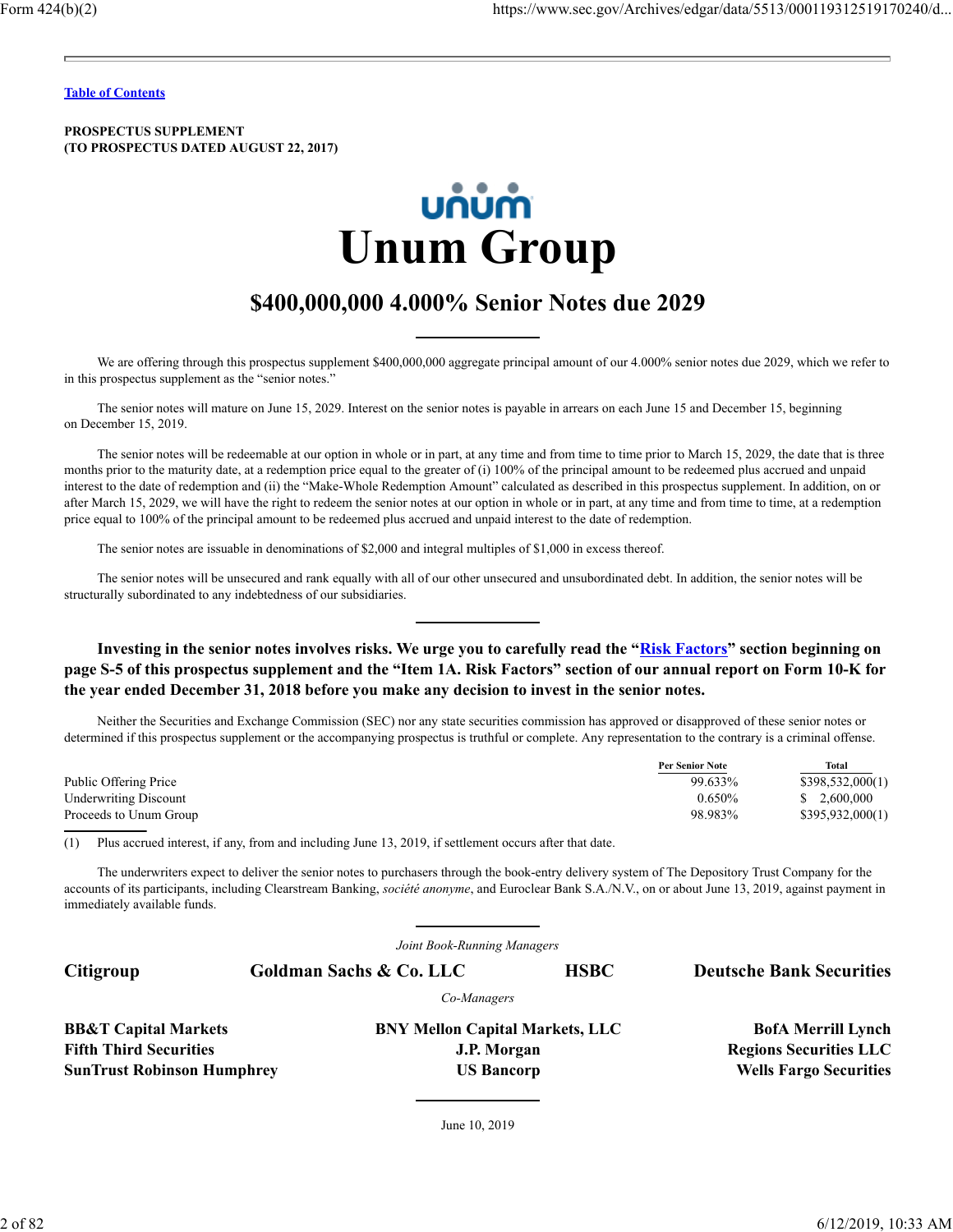Ē.

**Page**

 $\equiv$ 

**Page**

# **Table of Contents**

# **TABLE OF CONTENTS**

## **Prospectus Supplement**

| <b>About this Prospectus Supplement</b>                          | $S$ -ii |
|------------------------------------------------------------------|---------|
| <b>Summary</b>                                                   | $S-1$   |
| <b>Risk Factors</b>                                              | $S-5$   |
| <b>Cautionary Statement Regarding Forward-Looking Statements</b> | $S-7$   |
| Use of Proceeds                                                  | $S-9$   |
| Capitalization                                                   | $S-10$  |
| Description of the Senior Notes                                  | $S-11$  |
| U.S. Income Tax Consequences                                     | $S-18$  |
| <b>Benefit Plan Investor Considerations</b>                      | $S-21$  |
| Underwriting                                                     | $S-23$  |
| Validity of the Senior Notes                                     | $S-27$  |
| Experts                                                          | $S-27$  |
| Where You Can Find More Information                              | $S-28$  |

## **Prospectus**

| <b>About this Prospectus</b>                                     |    |
|------------------------------------------------------------------|----|
| Where You Can Find More Information                              |    |
| <b>Cautionary Statement Regarding Forward-Looking Statements</b> |    |
| <b>Unum Group</b>                                                |    |
| Use of Proceeds                                                  |    |
| <b>Consolidated Ratios of Earnings to Fixed Charges</b>          |    |
| <b>Description of Debt Securities</b>                            |    |
| <b>Description of Preferred Stock</b>                            | 24 |
| <b>Description of Depositary Shares</b>                          | 27 |
| <b>Description of Common Stock</b>                               | 31 |
| <b>Description of Warrants</b>                                   | 34 |
| <b>Description of Stock Purchase Contracts</b>                   | 36 |
| <b>Description of Units</b>                                      | 37 |
| <b>Legal Ownership and Book-Entry Issuance</b>                   | 38 |
| <b>Plan of Distribution</b>                                      | 44 |
| Validity of the Securities                                       | 46 |
| <b>Experts</b>                                                   | 47 |

S-i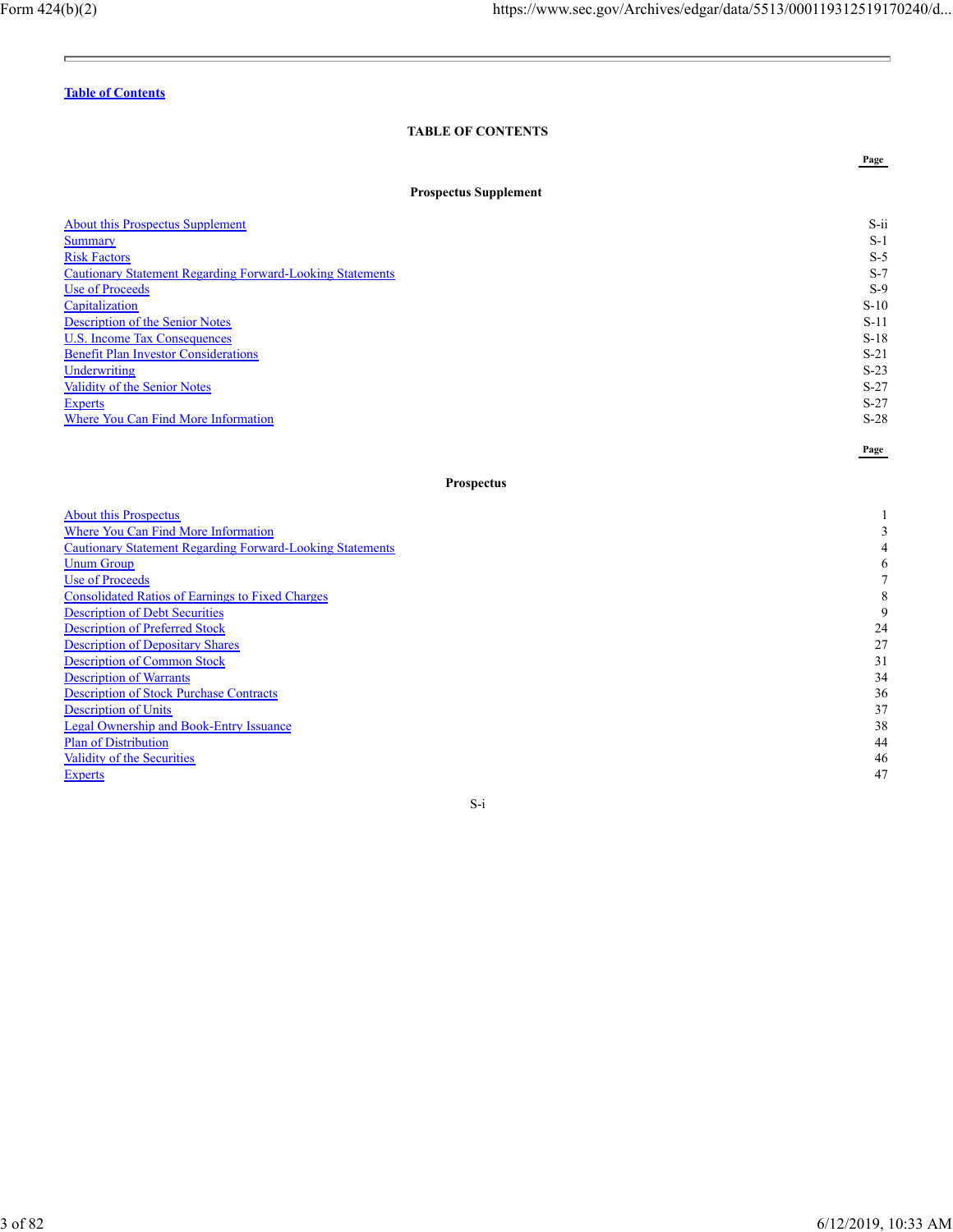## **ABOUT THIS PROSPECTUS SUPPLEMENT**

You should read this prospectus supplement along with the accompanying prospectus and the documents incorporated by reference in the accompanying prospectus. The information contained in this prospectus supplement supersedes any inconsistent information contained in the accompanying prospectus. We are responsible for the information contained in this prospectus supplement and contained or incorporated by reference in the accompanying prospectus, and in any related free writing prospectus we prepare or authorize. We have not, and the underwriters have not, authorized anyone to provide you with any other information, and we and the underwriters take no responsibility for other information others may give you. We and the underwriters are not making an offer to sell these securities in any jurisdiction where the offer is not permitted. You should not assume that the information contained in this prospectus supplement, or contained or incorporated by reference in the accompanying prospectus, or in any related free writing prospectus is accurate as of any date other than their respective dates.

Unless we have indicated otherwise, or the context otherwise requires, references in this prospectus supplement and the accompanying prospectus to "Unum," "we," "us," and "our" or similar terms are to Unum Group and its subsidiaries.

S-ii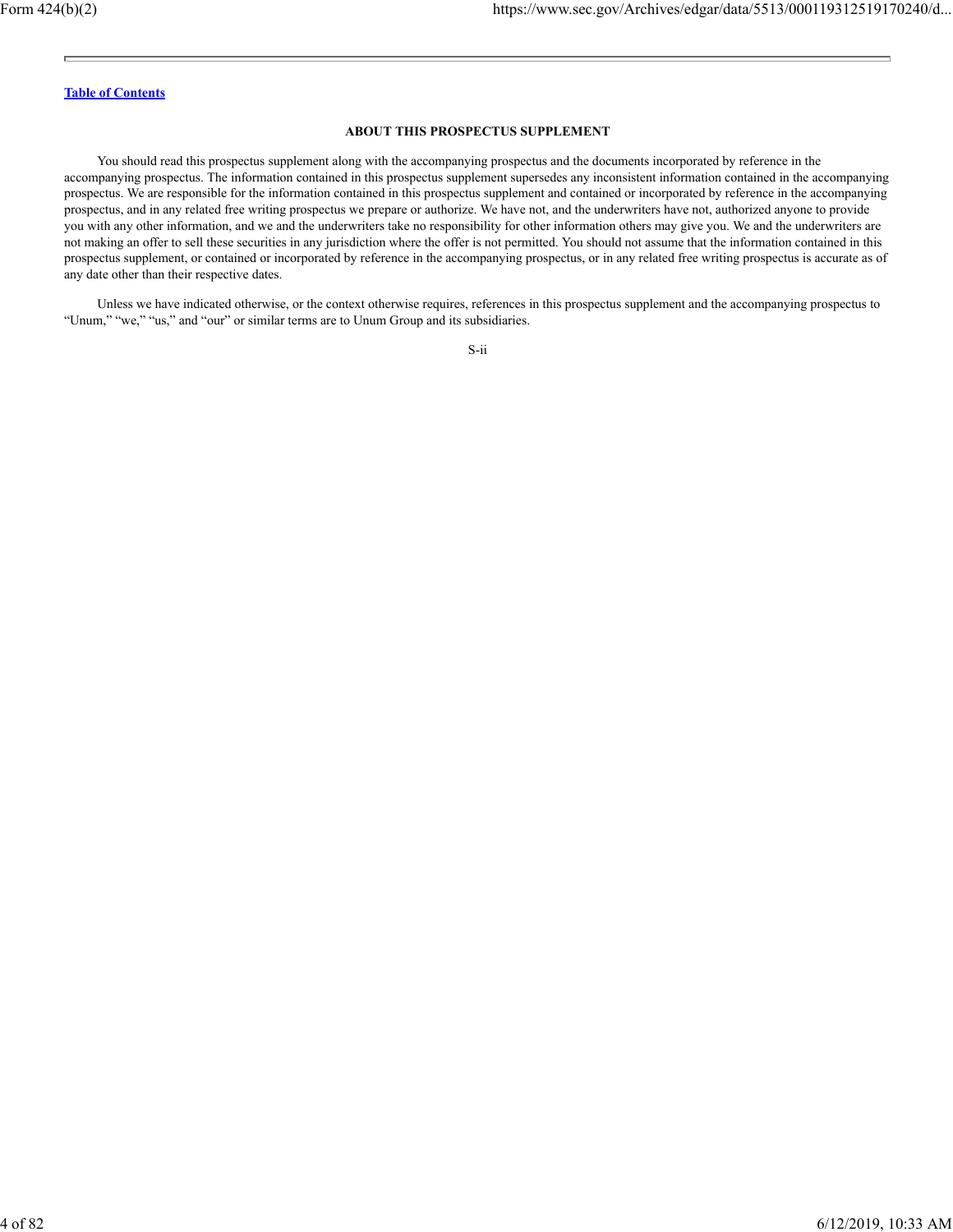## **SUMMARY**

*This summary contains selected information about us and this offering. Because this is a summary, it may not contain all the information that may be important to you. You should read this entire prospectus supplement and the accompanying prospectus carefully, including, but not limited to, the information set forth under "Risk Factors" in this prospectus supplement and in "Item 1A. Risk Factors" of our annual report on Form 10-K for the year ended December 31, 2018 (the "2018 10-K"), and our consolidated financial statements and the schedules and related notes and Management's Discussion and Analysis of Financial Condition and Results of Operations in the 2018 10-K and our subsequent quarterly reports on Form 10-Q, and the other information incorporated by reference into the accompanying prospectus.*

#### **Unum Group**

Unum Group, a Delaware general business corporation, and its insurance and non-insurance subsidiaries, operate in the United States, the United Kingdom, Poland, and, to a limited extent, in certain other countries. The principal operating subsidiaries in the United States are Unum Life Insurance Company of America (Unum America), Provident Life and Accident Insurance Company (Provident), The Paul Revere Life Insurance Company (Paul Revere Life), Colonial Life & Accident Insurance Company, Starmount Life Insurance Company (Starmount Life), in the United Kingdom, Unum Limited, and in Poland, Unum Zycie TUiR S.A. (Unum Poland). We are a leading provider of financial protection benefits in the United States and the United Kingdom. Our products include disability, life, accident, critical illness, dental and vision, and other related services. We market our products primarily through the workplace.

The benefits we provide help protect people from the financial hardship of illness, injury, or loss of life by providing support when it is needed most.

Specifically, we offer group, individual, and voluntary benefits, either as stand-alone products or combined with other coverages, that help employers of all sizes attract and retain a stronger workforce while protecting the incomes and livelihood of their employees. We believe employersponsored benefits represent the single most effective way to provide workers with access to the information and options they need to protect their financial stability. Working people and their families, particularly those at lower and middle incomes, are perhaps the most vulnerable in today's economy yet are often overlooked by many providers of financial services and products. For many of these people, employer-sponsored benefits are the primary defense against the potentially catastrophic fallout of death, illness, or injury.

#### **Reporting Segments**

Our reporting segments are comprised of the following: Unum US, Unum International, Colonial Life, Closed Block, and Corporate. In connection with our acquisition of Unum Poland in the fourth quarter of 2018, we changed the name of our Unum UK segment to Unum International.

## *Unum US Segment*

Our Unum US segment includes group long-term and short-term disability insurance, group life and accidental death and dismemberment products, and supplemental and voluntary lines of business. The supplemental and voluntary lines of business are comprised of individual disability, voluntary benefits, and dental and vision products. Unum US products are issued primarily by Unum America, Provident, and Starmount Life. Paul Revere Life previously issued products reported in our Unum US segment and continues to service the in-force policies, but Paul Revere Life no longer actively markets new business. These products are marketed through our field sales personnel who work in conjunction with independent brokers and consultants. Our market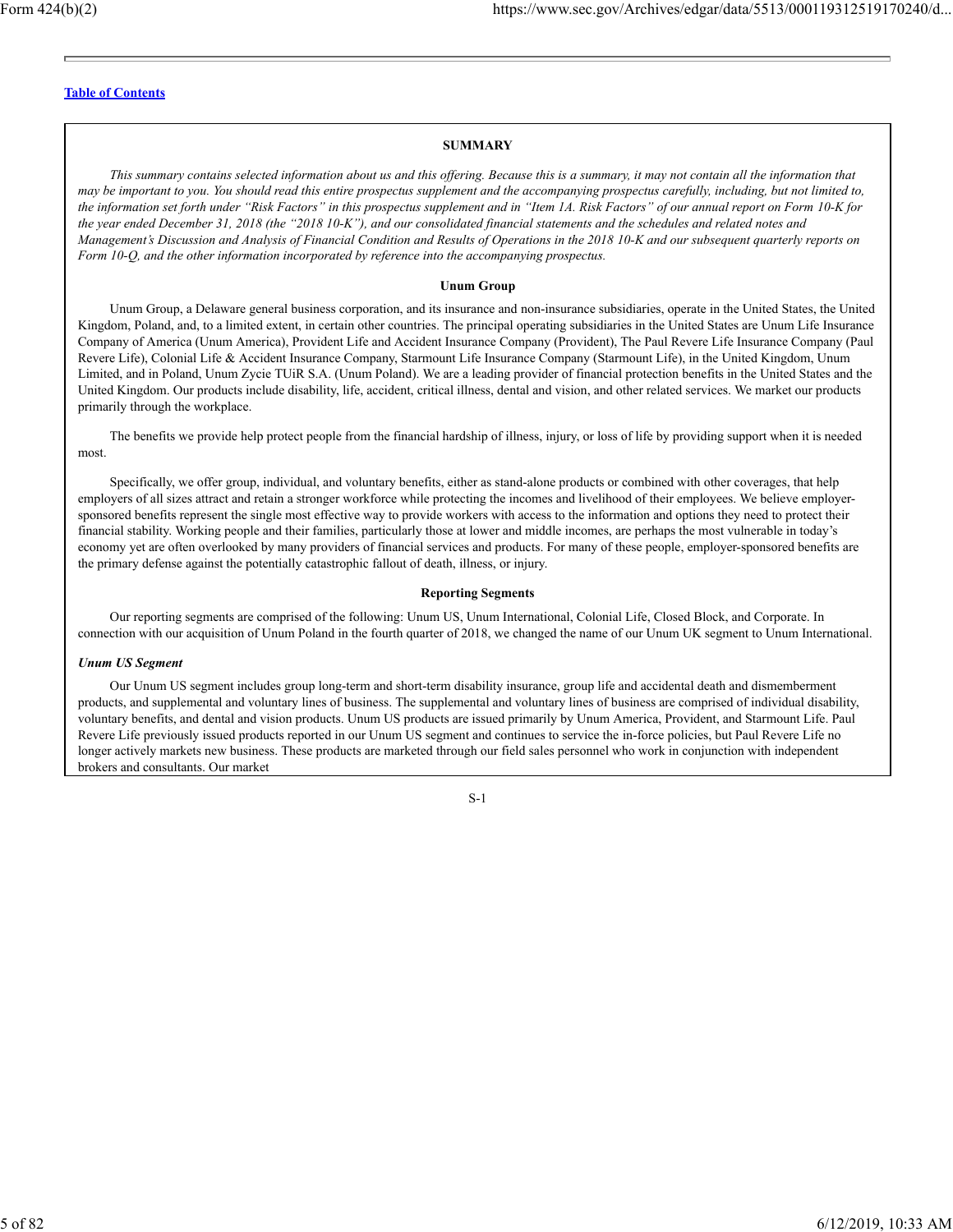strategy for Unum US is to effectively deliver an integrated offering of employee benefit products in the group core market segment, which we define for Unum US as employee groups with fewer than 2,000 employees, the group large case market segment, and the supplemental and voluntary market segment.

#### *Unum International Segment*

The Unum International segment includes our operations in the United Kingdom and Poland. Unum UK's business includes insurance for group long-term disability, group life, and supplemental lines of business which include dental, individual disability, and critical illness products. Unum Poland's business primarily includes insurance for individual and group life with accident and health riders. Both Unum UK's and Unum Poland's products are sold primarily through field sales personnel and independent brokers and consultants. Unum Poland's results are included within the supplemental product. The market strategy for the segment is to offer benefits to employers and employees through the workplace, with a focus on the expansion of the number of employers and employees covered in our Unum UK core market segment, which we define as employee groups with fewer than 500 employees, and the growth of the existing Unum Poland business through the incorporation of our benefits and distribution expertise.

#### *Colonial Life Segment*

Our Colonial Life segment includes insurance for accident, sickness, and disability products, which includes our expanded dental and vision products, life products, and cancer and critical illness products issued primarily by Colonial Life & Accident Insurance Company and marketed to employees, on both a group and an individual basis, at the workplace through an independent contractor agency sales force and brokers. Our market strategy for Colonial Life is to effectively deliver a broad set of voluntary products and services in the public sector market and in the commercial market, with a particular focus on the core commercial market segment, which we define for Colonial Life as accounts with fewer than 1,000 employees.

#### *Closed Block Segment*

Our Closed Block segment consists of individual disability, group and individual long-term care, and other insurance products no longer actively marketed.

#### *Corporate Segment*

Our Corporate segment includes investment income on corporate assets not specifically allocated to a line of business, interest expense on corporate debt other than non-recourse debt, and certain other corporate income and expense not allocated to a line of business.

#### **Principal Executive Offices**

Our principal executive offices are located at 1 Fountain Square, Chattanooga, Tennessee 37402 and our phone number is (423) 294-1011.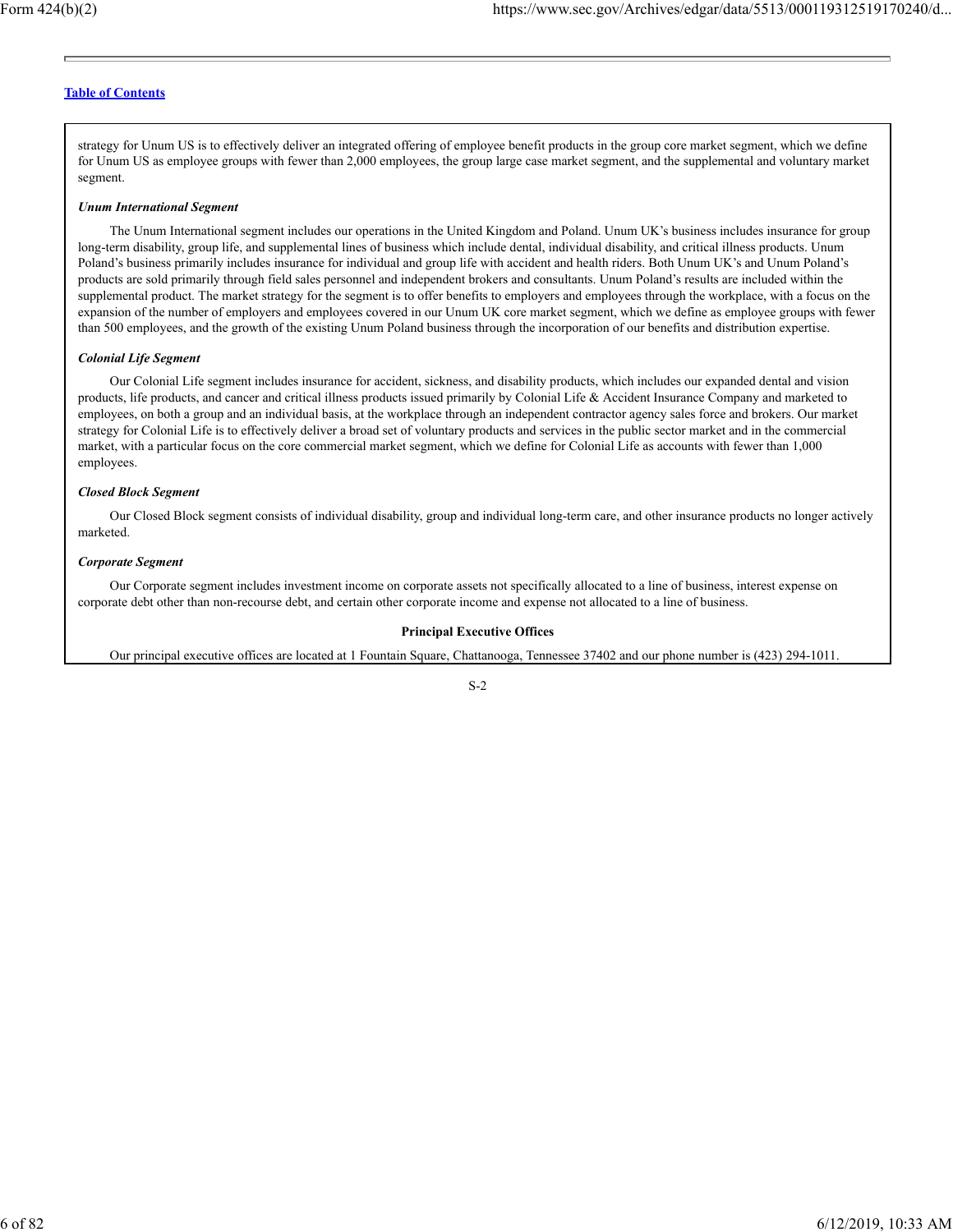$\equiv$ 

<u> The Common State Common</u>

# **Table of Contents**

| <b>The Offering</b>                        |                                                                                                                                                                                                                                                                                                                                                                                                                                                                                                                                                                                                                                                                                                                                                                                                             |  |  |
|--------------------------------------------|-------------------------------------------------------------------------------------------------------------------------------------------------------------------------------------------------------------------------------------------------------------------------------------------------------------------------------------------------------------------------------------------------------------------------------------------------------------------------------------------------------------------------------------------------------------------------------------------------------------------------------------------------------------------------------------------------------------------------------------------------------------------------------------------------------------|--|--|
| <b>Issuer</b>                              | Unum Group                                                                                                                                                                                                                                                                                                                                                                                                                                                                                                                                                                                                                                                                                                                                                                                                  |  |  |
| <b>Senior Notes</b>                        | \$400,000,000 aggregate principal amount of our 4.000% senior notes due 2029, which we<br>refer to as the "senior notes."                                                                                                                                                                                                                                                                                                                                                                                                                                                                                                                                                                                                                                                                                   |  |  |
| <b>Maturity Date</b>                       | The senior notes will mature on June 15, 2029.                                                                                                                                                                                                                                                                                                                                                                                                                                                                                                                                                                                                                                                                                                                                                              |  |  |
| <b>Interest Rate</b>                       | The senior notes will bear interest at the rate of 4.000% per year from and including June 13,<br>2019.                                                                                                                                                                                                                                                                                                                                                                                                                                                                                                                                                                                                                                                                                                     |  |  |
| <b>Interest Payment Dates</b>              | Interest on the senior notes is payable on each June 15 and December 15, beginning<br>on December 15, 2019 (long first coupon).                                                                                                                                                                                                                                                                                                                                                                                                                                                                                                                                                                                                                                                                             |  |  |
| <b>Optional Redemption</b>                 | The senior notes will be redeemable at our option in whole or in part, at any time and from<br>time to time prior to March 15, 2029, the date that is three months prior to the maturity date,<br>at a redemption price equal to the greater of $(i)$ 100% of the principal amount to be redeemed<br>plus accrued and unpaid interest to the date of redemption and (ii) the "Make-Whole<br>Redemption Amount" calculated as described under "Description of the Senior Notes-<br>Optional Redemption." On or after March 15, 2029, we will have the right to redeem the<br>senior notes at our option in whole or in part, at any time and from time to time, at a<br>redemption price equal to 100% of the principal amount to be redeemed plus accrued and<br>unpaid interest to the date of redemption. |  |  |
| Listing                                    | The senior notes will not be listed on any national securities exchange or included in any<br>automated quotation system. The senior notes are a new issue of securities for which there is<br>currently no public trading market.                                                                                                                                                                                                                                                                                                                                                                                                                                                                                                                                                                          |  |  |
| <b>Governing Law</b>                       | The senior notes and the indenture will be governed by the laws of the State of New York.                                                                                                                                                                                                                                                                                                                                                                                                                                                                                                                                                                                                                                                                                                                   |  |  |
| <b>Trustee, Registrar and Paying Agent</b> | The Bank of New York Mellon Trust Company, N.A.                                                                                                                                                                                                                                                                                                                                                                                                                                                                                                                                                                                                                                                                                                                                                             |  |  |
| <b>Risk Factors</b>                        | An investment in the senior notes involves risk. You should carefully consider the<br>information set forth under "Risk Factors" beginning on page S-5 of this prospectus<br>supplement, the "Item 1A. Risk Factors" section of our 2018 10-K and all of the information<br>included or incorporated by reference in this prospectus supplement and the accompanying<br>prospectus before deciding to invest in the senior notes.                                                                                                                                                                                                                                                                                                                                                                           |  |  |
| <b>Use of Proceeds</b>                     | We estimate that the net proceeds from the sale of the senior notes will be approximately<br>\$394,832,000 after deducting the underwriting discount and the estimated offering expenses<br>payable by us. We expect to use the net proceeds from the sale of the senior notes for general<br>corporate purposes, including the repayment at maturity of our outstanding 5.625% senior<br>notes due September 2020. Pending                                                                                                                                                                                                                                                                                                                                                                                 |  |  |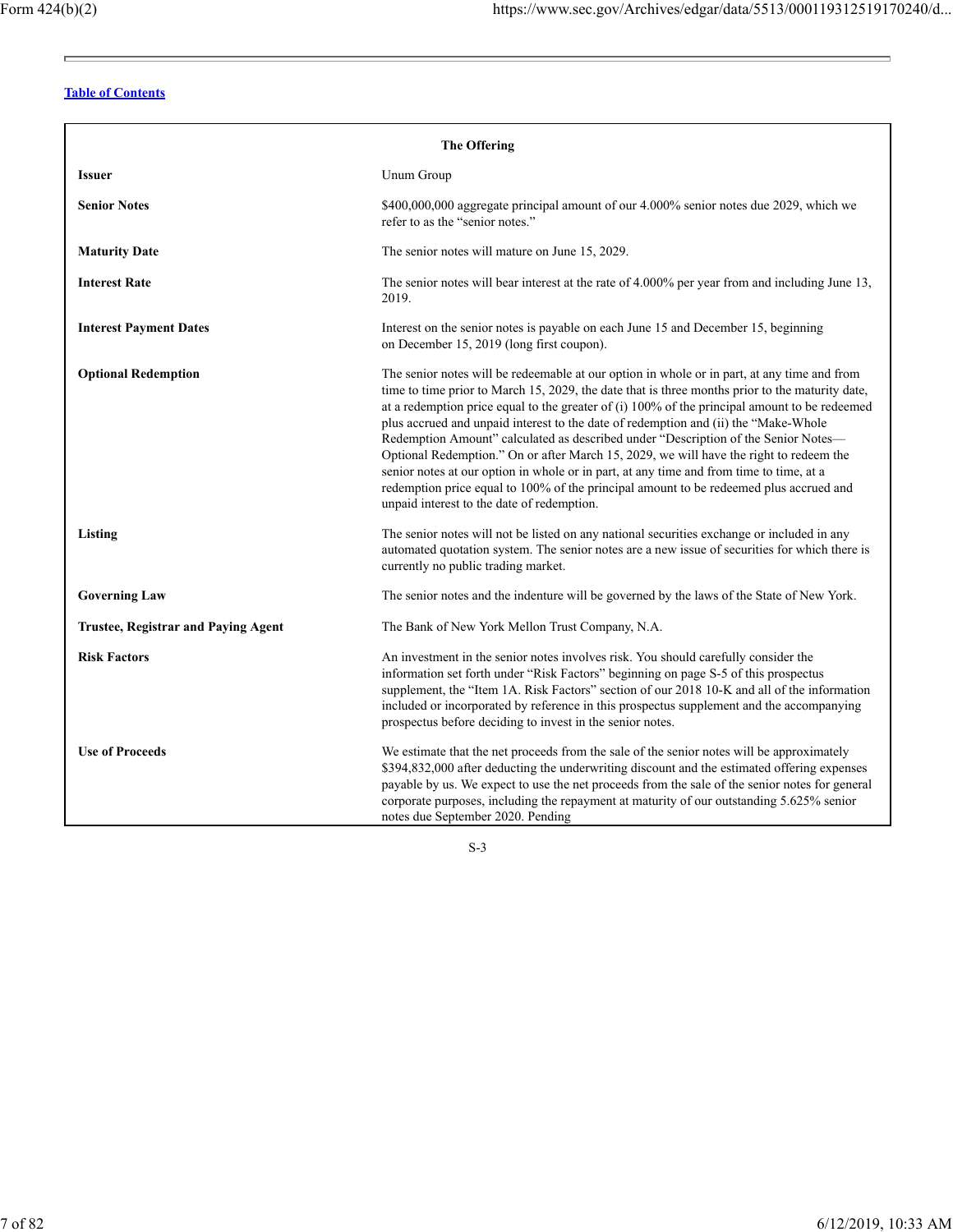$\equiv$ 

 $\equiv$ 

# **Table of Contents**

|                               | the use of the net proceeds from the offering, we intend to invest the net proceeds in interest-<br>bearing short-term investments and investment grade securities.                                                                                                                                                                                                                                                                                                                                                                                                                                                                                                                                                                                                                                                                                                                                                                                                                                                                                                                                                                                                                    |
|-------------------------------|----------------------------------------------------------------------------------------------------------------------------------------------------------------------------------------------------------------------------------------------------------------------------------------------------------------------------------------------------------------------------------------------------------------------------------------------------------------------------------------------------------------------------------------------------------------------------------------------------------------------------------------------------------------------------------------------------------------------------------------------------------------------------------------------------------------------------------------------------------------------------------------------------------------------------------------------------------------------------------------------------------------------------------------------------------------------------------------------------------------------------------------------------------------------------------------|
| <b>Form and Denominations</b> | We will issue the senior notes in the form of one or more fully registered global notes<br>registered in the name of the nominee of The Depository Trust Company, or DTC. Beneficial<br>interests in the senior notes will be represented through book-entry accounts of financial<br>institutions acting on behalf of beneficial owners as direct and indirect participants in DTC.<br>Clearstream Banking, <i>société anonyme</i> , and Euroclear Bank S.A./N.V., as operator of the<br>Euroclear System, will hold interests on behalf of their participants through their respective<br>U.S. depositaries, which in turn will hold such interests in accounts as participants of DTC.<br>Except in the limited circumstances described in this prospectus supplement, owners of<br>beneficial interests in the senior notes will not be entitled to have senior notes registered in<br>their names, will not receive or be entitled to receive senior notes in definitive form and will<br>not be considered holders of senior notes under the indenture. The senior notes will be issued<br>only in denominations of \$2,000 and integral multiples of \$1,000 in excess thereof. |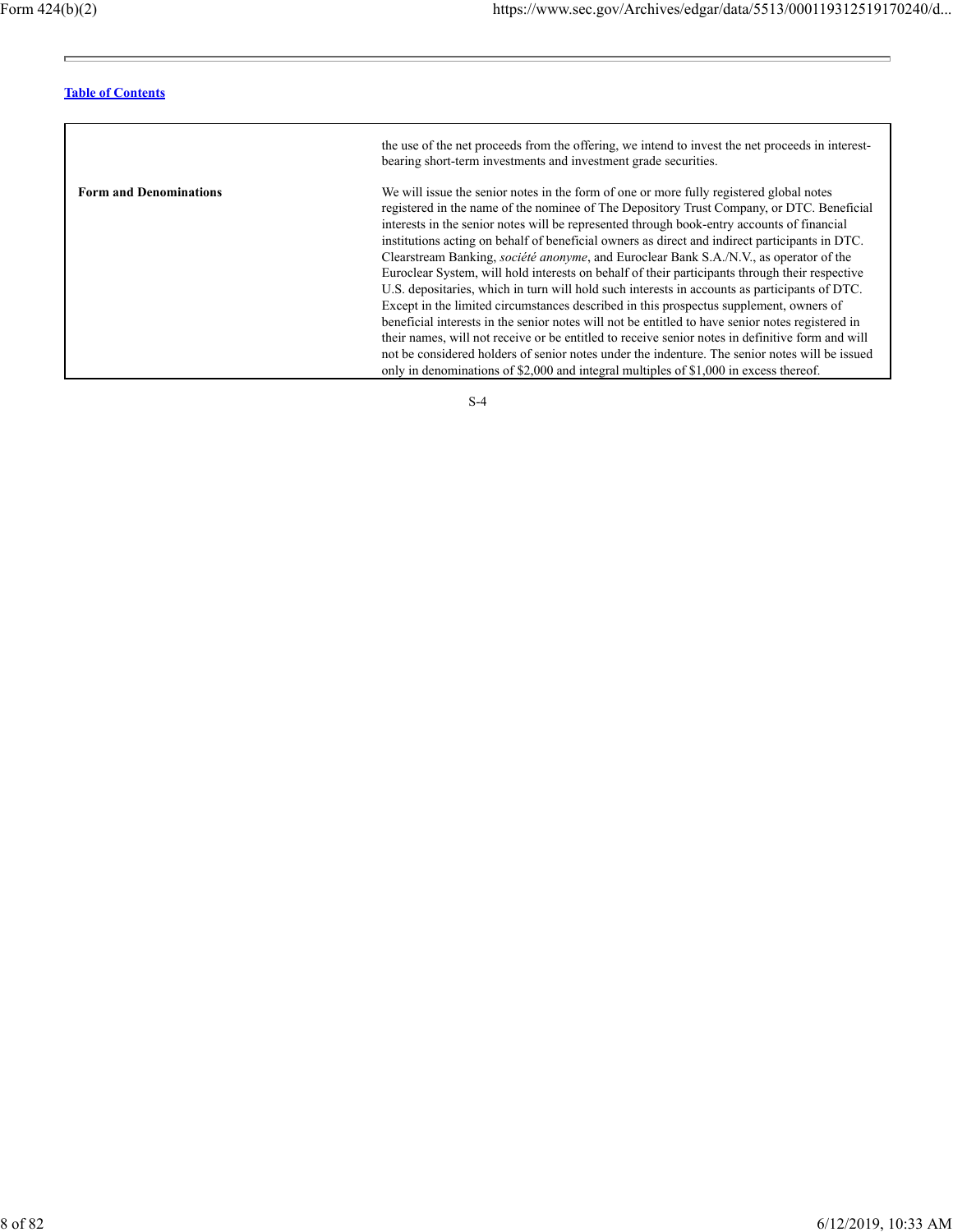## **RISK FACTORS**

*Investing in the senior notes involves risks. In considering whether you should invest in the senior notes, you should consider all of the information we have included or incorporated by reference in this prospectus supplement and the accompanying prospectus. In particular, you should carefully consider the risk factors described below and in our 2018 10-K under "Item 1A. Risk Factors" and in any other documents incorporated by reference in the accompanying prospectus prior to the date of this prospectus supplement.*

#### **We could incur significant additional indebtedness in the future, which could impair our ability to make payments under the senior notes.**

As of March 31, 2019, Unum Group had long-term debt, consisting primarily of secured and unsecured senior notes and junior subordinated debt securities, totaling \$2,958.7 million, net of deferred debt issuance costs of \$29.8 million. On April 29, 2019, we amended the terms of our existing five-year unsecured revolving credit facility, increasing the amount available under it from \$400.0 million to \$500.0 million. The credit facility, which was previously set to expire in 2021, was extended through April 2024. Under the terms of the amended agreement, we may request that the credit facility be increased up to \$700.0 million, up from the previous amount of \$600.0 million. At March 31, 2019, letters of credit totaling \$2.1 million had been issued from the credit facility, but there were no borrowed amounts outstanding. Also on April 29, 2019, we separately entered into a three-year, \$100.0 million unsecured revolving credit facility with a different syndicate of lenders, which is set to expire in April 2022. Under the terms of the agreement, we may request that the credit facility be increased up to \$140.0 million.

The senior notes and the indenture governing the senior notes generally do not contain restrictive covenants, such as a limitation on the payments of dividends, the incurrence of indebtedness or the issuance or repurchase of securities by us. Our credit facilities include financial covenants that place limitations on our leverage ratio and consolidated net worth. The credit facilities also include covenants that limit subsidiary indebtedness. Within these limitations, we may incur substantial additional indebtedness in the future, which could affect our ability to make payments under the senior notes.

#### **Holders of senior notes have only limited rights of acceleration.**

Holders of senior notes may accelerate payment of the principal and accrued and unpaid interest on the senior notes only upon the occurrence and continuation of an event of default. An event of default is generally limited to payment defaults, breaches of specific covenants and specific events of bankruptcy, insolvency and reorganization relating to us.

#### **Because we are a holding company with no operations of our own, our obligations under the senior notes are effectively subordinated to the obligations of our subsidiaries.**

Unum Group is a holding company with no operations of its own. Our ability to pay our obligations under the senior notes is dependent upon our ability to obtain cash dividends or other cash payments or loans from our subsidiaries, including our U.S. insurance subsidiaries and Unum Limited. Our insurance company subsidiaries are subject to regulatory limitations on the payment of dividends and on other transfers of funds to us, which could impair our ability to meet our debt obligations under the senior notes. See "Liquidity and Capital Resources" included in "Management's Discussion and Analysis of Financial Condition and Results of Operations" contained in our quarterly report on Form 10-Q for the quarter ended March 31, 2019 for a discussion of the existing regulatory limitations on dividends.

In addition, because Unum Group is a holding company, except to the extent that it has priority or equal claims against its subsidiaries as a creditor, its obligations under the senior notes will be effectively subordinated to the obligations of its subsidiaries.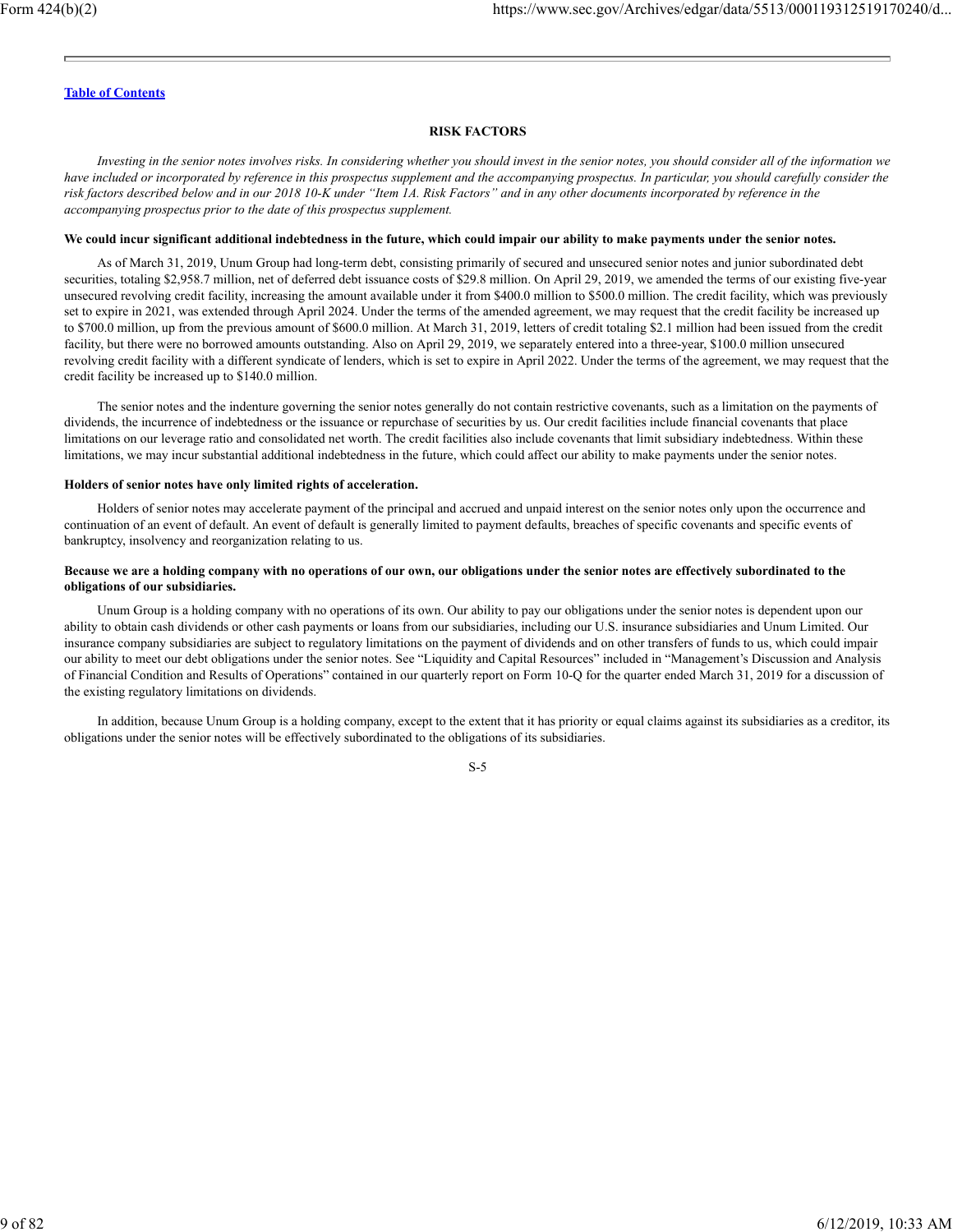The senior notes will be unsecured and unsubordinated obligations and will:

- rank equal in right of payment with all of our other unsecured and unsubordinated indebtedness, including other senior unsecured indebtedness issued under the indenture under which the senior notes will be issued;
- be effectively subordinated in right of payment to all our secured indebtedness to the extent of the value of the assets securing such indebtedness;
- be effectively subordinated to all existing and future obligations (including insurance obligations) of our subsidiaries; and
- not be guaranteed by any of our subsidiaries.

At March 31, 2019, the aggregate amount of our outstanding consolidated indebtedness was \$2,958.7 million, consisting entirely of long-term debt, of which \$122.3 million was secured. All unsecured indebtedness would rank equal in right of payment with the senior notes. All obligations (including insurance obligations) of our subsidiaries would be effectively senior to the senior notes. At March 31, 2019, the aggregate amount of indebtedness of our subsidiaries (excluding intercompany liabilities) was approximately \$351.5 million.

Furthermore, in the event of insolvency, bankruptcy, liquidation, dissolution, receivership, reorganization or similar event involving a subsidiary, the assets of that subsidiary would be used to satisfy claims of policyholders and creditors of the subsidiary rather than our creditors. As a result of the application of the subsidiary's assets to satisfy claims of policyholders and creditors, the value of the stock of the subsidiary would be diminished and perhaps rendered worthless. Any such diminution in the value of the shares of our subsidiaries would adversely impact our financial condition and possibly impair our ability to meet our obligations on the debt securities. In addition, any liquidation of the assets of our subsidiaries to satisfy claims of the subsidiary's policyholders and creditors might make it impossible for such subsidiary to pay dividends to us. This inability to pay dividends would further impair our ability to satisfy our obligations under the senior notes.

#### **If an active trading market does not develop for the senior notes, you may not be able to resell your senior notes.**

The senior notes are a new issue of securities and there is no established trading market for the senior notes. We cannot assure you that an active aftermarket for the senior notes will develop or be sustained or that holders of the senior notes will be able to sell their senior notes at favorable prices or at all. Although the underwriters have indicated to us that they intend to make a market in the senior notes, as permitted by applicable laws and regulations, they are not obligated to do so and may discontinue any such market-making at any time without notice. Accordingly, no assurance can be given as to the liquidity of, or trading markets for, the senior notes. We do not expect to list the senior notes on any national securities exchange or include them on any automated quotation system. The liquidity of any market for the senior notes will depend upon various factors, including:

- the number of holders of the senior notes;
- the interest of securities dealers in making a market for the senior notes;
- the overall market for investment grade securities;
- our financial performance and prospects; and
- the prospects for companies in our industry generally.

In addition, the liquidity of the trading market in the senior notes, and the market price quoted for the senior notes, may be adversely affected by changes in the overall market for fixed income securities generally. As a result, an active trading market may not develop for the senior notes. If no active trading market develops, you may not be able to resell your senior notes at a price that reflects accrued and unpaid interest, if at all.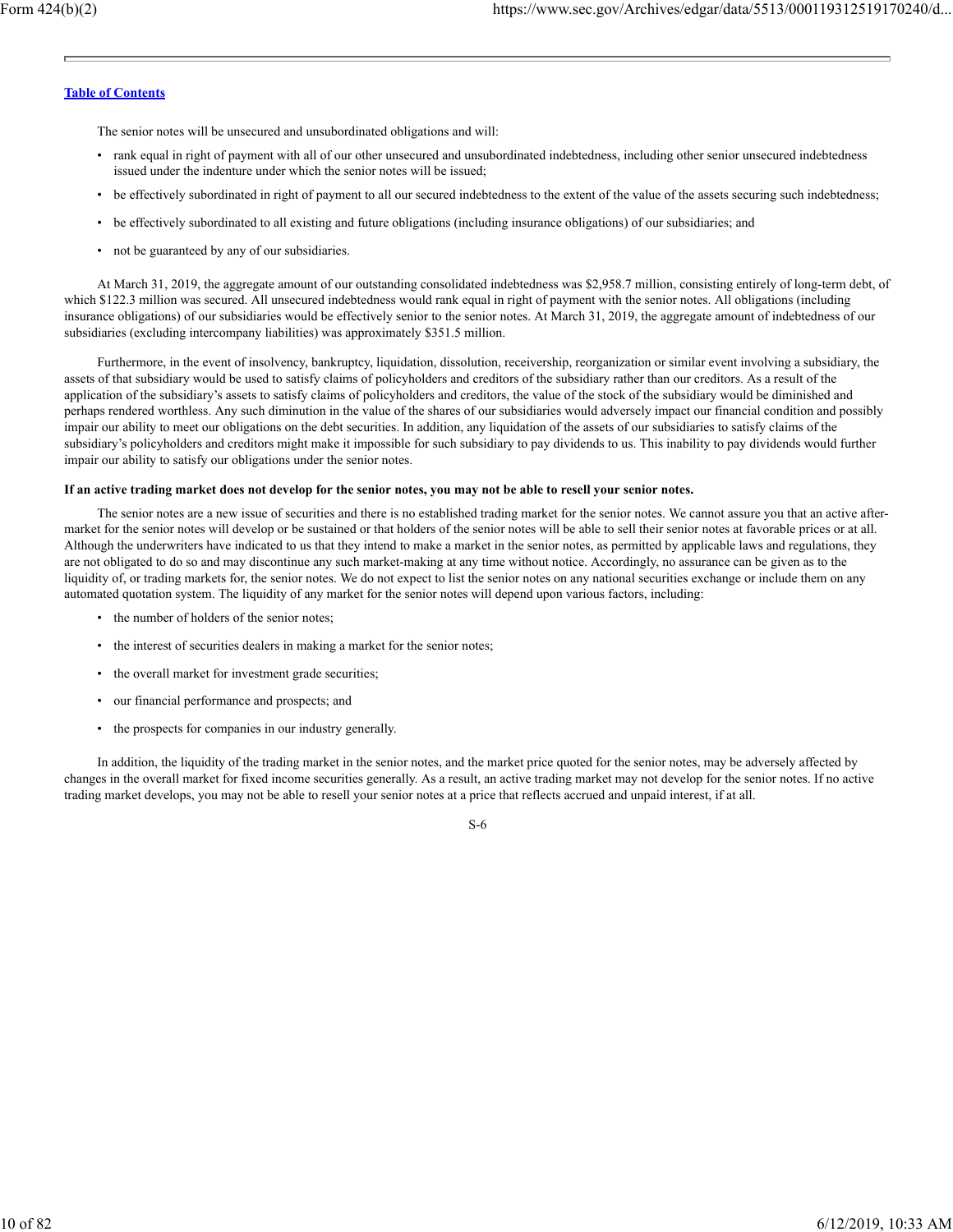## **CAUTIONARY STATEMENT REGARDING FORWARD-LOOKING STATEMENTS**

The Private Securities Litigation Reform Act of 1995 (the "Act") provides a "safe harbor" to encourage companies to provide prospective information, as long as those statements are identified as forward-looking and are accompanied by meaningful cautionary statements identifying important factors that could cause actual results to differ materially from those included in the forward-looking statements. Certain information contained in this prospectus supplement and the accompanying prospectus or incorporated by reference in the accompanying prospectus, or in any other written or oral statements made by us in communications with the financial community or contained in documents filed with the SEC, may be considered forward-looking statements within the meaning of the Act. Forward-looking statements are those not based on historical information, but rather relate to our outlook, future operations, strategies, financial results, or other developments. Forward-looking statements speak only as of the date made. We undertake no obligation to update these statements, even if made available on our website or otherwise. These statements may be made directly in this prospectus supplement or the accompanying prospectus or may be made part of the accompanying prospectus by reference to other documents filed by us with the SEC, a practice which is known as "incorporation by reference." You can find many of these statements by looking for words such as "will," "may," "should," "could," "believes," "expects," "anticipates," "estimates," "plans," "assumes," "intends," "projects," "goals," "objectives," or similar expressions in this prospectus supplement, the accompanying prospectus or in documents incorporated by reference in the accompanying prospectus.

These forward-looking statements are subject to numerous assumptions, risks, and uncertainties, many of which are beyond our control. We caution investors that the following factors, in addition to other factors mentioned from time to time, may cause actual results to differ materially from those contemplated by the forward-looking statements:

- Sustained periods of low interest rates.
- Fluctuation in insurance reserve liabilities and claim payments due to changes in claim incidence, recovery rates, mortality and morbidity rates, and policy benefit offsets due to, among other factors, the rate of unemployment and consumer confidence, the emergence of new diseases, epidemics, or pandemics, new trends and developments in medical treatments, the effectiveness of our claims operational processes, and changes in governmental programs.
- Unfavorable economic or business conditions, both domestic and foreign, that may result in decreases in sales, premiums, or persistency, as well as unfavorable claims activity.
- Changes in or interpretations of laws and regulations, including tax laws and regulations.
- A cyber attack or other security breach could result in the unauthorized acquisition of confidential data.
- The failure of our business recovery and incident management processes to resume our business operations in the event of a natural catastrophe, cyber attack, or other event.
- Investment results, including, but not limited to, changes in interest rates, defaults, changes in credit spreads, impairments, and the lack of appropriate investments in the market which can be acquired to match our liabilities.
- Increased competition from other insurers and financial services companies due to industry consolidation, new entrants to our markets, or other factors.
- Changes in our financial strength and credit ratings.
- Our ability to execute on our technology systems upgrades or replacements.
- Damage to our reputation due to, among other factors, regulatory investigations, legal proceedings, external events, and/or inadequate or failed internal controls and procedures.
- Actual experience in the broad array of our products that deviates from our assumptions used in pricing, underwriting, and reserving.

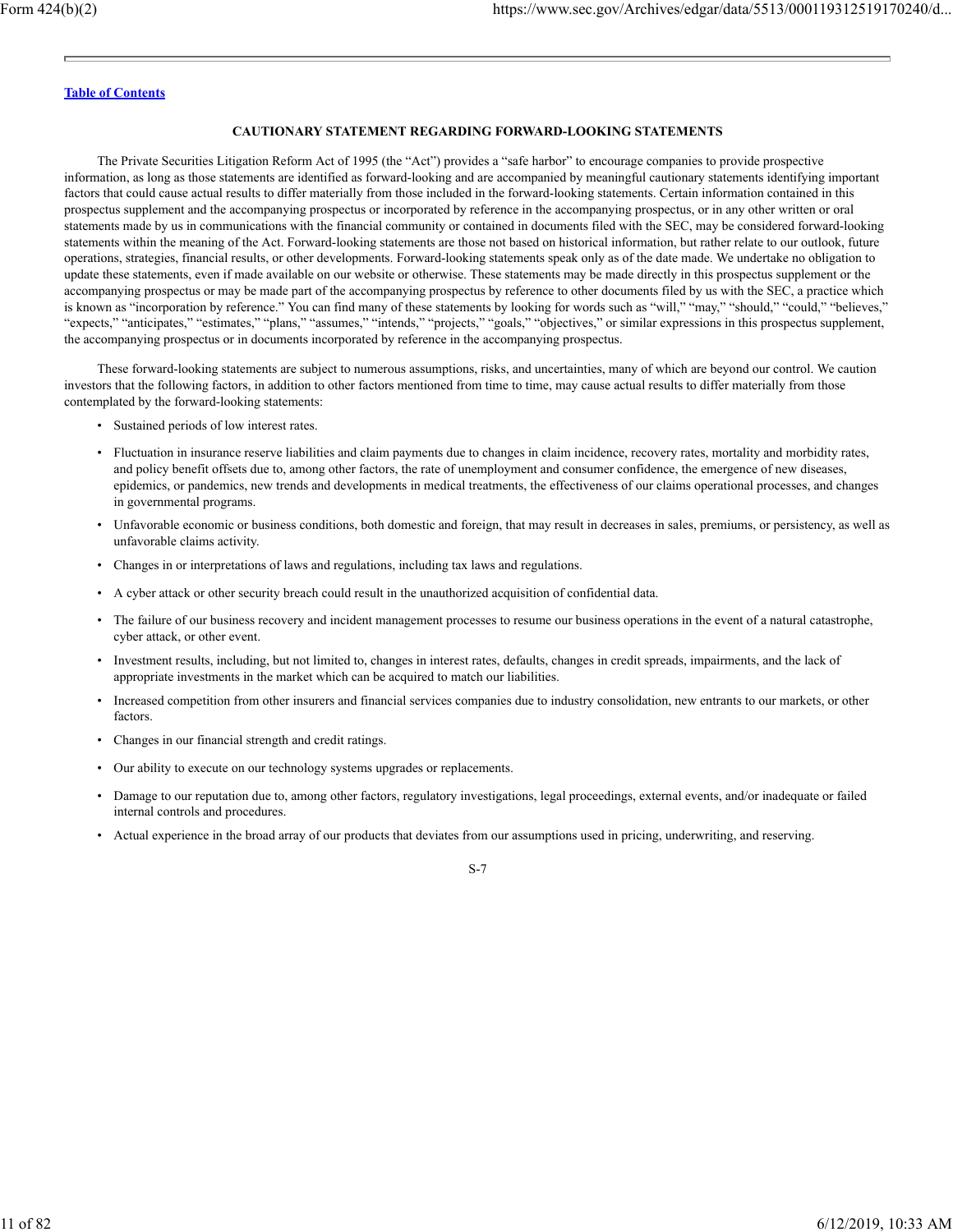- Changes in accounting standards, practices, or policies.
- Effectiveness of our risk management program.
- Contingencies and the level and results of litigation.
- Availability of reinsurance in the market and the ability of our reinsurers to meet their obligations to us.
- Ineffectiveness of our derivatives hedging programs due to changes in the economic environment, counterparty risk, ratings downgrades, capital market volatility, changes in interest rates, and/or regulation.
- Fluctuation in foreign currency exchange rates.
- Ability to generate sufficient internal liquidity and/or obtain external financing.
- Recoverability and/or realization of the carrying value of our intangible assets, long-lived assets, and deferred tax assets.
- Terrorism, both within the U.S. and abroad, ongoing military actions, and heightened security measures in response to these types of threats.

For further discussion of risks and uncertainties which could cause actual results to differ from those contained in the forward-looking statements, see "Item 1A. Risk Factors" of our 2018 10-K.

All subsequent written and oral forward-looking statements attributable to us or any person acting on our behalf are expressly qualified in their entirety by the cautionary statements contained or referred to in this section.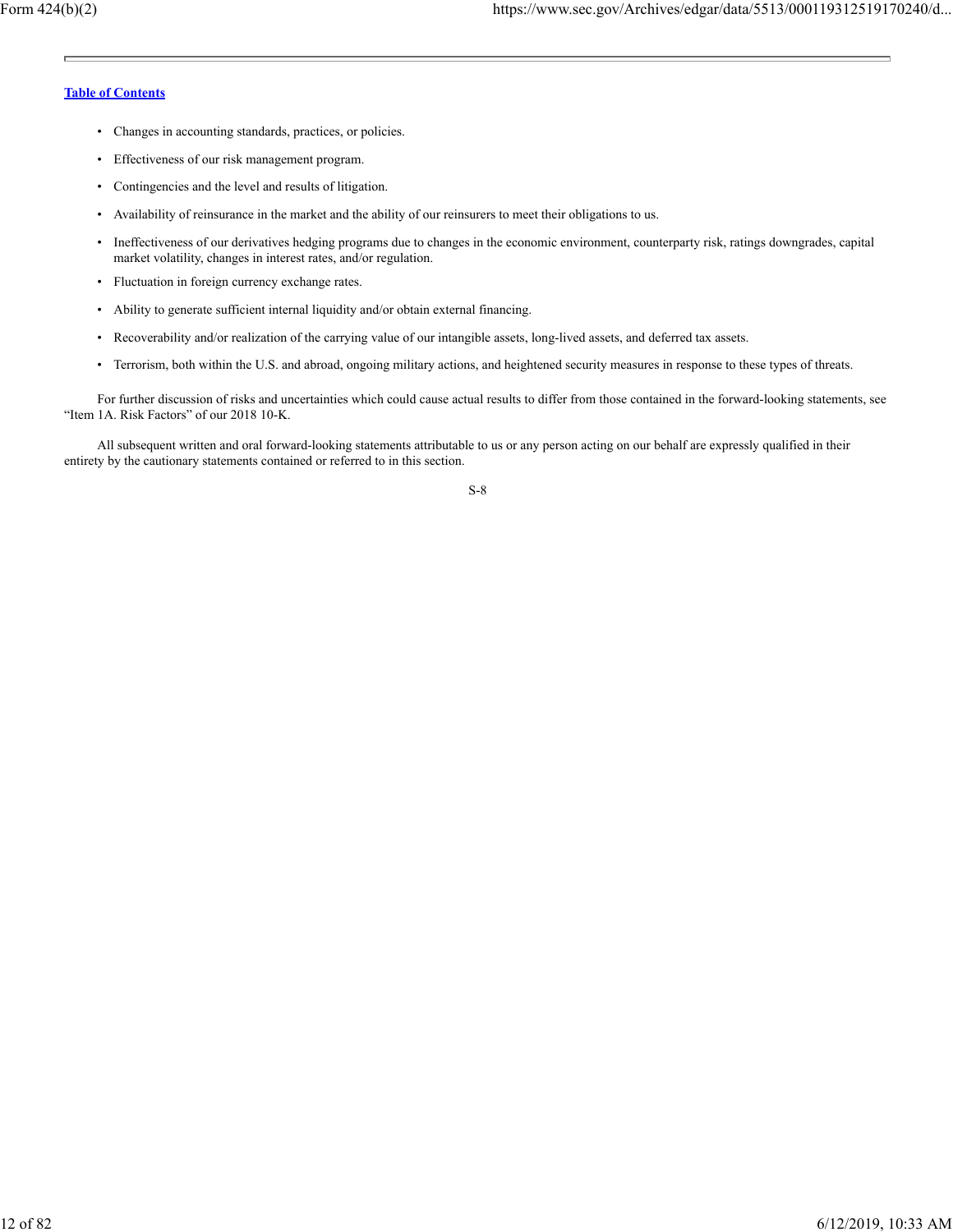#### **USE OF PROCEEDS**

We estimate that the net proceeds from the sale of the senior notes will be approximately \$394,832,000 after deducting the underwriting discount and estimated offering expenses payable by us. We expect to use the net proceeds from the sale of the senior notes for general corporate purposes, including the repayment at maturity of our outstanding 5.625% senior notes due September 2020. Pending the use of the net proceeds from the offering, we intend to invest the net proceeds in interest-bearing short-term investments and investment grade securities.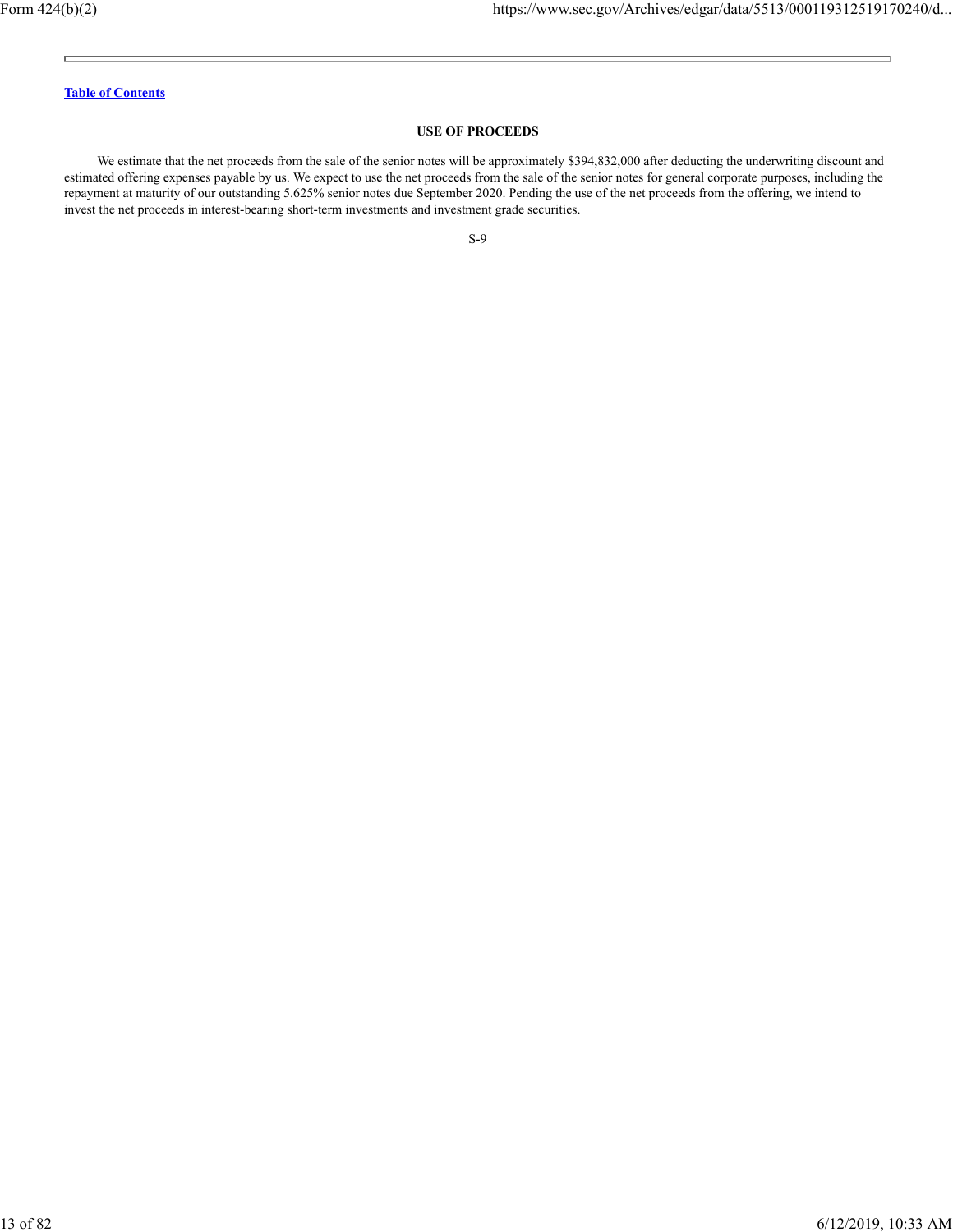E.

÷,

## **Table of Contents**

## **CAPITALIZATION**

The following table sets forth our consolidated capitalization at March 31, 2019, on an actual basis and as adjusted to give effect to this offering of senior notes and repayment of our outstanding 5.625% senior notes due September 2020:

|                                         | March 31, 2019 |                    |
|-----------------------------------------|----------------|--------------------|
|                                         | Actual         | <b>As Adjusted</b> |
|                                         | (in millions)  |                    |
| Long-term debt                          | \$2,958.7      | \$2,957.8          |
| Stockholders' equity                    |                |                    |
| Unum Group's stockholders' equity:      |                |                    |
| Common stock, at par value              | 30.5           | 30.5               |
| Additional paid-in capital              | 2,328.5        | 2,328.5            |
| Retained earnings                       | 10,083.1       | 10,083.1           |
| Treasury stock, at cost                 | (2,879.3)      | (2,879.3)          |
| Accumulated other comprehensive income  | (502.3)        | (502.3)            |
| Total Unum Group's stockholders' equity | \$9,060.5      | \$9,060.5          |
| Total capitalization                    | \$12,019.2     | \$12,018.3         |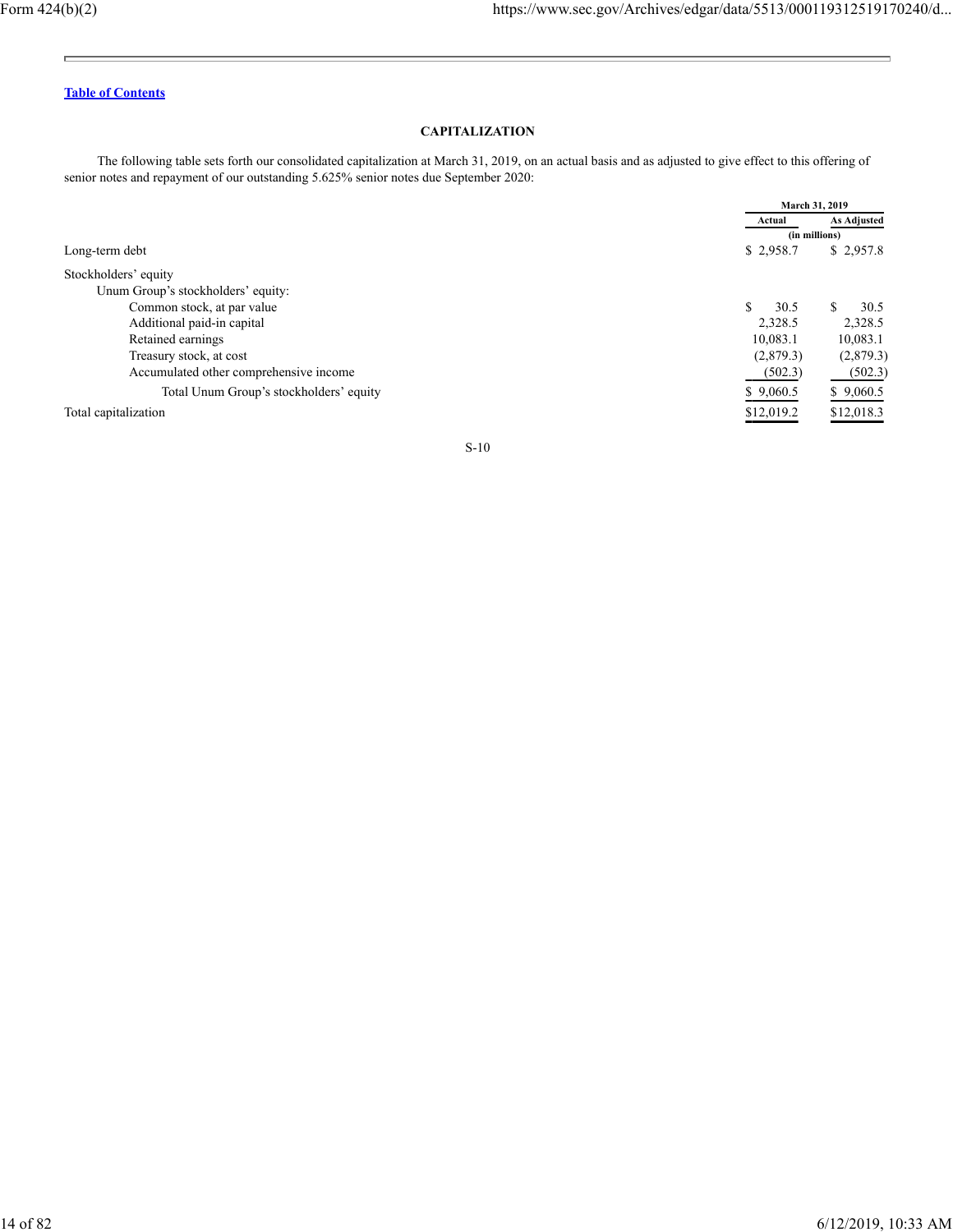#### **DESCRIPTION OF THE SENIOR NOTES**

*The following description is a summary of the terms of the senior notes being offered through this prospectus supplement. The description is qualified in its entirety by reference to the indenture dated as of August 23, 2012 (the "indenture"), between us and The Bank of New York Mellon Trust Company, N.A., as trustee. A copy of the indenture is on file with the SEC and may be obtained by accessing the internet address provided or contacting us as described under "Where You Can Find More Information." You should read the indenture, the associated documents and the following description carefully to fully understand the terms of the senior notes. In addition, to the extent that the following description is not consistent with that contained in the accompanying prospectus under "Description of Debt Securities," you should rely on this description.*

## **General**

The senior notes will be a series of senior debt securities described in the accompanying prospectus. We will issue the senior notes under the indenture. The senior notes will initially be limited in aggregate principal amount to \$400,000,000. The senior notes will be issued only in denominations of \$2,000 and integral multiples of \$1,000 in excess thereof.

The stated maturity date of the senior notes will be June 15, 2029, and the senior notes will bear interest at the rate of 4.000% per year. Interest on the senior notes will accrue from June 13, 2019 or from the most recent interest payment date to which interest has been paid or duly provided for. Interest on the senior notes will be payable semi-annually in arrears on June 15 and December 15 of each year, beginning on December 15, 2019 (or, if such day is not a business day, on the next succeeding business day (without any interest or other payment in respect of any such delay), with the same force and effect as if made on the date the payment was originally payable), to the persons in whose names the senior notes are registered at the close of business on the preceding June 1 or December 1, as the case may be (whether or not a business day), provided that interest payable at the stated maturity date for the senior notes or upon redemption will be paid to the person to whom principal is payable.

Interest on the senior notes will be computed on the basis of a 360-day year consisting of twelve 30-day months. The trustee will act as paying agent for the senior notes.

We may, without the consent of the holders, reopen the series of senior notes and issue additional senior notes under the indenture with the same terms (other than the issue date, the public offering price and, if applicable, the initial interest payment date and initial interest accrual date) and with the same CUSIP number as the senior notes offered hereby in an unlimited aggregate principal amount, provided that no such additional senior notes may be issued unless they will be fungible with the senior notes for U.S. federal income tax and securities law purposes.

"business day" means, with respect to the senior notes, any day other than (i) a Saturday or Sunday, or (ii) a day that in the Borough of Manhattan, New York City is either a legal holiday or a day on which the federal or state banking institutions located therein are authorized or obligated by law, executive order or regulation to close.

The senior notes will not be entitled to any sinking fund.

The senior notes and the indenture will be governed by the laws of the State of New York.

Our ability to pay interest on the senior notes is dependent on our ability to obtain cash dividends or obtain loans from our subsidiaries. See "Risk Factors—Because we are a holding company with no operations of our own, our obligations under the senior notes are effectively subordinated to the obligations of our subsidiaries" in this prospectus supplement.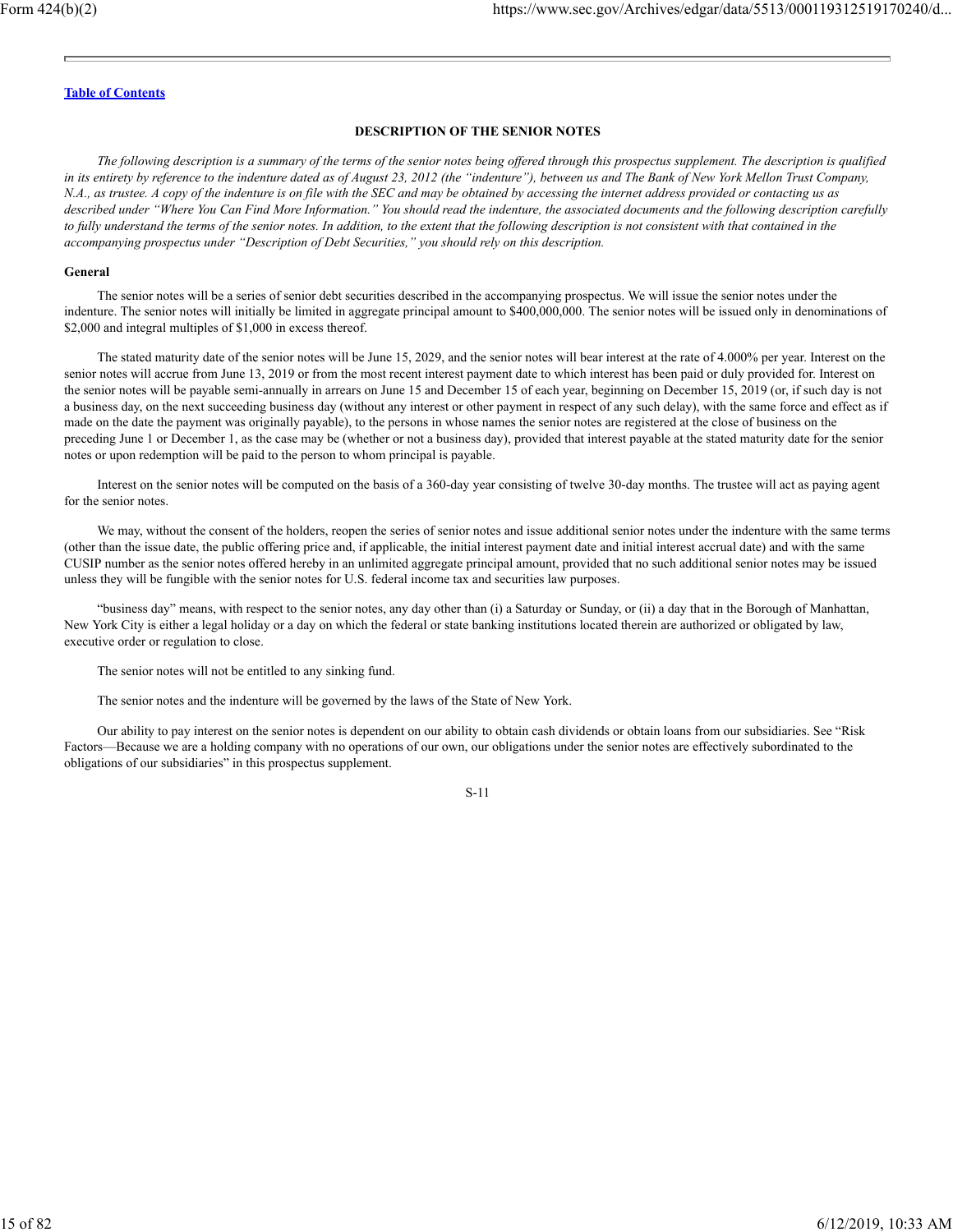#### **Ranking**

The senior notes are our unsecured senior obligations and will rank equal in right of payment to all of our other existing and future unsecured senior indebtedness. In addition, the senior notes are structurally subordinated to any indebtedness of our subsidiaries. At March 31, 2019, the aggregate amount of indebtedness of our subsidiaries (excluding intercompany liabilities) was approximately \$351.5 million.

#### **Optional Redemption**

The senior notes will be redeemable in whole at any time or in part from time to time prior to March 15, 2029, the date that is three months prior to the maturity date, at our option, at a redemption price equal to the greater of:

- 100% of the principal amount of the senior notes to be redeemed, plus accrued and unpaid interest on the principal amount to be redeemed to the date of redemption; and
- the sum, as calculated by the Independent Investment Banker, of the present values of the remaining scheduled payments of principal and interest (exclusive of interest accrued to the date of redemption) on the senior notes to be redeemed (assuming for such purpose that the senior notes mature on March 15, 2029) discounted to the date of redemption on a semiannual basis (assuming a 360-day year consisting of twelve 30-day months) at the then current Treasury Rate plus 30 basis points, plus accrued and unpaid interest on the principal amount to be redeemed to the date of redemption, which we refer to as the "Make-Whole Redemption Amount."

On or after March 15, 2029, we will have the right to redeem the senior notes, at our option in whole or in part, at any time and from time to time at a redemption price equal to 100% of the principal amount of the senior notes to be redeemed, plus accrued and unpaid interest on the principal amount to be redeemed to the date of redemption.

"Comparable Treasury Issue" means the United States Treasury security selected by the Independent Investment Banker as having a maturity comparable to the remaining term ("Remaining Life") of the senior notes to be redeemed (assuming for such purpose that the senior notes mature on March 15, 2029) that would be utilized, at the time of selection and in accordance with customary financial practice, in pricing new issues of corporate debt securities of comparable maturity to the remaining term of the senior notes (assuming for such purpose that the senior notes mature on March 15, 2029).

"Comparable Treasury Price" means, with respect to any redemption date, the average of the Reference Treasury Dealer Quotations for such redemption date.

"Independent Investment Banker" means any of (1) Citigroup Global Markets Inc., (2) Goldman Sachs & Co. LLC, (3) HSBC Securities (USA) Inc., and their respective successors, as selected by us, or, if any such firm or the successors, if any, to such firm, as the case may be, are unwilling or unable to serve as such, an independent investment banking institution of national standing appointed by us.

"Reference Treasury Dealer" means each of Citigroup Global Markets Inc., Goldman Sachs & Co. LLC, HSBC Securities (USA) Inc., each a primary U.S. Government securities dealer ("Primary Treasury Dealer"), and their respective successors; provided, however, that if any of them ceases to be a Primary Treasury Dealer, we will substitute another Primary Treasury Dealer.

"Reference Treasury Dealer Quotations" means, with respect to each Reference Treasury Dealer and any redemption date, the average, as determined by the Independent Investment Banker, of the bid and ask prices for the Comparable Treasury Issue (expressed in each case as a percentage of its principal amount) quoted in writing to the Independent Investment Banker by such Reference Treasury Dealer at 5:00 p.m., New York City time, on the third business day preceding such redemption date.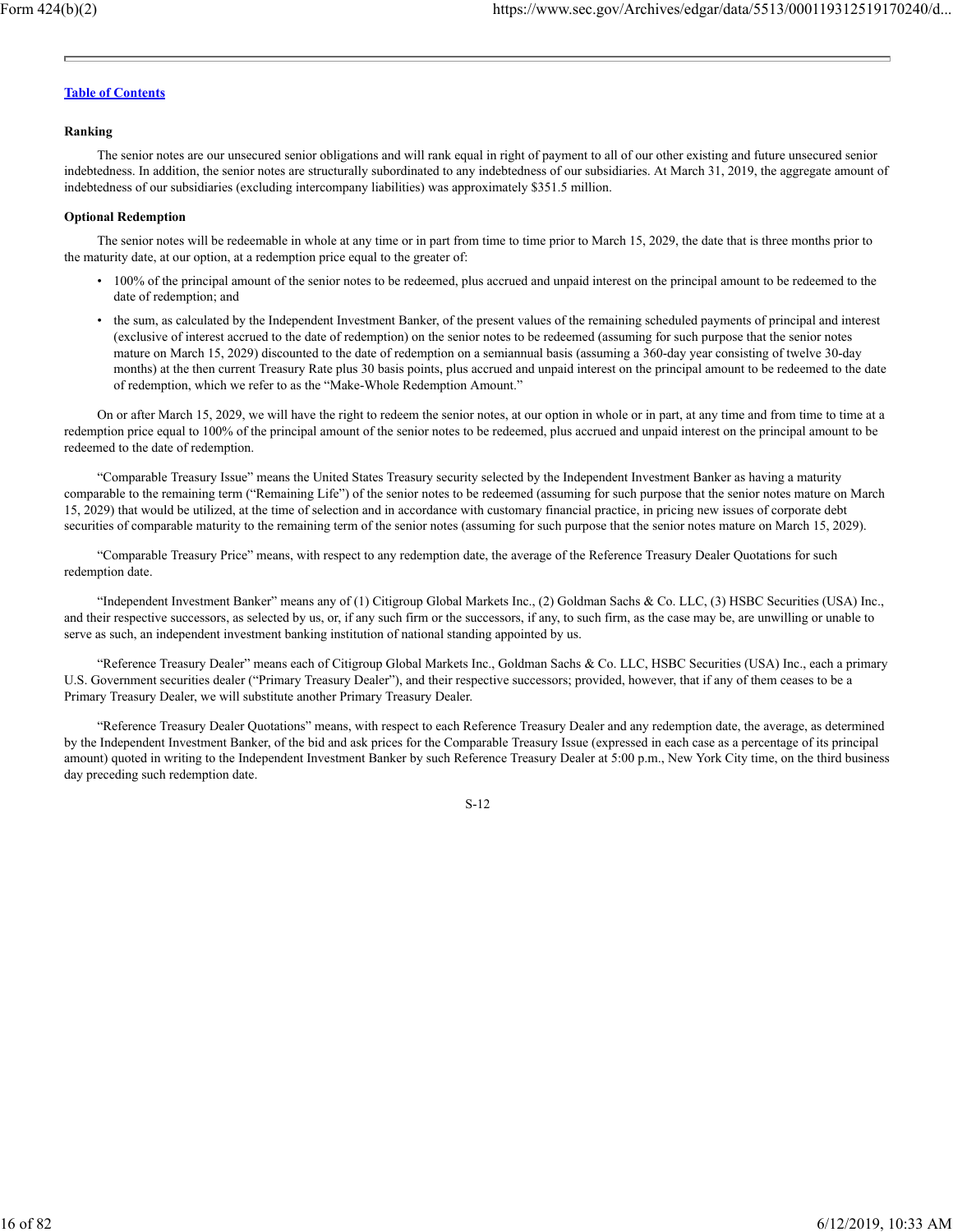"Treasury Rate" means, with respect to any redemption date, the rate per year equal to:

(1) the yield, under the heading which represents the average for the immediately preceding week, appearing in the most recently published statistical release designated "H.15(519)" or any successor publication which is published weekly by the Board of Governors of the Federal Reserve System and which establishes yields on actively traded United States Treasury securities adjusted to constant maturity under the caption "Treasury Constant Maturities," for the maturity corresponding to the Comparable Treasury Issue; provided that, if no maturity is within three months before or after the Remaining Life of the senior notes to be redeemed, yields for the two published maturities most closely corresponding to the Comparable Treasury Issue will be determined and the Treasury Rate will be interpolated or extrapolated from those yields on a straight line basis, rounding to the nearest month; or

(2) if such release (or any successor release) is not published during the week preceding the calculation date or does not contain such yields, the rate per year equal to the semiannual equivalent yield to maturity of the Comparable Treasury Issue, calculated using a price for the Comparable Treasury Issue (expressed as a percentage of its principal amount) equal to the Comparable Treasury Price for such redemption date.

The Treasury Rate will be calculated on the third business day preceding the redemption date. As used in the immediately preceding sentence and in the definition of "Reference Treasury Dealer Quotations" above, the term "business day" means any day that is not a Saturday, Sunday or other day on which commercial banks in New York City are authorized or required by law to remain closed.

Notice of any redemption will be mailed at least 15 but not more than 60 days before the redemption date to each holder of record of the senior notes to be redeemed at its registered address. The notice of redemption for such senior notes will state, among other things, the amount of senior notes to be redeemed, the redemption date, the manner of calculation of the redemption price and the place or places that payment will be made upon presentation and surrender of senior notes to be redeemed. If less than all of the senior notes are to be redeemed at our option, the senior notes, or portions of the senior notes, to be redeemed where represented by global notes will be selected for redemption by DTC in accordance with its selected procedures therefor. Unless we default in the payment of the redemption price, interest will cease to accrue on any senior notes that have been called for redemption at the redemption date.

We will not be required (i) to issue, register the transfer of or exchange any senior notes during a period beginning at the opening of business 15 days before the day of the mailing of a notice of redemption of senior notes selected for redemption and ending at the close of business on the day of such mailing, or (ii) to register the transfer of or exchange any senior notes so selected for redemption in whole or in part, except the unredeemed portion of any such senior notes being redeemed in part.

#### **Covenants Applicable to the Senior Notes**

#### *Limitations on Liens*

In addition to the covenants set forth in the indenture that apply to our senior debt securities generally, we have agreed that so long as any senior notes are outstanding, neither we nor any of our restricted subsidiaries may use any voting stock of a restricted subsidiary as security for any of our debt or other obligations unless any debt securities issued under the indenture are secured to the same extent as and for so long as that debt or other obligation is so secured. This restriction does not apply to liens existing at the time a corporation becomes our restricted subsidiary or any renewal or extension of any such existing lien and does not apply to shares of subsidiaries that are not "restricted subsidiaries."

To qualify as our "subsidiary," we must control, either directly or indirectly, more than 50% of the outstanding shares of voting stock of the corporation. We define "voting stock" as any class or classes of stock having general voting power under ordinary circumstances to elect a majority of the board of directors of the corporation in question, except that stock that carries only the right to vote conditionally on the happening of an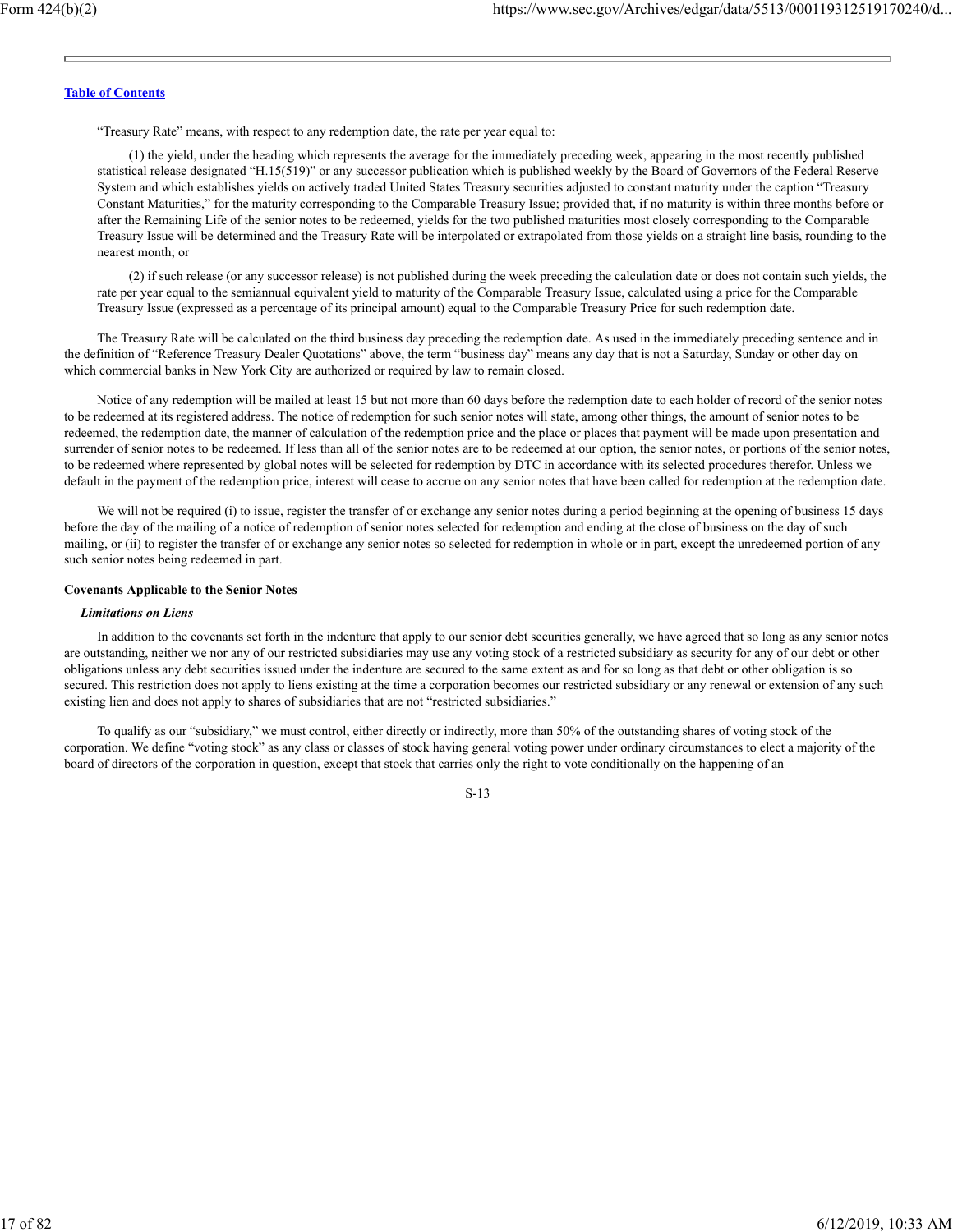event is not considered voting stock, and we define our "restricted subsidiaries" as (1) any present or future subsidiary of Unum Group, the total assets of which constitute at least 20% of our total consolidated assets, and (2) any successor to any such subsidiary.

## **Denominations, Transfer and Exchange**

The senior notes will be issued in the form of one or more global securities registered in the name of Cede & Co., as nominee of DTC. The senior notes will be issued only in denominations of \$2,000 and integral multiples of \$1,000 in excess thereof.

#### **Defeasance**

The senior notes will be subject to the defeasance and covenant defeasance provisions of the indenture.

#### **Book-Entry Delivery and Settlement**

#### *Global Notes*

We will issue the senior notes in the form of one or more global notes in definitive, fully registered, book-entry form. The global notes will be deposited with or on behalf of DTC and registered in the name of Cede & Co., as nominee of DTC.

#### *DTC, Clearstream and Euroclear*

Beneficial interests in the global notes will be represented through book-entry accounts of financial institutions acting on behalf of beneficial owners as direct and indirect participants in DTC. Investors may hold interests in the global notes through either DTC (in the United States), Clearstream Banking, *société anonyme*, Luxembourg, which we refer to as Clearstream, or Euroclear Bank S.A./N.V., as operator of the Euroclear System, which we refer to as Euroclear, in Europe, either directly if they are participants in such systems or indirectly through organizations that are participants in such systems. Clearstream and Euroclear will hold interests on behalf of their participants through customers' securities accounts in Clearstream's and Euroclear's names on the books of their U.S. depositaries, which in turn will hold such interests in customers' securities accounts in the U.S. depositaries' names on the books of DTC.

DTC has advised us as follows:

- DTC is a limited-purpose trust company organized under the New York Banking Law, a "banking organization" within the meaning of the New York Banking Law, a member of the Federal Reserve System, a "clearing corporation" within the meaning of the New York Uniform Commercial Code and a "clearing agency" registered under Section 17A of the Securities Exchange Act of 1934, as amended (the "Exchange Act").
- DTC holds securities that its participants deposit with DTC and facilitates the settlement among participants of securities transactions, such as transfers and pledges, in deposited securities through electronic computerized book-entry changes in participants' accounts, thereby eliminating the need for physical movement of securities certificates.
- Direct participants include securities brokers and dealers, banks, trust companies, clearing corporations and other organizations.
- DTC is owned by a number of its direct participants and by the New York Stock Exchange, Inc., the American Stock Exchange LLC and the Financial Industry Regulatory Authority, Inc.
- Access to the DTC system is also available to others such as securities brokers and dealers, banks and trust companies that clear through or maintain a custodial relationship with a direct participant, either directly or indirectly.
- The rules applicable to DTC and its direct and indirect participants are on file with the SEC.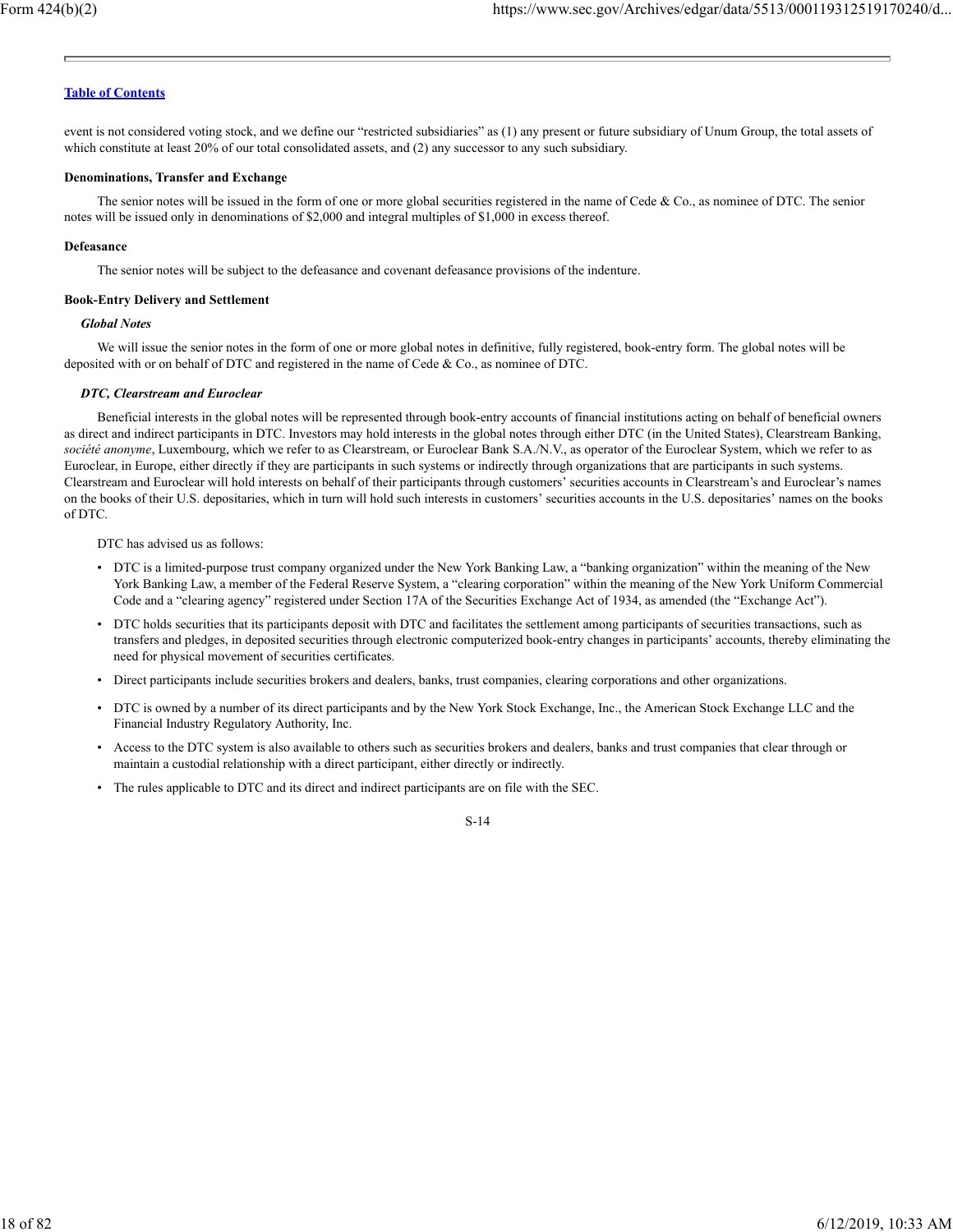Clearstream has advised us that it is incorporated under the laws of Luxembourg as a professional depositary. Clearstream holds securities for its customers and facilitates the clearance and settlement of securities transactions between its customers through electronic book-entry changes in accounts of its customers, thereby eliminating the need for physical movement of certificates. Clearstream provides to its customers, among other things, services for safekeeping, administration, clearance and settlement of internationally traded securities and securities lending and borrowing. Clearstream interfaces with domestic markets in several countries. As a professional depositary, Clearstream is subject to regulation by the Luxembourg Commission for the Supervision of the Financial Section. Clearstream customers are recognized financial institutions around the world, including underwriters, securities brokers and dealers, banks, trust companies, clearing corporations and other organizations and may include the underwriters. Indirect access to Clearstream is also available to others, such as banks, brokers, dealers and trust companies that clear through or maintain a custodial relationship with a Clearstream customer either directly or indirectly.

Euroclear has advised us that it was created in 1968 to hold securities for participants of Euroclear and to clear and settle transactions between Euroclear participants through simultaneous electronic book-entry delivery against payment, thereby eliminating the need for physical movement of certificates and any risk from lack of simultaneous transfers of securities and cash. Euroclear provides various other services, including securities lending and borrowing and interfaces with domestic markets in several countries. Euroclear is operated by Euroclear Bank S.A./N.V., which we refer to as the Euroclear Operator, under contract with Euroclear Clearance Systems S.C., a Belgian cooperative corporation, which we refer to as the Cooperative. All operations are conducted by the Euroclear Operator, and all Euroclear securities clearance accounts and Euroclear cash accounts are accounts with the Euroclear Operator, not the Cooperative. The Cooperative establishes policy for Euroclear on behalf of Euroclear participants. Euroclear participants include banks (including central banks), securities brokers and dealers, and other professional financial intermediaries and may include the underwriters. Indirect access to Euroclear is also available to other firms that clear through or maintain a custodial relationship with a Euroclear participant, either directly or indirectly.

The Euroclear Operator has advised us that it is licensed by the Belgian Banking and Finance Commission to carry out banking activities on a global basis. As a Belgian bank, it is regulated and examined by the Belgian Banking and Finance Commission.

We have provided the descriptions of the operations and procedures of DTC, Clearstream and Euroclear in this prospectus supplement solely as a matter of convenience. These operations and procedures are solely within the control of those organizations and are subject to change by them from time to time. None of us, the underwriters nor the trustee takes any responsibility for these operations or procedures, and you are urged to contact DTC, Clearstream and Euroclear or their participants directly to discuss these matters.

We expect that under procedures established by DTC:

- upon deposit of the global notes with DTC or its custodian, DTC will credit on its internal system the accounts of direct participants designated by the underwriters with portions of the principal amounts of the global notes; and
- ownership of the senior notes will be shown on, and the transfer of ownership thereof will be effected only through, records maintained by DTC or its nominee, with respect to interests of direct participants, and the records of direct and indirect participants, with respect to interests of persons other than participants.

The laws of some jurisdictions may require that purchasers of securities take physical delivery of those securities in definitive form. Accordingly, the ability to transfer interests in the senior notes represented by a global note to those persons may be limited. In addition, because DTC can act only on behalf of its participants, who in turn act on behalf of persons who hold interests through participants, the ability of a person having an interest in the senior notes represented by a global note to pledge or transfer those interests to persons or entities that do not participate in DTC's system, or otherwise to take actions in respect of such interest, may be affected by the lack of a physical definitive security in respect of such interest.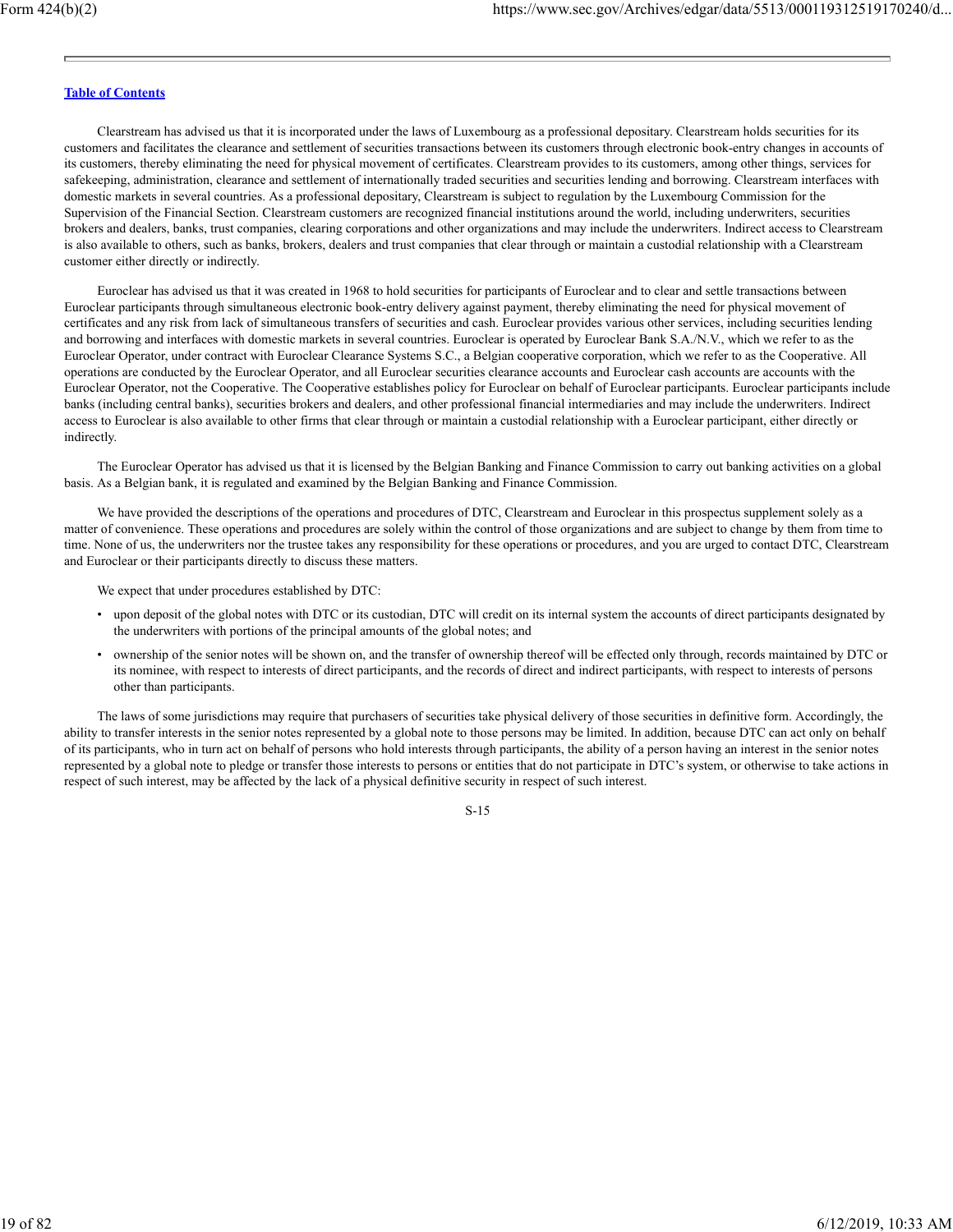So long as DTC or its nominee is the registered owner of a global note, DTC or that nominee will be considered the sole owner or holder of the senior notes represented by that global note for all purposes under the indenture and under the senior notes. Except as provided below, owners of beneficial interests in a global note will not be entitled to have the senior notes represented by that global note registered in their names, will not receive or be entitled to receive physical delivery of certificated notes and will not be considered the owners or holders thereof under the indenture or under the senior notes for any purpose, including with respect to the giving of any direction, instruction or approval to the trustee. Accordingly, each holder owning a beneficial interest in a global note must rely on the procedures of DTC and, if that holder is not a direct or indirect participant, on the procedures of the participant through which that holder owns its interest, to exercise any rights of a holder of senior notes under the indenture or a global note.

Neither we nor the trustee will have any responsibility or liability for any aspect of the records relating to or payments made on account of senior notes by DTC, Clearstream or Euroclear, or for maintaining, supervising or reviewing any records of those organizations relating to the senior notes.

Payments on the senior notes represented by the global notes will be made to DTC or its nominee, as the case may be, as the registered owner thereof. We expect that DTC or its nominee, upon receipt of any payment on the senior notes represented by a global note, will credit participants' accounts with payments in amounts proportionate to their respective beneficial interests in the global note as shown in the records of DTC or its nominee. We also expect that payments by participants to owners of beneficial interests in the global note held through such participants will be governed by standing instructions and customary practice as is now the case with securities held for the accounts of customers registered in the names of nominees for such customers. The participants will be responsible for those payments.

Distributions on the senior notes held beneficially through Clearstream will be credited to cash accounts of its customers in accordance with its rules and procedures, to the extent received by the U.S. depositary for Clearstream.

Securities clearance accounts and cash accounts with the Euroclear Operator are governed by the Terms and Conditions Governing Use of Euroclear and the related Operating Procedures of the Euroclear System, and applicable Belgian law (collectively, the "Terms and Conditions"). The Terms and Conditions govern transfers of securities and cash within Euroclear, withdrawals of securities and cash from Euroclear, and receipts of payments with respect to securities in Euroclear. All securities in Euroclear are held on a fungible basis without attribution of specific certificates to specific securities clearance accounts. The Euroclear Operator acts under the Terms and Conditions only on behalf of Euroclear participants and has no record of or relationship with persons holding through Euroclear participants.

Distributions on the senior notes held beneficially through Euroclear will be credited to the cash accounts of its participants in accordance with the Terms and Conditions, to the extent received by the U.S. depositary for Euroclear.

#### *Clearance and Settlement Procedures*

Initial settlement for the senior notes will be made in immediately available funds. Secondary market trading between DTC participants will occur in the ordinary way in accordance with DTC rules and will be settled in immediately available funds. Secondary market trading between Clearstream customers and/or Euroclear participants will occur in the ordinary way in accordance with the applicable rules and operating procedures of Clearstream and Euroclear, as applicable, and will be settled using the procedures applicable to conventional eurobonds in immediately available funds.

Cross-market transfers between persons holding directly or indirectly through DTC, on the one hand, and directly or indirectly through Clearstream customers or Euroclear participants, on the other, will be effected through DTC in accordance with DTC rules on behalf of the relevant European international clearing system by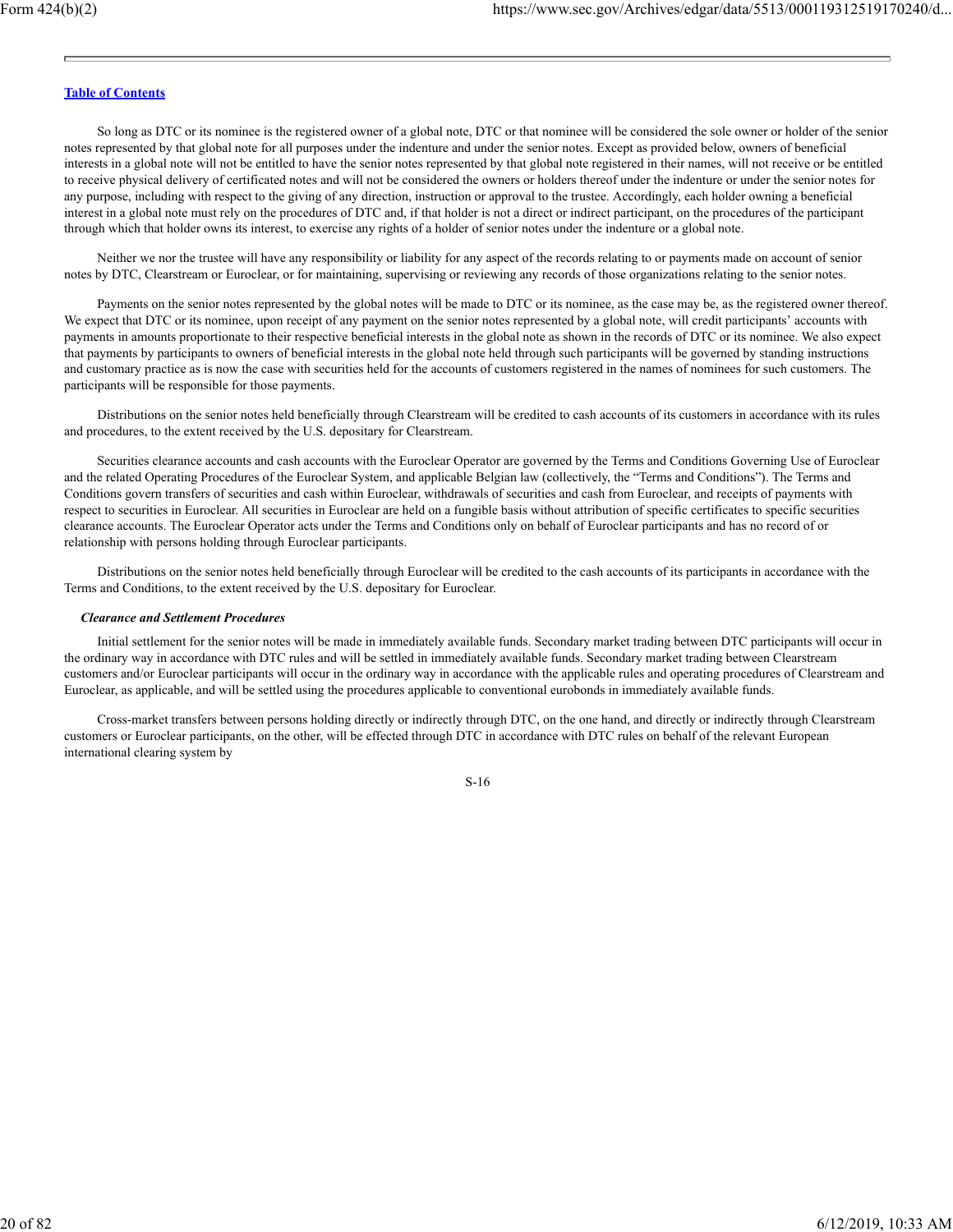the U.S. depositary; however, such cross-market transactions will require delivery of instructions to the relevant European international clearing system by the counterparty in such system in accordance with its rules and procedures and within its established deadlines (European time). The relevant European international clearing system will, if the transaction meets its settlement requirements, deliver instructions to the U.S. depositary to take action to effect final settlement on its behalf by delivering or receiving the senior notes in DTC, and making or receiving payment in accordance with normal procedures for same-day funds settlement applicable to DTC. Clearstream customers and Euroclear participants may not deliver instructions directly to their U.S. depositaries.

Because of time-zone differences, credits of the senior notes received in Clearstream or Euroclear as a result of a transaction with a DTC participant will be made during subsequent securities settlement processing and dated the business day following the DTC settlement date. Such credits or any transactions in the senior notes settled during such processing will be reported to the relevant Clearstream customers or Euroclear participants on such business day. Cash received in Clearstream or Euroclear as a result of sales of the senior notes by or through a Clearstream customer or a Euroclear participant to a DTC participant will be received with value on the DTC settlement date but will be available in the relevant Clearstream or Euroclear cash account only as of the business day following settlement in DTC.

Although DTC, Clearstream and Euroclear have agreed to the foregoing procedures to facilitate transfers of the senior notes among participants of DTC, Clearstream and Euroclear, they are under no obligation to perform or continue to perform such procedures and such procedures may be changed or discontinued at any time.

## *Certificated Notes*

We will issue certificated notes to each person that DTC identifies as the beneficial owner of the senior notes represented by a global note upon surrender by DTC of the global note if:

- DTC notifies us that it is no longer willing or able to act as a depositary for such global note or ceases to be a clearing agency registered under the Exchange Act, and we have not appointed a successor depositary within 90 days of that notice or becoming aware that DTC is no longer so registered;
- an event of default has occurred and is continuing, and DTC requests the issuance of certificated notes; or
- we determine (subject to the procedures of DTC) not to have the senior notes represented by a global note.

Neither we nor the trustee will be liable for any delay by DTC, its nominee or any direct or indirect participant in identifying the beneficial owners of the senior notes. We and the trustee may conclusively rely on, and will be protected in relying on, instructions from DTC or its nominee for all purposes, including with respect to the registration and delivery, and the respective principal amounts, of the certificated notes to be issued.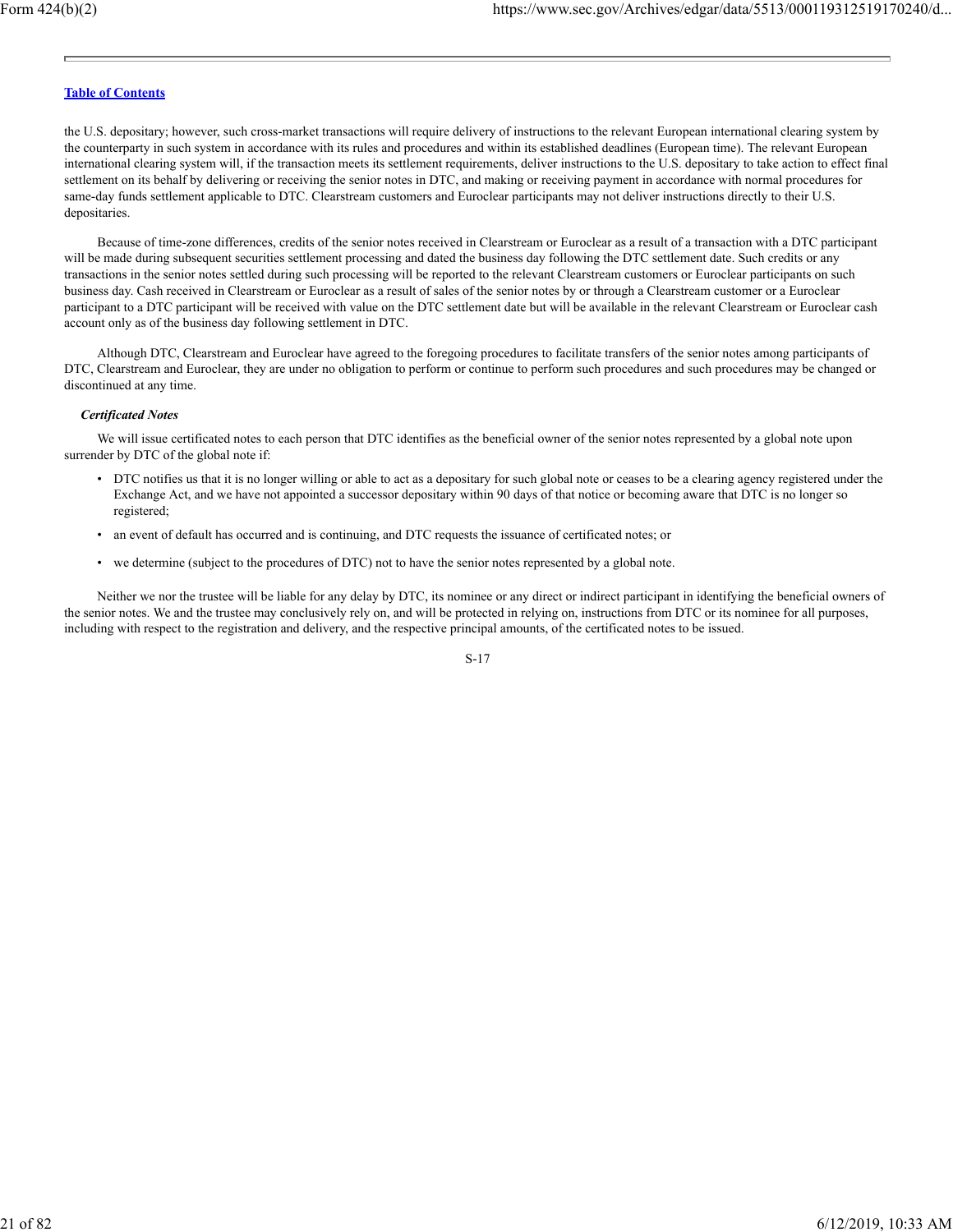## **U.S. INCOME TAX CONSEQUENCES**

*The following discussion describes the material U.S. federal income tax consequences of the purchase, ownership and disposition of the senior notes. The discussion set forth below is limited to initial investors who hold the senior notes as capital assets for tax purposes. This discussion does not apply to you if you are a member of a class of holders subject to special rules, such as: banks and other financial institutions, tax-exempt organizations, insurance companies, regulated investment companies, persons that are broker-dealers, traders in securities who elect the mark to market method of accounting for their securities, certain former U.S. citizens or long-term residents, persons holding the senior notes as part of a "straddle," "hedge," "conversion transaction" or other integrated transaction for tax purposes, persons that purchase or sell the senior notes as part of a wash sale for tax purposes, or U.S. Holders (as defined below) that have a functional currency other than the U.S. dollar. In addition, this discussion addresses only U.S. federal income taxation and does not discuss all of the tax consequences that may be relevant to you in light of your individual circumstances, including foreign, state or local tax consequences, and tax consequences arising under the Medicare contribution tax on net investment income or the alternative minimum tax.*

*The discussion below is based upon provisions of the Internal Revenue Code of 1986, as amended (the "Code"), the legislative history thereof, U.S. Treasury regulations thereunder and administrative rulings and judicial decisions thereunder as of the date hereof. Such authorities may be repealed, revoked or modified (including changes in effective dates, and possibly with retroactive effect) so as to result in U.S. federal income tax considerations different from those discussed below.*

*If a partnership or an entity treated as a partnership for U.S. federal income tax purposes owns any of the senior notes, the tax treatment of a partner or an equity interest owner of such other entity will generally depend upon the status of the person and the activities of the partnership or other entity treated as a partnership. Partners or other equity interest owners of a partnership or other entity treated as a partnership for U.S. federal income tax purposes should consult their own tax advisors with regard to the U.S. federal income tax treatment of an investment in the senior notes.*

## **PLEASE CONSULT YOUR OWN TAX ADVISOR CONCERNING THE CONSEQUENCES OF OWNING THESE NOTES IN YOUR PARTICULAR CIRCUMSTANCES UNDER THE CODE AND THE LAWS OF ANY OTHER TAXING JURISDICTION.**

#### **U.S. Holders**

This subsection describes the tax consequences to a U.S. Holder. You are a U.S. Holder if you are a beneficial owner of a note and you are for U.S. federal income tax purposes:

- a citizen or resident of the United States,
- a domestic corporation,
- an estate whose income is subject to U.S. federal income tax regardless of its source, or
- a trust if a U.S. court can exercise primary supervision over the trust's administration and one or more U.S. persons are authorized to control all substantial decisions of the trust.

If you are not a U.S. Holder, this subsection does not apply to you and you should refer to "— Non-U.S. Holders" below.

#### *Payments of Interest*

Payments of stated interest on the senior notes generally will be taxable to a U.S. Holder as ordinary interest income at the time such payments are received or accrued in accordance with the U.S. Holder's method of accounting for U.S. federal income tax purposes.

We expect, and this discussion assumes, that the senior notes will not be issued with more than a de minimis amount of original issue discount ("OID"), if any. While a U.S. Holder will generally not be required to include de minimis OID in income prior to the sale or maturity of the senior notes, U.S. Holders that maintain certain

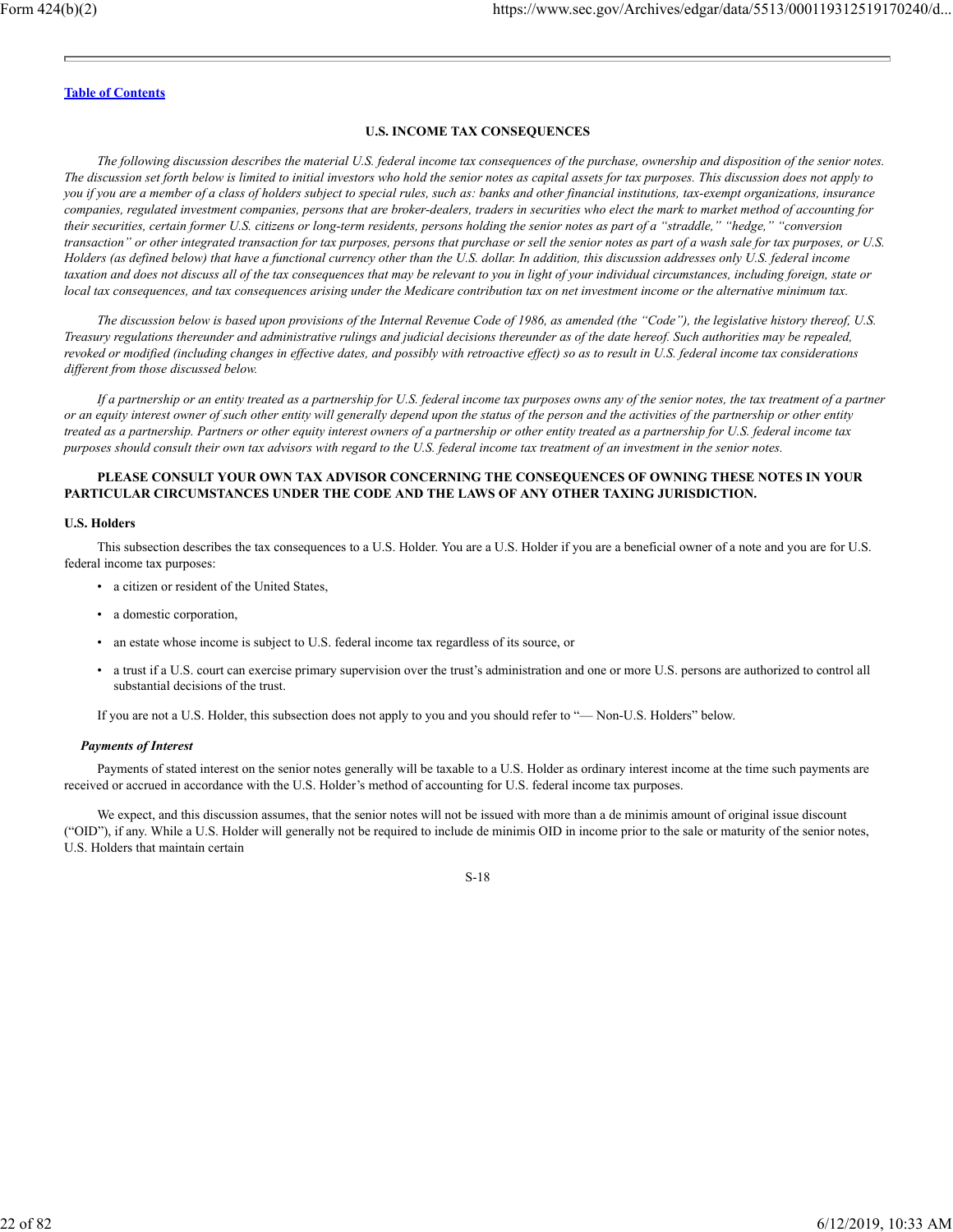types of financial statements and that are subject to the accrual method of tax accounting may be required to include de minimis OID on the senior notes in income no later than the time upon which they include such amounts in income on their financial statements. Accrual method U.S. Holders that maintain certain financial statements should consult their tax advisors regarding the tax consequences to them of this requirement.

#### *Sale, Redemption or Other Taxable Disposition of the Senior Notes*

Upon the sale, redemption or other taxable disposition of senior notes, a U.S. Holder generally will recognize gain or loss equal to the difference between (1) the amount realized on such disposition (excluding any amount attributable to accrued but unpaid interest) and (2) such holder's adjusted tax basis in the senior notes. A U.S. Holder's adjusted tax basis in the senior notes generally will equal the amount paid for the senior notes. Gain or loss recognized by a U.S. Holder in respect of the disposition generally will be capital gain or loss, and will be long-term capital gain or loss if the U.S. Holder has held the senior notes for more than one year at the time of such disposition. Long-term capital gain of a U.S. Holder that is an individual is generally taxed at preferential rates. The ability of a U.S. Holder to offset capital losses against ordinary income is limited. Notwithstanding the foregoing, any amounts realized in connection with a sale, redemption or other taxable disposition with respect to accrued interest not previously includible in income will be treated as ordinary interest income.

#### **Non-U.S. Holders**

This subsection describes the tax consequences to a Non-U.S. Holder. A Non-U.S. Holder is a beneficial owner of a senior note that is, for U.S. federal income tax purposes:

- a nonresident alien individual;
- a foreign corporation; or
- an estate or trust that in either case is not subject to U.S. federal income tax on a net income basis on income or gain from a senior note.

If you are a U.S. Holder, this subsection does not apply to you.

#### *Interest*

Subject to the discussions of backup withholding and FATCA below, we and other payors generally will not be required to deduct U.S. withholding tax from payments of interest to a Non-U.S. Holder if:

- the Non-U.S. Holder does not actually or constructively own 10% or more of the total combined voting power of all classes of our stock entitled to vote,
- the Non-U.S. Holder is not a controlled foreign corporation that is related to us through stock ownership, and
- the payor does not have actual knowledge or reason to know that the Non-U.S. Holder is a U.S. person and the payor possesses the appropriate documentation and certification upon which it may rely to treat the payment as made to a non-U.S. person that is, for U.S. federal income tax purposes, the beneficial owner of the payments on the senior notes in accordance with U.S. Treasury regulations.

#### *Purchase, Sale, Retirement and Other Disposition of the Senior Notes*

A Non-U.S. Holder generally will not be subject to U.S. federal income tax on gain realized on the sale, exchange or retirement of a senior note unless:

- the gain is effectively connected with such Non-U.S. Holder's conduct of a trade or business in the United States or
- in the case where the Non-U.S. Holder is an individual, such Non-U.S. Holder is present in the United States for 183 or more days during the taxable year in which the gain is realized and certain other conditions exist.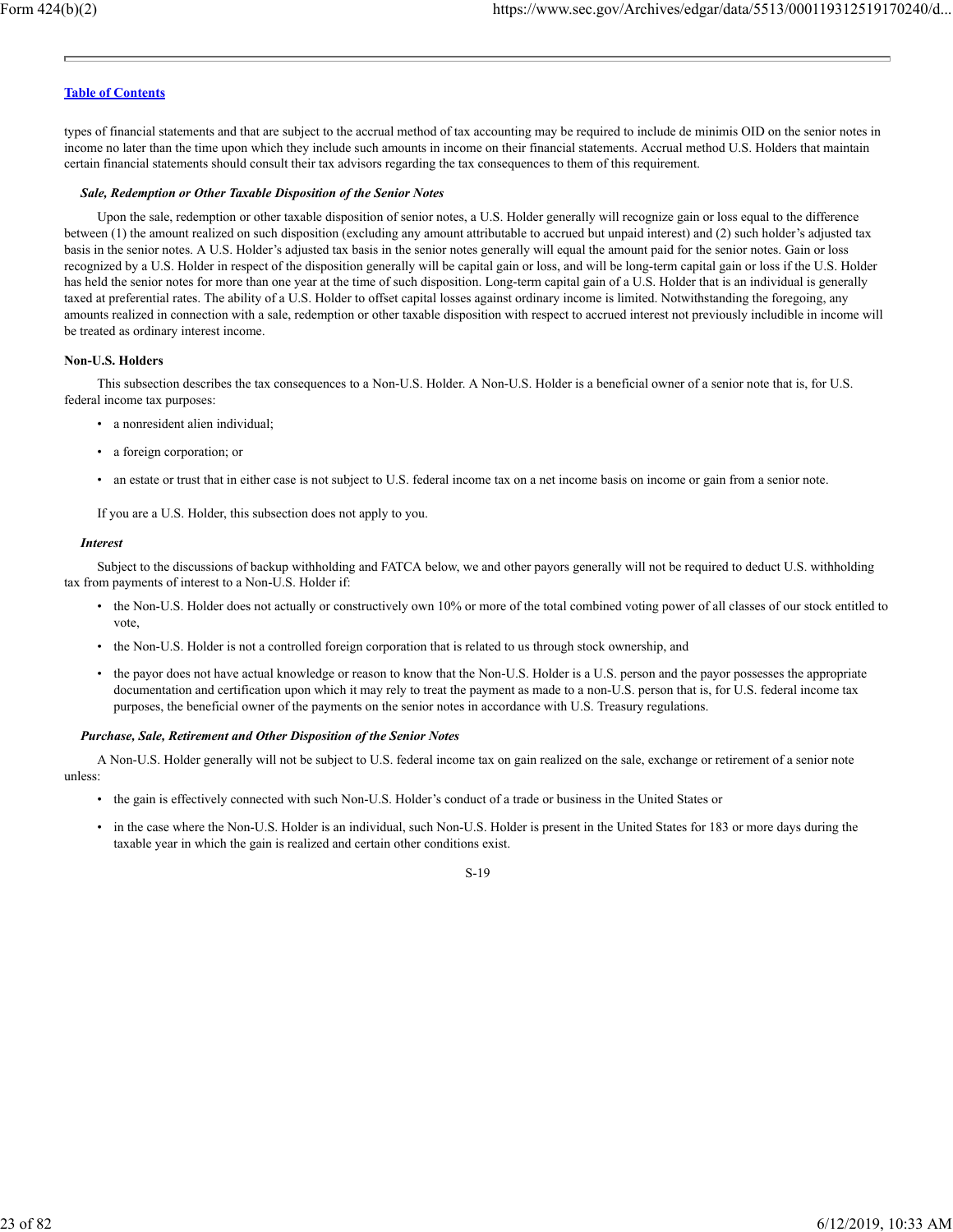## *FATCA Withholding*

Pursuant to sections 1471 through 1474 of the Code, commonly known as the Foreign Account Tax Compliance Act ("FATCA"), a 30% withholding tax ("FATCA withholding") may be imposed on certain payments to you or to certain foreign financial institutions, investment funds and other non-U.S. persons receiving payments on your behalf if you or such persons fail to comply with certain information reporting requirements. Payments of interest that you receive in respect of the senior notes could be affected by this withholding if you are subject to the FATCA information reporting requirements and fail to comply with them or if you hold notes through a non-U.S. person (e.g., a foreign bank or broker) that fails to comply with these requirements (even if payments to you would not otherwise have been subject to FATCA withholding). You should consult your own tax advisors regarding the relevant U.S. law and other official guidance on FATCA withholding.

Depending on your circumstances, you may be entitled to a refund or credit in respect of some or all of this withholding. However, even if you are entitled to have any such withholding refunded, the required procedures could be cumbersome and significantly delay the holder's receipt of any amounts withheld.

## **Backup Withholding and Information Reporting**

In general, if you are a noncorporate U.S. Holder, we and other payors are required to report to the IRS all payments of principal, any premium and interest on your senior notes. In addition, we and other payors are required to report to the IRS any payment of proceeds of the sale of your senior notes before maturity within the United States. Additionally, backup withholding would apply to such payments, if you fail to provide an accurate taxpayer identification number, or (in the case of interest payments) you are notified by the IRS that you have failed to report all interest and dividends required to be shown on your federal income tax returns.

In general, if you are a Non-U.S. Holder, we and other payors are required to report payments of interest on your senior notes on IRS Form 1042-S. Payments of principal, premium or interest made by us and other payors to you would otherwise not be subject to information reporting and backup withholding, provided that the certification requirements described above under "—Non-U.S. Holders—Interest" are satisfied or you otherwise establish an exemption. In addition, payment of the proceeds from the sale of senior notes effected at a U.S. office of a broker will not be subject to backup withholding and information reporting if (i) the payor or broker does not have actual knowledge or reason to know that you are a U.S. person and (ii) you have furnished to the payor or broker an appropriate IRS Form W-8, an acceptable substitute form or other documentation upon which it may rely to treat the payment as made to a non-U.S. person.

In general, payment of the proceeds from the sale of senior notes effected at a foreign office of a broker will not be subject to information reporting or backup withholding. However, a sale effected at a foreign office of a broker could be subject to information reporting in the same manner as a sale within the United States (and in certain cases may be subject to backup withholding as well) if (i) the broker has certain connections to the United States, (ii) the proceeds or confirmation are sent to the United States or (iii) the sale has certain other specified connections with the United States.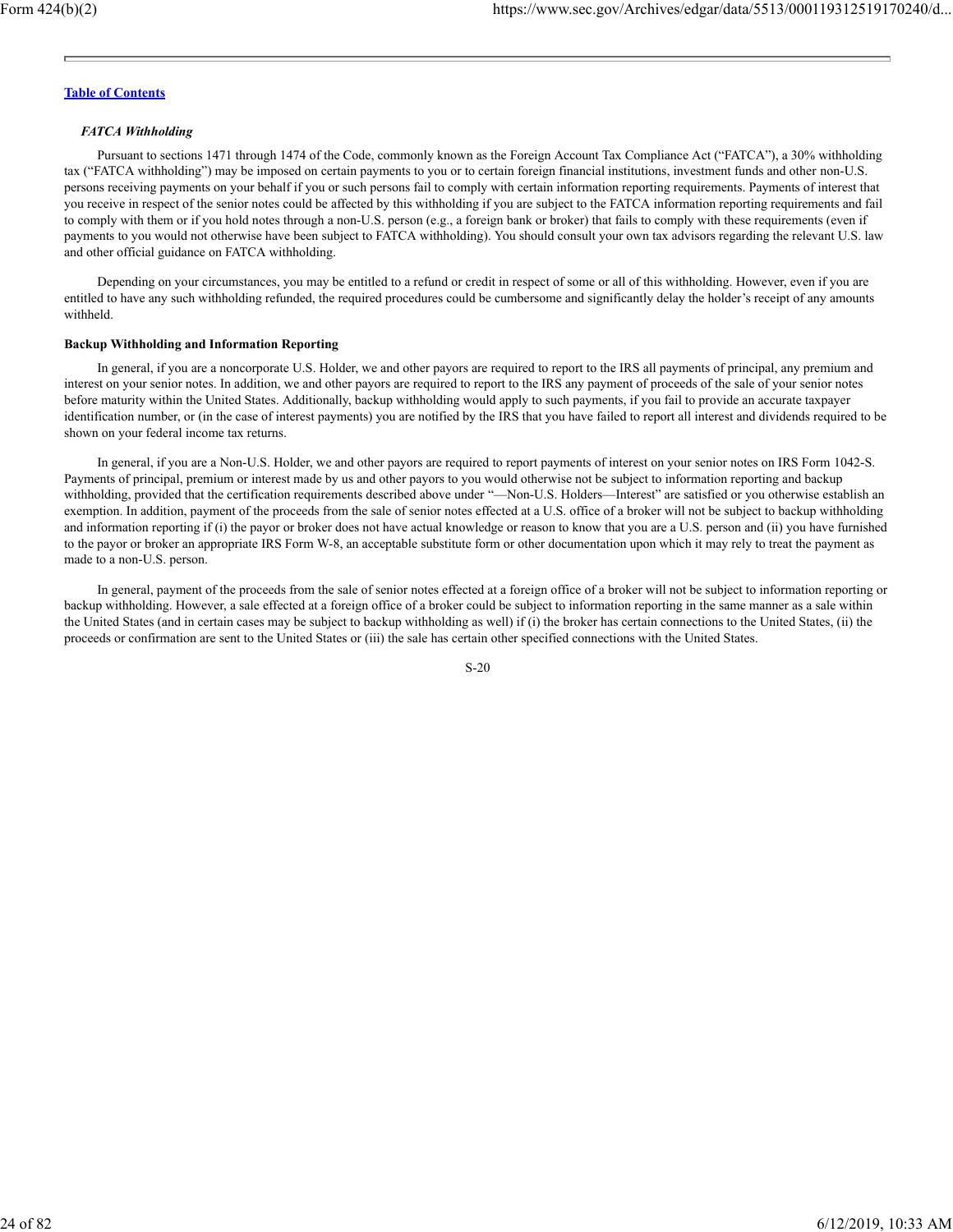#### **BENEFIT PLAN INVESTOR CONSIDERATIONS**

A fiduciary of a pension, profit-sharing or other employee benefit plan subject to the Employee Retirement Income Security Act of 1974, as amended ("ERISA," and each such plan, a "Plan"), should consider the fiduciary standards of ERISA in the context of the Plan's particular circumstances before authorizing an investment in the senior notes. Among other factors, the fiduciary should consider whether the investment would satisfy the prudence and diversification requirements of ERISA and would be consistent with the documents and instruments governing the Plan, and whether the investment would involve a prohibited transaction under ERISA or the Code.

Section 406 of ERISA and Section 4975 of the Code prohibit Plans, as well as individual retirement accounts, Keogh plans and any other plans that are subject to Section 4975 of the Code (also "Plans"), from engaging in certain transactions involving "plan assets" with persons who are "parties in interest" under ERISA or "disqualified persons" under the Code with respect to the Plan. A violation of these prohibited transaction rules may result in excise tax or other liabilities under ERISA or the Code for those persons, unless exemptive relief is available under an applicable statutory, regulatory or administrative exemption. Employee benefit plans that are governmental plans (as defined in Section 3(32) of ERISA), certain church plans (as defined in Section 3(33) of ERISA) and non-U.S. plans (as described in Section 4(b)(4) of ERISA) ("Non-ERISA Arrangements") are not subject to the requirements of Section 406 of ERISA or Section 4975 of the Code but may be subject to similar provisions under applicable federal, state, local, non-U.S. or other laws ("Similar Laws").

The acquisition or holding of senior notes by a Plan or any entity whose underlying assets include "plan assets" by reason of any Plan's investment in the entity (a "Plan Asset Entity") with respect to which we, certain of our affiliates, the underwriters or certain of their affiliates are or become a party in interest or disqualified person may result in a prohibited transaction under ERISA or Section 4975 of the Code, unless the senior notes are acquired and held pursuant to an applicable exemption. Unum, directly or through its affiliates, or the underwriters, directly or through their affiliates, may be considered a "party in interest" or a "disqualified person" to a large number of plans. The U.S. Department of Labor has issued five prohibited transaction class exemptions, or "PTCEs," that may provide exemptive relief if required for direct or indirect prohibited transactions that may arise from the purchase or holding of senior notes. These exemptions are PTCE 84-14 (for certain transactions determined by independent qualified professional asset managers), PTCE 90-1 (for certain transactions involving insurance company pooled separate accounts), PTCE 91-38 (for certain transactions involving bank collective investment funds), PTCE 95-60 (for transactions involving certain insurance company general accounts), and PTCE 96-23 (for transactions managed by in-house asset managers). In addition, ERISA Section 408(b)(17) and Section 4975(d)(20) of the Code provide an exemption for the acquisition and disposition of securities offered hereby, provided that neither we nor any of our affiliates have or exercise any discretionary authority or control or render any investment advice with respect to the assets of any Plan involved in the transaction, and provided further that the Plan pays no more and receives no less than "adequate consideration" in connection with the transaction (the "service provider exemption"). There can be no assurance that all of the conditions of any such exemptions will be satisfied.

Because of the foregoing, the senior notes should not be acquired or held by any person investing "plan assets" of any Plan, Plan Asset Entity or Non-ERISA Arrangement, unless such acquisition and holding will not constitute a non-exempt prohibited transaction under ERISA and the Code or a similar violation of any applicable Similar Laws.

Any purchaser or holder of senior notes or any interest therein will be deemed to have represented by its purchase and holding of senior notes offered hereby that either (1) it is not a Plan, a Plan Asset Entity or a Non-ERISA Arrangement and is not purchasing the senior notes on behalf of or with the assets of any Plan, a Plan Asset Entity or Non-ERISA Arrangement or (2) the purchase, holding, and disposition of the senior notes will not constitute or result in a non-exempt prohibited transaction or a similar violation under any applicable Similar Laws.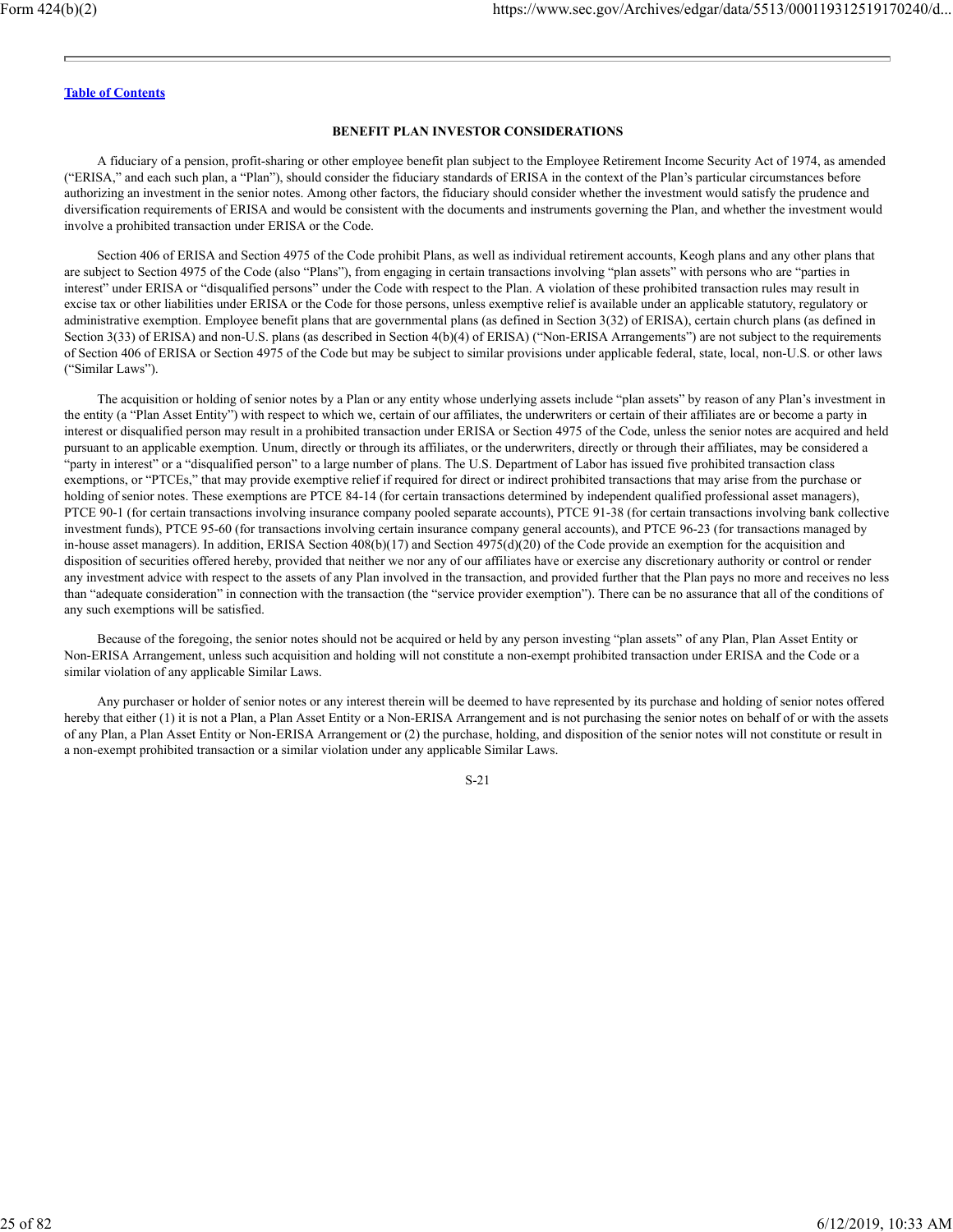Due to the complexity of these rules and the penalties that may be imposed upon persons involved in non-exempt prohibited transactions, it is important that fiduciaries or other persons considering purchasing senior notes on behalf of or with the assets of any Plan, a Plan Asset Entity or Non-ERISA Arrangement consult with their counsel regarding the availability of exemptive relief under any of the PTCEs listed above, the service provider exemption or the potential consequences of any purchase or holding under Similar Laws, as applicable. Purchasers of senior notes have exclusive responsibility for ensuring that their purchase and holding of senior notes do not violate the fiduciary or prohibited transaction rules of ERISA or the Code or any similar provisions of Similar Laws. The sale of any senior notes to a Plan, Plan Asset Entity or Non-ERISA Arrangement is in no respect a representation by us or any of our affiliates or representatives, or by the underwriters or any of their affiliates or representatives, that such an investment meets all relevant legal requirements with respect to investments by any such Plans, Plan Asset Entities or Non-ERISA Arrangements generally or any particular Plan, Plan Asset Entity or Non-ERISA Arrangement or that such investment is appropriate for such Plans, Plan Asset Entities or Non-ERISA Arrangements generally or any particular Plan, Plan Asset Entity or Non-ERISA Arrangement.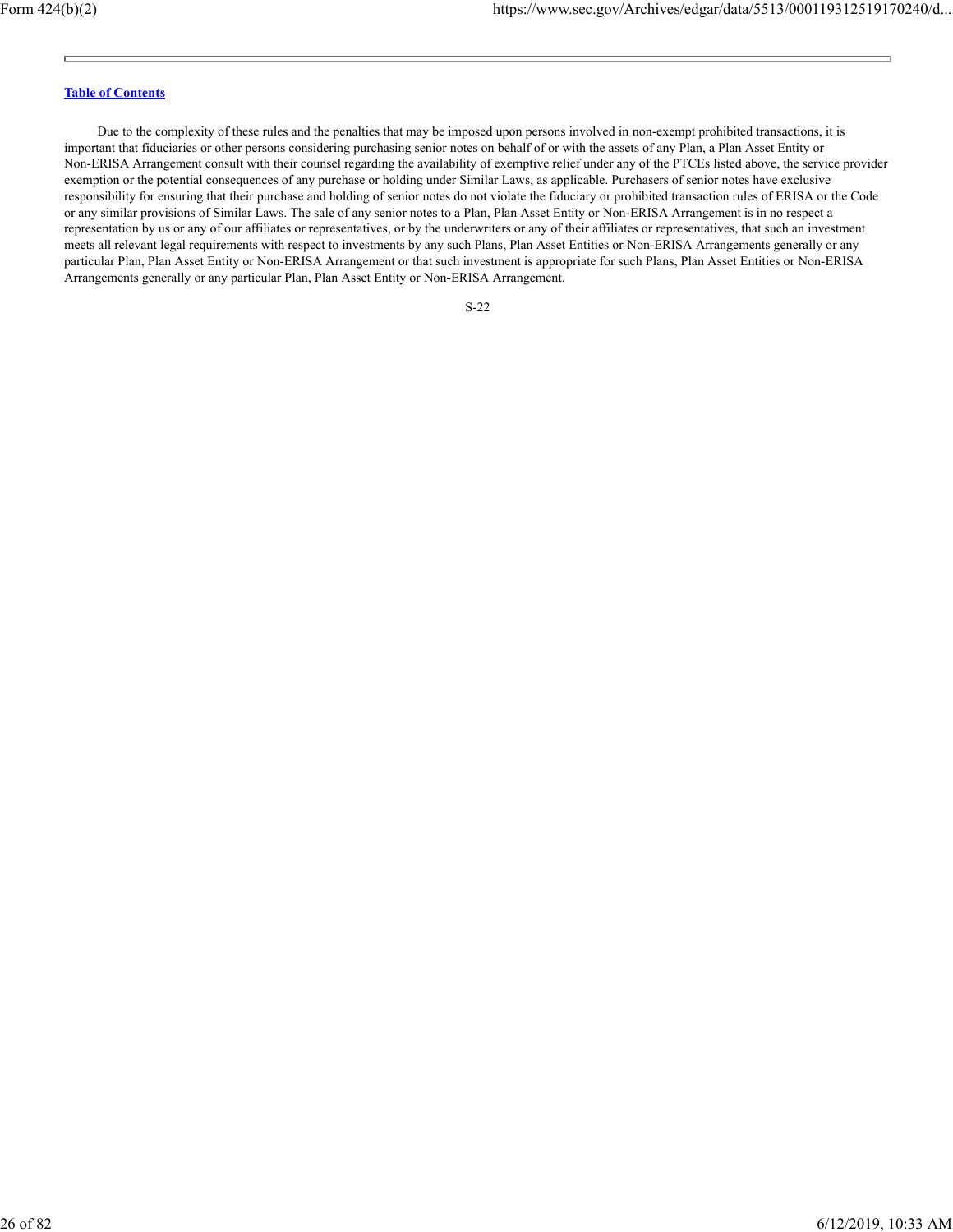#### **UNDERWRITING**

We are offering the senior notes described in this prospectus supplement through a number of underwriters. Citigroup Global Markets Inc., Goldman Sachs & Co. LLC and HSBC Securities (USA) Inc. are the representatives of the underwriters. We have entered into a firm commitment underwriting agreement with the underwriters. Subject to the terms and conditions of the underwriting agreement, we have agreed to sell to the underwriters, and each underwriter has severally agreed to purchase, the aggregate principal amount of senior notes listed next to its name in the following table:

| Underwriter                                              | Principal<br><b>Amount of</b><br><b>Senior</b><br><b>Notes</b> |
|----------------------------------------------------------|----------------------------------------------------------------|
| Citigroup Global Markets Inc.                            | 72,000,000                                                     |
| Goldman Sachs & Co. LLC                                  | 72,000,000                                                     |
| HSBC Securities (USA) Inc.                               | 64,000,000                                                     |
| Deutsche Bank Securities Inc.                            | 48,000,000                                                     |
| BB&T Capital Markets, a division of BB&T Securities, LLC | 16,000,000                                                     |
| BNY Mellon Capital Markets, LLC                          | 16,000,000                                                     |
| BofA Securities, Inc.                                    | 16,000,000                                                     |
| Fifth Third Securities, Inc.                             | 16,000,000                                                     |
| J.P. Morgan Securities LLC                               | 16,000,000                                                     |
| Regions Securities LLC                                   | 16,000,000                                                     |
| SunTrust Robinson Humphrey, Inc.                         | 16,000,000                                                     |
| U.S. Bancorp Investments, Inc.                           | 16,000,000                                                     |
| Wells Fargo Securities, LLC                              | 16,000,000                                                     |
| Total                                                    | \$400,000,000                                                  |

The underwriting agreement is subject to a number of terms and conditions and provides that the underwriters must buy all of the senior notes if they buy any of them. The underwriters will sell the senior notes to the public when and if the underwriters buy the senior notes from us.

The underwriters have advised us that they propose initially to offer the senior notes to the public for cash at the public offering price set forth on the cover of this prospectus supplement and may offer the senior notes to certain dealers at such price less a concession not in excess of 0.400% of the principal amount of the senior notes. The underwriters may allow, and such dealers may reallow, a concession not in excess of 0.250% of the principal amount of the senior notes to certain other dealers. After the initial public offering of the senior notes, the public offering price and other selling terms may be changed. The offering of the senior notes by the underwriters is subject to receipt and acceptance and subject to the underwriters' right to reject any order in whole or in part.

We estimate that our share of the total expenses of the offering, excluding the underwriting discount, will be approximately \$1,100,000.

We have agreed to indemnify the underwriters against, or contribute to payments that the underwriters may be required to make in respect of, certain liabilities, including liabilities under the Securities Act of 1933, as amended.

The underwriters have informed us that they expect that delivery of the senior notes will be made against payment therefor on or about the date specified on the cover page of this prospectus supplement, which will be the third business day following the date of pricing of the senior notes (this settlement cycle being referred to as "T+3"). Under Rule 15c6-1 of the Exchange Act, trades in the secondary market generally are required to settle in two business days, unless the parties to any such trade expressly agree otherwise. Accordingly, purchasers who wish to trade senior notes on the date of this prospectus supplement will be required, by virtue of the fact that the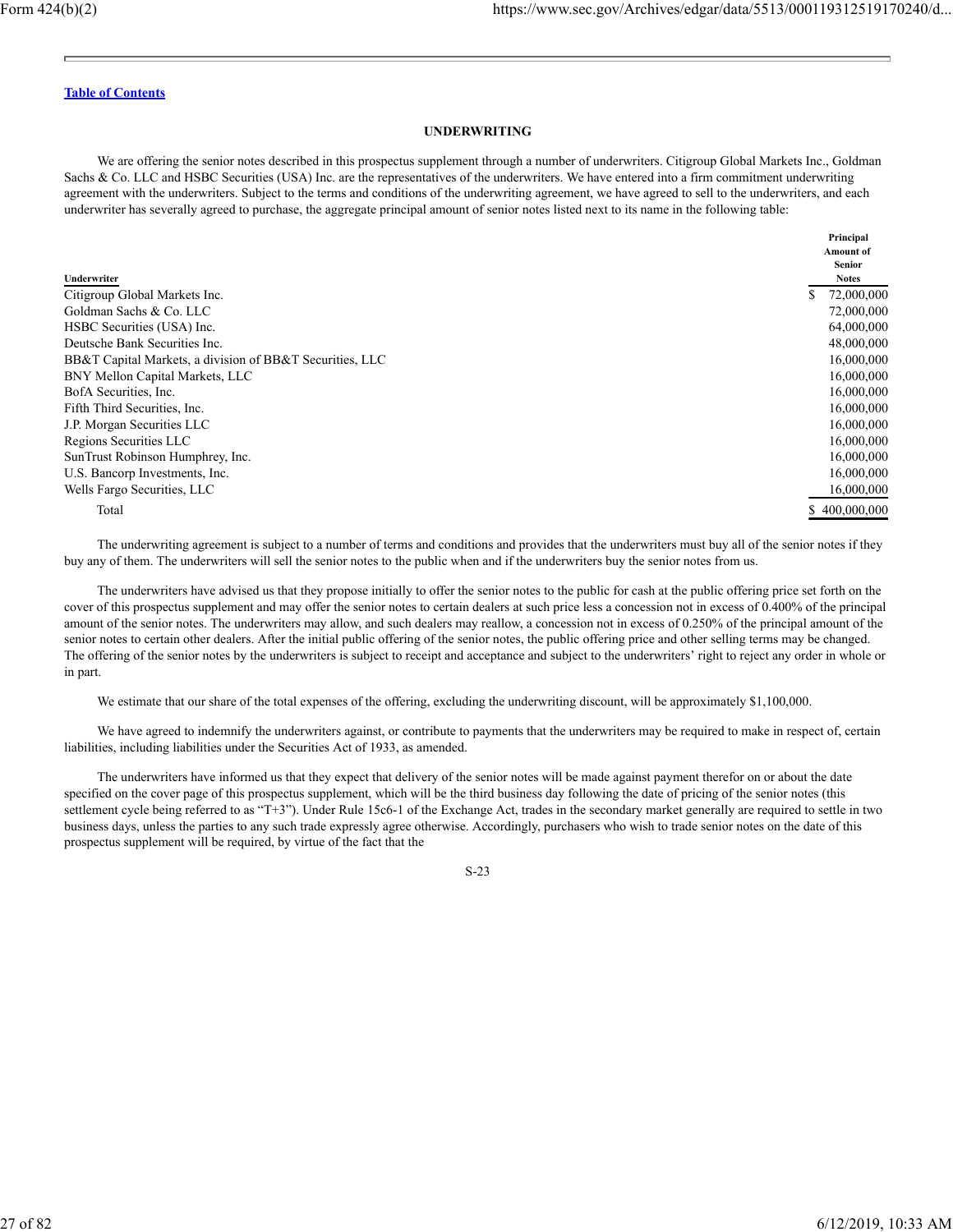senior notes initially will settle in T+3, to specify an alternate settlement cycle at the time of any such trade to prevent a failed settlement. Purchasers of the senior notes who wish to make such trades should consult their own advisor.

The senior notes are a new issue of securities with no established trading market. The senior notes will not be listed on any securities exchange or on any automated dealer quotation system. The underwriters may make a market in the senior notes after completion of the offering, but will not be obligated to do so and may discontinue any market-making activities at any time without notice. No assurance can be given as to the liquidity of the trading market for the senior notes or that an active public market for the senior notes will develop. If an active public market for the senior notes does not develop, the market price and liquidity of the senior notes may be adversely affected.

In connection with the offering of the senior notes, the representatives may engage in transactions that stabilize, maintain or otherwise affect the price of the senior notes. Specifically, the representatives may overallot in connection with the offering, creating a short position. In addition, the representatives may bid for, and purchase, the senior notes in the open market to cover short positions or to stabilize the price of the senior notes. Any of these activities may stabilize or maintain the market price of the senior notes above independent market levels, but no representation is made hereby of the magnitude of any effect that the transactions described above may have on the market price of the senior notes. The representatives will not be required to engage in these activities, and may engage in these activities, and may end any of these activities, at any time without notice.

The representatives also may impose a penalty bid. This occurs when a particular underwriter repays to the underwriters a portion of the underwriting discount received by it because the representatives have repurchased senior notes sold by or for the account of such underwriter in stabilizing or short covering transactions.

The underwriters and certain of their affiliates have provided from time to time, and may provide in the future, investment and commercial banking, corporate trust and financial advisory services to us and our affiliates in the ordinary course of business, for which they have received and may continue to receive customary fees and commissions.

#### **Selling Restrictions**

#### *Canada*

The senior notes may be sold only to purchasers purchasing, or deemed to be purchasing, as principal that are accredited investors, as defined in National Instrument 45-106 *Prospectus Exemptions* or subsection 73.3(1) of the *Securities Act* (Ontario), and are permitted clients, as defined in National Instrument 31-103 *Registration Requirements, Exemptions and Ongoing Registrant Obligations*. Any resale of the senior notes must be made in accordance with an exemption from, or in a transaction not subject to, the prospectus requirements of applicable securities laws.

Securities legislation in certain provinces or territories of Canada may provide a purchaser with remedies for rescission or damages if this prospectus supplement (including any amendment thereto) contains a misrepresentation, provided that the remedies for rescission or damages are exercised by the purchaser within the time limit prescribed by the securities legislation of the purchaser's province or territory. The purchaser should refer to any applicable provisions of the securities legislation of the purchaser's province or territory for particulars of these rights or consult with a legal advisor.

Pursuant to section 3A.3 of National Instrument 33-105 *Underwriting Conflicts* (NI 33-105), the underwriters are not required to comply with the disclosure requirements of NI 33-105 regarding underwriter conflicts of interest in connection with this offering.

#### *Switzerland*

The senior notes may not be offered, sold or delivered in Switzerland.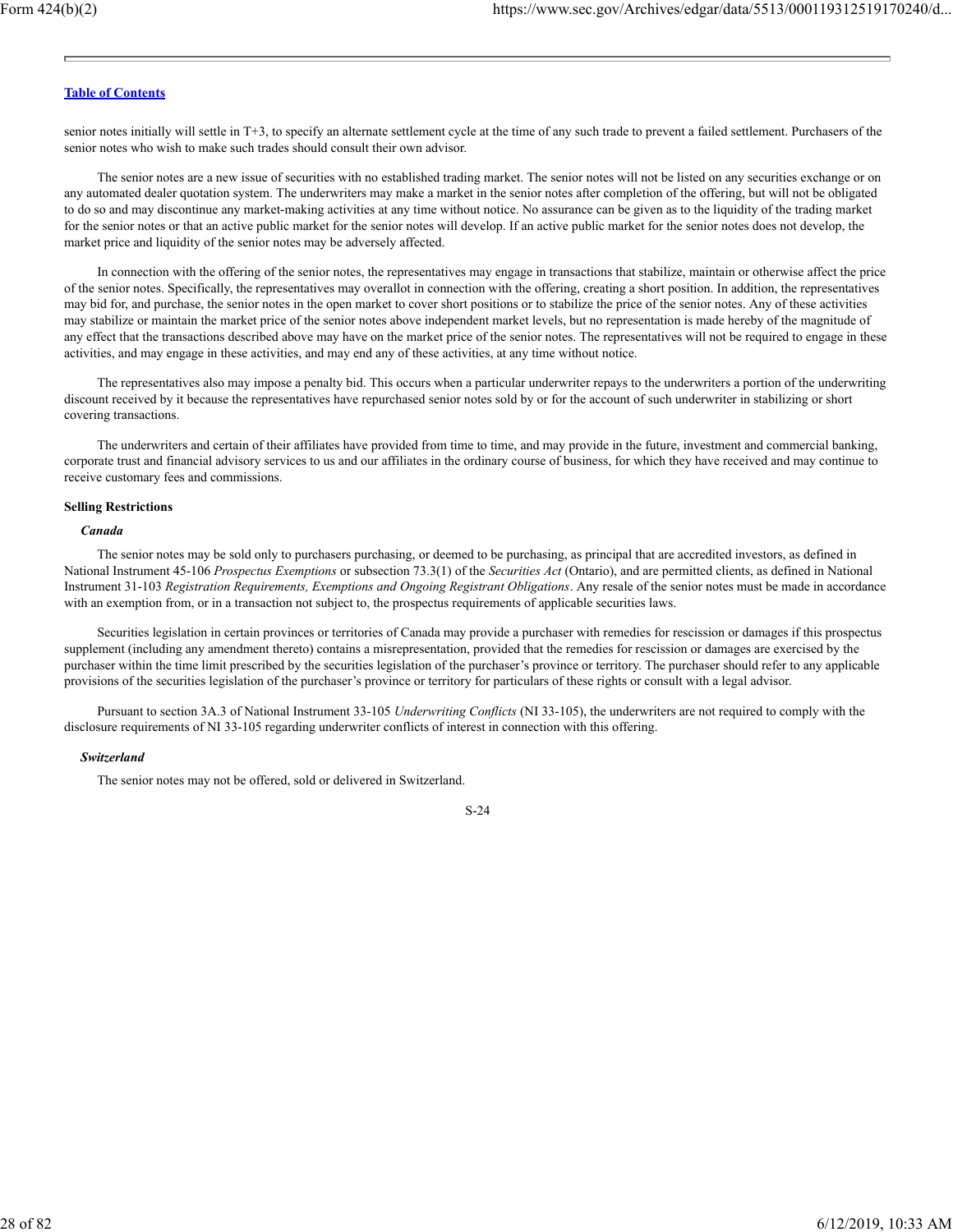#### *European Economic Area*

The senior notes are not intended to be offered, sold or otherwise made available to and should not be offered, sold or otherwise made available to any retail investor in the European Economic Area ("EEA"). For these purposes, a retail investor means a person who is one (or more) of: (i) a retail client as defined in point (11) of Article 4(1) of Directive 2014/65/EU (as amended, "MiFID II"); or (ii) a customer within the meaning of Directive (EU) 2016/97 (as amended, the "Insurance Distribution Directive"), where that customer would not qualify as a professional client as defined in point (10) of Article 4(1) of MiFID II; or (iii) not a qualified investor as defined in Directive 2003/71/EC (as amended or superseded, the "Prospectus Directive"). Consequently no key information document required by Regulation (EU) No 1286/2014 (as amended, the "PRIIPs Regulation") for offering or selling the senior notes or otherwise making them available to retail investors in the EEA has been prepared and therefore offering or selling the senior notes or otherwise making them available to any retail investor in the EEA may be unlawful under the PRIIPs Regulation. This prospectus supplement has been prepared on the basis that any offer of the senior notes in any Member State of the EEA will be made pursuant to an exemption under the Prospectus Directive from the requirement to publish a prospectus for offers of the senior notes. This prospectus supplement is not a prospectus for the purposes of the Prospectus Directive.

#### *United Kingdom*

This prospectus supplement is only being distributed to and is only directed at (i) persons who are outside the United Kingdom or (ii) investment professionals falling within Article 19(5) of the Financial Services and Markets Act 2000 (Financial Promotion) Order 2005 (as amended, the "Order") or (iii) high net worth entities, and other persons to whom it may lawfully be communicated, falling within Article  $49(2)(a)$  to (d) of the Order (all such persons together being referred to as "relevant persons"). The senior notes will only be available to, and any invitation, offer or agreement to subscribe, purchase or otherwise acquire such notes will be engaged in only with, relevant persons. Any person who is not a relevant person should not act or rely on this prospectus supplement or any of its contents.

Each underwriter has represented and agreed that:

(a) it has only communicated or caused to be communicated and will only communicate or cause to be communicated an invitation or inducement to engage in investment activity (within the meaning of section 21 (financial promotion) of the Financial Services and Markets Act 2000 (the "FSMA")) received by it in connection with the issue or sale of the senior notes in circumstances in which section 21(1) of the FSMA does not apply to us; and

(b) it has complied and will comply with all applicable provisions of the FSMA with respect to anything done by it in relation to the senior notes in, from, or otherwise involving the United Kingdom.

#### *Hong Kong*

The senior notes may not be offered or sold by means of any document other than (i) in circumstances which do not constitute an offer to the public within the meaning of the Companies Ordinance (Cap.32, Laws of Hong Kong), or (ii) to "professional investors" within the meaning of the Securities and Futures Ordinance (Cap.571, Laws of Hong Kong) and any rules made thereunder, or (iii) in other circumstances which do not result in the document being a "prospectus" within the meaning of the Companies Ordinance (Cap.32, Laws of Hong Kong), and no advertisement, invitation or document relating to the senior notes may be issued or may be in the possession of any person for the purpose of issue (in each case whether in Hong Kong or elsewhere), which is directed at, or the contents of which are likely to be accessed or read by, the public in Hong Kong (except if permitted to do so under the laws of Hong Kong) other than with respect to senior notes which are or are intended to be disposed of only to persons outside Hong Kong or only to "professional investors" within the meaning of the Securities and Futures Ordinance (Cap. 571, Laws of Hong Kong) and any rules made thereunder.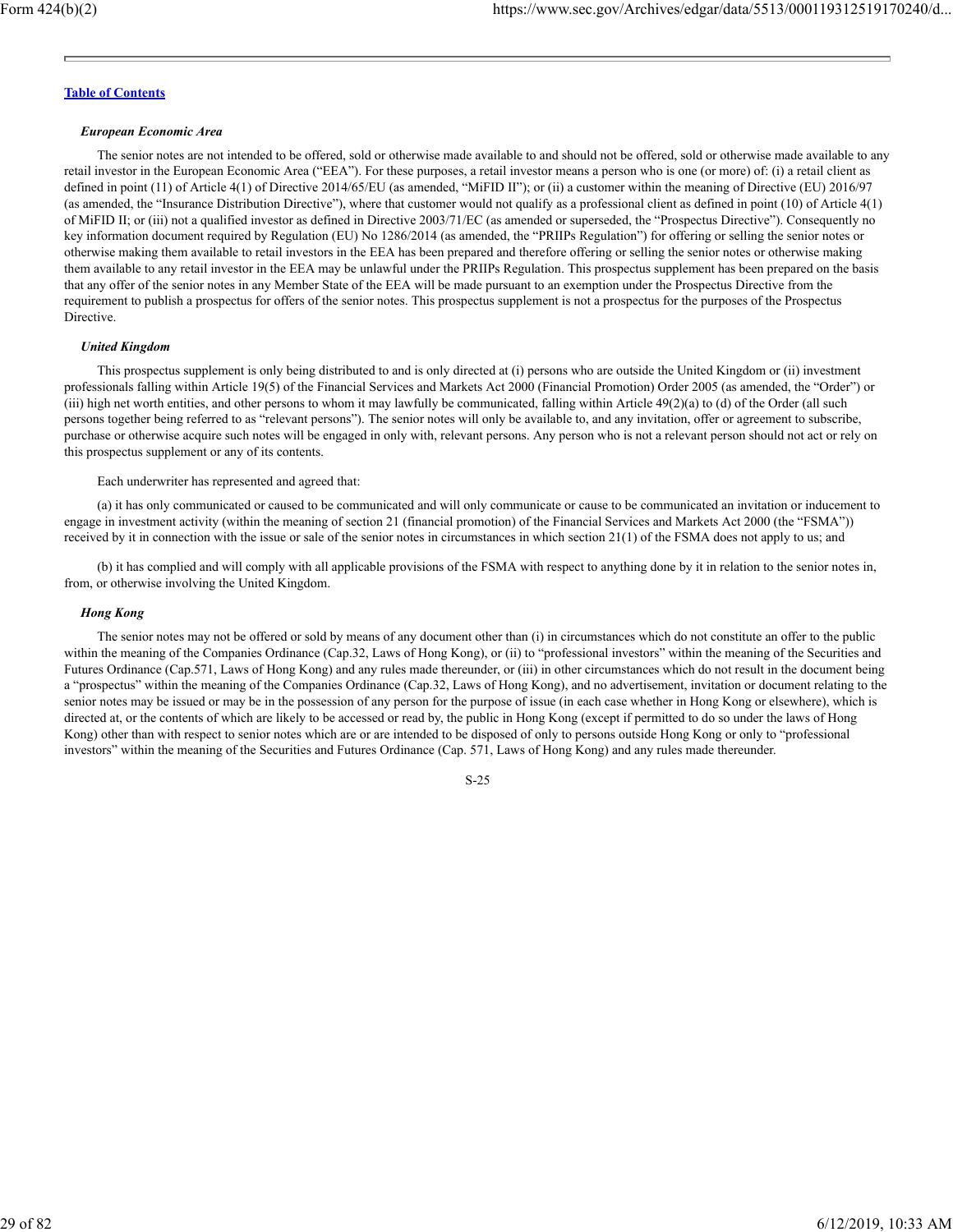#### *Japan*

The senior notes have not been and will not be registered under the Financial Instruments and Exchange Law of Japan (the Financial Instruments and Exchange Law) and each underwriter has agreed that it will not offer or sell any senior notes, directly or indirectly, in Japan or to, or for the benefit of, any resident of Japan (which term as used herein means any person resident in Japan, including any corporation or other entity organized under the laws of Japan), or to others for re-offering or resale, directly or indirectly, in Japan or to a resident of Japan, except pursuant to an exemption from the registration requirements of, and otherwise in compliance with, the Financial Instruments and Exchange Law and any other applicable laws, regulations and ministerial guidelines of Japan.

#### *Singapore*

This prospectus supplement has not been registered as a prospectus with the Monetary Authority of Singapore. Accordingly, this prospectus supplement and any other document or material in connection with the offer or sale, or invitation for subscription or purchase, of the senior notes may not be circulated or distributed, nor may the senior notes be offered or sold, or be made the subject of an invitation for subscription or purchase, whether directly or indirectly, to persons in Singapore other than (i) to an institutional investor under Section 274 of the Securities and Futures Act, Chapter 289 of Singapore (the "SFA"), (ii) to a relevant person, or any person pursuant to Section 275(1A), and in accordance with the conditions, specified in Section 275 of the SFA or (iii) otherwise pursuant to, and in accordance with the conditions of, any other applicable provision of the SFA.

Where the senior notes are subscribed or purchased under Section 275 by a relevant person which is: (a) a corporation (which is not an accredited investor) the sole business of which is to hold investments and the entire share capital of which is owned by one or more individuals, each of whom is an accredited investor; or (b) a trust (where the trustee is not an accredited investor) whose sole purpose is to hold investments and each beneficiary is an accredited investor, shares, debentures and units of shares and debentures of that corporation or the beneficiaries' rights and interest in that trust will not be transferable for six months after that corporation or that trust has acquired the senior notes under Section 275 except: (1) to an institutional investor under Section 274 of the SFA or to a relevant person, or any person pursuant to Section 275(1A), and in accordance with the conditions, specified in Section 275 of the SFA; (2) where no consideration is given for the transfer; or (3) by operation of law.

Singapore Securities and Futures Act Product Classification—Solely for the purposes of its obligations pursuant to sections 309B(1)(a) and 309B(1)(c) of the Securities and Futures Act (Chapter 289 of Singapore) (the "SFA"), the Issuer has determined, and hereby notifies all relevant persons (as defined in Section 309A of the SFA) that the Notes are "prescribed capital markets products" (as defined in the Securities and Futures (Capital Markets Products) Regulations 2018) and Excluded Investment Products (as defined in MAS Notice SFA 04-N12: Notice on the Sale of Investment Products and MAS Notice FAA-N16: Notice on Recommendations on Investment Products).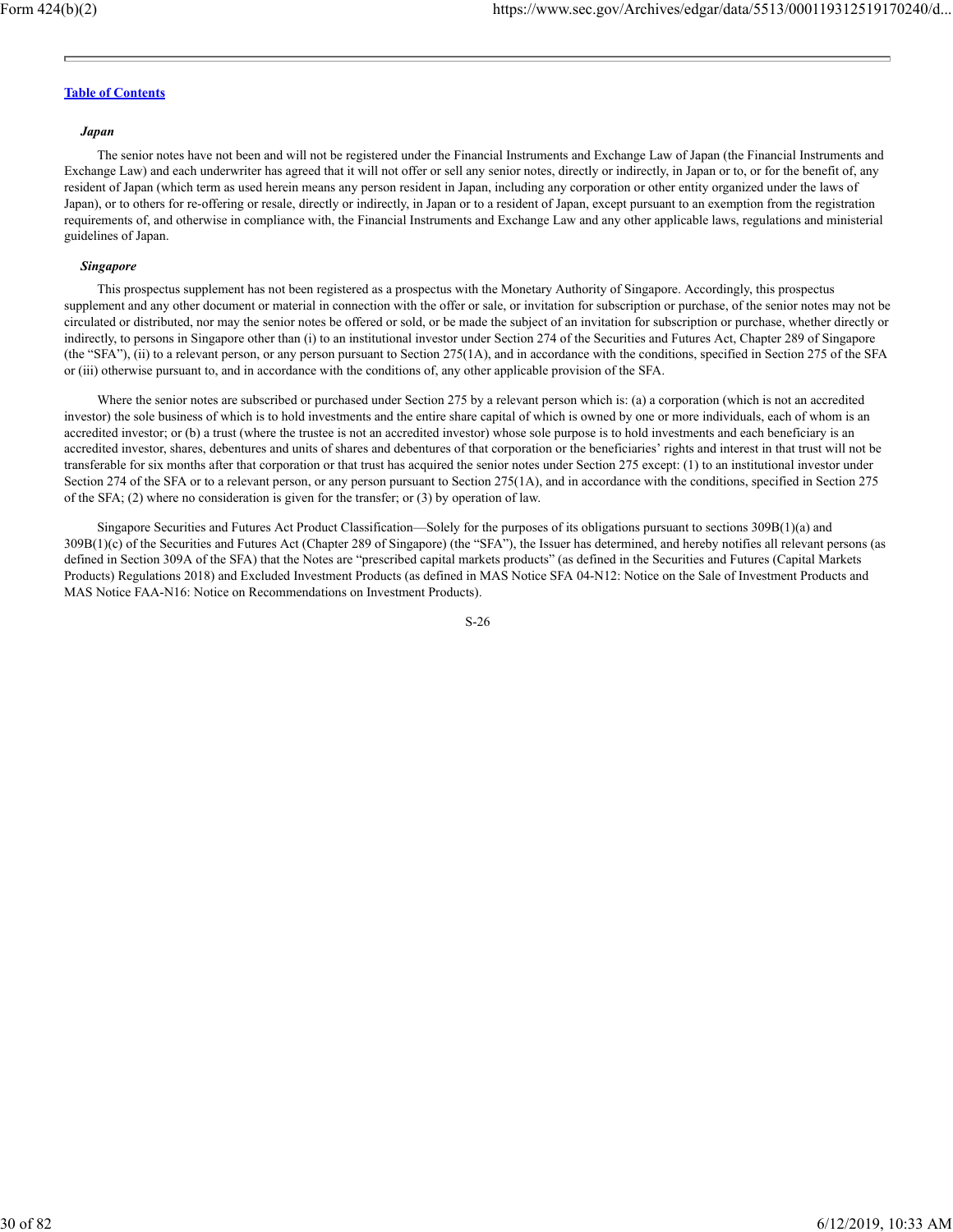## **VALIDITY OF THE SENIOR NOTES**

The validity of the senior notes will be passed upon for us by Sullivan & Cromwell LLP, and for the underwriters by Cleary Gottlieb Steen & Hamilton LLP.

## **EXPERTS**

The consolidated financial statements of Unum Group and subsidiaries incorporated by reference in Unum Group's Annual Report (Form 10-K) for the year ended December 31, 2018, and the effectiveness of Unum Group's internal control over financial reporting as of December 31, 2018 have been audited by Ernst & Young LLP, independent registered public accounting firm, as set forth in their reports thereon, included therein, and incorporated herein by reference. Such consolidated financial statements are incorporated herein by reference in reliance upon such reports given on the authority of such firm as experts in accounting and auditing.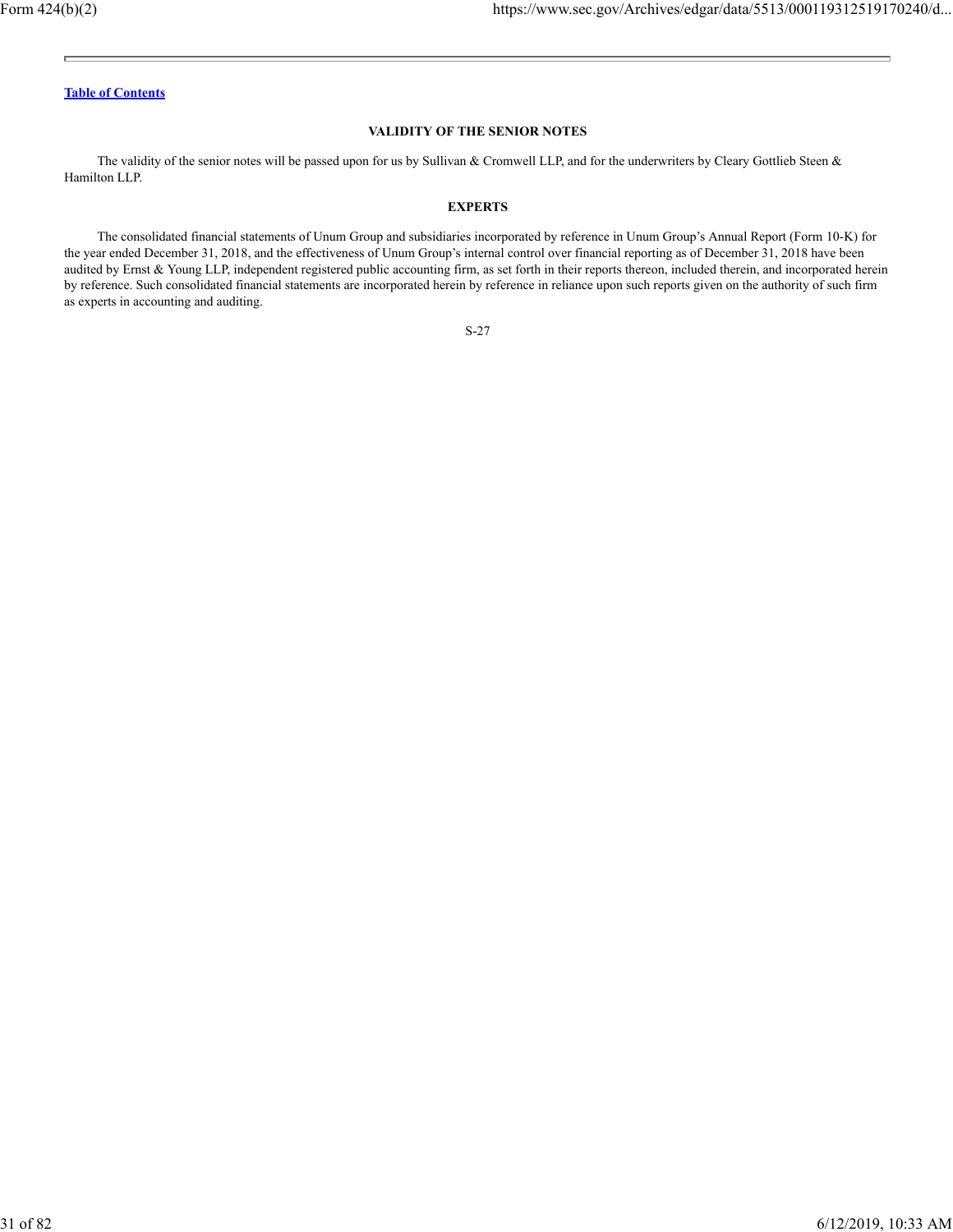#### **WHERE YOU CAN FIND MORE INFORMATION**

We file annual, quarterly and current reports, proxy statements and other information with the SEC. Our SEC filings are available to the public, free of charge, at the SEC's web site at http://www.sec.gov. The address of the SEC's web site is provided for the information of prospective investors and the information contained therein is not incorporated by reference in this prospectus supplement or the accompanying prospectus.

We "incorporate by reference" into the accompanying prospectus the information in documents we file with the SEC, which means that we can disclose important information to you by referring to those documents. The information incorporated by reference is considered to be part of the accompanying prospectus and should be read with the same care. When we update the information contained in documents that have been incorporated by reference, by making future filings with the SEC, the information incorporated by reference in the accompanying prospectus is considered to be automatically updated and superseded. In other words, in all cases, if you are considering whether to rely on information contained in this prospectus supplement or information incorporated by reference into the accompanying prospectus, you should rely on the information contained in the document that was filed later. Information contained in this prospectus supplement supplements, modifies or supersedes, as applicable, the information contained in earlierdated documents incorporated by reference. We incorporate by reference the documents listed below and any additional documents we file with the SEC in the future under Section 13(a), 13(c), 14 or 15(d) of the Exchange Act until this offering is completed or terminated:

- our annual report on Form 10-K for the fiscal year ended December 31, 2018;
- our quarterly report on Form 10-Q for the quarter ended March 31, 2019; and
- our current reports on Form 8-K, filed with the SEC on February 22, 2019, February 25, 2019, May 22, 2019, May 23, 2019, May 23, 2019 and May 23, 2019 .

We will provide you with a copy of the documents containing the information we have incorporated by reference, excluding exhibits to those documents, other than those exhibits to which we specifically refer. You may obtain these documents at no cost by writing or telephoning us at the following address:

> Investor Relations Unum Group 1 Fountain Square Chattanooga, Tennessee 37402 (423) 294-8996

We have provided you only with the information contained in this prospectus supplement and contained or incorporated by reference in the accompanying prospectus, and in any related free writing prospectus we prepare or authorize. We are responsible for the information contained in this prospectus supplement and contained or incorporated by reference in the accompanying prospectus, and in any related free writing prospectus we prepare or authorize. We have not, and the underwriters have not, authorized anyone to provide you with any other information, and we and the underwriters take no responsibility for other information others may give you. We and the underwriters are not making an offer to sell these securities in any jurisdiction where the offer is not permitted. You should not assume that the information contained in this prospectus supplement, or contained or incorporated by reference in the accompanying prospectus, or in any related free writing prospectus is accurate as of any date other than their respective dates.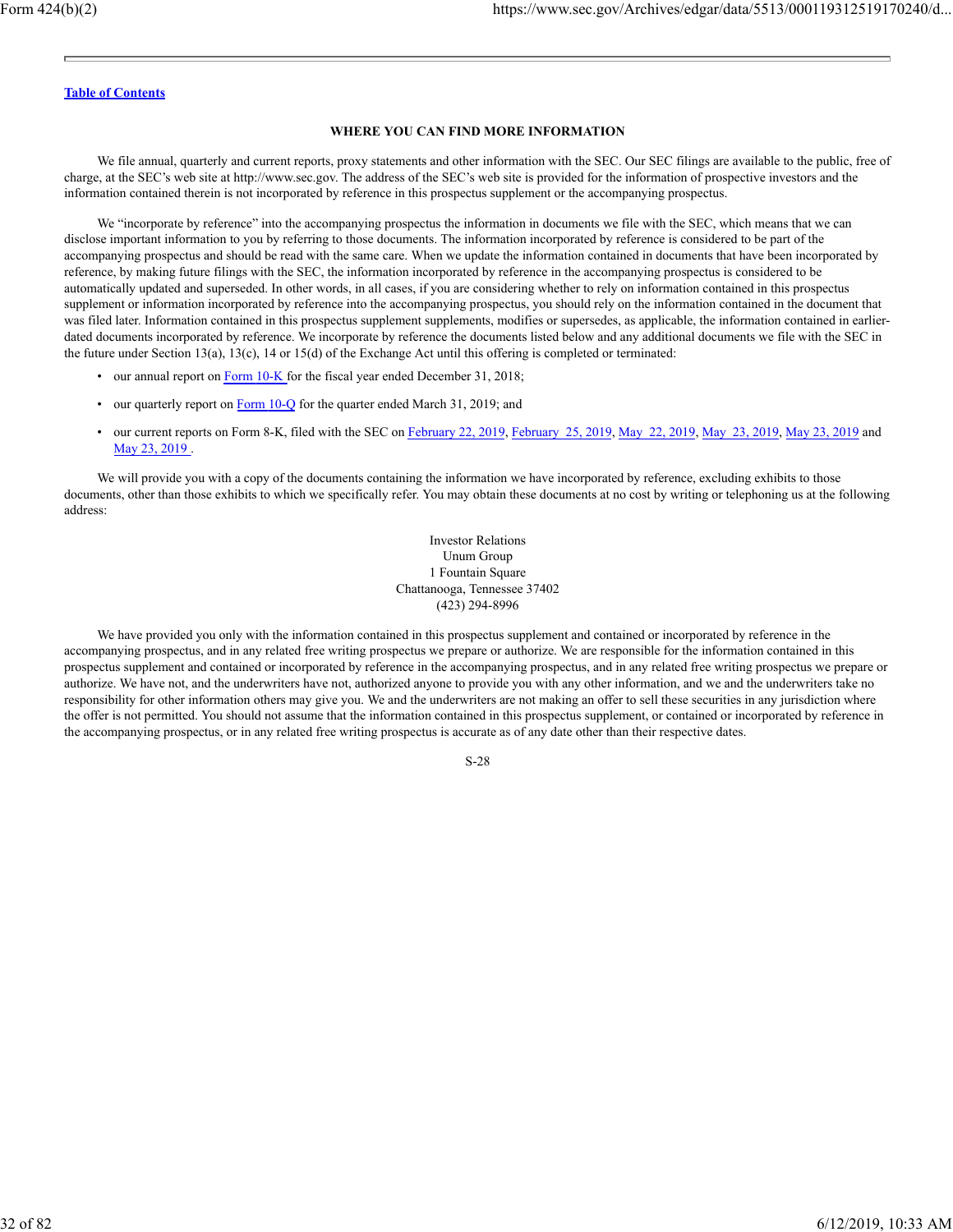**PROSPECTUS** 



# **UNUM GROUP**

| <b>SENIOR DEBT SECURITIES</b>   |
|---------------------------------|
| SUBORDINATED DEBT SECURITIES    |
| <b>PREFERRED STOCK</b>          |
| <b>DEPOSITARY SHARES</b>        |
| <b>COMMON STOCK</b>             |
| <b>WARRANTS</b>                 |
| <b>STOCK PURCHASE CONTRACTS</b> |
| UNITS                           |
|                                 |

This prospectus describes some of the general terms that may apply to the securities and the general manner in which they may be offered. The specific terms of any securities to be offered, and the specific manner in which they may be offered, will be described in a supplement to this prospectus. You should read this prospectus and any prospectus supplement carefully before you invest.

We may offer and sell these securities to or through one or more underwriters, dealers and agents, or directly to purchasers, on a continuous or delayed basis.

Unum Group's common stock is listed on the New York Stock Exchange and trades under the symbol "UNM."

**Neither the Securities and Exchange Commission nor any state securities commission has approved or disapproved of these securities or determined if this prospectus is truthful or complete. Any representation to the contrary is a criminal offense.**

The date of this prospectus is August 22, 2017.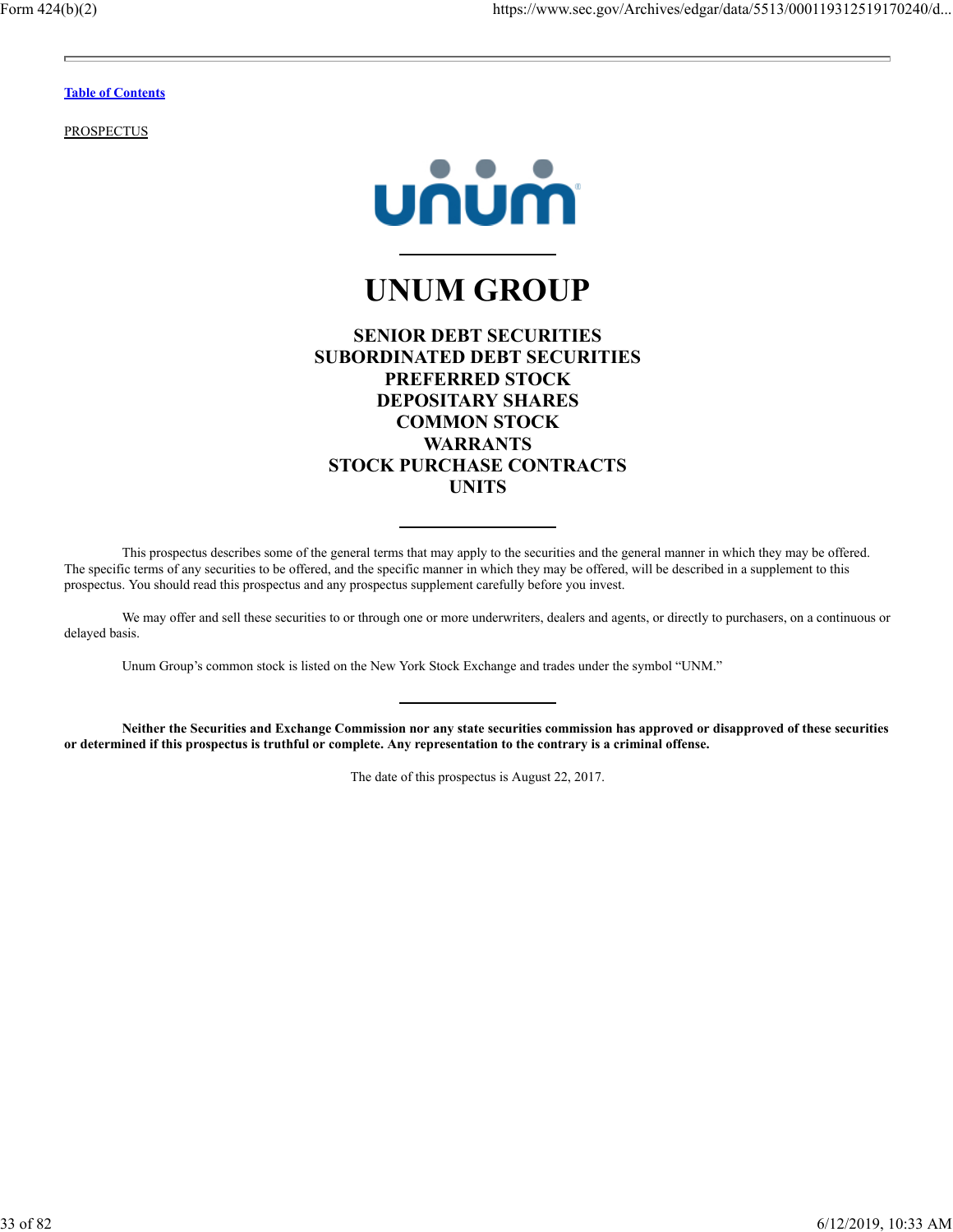$\equiv$ 

<u> The Common School (1989)</u>

# **Table of Contents**

# **TABLE OF CONTENTS**

| <b>About This Prospectus</b>                               |    |
|------------------------------------------------------------|----|
| Where You Can Find More Information                        |    |
| Cautionary Statement Regarding Forward-Looking Information |    |
| <b>Unum Group</b>                                          |    |
| Use of Proceeds                                            |    |
| <b>Consolidated Ratios of Earnings to Fixed Charges</b>    | ◠  |
| <b>Description of Debt Securities</b>                      |    |
| <b>Description of Preferred Stock</b>                      | 24 |
| <b>Description of Depositary Shares</b>                    | 27 |
| <b>Description of Common Stock</b>                         | 31 |
| <b>Description of Warrants</b>                             | 34 |
| <b>Description of Stock Purchase Contracts</b>             | 36 |
| <b>Description of Units</b>                                | 37 |
| <b>Legal Ownership and Book-Entry Issuance</b>             | 38 |
| <b>Plan of Distribution</b>                                | 44 |
| Validity of the Securities                                 | 46 |
| <b>Experts</b>                                             | 47 |
|                                                            |    |

i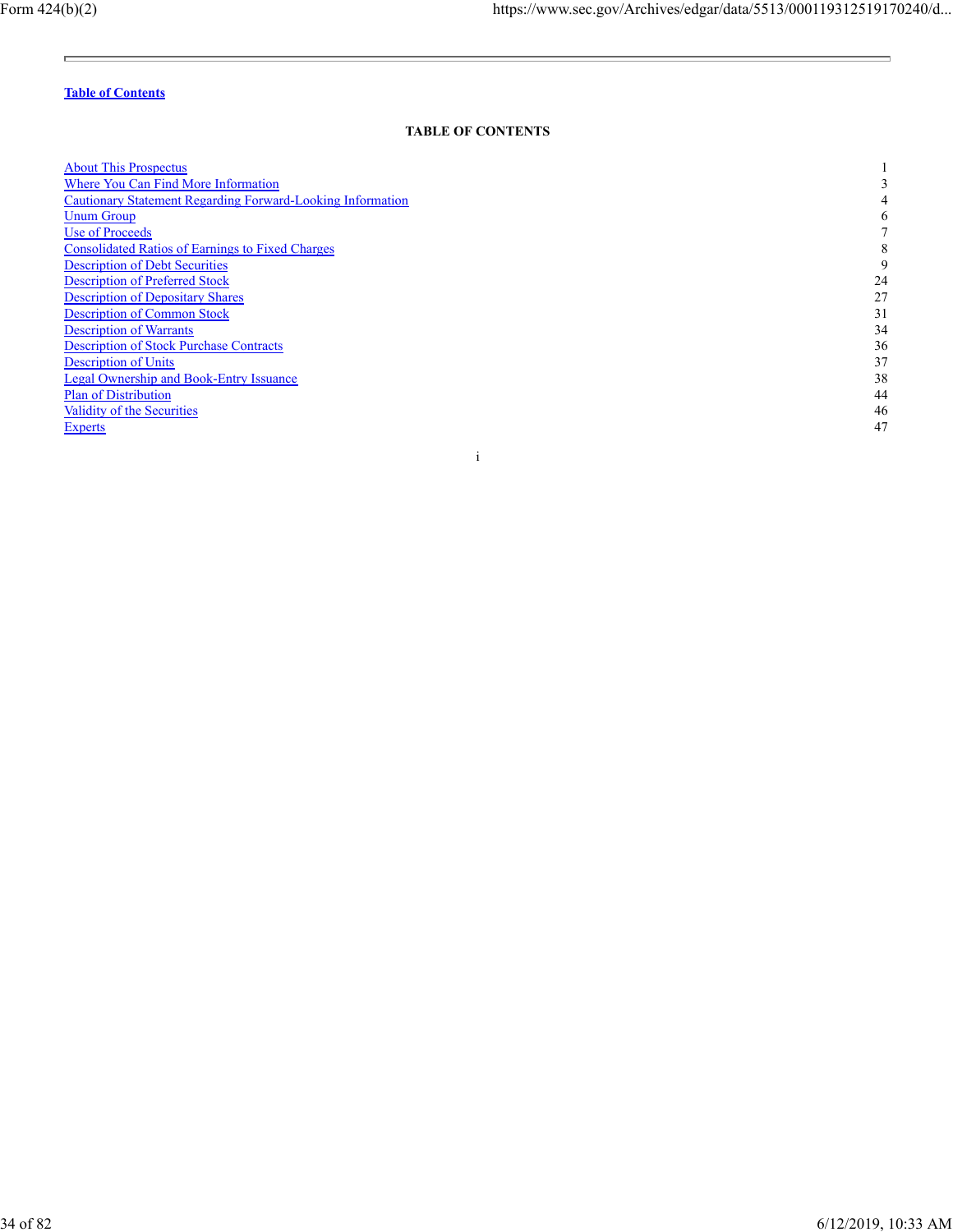## **ABOUT THIS PROSPECTUS**

This prospectus is part of a registration statement that we filed with the Securities and Exchange Commission ("SEC"). We may from time to time offer any combination of the following securities described in this prospectus in one or more offerings:

- senior debt securities;
- subordinated debt securities;
- preferred stock, \$.10 par value per share;
- depositary shares;
- common stock, \$.10 par value per share;
- warrants;
- stock purchase contracts; and
- units.

This prospectus provides you with a general description of the securities we may offer. Each time we sell securities, we will provide a prospectus supplement containing specific information about the terms of the securities being offered. A prospectus supplement may include a discussion of any risk factors or other special considerations applicable to those securities or to us. A prospectus supplement may also add, update or change information in this prospectus. If there is any inconsistency between the information in this prospectus and the applicable prospectus supplement, you should rely on the information in the prospectus supplement. You should read both this prospectus and any prospectus supplement together with additional information described under the heading "WHERE YOU CAN FIND MORE INFORMATION" below.

The registration statement containing this prospectus, including exhibits to the registration statement, provides additional information about us and the securities offered under this prospectus. The registration statement can be read at the SEC website or at the SEC public reference room referred to under the heading "WHERE YOU CAN FIND MORE INFORMATION" below.

You should rely only on the information we have provided in this prospectus and in the applicable prospectus supplement, including the information incorporated by reference. None of us, any underwriters or agents have authorized anyone to provide you with different information. We are not offering the securities in any state where the offer is prohibited. You should not assume that the information in this prospectus, any prospectus supplement, or any document incorporated by reference, is truthful or complete at any date other than the date of the particular document.

We may sell securities to underwriters who will sell the securities to the public on terms fixed at the time of sale. In addition, the securities may be sold by us directly or through dealers or agents designated from time to time. If we, directly or through agents, solicit offers to purchase the securities, we reserve the sole right to accept and, together with any agents, to reject, in whole or in part, any of those offers.

Any prospectus supplement will contain the names of the underwriters, dealers or agents, if any, together with the terms of offering, the compensation of those underwriters and the net proceeds to us. Any underwriters, dealers or agents participating in the offering may be deemed "underwriters" within the meaning of the Securities Act of 1933 (the "Securities Act").

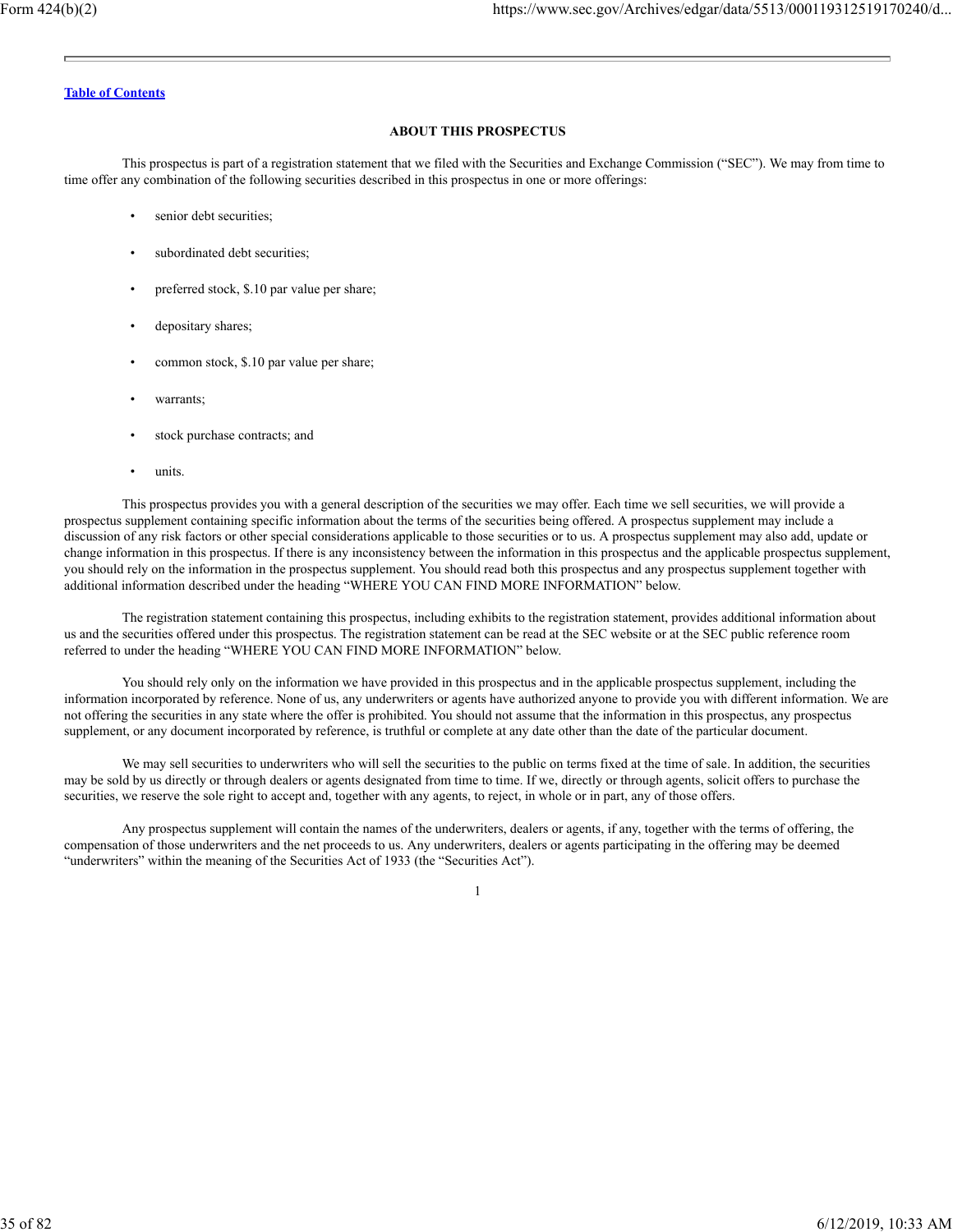Unless otherwise mentioned or unless the context requires otherwise, all references in this prospectus to "we," "us," "our," or similar references mean Unum Group and its subsidiaries.

When we refer to "you" in this prospectus, we mean those who invest in the securities being offered by this prospectus, whether they are the holders or only indirect owners of those securities. When we refer to "your securities" in this prospectus, we mean the securities in which you will hold a direct or indirect interest. See "LEGAL OWNERSHIP AND BOOK-ENTRY ISSUANCE" for special considerations regarding indirect ownership and global securities.

2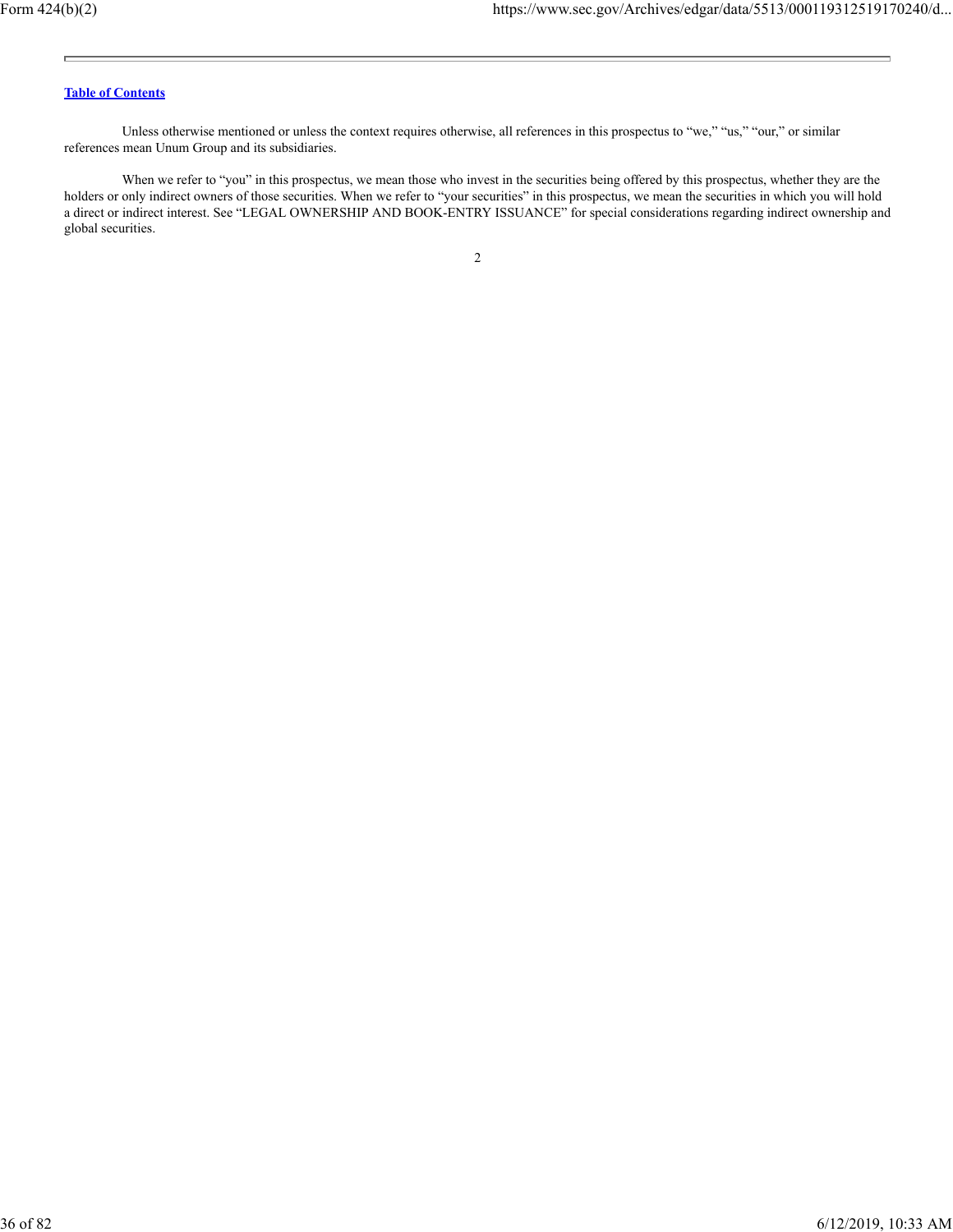#### **WHERE YOU CAN FIND MORE INFORMATION**

We file annual, quarterly and current reports, proxy statements and other information with the SEC. You may read and copy any document we file at the SEC's Public Reference Room at 100 F Street, N.E., Washington, D.C. 20549. Please call the SEC at 1-800-SEC-0330 for further information on the Public Reference Room. Our SEC filings are also available to the public at the SEC's website at www.sec.gov. The address of the SEC's website is provided for the information of prospective investors and not as an active link. You can also inspect reports, proxy statements and other information about us at the offices of the New York Stock Exchange, 11 Wall Street, New York, New York 10005.

The SEC allows us to "incorporate by reference" into this prospectus the information in documents we file with the SEC, which means that we can disclose important information to you by referring you to those documents. The information incorporated by reference is considered to be a part of this prospectus and should be read with the same care. When we update the information contained in documents that have been incorporated by reference, by making future filings with the SEC, the information incorporated by reference into this prospectus is considered to be automatically updated and superseded. In other words, in all cases, if you are considering whether to rely on information contained in this prospectus or information incorporated by reference into this prospectus, you should rely on the information contained in the document that was filed later. We incorporate by reference the documents listed below (excluding any portions of such documents that may have been "furnished" but not "filed" for purposes of the Securities Exchange Act of 1934, as amended (the "Exchange Act")) and any additional documents we file with the SEC in the future under Sections 13(a), 13(c), 14, or 15(d) of the Exchange Act, until all of the offerings by means of this prospectus are complete:

- Annual Report on Form 10-K for the year ended December 31, 2016;
- Quarterly Reports on Form 10-Q for the quarters ended March 31, 2017 and June 30, 2017;
- Current Reports on Form 8-K filed on February 17, 2017, March 29, 2017, April 13, 2017, and May 25, 2017; and
- The description of our common stock set forth in our registration statement filed with the SEC pursuant to Section 12 of the Exchange Act and any amendment or report filed for the purpose of updating any such description.

You may request a copy of these filings, at no cost, by writing to or telephoning us at the following address:

Investor Relations Unum Group 1 Fountain Square Chattanooga, Tennessee 37402 (423) 294-8996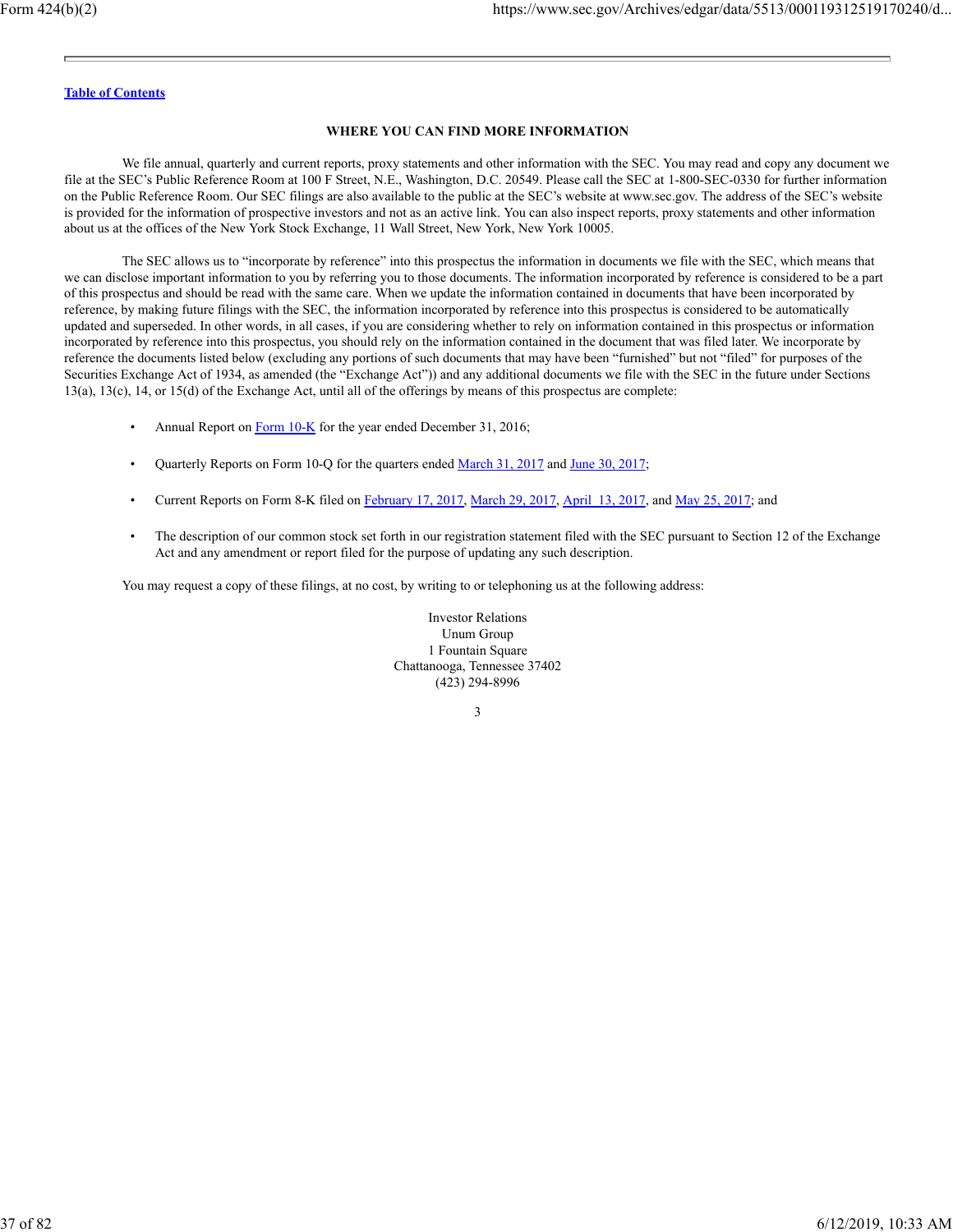# **CAUTIONARY STATEMENT REGARDING FORWARD-LOOKING STATEMENTS**

The Private Securities Litigation Reform Act of 1995 (the "Act") provides a "safe harbor" to encourage companies to provide prospective information, as long as those statements are identified as forward-looking and are accompanied by meaningful cautionary statements identifying important factors that could cause actual results to differ materially from those included in the forward-looking statements. Certain information contained in this prospectus, the applicable prospectus supplement or information incorporated by reference into this prospectus, or in any other written or oral statements made by us in communications with the financial community or contained in documents filed with the SEC, may be considered forward-looking statements within the meaning of the Act. Forward-looking statements are those not based on historical information, but rather relate to our outlook, future operations, strategies, financial results, or other developments. Forward-looking statements speak only as of the date made. We undertake no obligation to update these statements, even if made available on our website or otherwise. These statements may be made directly in this prospectus or the applicable prospectus supplement or may be made part of this prospectus by reference to other documents filed by us with the SEC, a practice which is known as "incorporation by reference." You can find many of these statements by looking for words such as "will," "may," "should," "could," "believes," "expects," "anticipates," "estimates," "plans," "assumes," "intends," "projects," "goals," "objectives," or similar expressions in this prospectus, the applicable prospectus supplement or in documents incorporated herein.

These forward-looking statements are subject to numerous assumptions, risks, and uncertainties, many of which are beyond our control. We caution readers that the following factors, in addition to other factors mentioned from time to time, may cause actual results to differ materially from those contemplated by the forward-looking statements:

- Sustained periods of low interest rates.
- Fluctuation in insurance reserve liabilities and claim payments due to changes in claim incidence, recovery rates, mortality and morbidity rates, and policy benefit offsets due to, among other factors, the rate of unemployment and consumer confidence, the emergence of new diseases, epidemics, or pandemics, new trends and developments in medical treatments, the effectiveness of our claims operational processes, and changes in government programs.
- Unfavorable economic or business conditions, both domestic and foreign.
- Legislative, regulatory, or tax changes, both domestic and foreign, including the effect of potential legislation and increased regulation in the current political environment.
- Investment results, including, but not limited to, changes in interest rates, defaults, changes in credit spreads, impairments, and the lack of appropriate investments in the market which can be acquired to match our liabilities.
- A cyber attack or other security breach that could result in the unauthorized acquisition of confidential data.
- The failure of our business recovery and incident management processes to resume our business operations in the event of a natural catastrophe, cyber attack, or other event.
- Increased competition from other insurers and financial services companies due to industry consolidation, new entrants to our markets, or other factors.
- Execution risk related to our technology needs.
- Changes in our financial strength and credit ratings.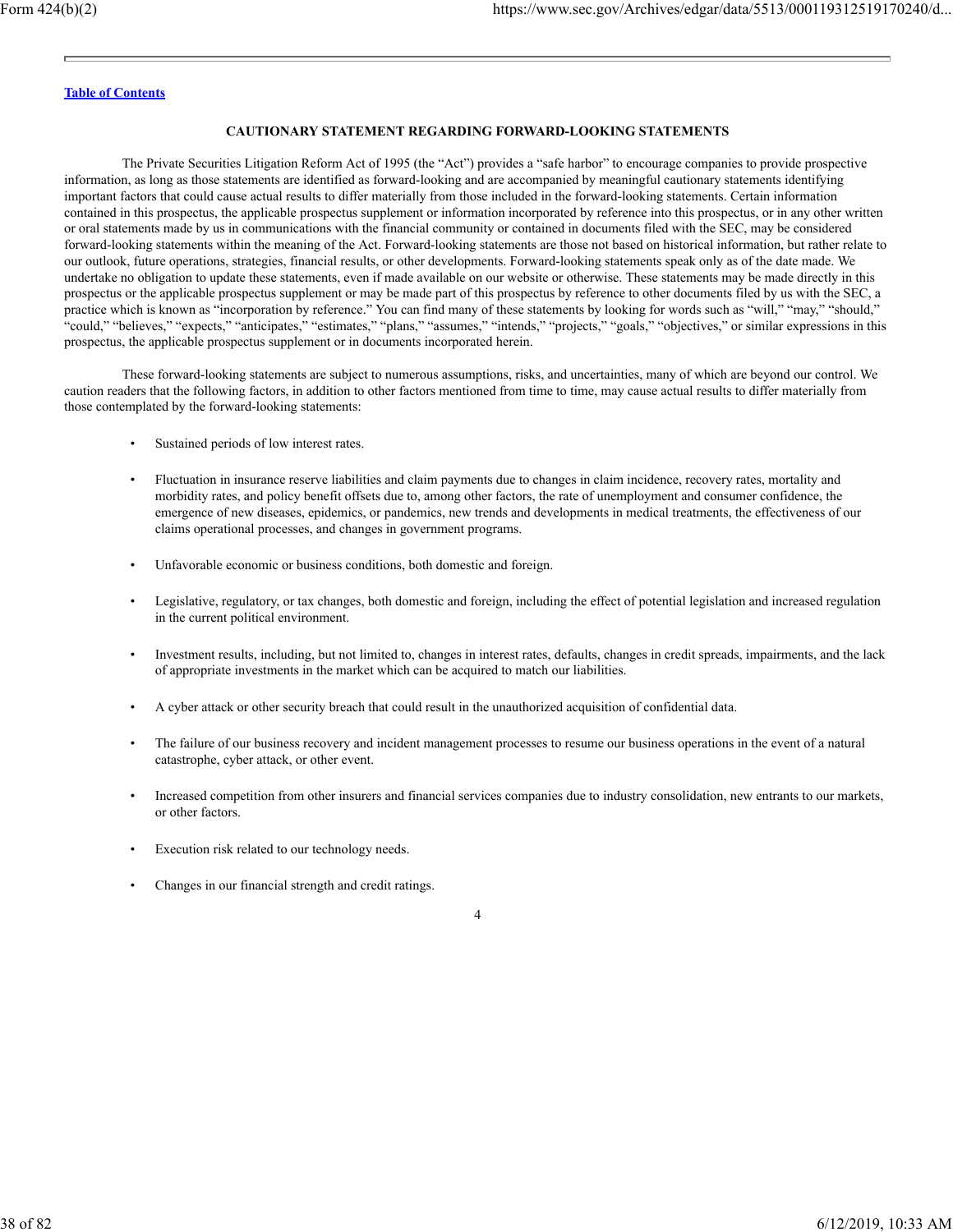- Damage to our reputation due to, among other factors, regulatory investigations, legal proceedings, external events, and/or inadequate or failed internal controls and procedures.
- Actual experience that deviates from our assumptions used in pricing, underwriting, and reserving.
- Actual persistency and/or sales growth that is higher or lower than projected.
- Changes in demand for our products due to, among other factors, changes in societal attitudes, the rate of unemployment, consumer confidence, and/or legislative and regulatory changes, including healthcare reform.
- Effectiveness of our risk management program.
- Contingencies and the level and results of litigation.
- Availability of reinsurance in the market and the ability of our reinsurers to meet their obligations to us.
- Ineffectiveness of our derivatives hedging programs due to changes in the economic environment, counterparty risk, ratings downgrades, capital market volatility, changes in interest rates, and/or regulation.
- Changes in accounting standards, practices, or policies.
- Fluctuation in foreign currency exchange rates.
- Ability to generate sufficient internal liquidity and/or obtain external financing.
- Recoverability and/or realization of the carrying value of our intangible assets, long-lived assets, and deferred tax assets.
- Terrorism, both within the U.S. and abroad, ongoing military actions, and heightened security measures in response to these types of threats.

For further discussion of risks and uncertainties which could cause actual results to differ from those contained in the forward-looking statements, see "Risk Factors" contained in Part I, Item 1A of our most recent Annual Report on Form 10-K for our fiscal year ended December 31, 2016 and, to the extent applicable, our subsequent Quarterly Reports on Form 10-Q and the accompanying prospectus supplement.

All subsequent written and oral forward-looking statements attributable to us or any person acting on our behalf are expressly qualified in their entirety by the cautionary statements contained or referred to in this section.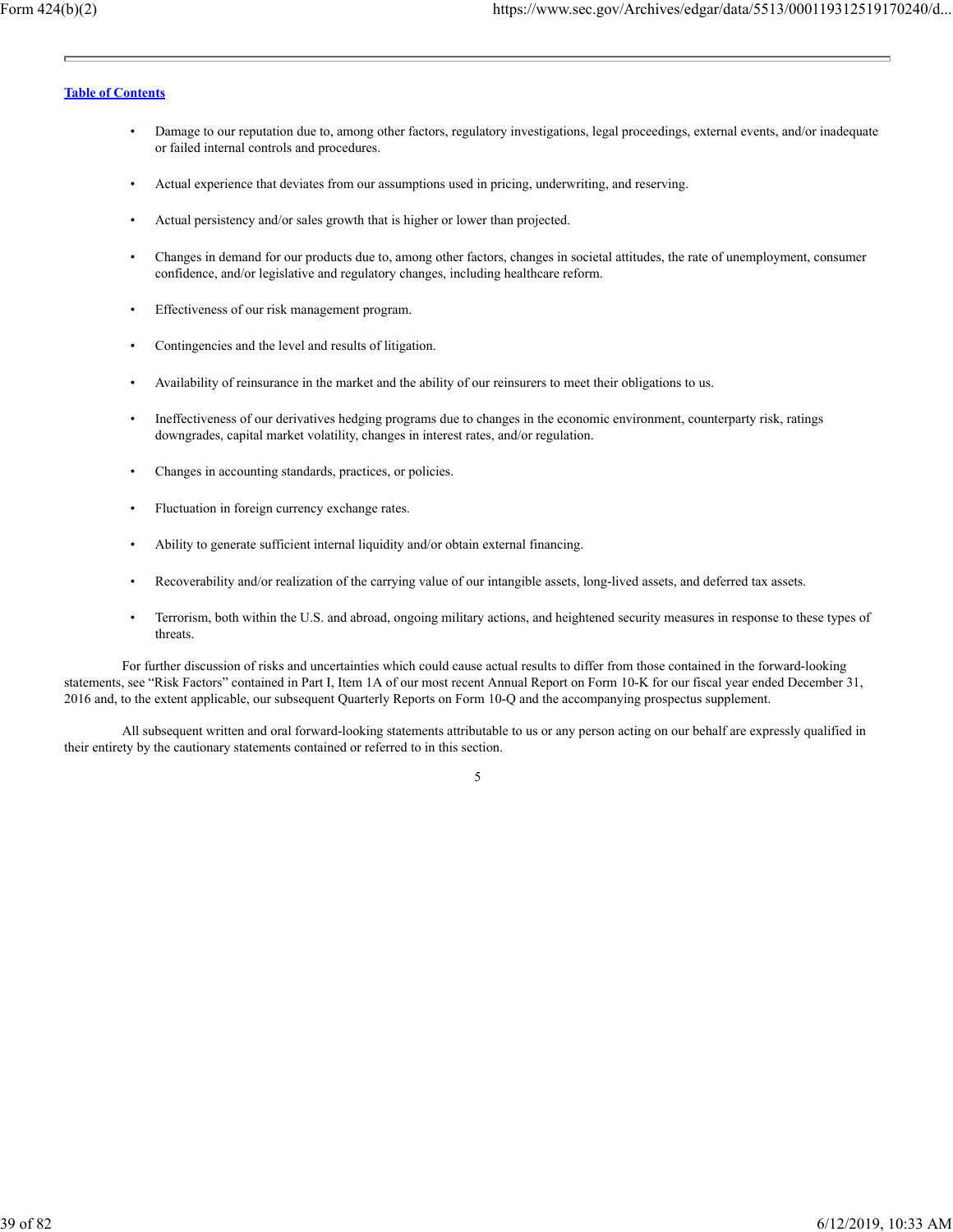### **UNUM GROUP**

Unum Group, a Delaware general business corporation, and its insurance and non-insurance subsidiaries operate in the United States, the United Kingdom, and, to a limited extent, in certain other countries. The principal operating subsidiaries in the United States are Unum Life Insurance Company of America, Provident Life and Accident Insurance Company, The Paul Revere Life Insurance Company, and Colonial Life & Accident Insurance Company, and in the United Kingdom, Unum Limited. We are a leading provider of financial protection benefits in the United States and the United Kingdom. Our products include disability, life, accident, critical illness, dental and vision, and other related services. We market our products primarily through the workplace.

We have three principal operating business segments: Unum US, Unum UK, and Colonial Life. Our other segments are the Closed Block and Corporate segments.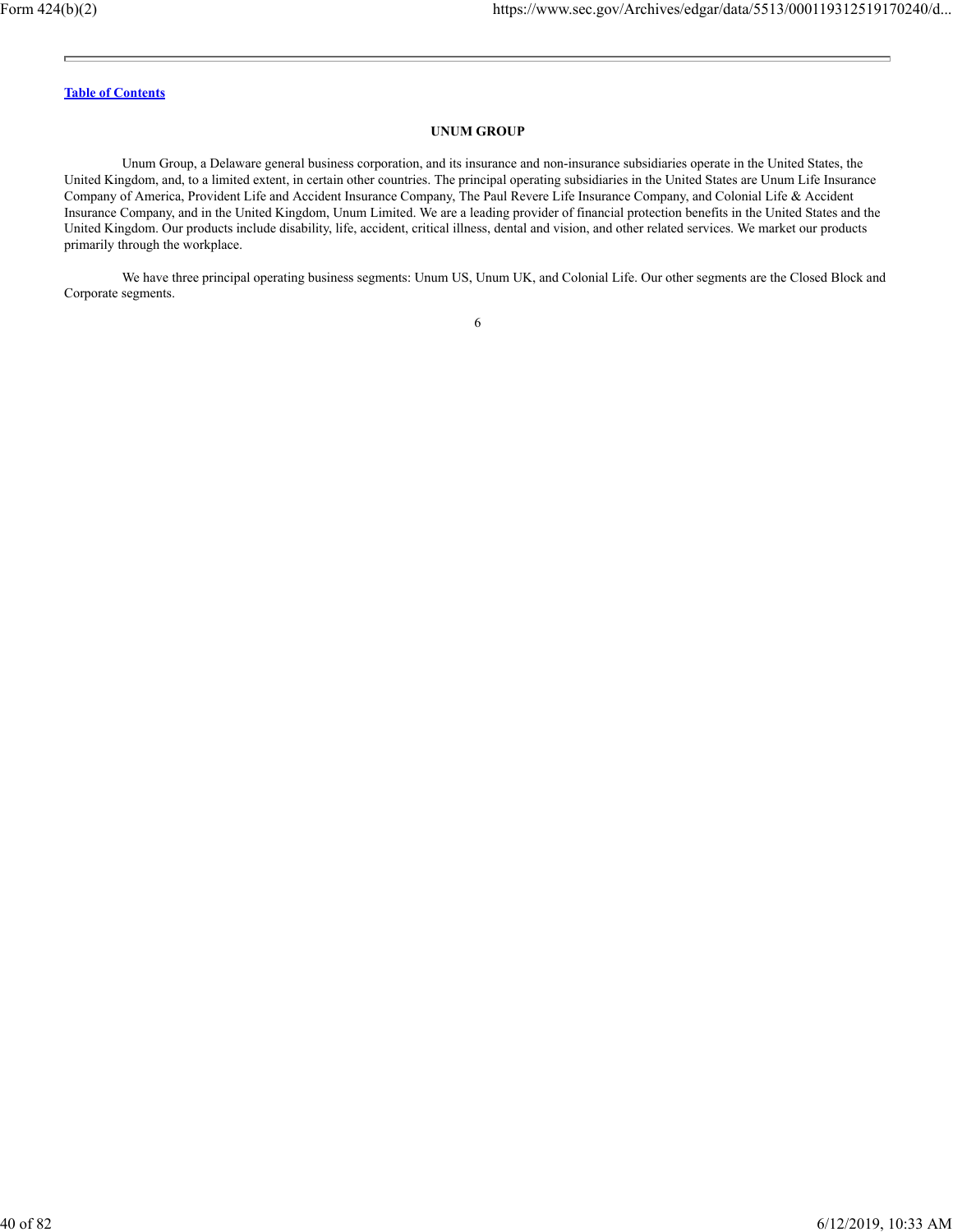### **USE OF PROCEEDS**

Unless otherwise specified in the applicable prospectus supplement for any offering of securities, the net proceeds we receive from the sale of these securities will be used for general corporate purposes, which may include:

- reducing or refinancing debt;
- funding investments in, or extensions of credit to, our subsidiaries;
- financing possible acquisitions;
- working capital; and
- redeeming outstanding securities.

Pending such use, we may temporarily invest net proceeds in highly liquid assets.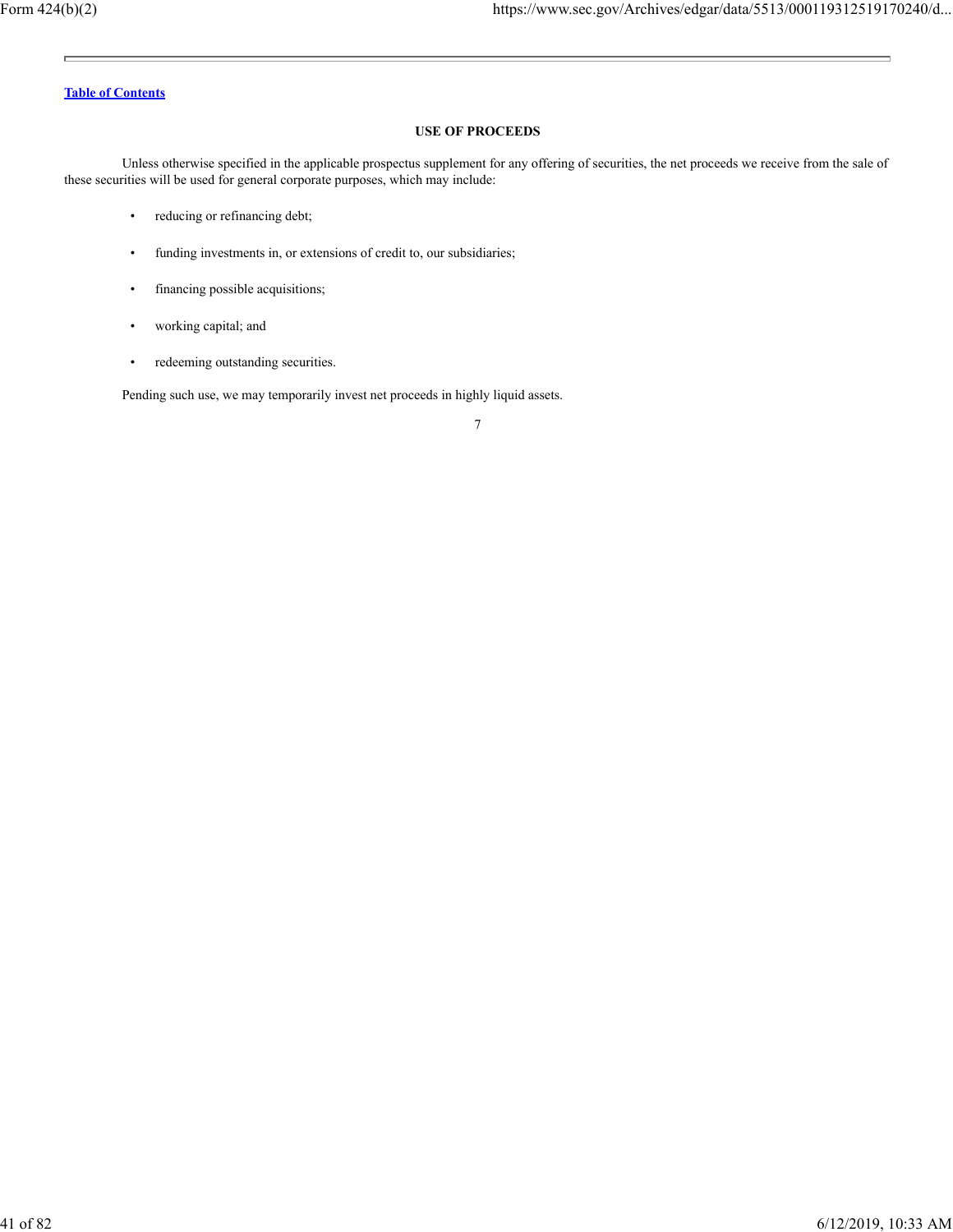Ē.

÷.

# **Table of Contents**

# **CONSOLIDATED RATIOS OF EARNINGS TO FIXED CHARGES**

Our consolidated ratio of earnings to fixed charges including our consolidated subsidiaries is computed by dividing earnings by fixed charges. The following table sets forth our consolidated ratios of earnings to fixed charges for the periods shown:

|                                                                           |      | <b>Six Months</b><br>Ended<br><b>June 30,</b> | <b>Year Ended December 31</b>     |           |                                                 |           |           |    |           |    |           |  |
|---------------------------------------------------------------------------|------|-----------------------------------------------|-----------------------------------|-----------|-------------------------------------------------|-----------|-----------|----|-----------|----|-----------|--|
|                                                                           | 2017 |                                               |                                   | 2016      | 2015<br>(in millions of dollars, except ratios) |           | 2014      |    | 2013      |    | 2012      |  |
| Earnings                                                                  |      |                                               |                                   |           |                                                 |           |           |    |           |    |           |  |
| Income Before Income Tax                                                  | \$   | 691.9                                         |                                   | \$1,347.7 |                                                 | \$1,238.3 | \$542.0   |    | \$1,220.0 |    | \$1,265.6 |  |
| <b>Fixed Charges</b>                                                      |      | 91.7                                          |                                   | 189.4     |                                                 | 179.0     | 184.1     |    | 175.1     |    | 169.8     |  |
| <b>Adjusted Earnings</b>                                                  | ĎЬ.  | 783.6                                         | \$1,537.1<br>\$726.1<br>\$1,417.3 |           | \$1,395.1                                       |           | \$1,435.4 |    |           |    |           |  |
| <b>Fixed Charges</b>                                                      |      |                                               |                                   |           |                                                 |           |           |    |           |    |           |  |
| Interest and Debt Expense, excluding Costs Related to Early Retirement of |      |                                               |                                   |           |                                                 |           |           |    |           |    |           |  |
| Debt                                                                      | \$   | 79.7                                          | S.                                | 166.0     | S.                                              | 152.8     | \$154.3   | S. | 149.4     | S. | 145.4     |  |
| <b>Interest Credited on Investment Products</b>                           |      | 2.6                                           |                                   | 5.5       |                                                 | 11.2      | 14.3      |    | 10.2      |    | 9.7       |  |
| Portion of Rents Deemed Representative of Interest                        |      | 9.0                                           |                                   | 17.1      |                                                 | 14.2      | 14.7      |    | 14.7      |    | 13.9      |  |
| Other                                                                     |      | 0.4                                           |                                   | 0.8       |                                                 | 0.8       | 0.8       |    | 0.8       |    | 0.8       |  |
| <b>Total Fixed Charges</b>                                                |      | 91.7                                          | S.                                | 189.4     | \$.                                             | 179.0     | \$184.1   |    | 175.1     | S  | 169.8     |  |
| <b>Ratio of Earnings to Fixed Charges</b>                                 |      | 8.5                                           |                                   | 8.1       |                                                 | 7.9       | 3.9       |    | 8.0       |    | 8.5       |  |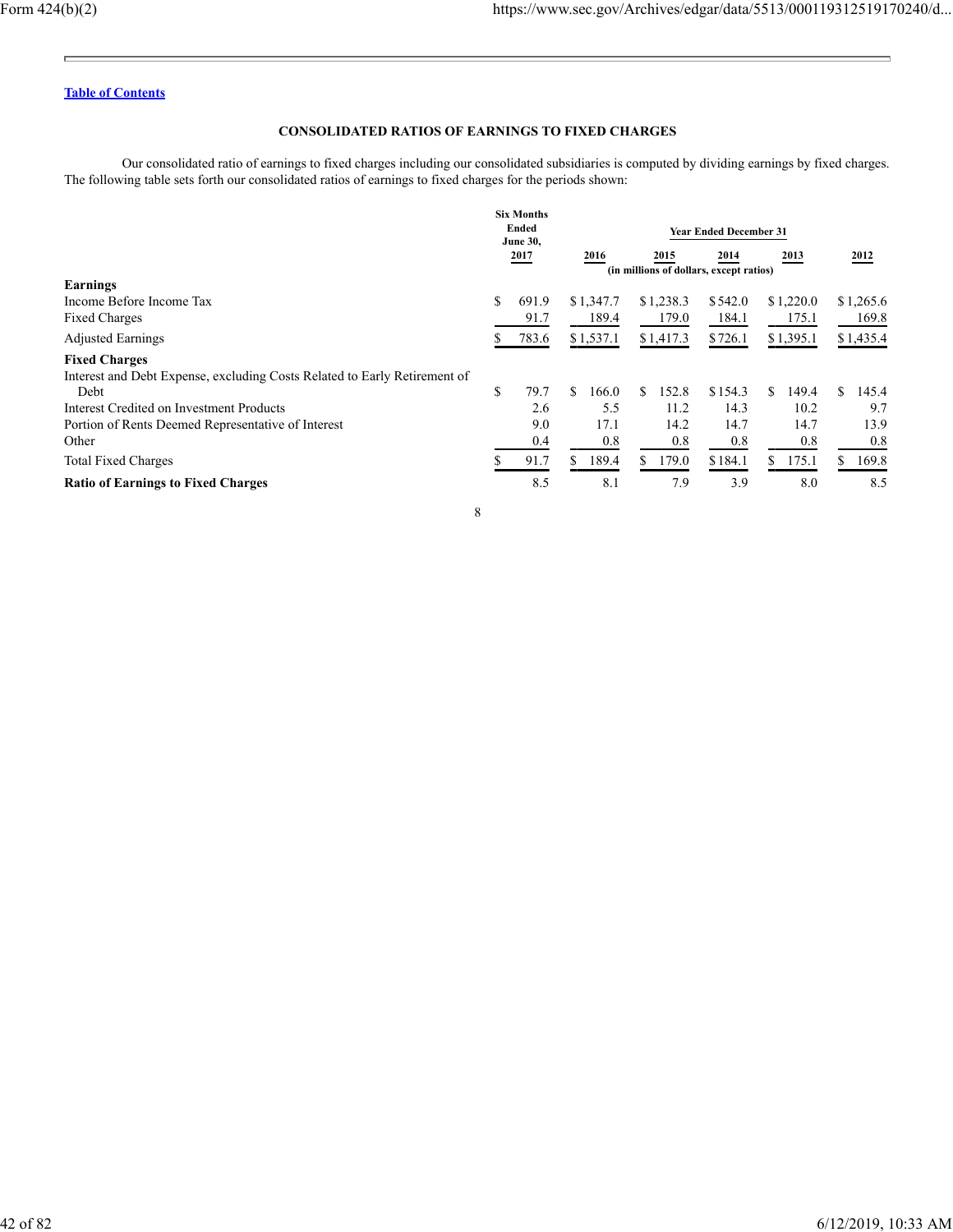### **DESCRIPTION OF DEBT SECURITIES**

#### **General**

Unless stated otherwise in the applicable prospectus supplement, the following summary outlines the material terms of the senior debt securities and the subordinated debt securities, which we collectively refer to as the "debt securities," that we may offer from time to time. The specific terms of any debt securities we may offer and the extent, if any, to which these general terms and provisions may or may not apply to the debt securities will be described in the prospectus supplement relating to the particular series of debt securities.

We will issue the senior debt securities under an indenture which we entered into with The Bank of New York Mellon Trust Company, N.A., as trustee, on August 23, 2012, as amended and supplemented. We will issue the subordinated debt securities under an indenture, which we will enter into with The Bank of New York Mellon Trust Company, N.A., as trustee. Except for the subordination provisions included in the subordinated indenture, the indentures are substantially identical. The indentures are subject to and governed by the Trust Indenture Act, and we may supplement the indentures from time to time. The following description of the debt securities may not be complete and is subject to and qualified in its entirety by reference to either the senior indenture, as amended and supplemented, or the form of the subordinated indenture relating to the particular series of debt securities, each of which is an exhibit to the registration statement that contains this prospectus. Capitalized terms used but not defined in this description will have the meanings given to them in the indentures. Wherever we refer to particular sections or defined terms of the indentures, it is our intent that those sections or defined terms will be incorporated by reference into this prospectus.

#### **Terms**

The debt securities will be our direct, unsecured obligations. The indebtedness represented by the senior debt securities will rank equally with all of our other unsecured and unsubordinated debt, but will be subordinated to all of our existing and future secured indebtedness, if any. The indebtedness represented by the subordinated debt securities will rank junior in right of payment, under the terms contained in the subordinated indenture, and will be subject to our prior payment in full of our senior debt, all as described under "—Subordination."

We may issue the debt securities, in one or more series from time to time, as our board of directors may establish by resolution or as we may establish in one or more supplemental indentures. We may issue debt securities with terms different from those of debt securities we previously issued. We may issue debt securities of the same series at more than one time and, unless prohibited by the terms of the series, we may reopen a series for issuances of additional debt securities of the series, without the consent of the holders of the outstanding debt securities of that series. The debt securities may be denominated and payable in foreign currencies or units based on or related to foreign currencies. Special United States federal income tax considerations applicable to any debt securities denominated in foreign currencies will be described in the applicable prospectus supplement.

Each indenture provides that there may be more than one trustee under the indenture, each with respect to one or more series of the debt securities. Any trustee under an indenture may resign or be removed with respect to one or more series of the debt securities, and a successor trustee may be appointed to act with respect to that series. Upon prior written notice, a trustee may be removed by act of the holders of a majority in principal amount of the outstanding debt securities of the series with respect to which the trustee acts as trustee. If two or more persons are acting as trustee with respect to different series of debt securities, each trustee will be a trustee of a trust under the applicable indenture unrelated to the trust administered by any other trustee. Except as otherwise stated in this prospectus, any action described in this prospectus to be taken by each trustee may only be taken by the trustee with respect to the one or more series of debt securities for which it is trustee under the applicable indenture.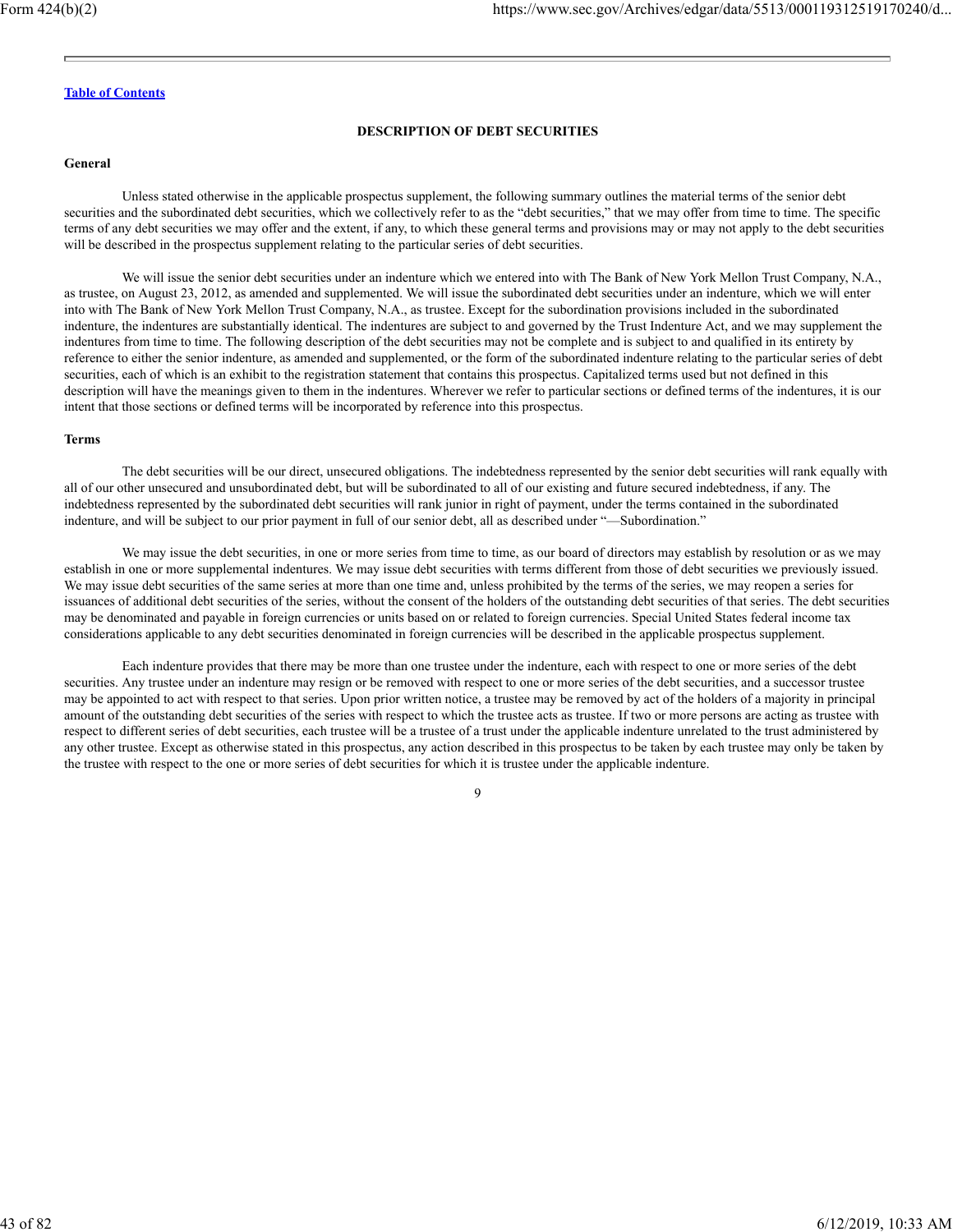You should refer to the applicable prospectus supplement relating to a particular series of debt securities for the specific terms of the debt securities, including, but not limited to:

- the title of the debt securities of the series and whether the debt securities are senior debt securities or subordinated debt securities and, in the case of subordinated debt securities, whether they are junior subordinated debt securities;
- the total principal amount of the debt securities of the series and any limit on the total principal amount;
- the price (expressed as a percentage of the principal amount of the debt securities) at which we will issue the debt securities of the series;
- the terms, if any, by which holders may convert or exchange the debt securities of the series into or for common stock or other of our securities or property;
- if the debt securities of the series are convertible or exchangeable, any limitations on the ownership or transferability of the securities or property into which holders may convert or exchange the debt securities;
- the date or dates, or the method for determining the date or dates, on which we will be obligated to pay the principal of the debt securities of the series and the amount of principal we will be obligated to pay;
- the rate or rates, which may be fixed or variable, at which the debt securities of the series will bear interest, if any, or the method by which the rate or rates will be determined;
- the date or dates, or the method for determining the date or dates, from which any interest will accrue on the debt securities of the series, the dates on which we will be obligated to pay any such interest, the regular record dates if any, for the interest payments, or the method by which the dates shall be determined, the persons to whom we will be obligated to pay interest, and the basis upon which interest shall be calculated, if other than that of a 360-day year consisting of twelve 30-day months;
- the place or places where the principal of, and any premium, Make-Whole Amount (as defined in the indentures), interest or Additional Amounts (as defined in the indentures) on, the debt securities of the series will be payable, where the holders of the debt securities may surrender debt securities for conversion, transfer or exchange, and where notices or demands to or upon us in respect of the debt securities and the indenture may be served;
- if other than the trustee, the identity of each security registrar and/or paying agent for debt securities of the series;
- the period or periods during which, the price or prices (including any premium or Make-Whole Amount) at which, the currency or currencies in which, and the other terms and conditions upon which, we may redeem the debt securities of the series, at our option, if we have such an option;
- any mandatory or optional sinking funds or analogous provisions or provisions for redemption at our option or the option of the holder;
- the date, if any, on or after which and the price or prices at which the series of debt securities may, in accordance with any optional or mandatory redemption provisions, be redeemed and the other detailed terms and provisions of those optional or mandatory redemption provisions, if any;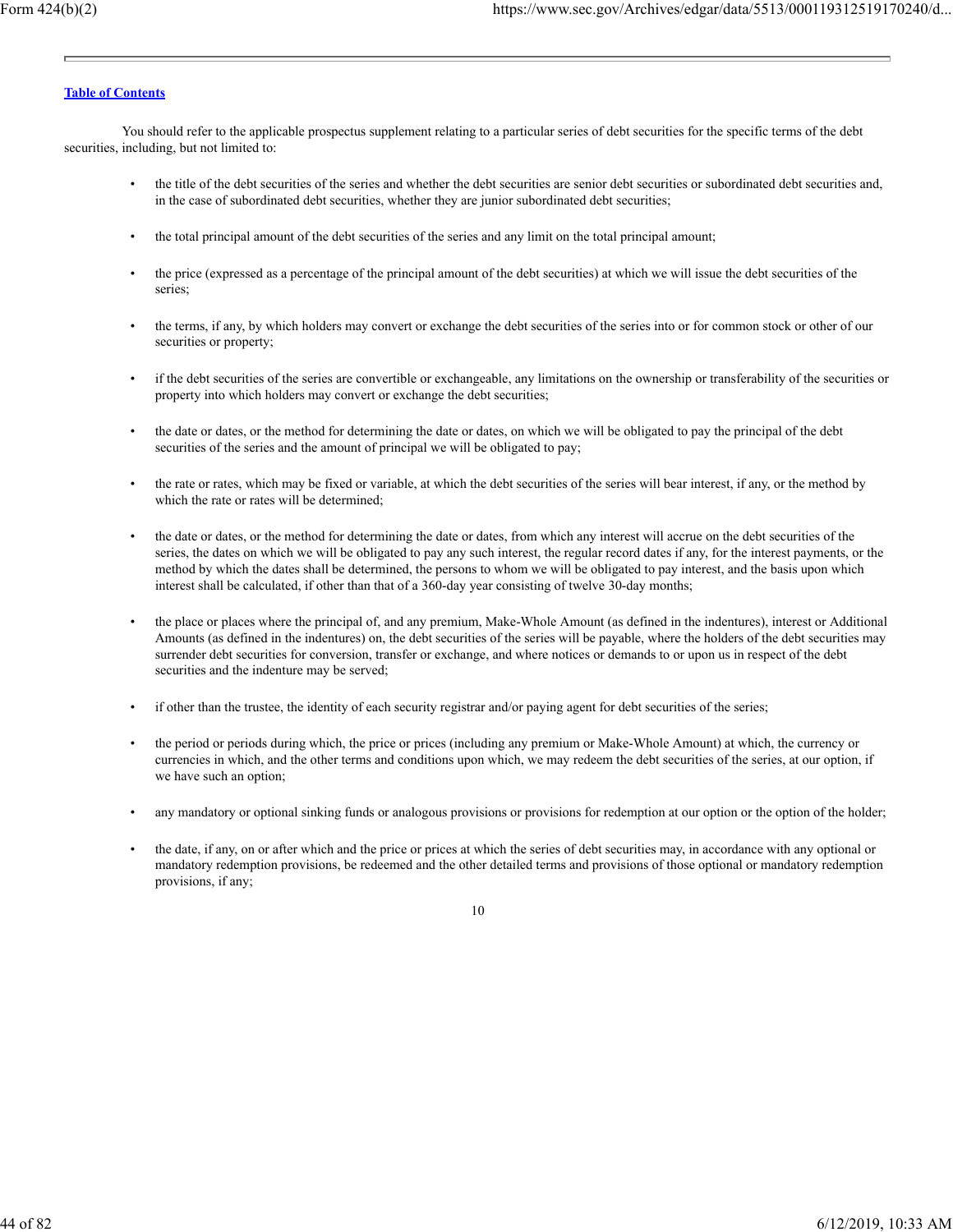- the currency or currencies in which we will sell the debt securities of the series and in which the debt securities of the series will be denominated and payable;
- whether the amount of payment of principal of, and any premium, Make-Whole Amount, or interest on, the debt securities of the series may be determined with reference to an index, formula or other method and the manner in which the amounts will be determined;
- whether the principal of, and any premium, Make-Whole Amount, calculated by us, interest or Additional Amounts on, the debt securities of the series are to be payable, at our election or at the election of the holder of the debt securities, in a currency or currencies other than that in which the debt securities are denominated or stated to be payable, the period or periods during which, and the terms and conditions upon which, this election may be made, and the time and manner of, and identity of the exchange rate agent with responsibility for, determining the exchange rate between the currency or currencies in which the debt securities are denominated or stated to be payable and the currency or currencies in which the debt securities will be payable;
- any provisions granting special rights to the holders of the debt securities of the series at the occurrence of certain events;
- any additions to, modifications of or deletions from the terms of the debt securities with respect to the events of default or covenants contained in the applicable indenture;
- whether the debt securities of the series will be issued in certificated or book-entry form and the related terms and conditions;
- whether the debt securities of the series will be in registered or bearer form and the terms and conditions relating to the applicable form, and if in registered form, the denomination in which we will issue the debt securities if other than \$1,000 or a multiple of \$1,000 and, if in bearer form, the denominations in which we will issue the debt securities if other than \$5,000 or a multiple of \$5,000;
- the applicability, if any, of the defeasance or covenant defeasance provisions described below under "—Discharge, Defeasance and Covenant Defeasance";
- any applicable United States federal income tax consequences, including whether and under what circumstances we will pay any Additional Amounts as contemplated in the applicable indenture on the debt securities, to any holder who is not a United States person in respect of any tax, assessment or governmental charge withheld or deducted and, if we will pay Additional Amounts, whether we will have the option, and on what terms to redeem the debt securities instead of paying the Additional Amounts;
- whether we may extend the interest payment periods and, if so, the terms of any extension;
- if the principal amount payable on any maturity date will not be determinable on any one or more dates prior to the maturity date, the amount which will be deemed to be the principal amount as of any date for any purpose, including the principal amount which will be due and payable upon any maturity other than the maturity date, or the manner of determining that amount;
- any other covenant or warranty included for the benefit of the debt securities of the series;
- any proposed listing of the debt securities of the series on any securities exchange; and

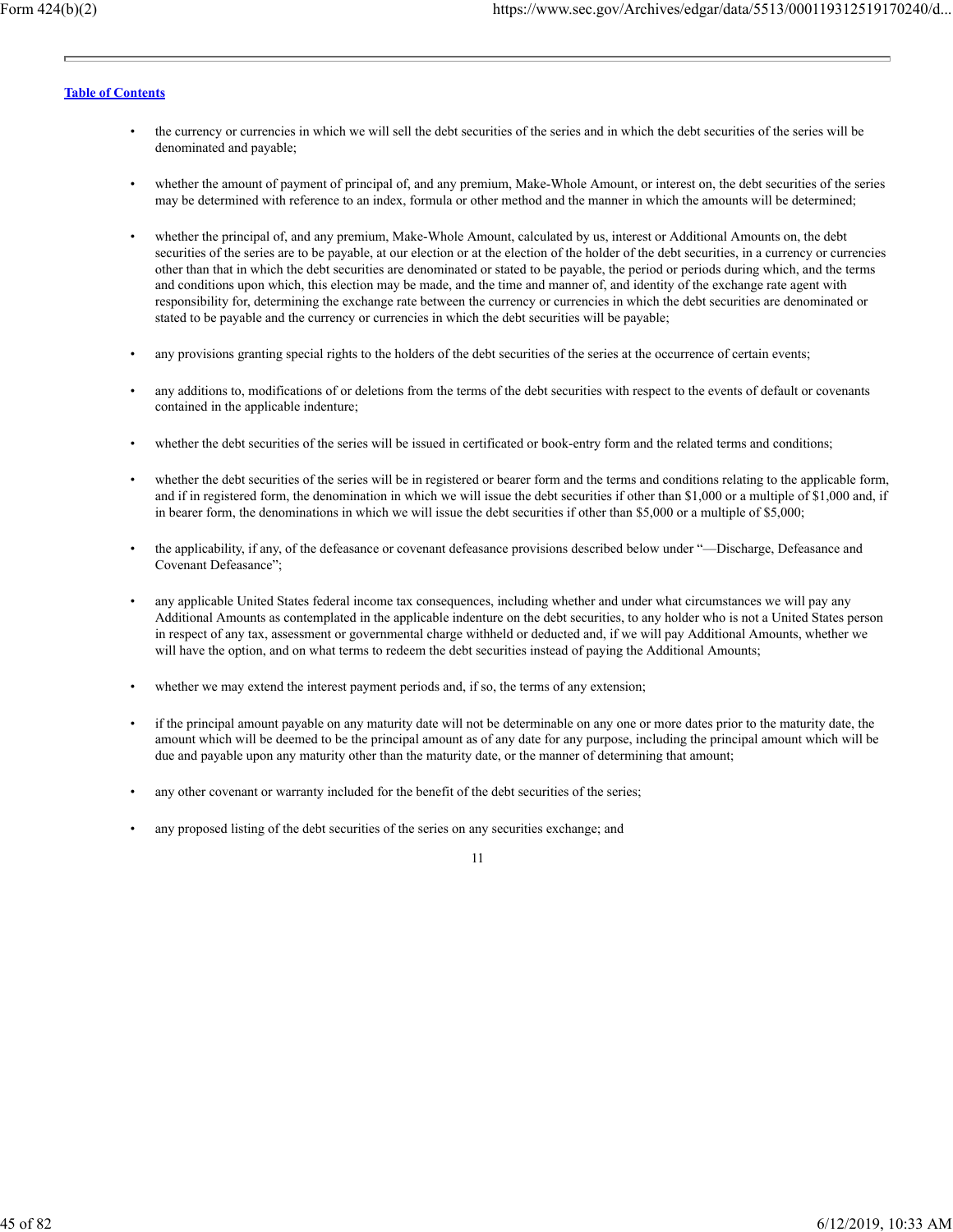• any other terms of such debt securities not inconsistent with the provisions of the applicable indenture.

The debt securities of a series may provide for less than their entire principal amount to be payable if we accelerate the maturity of the debt securities as a result of the occurrence and continuation of an event of default. If this is the case, the debt securities of such series would have what is referred to as "original issue discount." Any special United States federal income tax, accounting and other considerations applicable to original issue discount securities will be described in the applicable prospectus supplement.

We may issue debt securities of a series from time to time, with the principal amount payable on any principal payment date, or the amount of interest payable on any interest payment date, to be determined by reference to one or more currency exchange rates, commodity prices, equity indices or other factors. Holders of these debt securities may receive a principal amount on any principal payment date, or a payment of interest on any interest payment date, that is greater than or less than the amount of principal or interest otherwise payable on such dates, depending upon the value on the applicable dates of the applicable currency, commodity, equity index or other factors.

Information as to the methods for determining the amount of principal or interest payable on any date, the currencies, commodities, equity indices or other factors to which the amount payable on such date is linked and certain additional tax considerations will be described in the applicable prospectus supplement.

The indentures do not contain any provisions that afford holders of the debt securities protection in the event we engage in a transaction in which we incur or acquire a large amount of additional debt.

#### **Denominations, Interest, Registration and Transfer**

Unless the applicable prospectus supplement states otherwise, debt securities we issue in registered form of any series will be issued in denominations of \$1,000 and multiples of \$1,000. Unless the applicable prospectus supplement states otherwise, debt securities we issue in bearer form will be issued in denominations of \$5,000 and multiples of \$5,000.

Unless the applicable prospectus supplement states otherwise, the principal of, and any premium, Make-Whole Amount, calculated by us, or interest on, any series of debt securities will be payable in the currency designated in the prospectus supplement at the corporate trust office of the trustee, located at 10161 Centurion Pkwy N., 2nd Floor, Jacksonville, Florida 32256 as of the date of this prospectus. At our option, however, payment of interest may be made by check mailed to the address of the person entitled to the interest payment as it appears in the security register for the series or by wire transfer of funds to that person at an account maintained within the United States. We may at any time designate additional paying agents, remove any paying agents, or approve a change in the office through which any paying agent acts, except that we will be required to maintain a paying agent in each place of payment for any series. All monies we pay to a paying agent for the payment of principal of, or any premium, Make-Whole Amount, interest or Additional Amounts on, any debt security which remains unclaimed at the end of two years after the principal, premium or interest has become due and payable will be repaid to us, subject to any applicable law. After this time, the holder of the debt security will be able to look only to us for payment.

Any interest we do not punctually pay on any interest payment date with respect to a debt security will be defaulted interest and will cease to be payable to the holder on the original regular record date and may either:

- be paid to the holder at the close of business on a special record date for the payment of defaulted interest to be fixed by the applicable trustee; or
- may be paid at any time in any other lawful manner, all as more completely described in the applicable indenture.

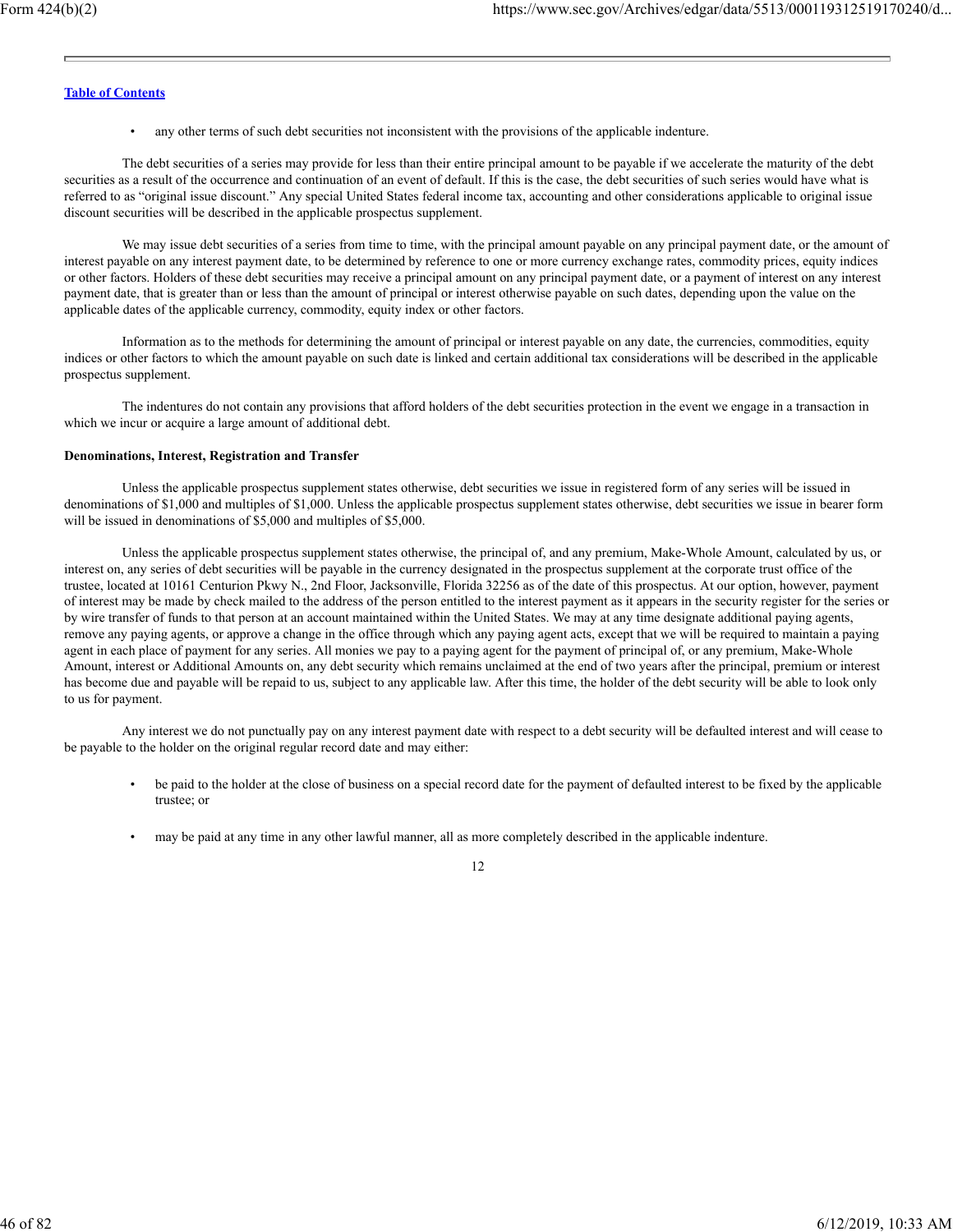If the defaulted interest is to be paid on a special record date, notice of the special record date will be mailed to each holder of such debt security not less than ten days before the special record date.

Subject to certain limitations imposed on debt securities issued in book-entry form, debt securities of any series will be exchangeable for other debt securities of the same series and with the same total principal amount and authorized denomination upon surrender of the debt securities at the corporate trust office of the applicable trustee. In addition, subject to certain limitations imposed upon debt securities issued in book-entry form, the debt securities of any series may be surrendered for conversion, transfer or exchange at the corporate trust office of the applicable trustee. Every debt security surrendered for conversion, transfer or exchange will be duly endorsed or accompanied by a written instrument of transfer. There will be no service charge on any transfer or exchange of debt securities, but we may require payment by holders to cover any tax or other governmental charge payable in connection with the transfer or exchange.

If the applicable prospectus supplement refers to us designating a transfer agent (in addition to the applicable trustee) for any series of debt securities, we may at any time remove the transfer agent or approve a change in the location at which the transfer agent acts, except that we will be required to maintain a transfer agent in each place of payment for any series of debt securities. We may at any time designate additional transfer agents with respect to any series of debt securities.

Neither we nor any trustee will be required to do any of the following:

- issue, register the transfer of or exchange debt securities of any series during a period beginning at the opening of business 15 days before there is a selection of debt securities of that series to be redeemed and ending at the close of business on the day of mailing or publication of the relevant notice of redemption;
- register the transfer of or exchange any debt security, or portion thereof, called for redemption, except the unredeemed portion of any debt security being only partially redeemed;
- exchange any debt security in bearer form that is selected for redemption, except a debt security in bearer form may be exchanged for a debt security in registered form of that series and like denomination, provided that, the debt security in registered form shall be simultaneously surrendered for redemption or exchange; or
- issue, register the transfer of or exchange any debt security that has been surrendered for repayment at the option of the holder, except the portion, if any, of the debt security that is not to be repaid.

### **Form of Debt Securities**

We will issue each debt security in global—*i.e.*, book-entry—form only, unless we specify otherwise in the applicable prospectus supplement. Debt securities in book-entry form will be represented by a global security registered in the name of a depositary, which will be the holder of all the debt securities represented by the global security. Those who own beneficial interests in a global security will do so through participants in the depositary's securities clearing system, and the rights of these indirect owners will be governed solely by the applicable procedures of the depositary and its participants. We describe book-entry securities below under "LEGAL OWNERSHIP AND BOOK-ENTRY ISSUANCE."

In addition, we will generally issue each debt security in registered form, without coupons, unless we specify otherwise in the applicable prospectus supplement. If we issue a debt security in bearer form, the applicable prospectus supplement will describe special provisions that apply to such securities.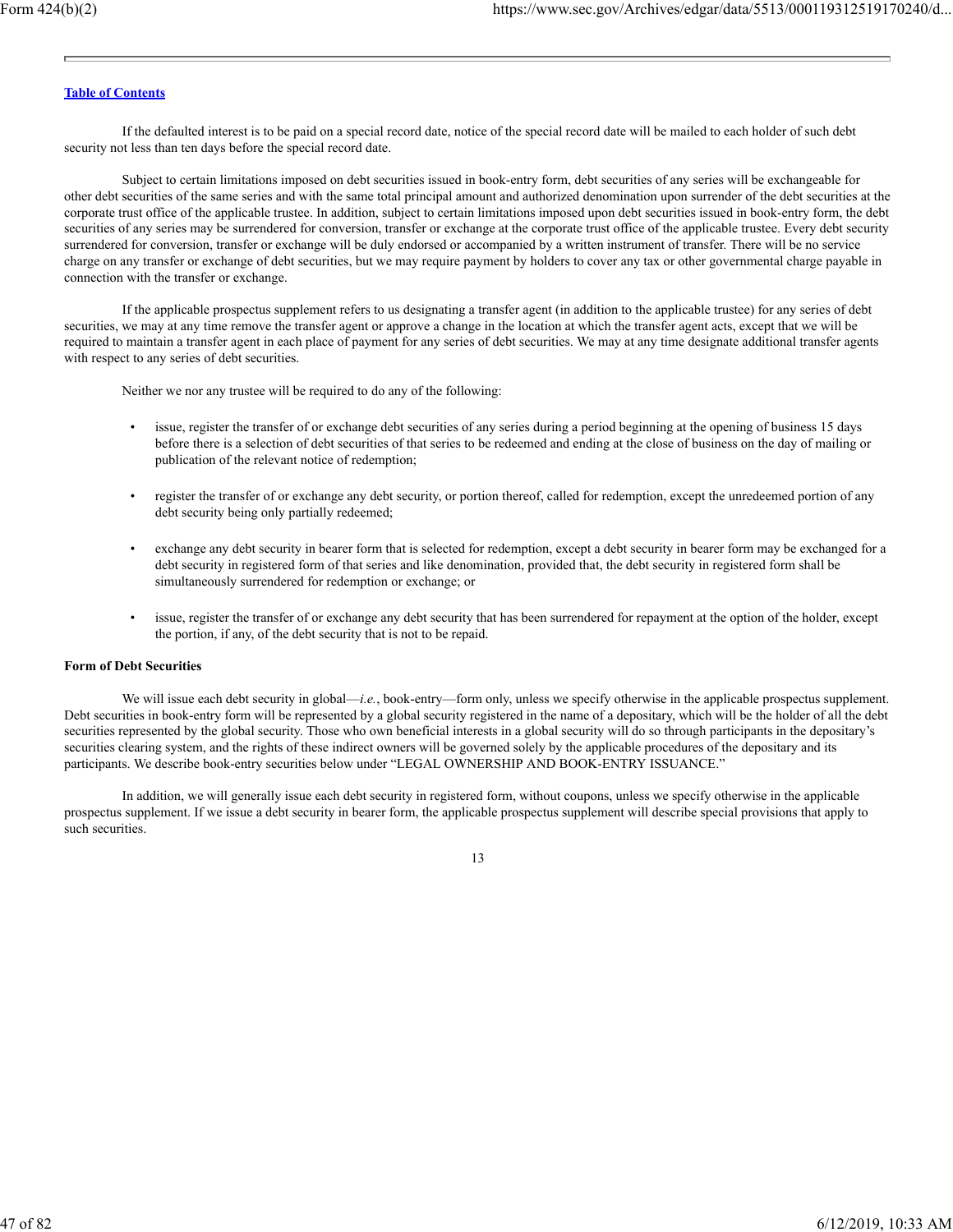#### **Merger, Consolidation or Sale**

We may consolidate with, or sell, lease or otherwise transfer all or substantially all of our assets to, or merge with or into, any other corporation or trust or entity, provided that, with respect to any series:

- we are the survivor in the merger, or the survivor, if not us, expressly assumes by supplemental indenture the due and punctual payment of the principal of, and any premium, Make-Whole Amount, interest or Additional Amounts on, all of the outstanding debt securities of that series and the due and punctual performance and observance of all of the covenants and conditions contained in the indenture applicable to such series;
- immediately after giving effect to the transaction and treating any indebtedness that becomes an obligation of ours or one of our subsidiaries as a result of the transaction, as having been incurred by us or the subsidiary at the time of the transaction, there is no event of default under the indenture applicable to such series, and no event which, after notice or the lapse of time, or both, would become an event of default; and
- certain other conditions that are described in the indenture applicable to such series are met.

Upon any such consolidation, merger, or sale, the successor corporation formed, or into which we are merged or to which we are sold, shall succeed to, and be substituted for, us under the indentures.

This covenant would not apply to any recapitalization transaction, change of control of us or a transaction in which we incur a large amount of additional debt unless the transactions or change of control included a merger or consolidation or transfer of all or substantially all of our assets. Except as may be described in the applicable prospectus supplement, there are no covenants or other provisions in the indentures providing for a put or increased interest or that would otherwise afford holders of debt securities additional protection in the event of a recapitalization transaction, a change of control of us or a transaction in which we incur or acquire a large amount of additional debt.

Also, if we merge, consolidate or sell our assets substantially as an entirety and the successor is a non-U.S. entity, neither we nor any successor would have any obligation to compensate you for any resulting adverse tax consequences relating to your debt securities.

## **Certain Covenants**

The following set forth certain covenants applicable to debt securities, any of which may be modified or inapplicable to your debt securities to the extent set forth in the prospectus supplement applicable to your debt securities.

*Existence.* Except as permitted under "—Merger, Consolidation or Sale" above we will do or cause to be done all things necessary to preserve and keep our legal existence, rights and franchises in full force and effect; *provided, however,* that we will not be required to preserve any right or franchise if we determine that the preservation of that right or franchise is no longer desirable in the conduct of our business and that its loss is not disadvantageous in any material respect to the holders of any debt securities.

*Provision of Financial Information.* We will file with the trustee, within 15 days of filing the same with the SEC, copies of our annual reports, quarterly reports and other documents we file with the SEC pursuant to such Section 13 and 15(d) of the Exchange Act, and we will promptly, upon written request and payment of the reasonable cost of duplication and delivery, supply copies of those documents to any prospective holder.

*Waiver of Certain Covenants*. We may choose not to comply with any term, provision or condition of the foregoing covenants, or with certain other terms, provisions or conditions with respect to the debt securities

<sup>14</sup>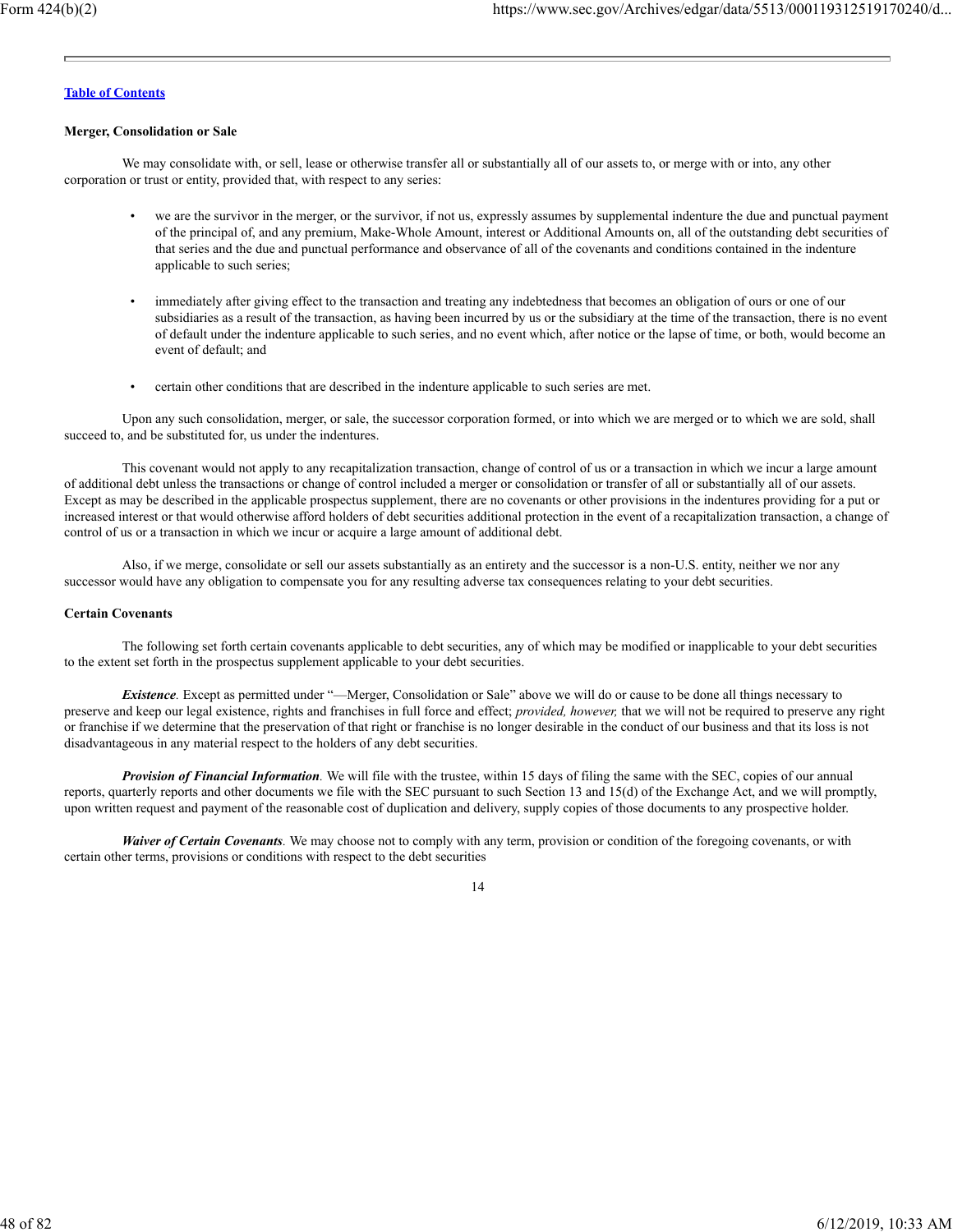of a series (except any such term, provision or condition which could not be amended without the consent of all holders of such series), if before or after the time for compliance with the covenant, term, provision or condition, the holders of at least a majority in principal amount of all outstanding debt securities of the series either waive compliance in that instance or generally waive compliance with that covenant or condition. Unless the holders expressly waive compliance with a covenant and the waiver has become effective, our obligations and the duties of the trustee in respect of the term, provision, or condition will remain in full force and effect.

*Additional Covenants.* Any additional covenants with respect to any series of debt securities will be described in the applicable prospectus supplement.

# **Events of Default, Notice and Waiver**

Except as otherwise described in the applicable prospectus supplement, each of the following "Events of Default" set forth in the indentures will be applicable to each series of debt securities we may issue under those indentures:

- (1) we fail for 30 days to pay when due any installment of interest or any Additional Amounts payable on any debt security of that series;
- (2) we fail to pay the principal of, or any premium or Make-Whole Amount on, any debt security of that series when due, either at maturity, redemption or otherwise;
- (3) we fail to make any sinking fund payment when due as required for any debt security of that series;
- (4) we default in the performance or breach of any other covenant or agreement we made in the indenture other than a covenant added to the indenture solely for the benefit of another series of debt securities, which has continued for 60 days after written notice as provided for in accordance with the applicable indenture by the applicable trustee or the holders of at least 25% in principal amount of the outstanding debt securities of the affected series;
- (5) we default under a bond, debenture, note or other evidence of indebtedness for money borrowed by us or any subsidiary of ours that we have guaranteed that has a principal amount outstanding that is more than \$50,000,000 (other than non-recourse indebtedness), which default has caused the indebtedness to become due and payable earlier than it would otherwise have become due and payable, and the acceleration has not been rescinded or annulled within 30 days after written notice was provided to us in accordance with the indenture;
- (6) certain events of bankruptcy, insolvency or reorganization occur; and
- (7) any other event of default specified in the applicable prospectus supplement occurs.

If there is a continuing event of default under an indenture with respect to outstanding debt securities of a series, then the applicable trustee or the holders of not less than 25% of the total principal amount of the outstanding debt securities of that series, voting as a single class, may declare immediately due and payable the principal amount or other amount as may be specified in the terms of the debt securities of, and any premium or Make-Whole Amount on all of the debt securities of, that series. However, at any time after a declaration of acceleration with respect to any or all debt securities of a series then outstanding has been made, but before a judgment or decree for payment of the money due has been obtained by the applicable trustee, the holders of not less than a majority in principal amount of the outstanding debt securities of that series may cancel the acceleration if:

• we deposit with the applicable trustee all required payments of the principal of, and any premium, Make-Whole Amount, interest or Additional Amounts on, the applicable debt securities, plus certain fees, expenses, disbursements and advances of the applicable trustee; and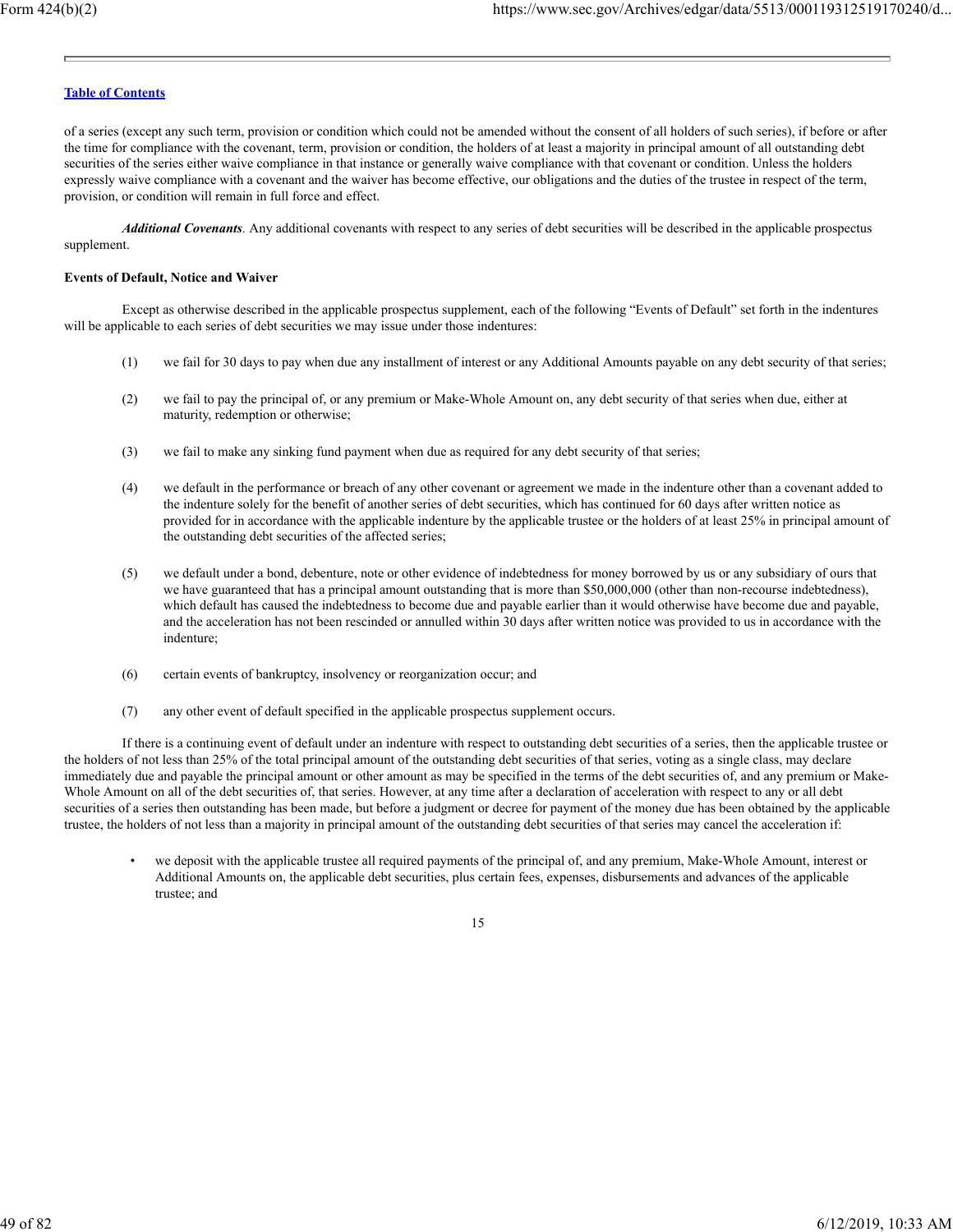• all events of default, other than the nonpayment of accelerated principal, premium, Make-Whole Amount or other amounts or interest, with respect to the applicable debt securities have been cured or waived as provided in the indenture.

Each indenture also provides that the holders of not less than a majority in principal amount of the applicable outstanding debt securities of any series may waive any past default with respect to those debt securities and its consequences, except a default consisting of:

- our failure to pay the principal of, and any premium, Make-Whole Amount, interest or Additional Amounts on, any debt security; or
- a default relating to a covenant or provision contained in the applicable indenture that cannot be modified or amended without the consent of the holders of each outstanding debt security affected by the default.

The trustee is generally required to give notice to the holders of the debt securities of each affected series within 90 days of a default of which the trustee has actual knowledge under the applicable indenture unless the default has been cured or waived. The trustee may withhold a notice of default unless the default relates to:

- our failure to pay the principal of, or any premium, Make-Whole Amount, interest or Additional Amounts on, a debt security of that series; or
- any sinking fund installment for any debt security of that series, if the responsible officers of the trustee consider it to be in the interest of the holders.

Each indenture provides that no holder of debt securities of any series may institute a proceeding with respect to the indenture or for any remedy under the indenture, unless the applicable trustee fails to act, for 60 days, after:

- it has received a written request to institute proceedings in respect of an event of default from the holders of not less than 25% in principal amount of the outstanding debt securities of the series, as well as an offer of indemnity reasonably satisfactory to the trustee; and
- no direction inconsistent with such written request has been given to the trustee during that 60-day period by the holders of a majority in principal amount of the outstanding debt securities of the series.

This provision will not prevent, however, any holder of debt securities from instituting suit for the enforcement of payment of the principal of, and any premium, Make-Whole Amount, interest or Additional Amounts on, debt securities at their respective due dates.

Subject to provisions in each indenture relating to the trustee's duties in case of default, the trustee is not under an obligation to exercise any of its rights or powers under any indenture at the request or direction of any holders of any series of debt securities then outstanding, unless the holders have offered to the trustee security or indemnity satisfactory to it. Subject to these provisions for the indemnification of the trustee, the holders of not less than a majority in principal amount of the applicable outstanding debt securities will have the right to direct the time, method and place of conducting any proceeding for any remedy available to the applicable trustee, or of exercising any trust or power conferred upon the trustee. However, the trustee may refuse to follow any direction which is in conflict with any law or the applicable indenture, which may involve the trustee in personal liability or which may be unduly prejudicial to the holders of debt securities of the applicable series not joining in the direction.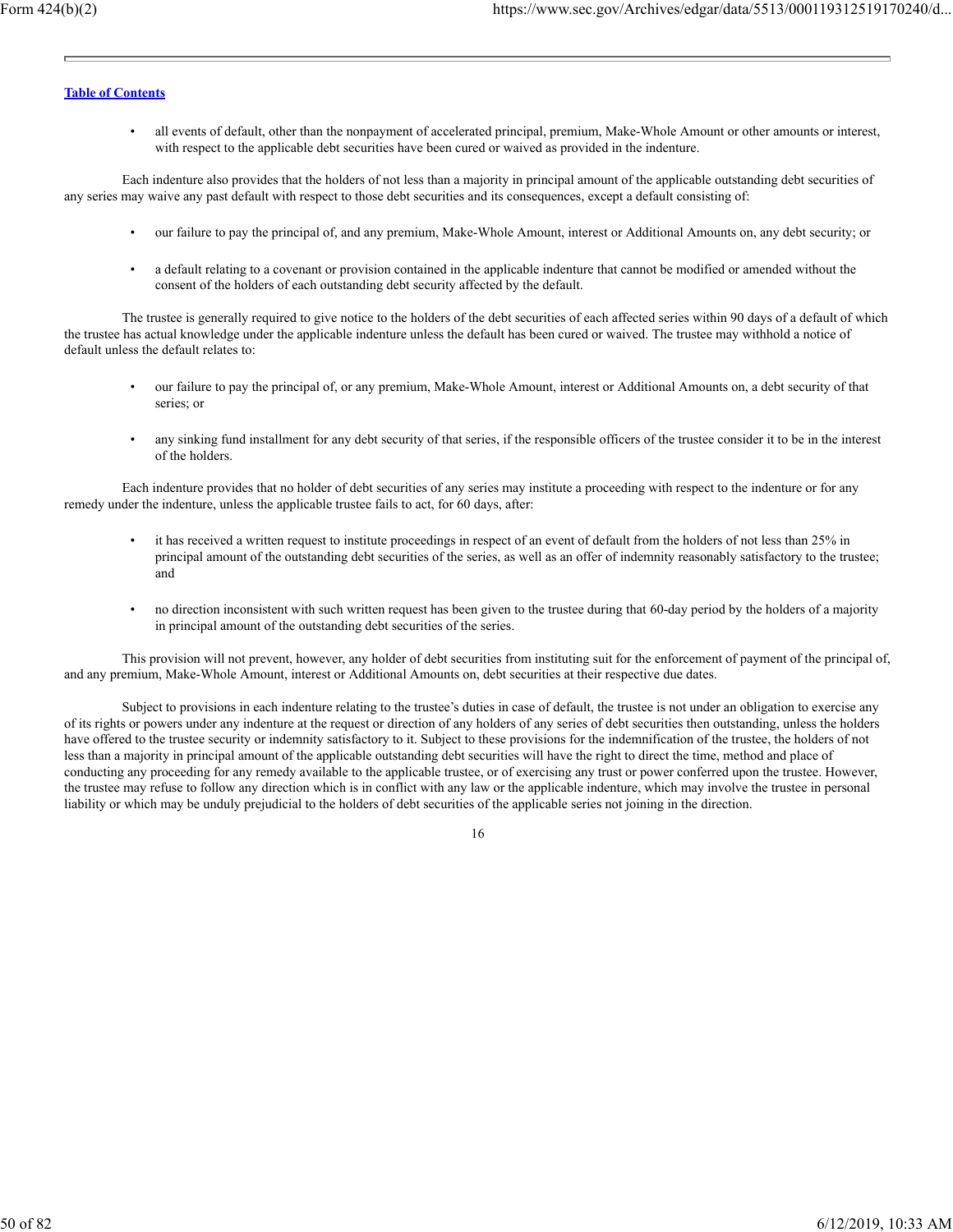Within 120 days after the close of each fiscal year, we must deliver to each trustee a certificate, signed by one of several specified officers, stating such officer's knowledge of our compliance with all the conditions and covenants under the applicable indenture and, in the event of any noncompliance, specifying such noncompliance and the nature and status of the noncompliance.

#### **Modification of the Indenture**

Modification and amendment of an indenture may be made only with the consent of the holders of not less than a majority in principal amount of all outstanding debt securities issued under the indenture which are affected by the modification or amendment, voting together as one class. However, no modification or amendment may, without the consent of the holder of each debt security affected, do any of the following:

- change the stated maturity of the principal of, or any premium, Make-Whole Amount, installment of principal of, interest or Additional Amounts payable on, any debt security;
- reduce the principal amount of, or the rate or amount of interest on, any premium, Make-Whole Amount payable on redemption of or any Additional Amounts payable with respect to, any debt security;
- reduce the amount of principal of an original issue discount security, indexed security or any Make-Whole Amount that would be due and payable upon declaration of acceleration of the maturity of an original issue discount security or indexed security, or would be provable in bankruptcy, or adversely affect any right of repayment of the holder of any debt security;
- change the place of payment or the currency or currencies of payment of the principal of, and any premium, Make-Whole Amount, interest or Additional Amounts on, any debt security;
- impair the right to institute suit for the enforcement of any payment on or with respect to any debt security;
- reduce the percentage of the holders of outstanding debt securities of any series necessary to modify or amend the applicable indenture, to waive compliance with certain provisions thereof or certain defaults and consequences thereunder, or to reduce the quorum or voting requirements contained in the applicable indenture;
- make any change that adversely affects the right to convert or exchange any security or decrease the conversion or exchange rate or increase the conversion or exchange price of any security; or
- modify any of the foregoing provisions or any of the provisions relating to the waiver of certain past defaults or certain covenants, except to increase the required percentage to effect such action or to provide that certain other provisions may not be modified or waived without the consent of the holder of the debt security.

We and the relevant trustee may modify or amend an indenture, without the consent of any holder of debt securities, for any of the following purposes:

- to evidence the succession of another person to us as obligor under the indenture;
- to add to the covenants for the benefit of the holders of all or any series of debt securities or to surrender any right or power conferred upon us in the indenture;
- to add events of default for the benefit of the holders of all or any series of debt securities;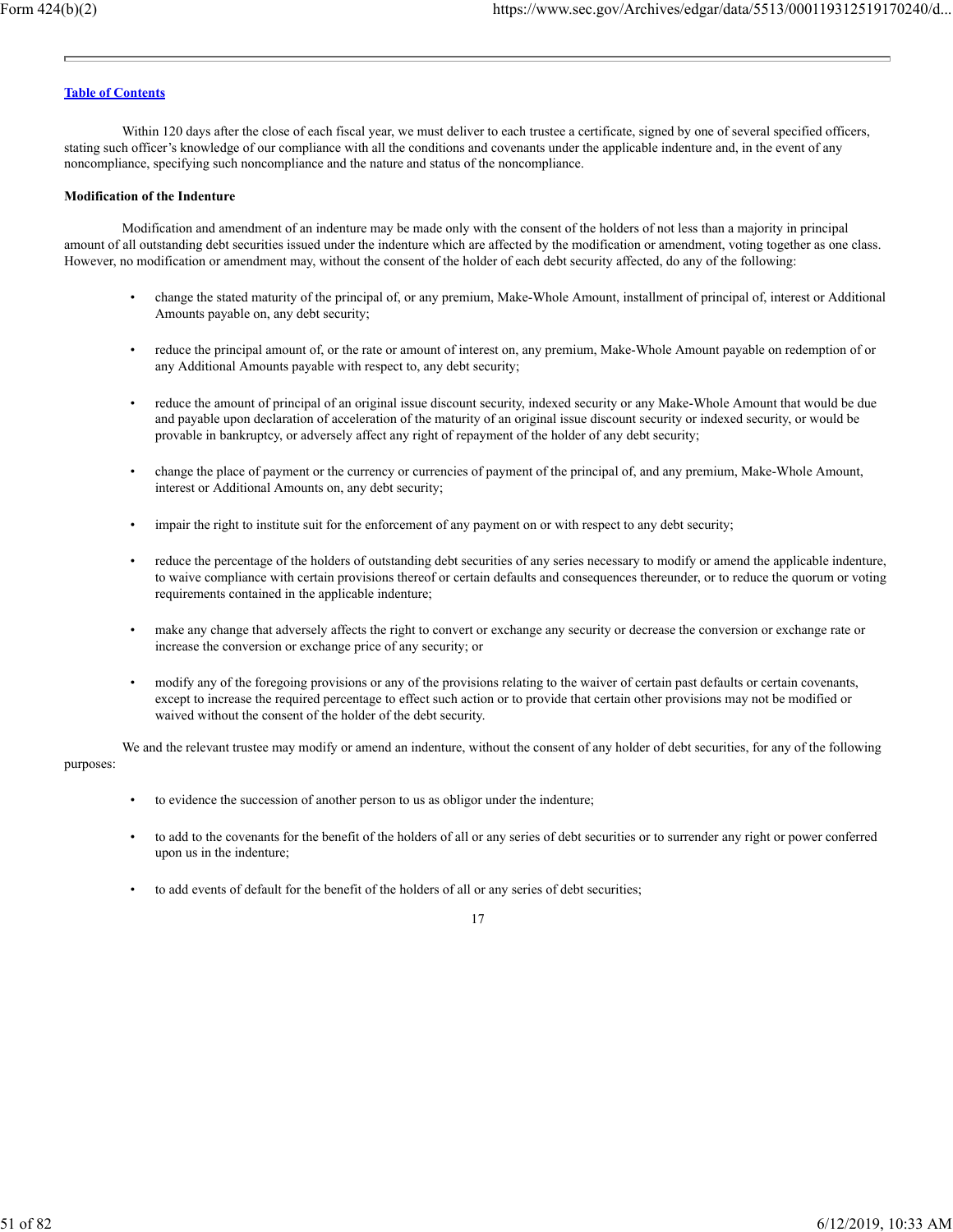- to add or change any provisions of an indenture to facilitate the issuance of, or to liberalize certain terms of, debt securities in bearer form, or to permit or facilitate the issuance of debt securities in uncertificated form, provided that such action shall not adversely affect the interests of the holders of the debt securities of any series in any material respect;
- to add, change or eliminate any provisions of an indenture, provided that any such addition, change or elimination shall
	- become effective only when there are no outstanding debt securities of any series created prior to the change or elimination which are entitled to the benefit of the applicable provision, or
	- not apply to any outstanding debt securities created prior to the change or elimination;
- to secure the debt securities;
- to establish the form or terms of debt securities of any series, including the provisions and procedures, if applicable, for the conversion of the debt securities into our common stock or other securities or property of ours;
- to provide for the acceptance or appointment of a successor trustee or facilitate the administration of the trusts under an indenture by more than one trustee;
- to cure any ambiguity, defect or inconsistency in an indenture;
- to close an indenture with respect to the authentication and delivery of additional series of debt securities or to qualify, or maintain qualification of, an indenture under the Trust Indenture Act;
- to supplement any of the provisions of an indenture to the extent necessary to permit or facilitate defeasance and discharge of any series of the debt securities; or
- to make any provisions with respect to the conversion or exchange rights of the holders of any debt securities, including providing for the conversion or exchange of any debt securities into any of our securities or property;

provided that, in each case above, the action does not adversely affect the interests of the holders of the debt securities of any series issued under the indenture in any material respect.

#### **Subordination**

Unless otherwise indicated in the applicable prospectus supplement for a particular series of subordinated debt securities, the following subordinated provisions will apply to the subordinated debt securities.

The subordinated debt securities will be unsecured and subordinated in right of payment to all of our existing and future secured and senior indebtedness. As a result, upon any distribution to our creditors in a liquidation, dissolution, bankruptcy, insolvency or reorganization, the payment of the principal of and interest on the subordinated debt securities will be subordinated to the extent provided in the subordinated indenture in right of payment to the prior payment in full of all our senior debt and our secured debt. Our obligation to make payments of the principal of and interest on the subordinated debt securities will not otherwise be affected.

We may not make payments of principal or interest on the subordinated debt securities at any time we are in default on any payment with respect to our senior debt, or we have defaulted on any of our senior debt resulting in the acceleration of the maturity of the senior debt beyond any applicable grace period, or if there is a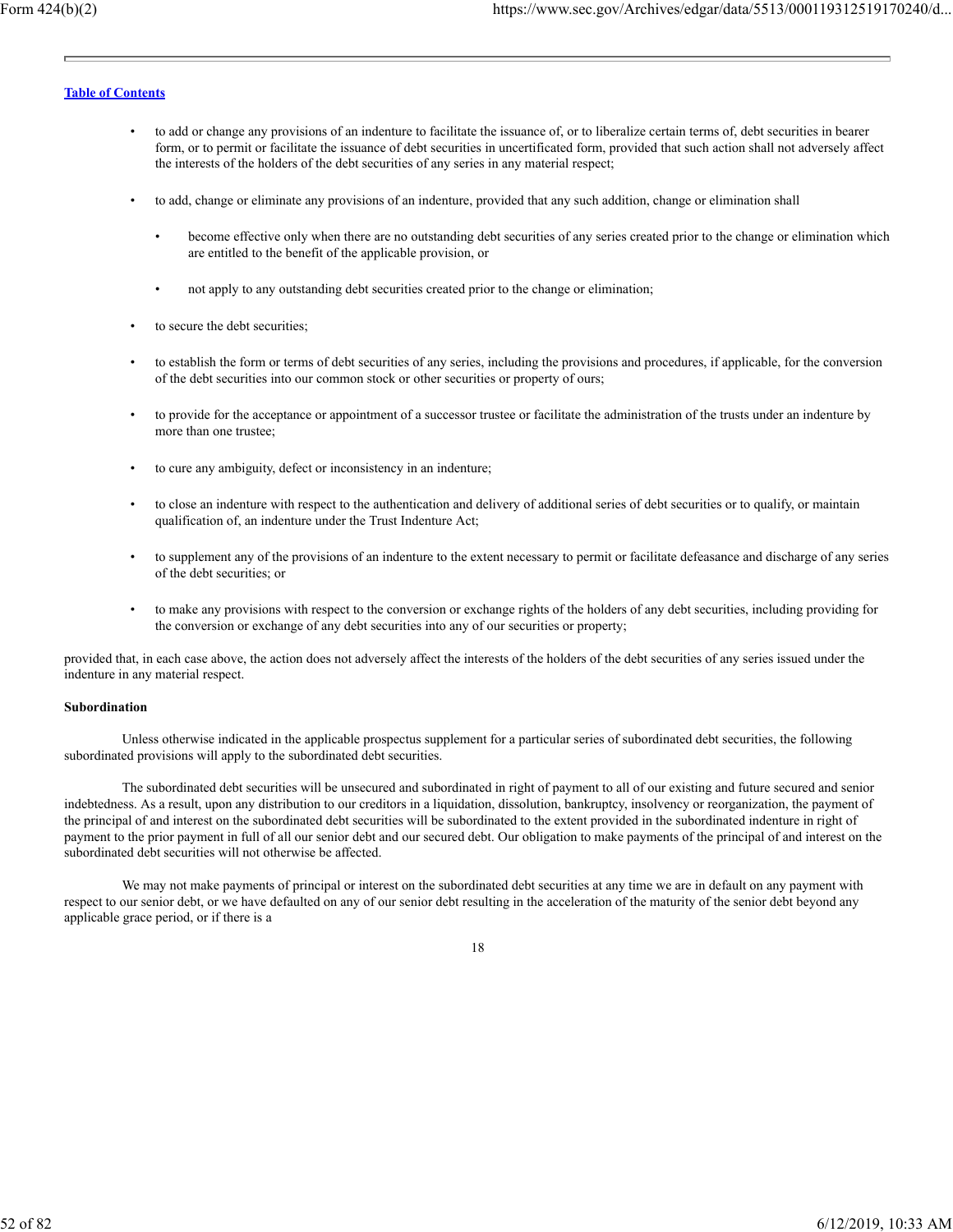judicial proceeding pending with respect to our default on our senior debt and we have received notice of the default. We may resume payments on the subordinated debt securities when the default is cured or waived if the subordination provisions of the subordinated indenture will permit us to do so at that time. After we have paid all of our senior debt in full, holders of subordinated debt securities will still be subrogated to the rights of holders of our senior debt for the amount of distributions otherwise payable to holders of the subordinated debt securities until the subordinated debt securities are paid in full.

Even if the subordination provisions prevent us from making any payment when due on the subordinated debt securities of any series, we will be in default on our obligations under that series if we do not make the payment when due. This means that the trustee under the subordinated debt indenture and the holders of that series can take action against us, but they will not receive any money until the claims of the holders of senior indebtedness have been fully satisfied.

If payment or distribution on account of the subordinated debt securities of any character or security, whether in cash, securities or other property, is received by a holder of any subordinated debt securities, including any applicable trustee, in contravention of any of the terms of the applicable indenture and before all our senior debt has been paid in full, that payment or distribution or security will be received in trust for the benefit of, and must be paid over or delivered and transferred to, holders of our senior debt at the time outstanding in accordance with the priorities then existing among those holders for application to the payment of all senior debt remaining unpaid to the extent necessary to pay all senior debt in full.

Upon payment or distribution of assets to creditors upon insolvency, receivership, conservatorship, reorganization, readjustment of debt, marshalling of assets and liabilities or similar proceedings or any liquidation or winding up of or relating to our company as a whole, whether voluntary or involuntary, the holders of all senior debt securities will first be entitled to receive payment in full before holders of the outstanding subordinated debt securities will be entitled to receive any payment in respect of the principal of, or premium, if any, or interest on, the outstanding subordinated debt securities.

After we have paid in full all sums we owe on our senior debt, the holders of the subordinated debt securities, if so issued, together with the holders of our obligations ranking on a parity with the subordinated debt securities, will be entitled to be paid from our remaining assets the amounts at the time due and owing on the subordinated debt securities and the other obligations. After we have paid in full all sums we owe on the subordinated debt securities, the holders of the junior subordinated debt securities, together with the holders of our obligations ranking on a parity with the junior subordinated debt securities, will be entitled to be paid from our remaining assets the amounts at the time due and owing on the junior subordinated debt securities and the other obligations. We will make payment on the junior subordinated debt securities before we make any payment or other distribution, whether in cash, property or otherwise, on account of any capital stock or obligations ranking junior to our junior subordinated debt securities.

By reason of this subordination, if we become insolvent, holders of senior debt, as well as certain of our general creditors, may receive more, and holders of subordinated debt securities (including junior subordinated debt securities) may receive less, than our other creditors, including holders of any of our senior debt securities. This subordination will not prevent the occurrence of any event of default on the subordinated debt securities.

Senior debt is defined in the subordinated indenture as the principal, premium, if any, unpaid interest (including interest accruing on or after the filing of any petition in bankruptcy or for reorganization relating to us whether or not a claim for post-filing interest is allowed in such proceeding), fees, charges, expenses, reimbursement and indemnification obligations, and all other amounts payable under or in respect of the types of debt generally described below:

(1) debt for money we have borrowed;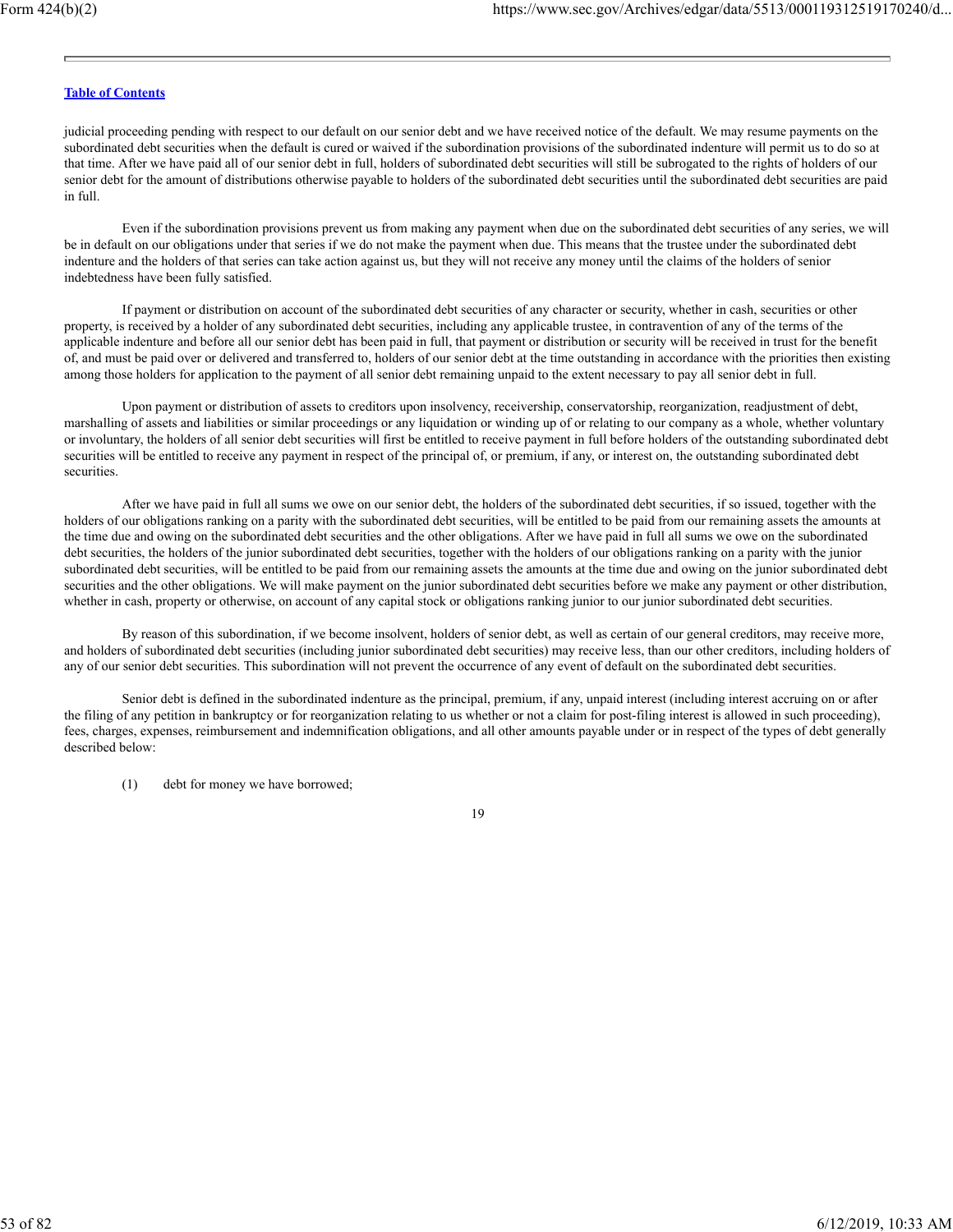- (2) debt evidenced by a bond, note, debenture, or similar instrument (including purchase money obligations) whether or not given in connection with the acquisition of any business, property or assets, whether by purchase, merger, consolidation or otherwise, but not any account payable or other obligation created or assumed in the ordinary course of business in connection with the obtaining of materials or services;
- (3) debt which is a direct or indirect obligation which arises as a result of banker's acceptances or bank letters of credit issued to secure our obligations, or to secure the payment of revenue bonds issued for our benefit, whether contingent or otherwise;
- (4) any debt of others described in the preceding clauses (1) through (3) which we have guaranteed or for which we are otherwise liable;
- (5) debt secured by any mortgage, pledge, lien, charge, encumbrance or any security interest existing on our property;
- (6) our obligation as lessee under any lease of property which is reflected on our balance sheet as a capitalized lease;
- (7) any deferral, amendment, renewal, extension, supplement or refunding of any liability of the kind described in any of the preceding clauses (1) through (6); and
- (8) our obligations to make payments under the terms of financial instruments such as securities contracts and foreign currency exchange contracts, derivative instruments and other similar financial instruments;

*provided, however,* that, in computing our debt, any particular debt will be excluded if:

- upon or prior to the maturity thereof, we have deposited in trust with a depositary, money (or evidence of indebtedness if permitted by the instrument creating such indebtedness) in the necessary amount to pay, redeem or satisfy that debt as it becomes due, and the amount so deposited will not be included in any computation of our assets; and
- we have delivered an officers' certificate to the trustee that certifies that we have deposited in trust with the depositary the sufficient amount.

Senior debt will exclude the following:

- any debt referred to in paragraphs (1) through (6) above as to which, in the instrument creating or evidencing the debt or under which the debt is outstanding, it is provided that the debt is not superior in right of payment to our subordinated debt securities, or ranks equal with the subordinated debt securities;
- our subordinated debt securities;
- any debt of ours which when incurred and without respect to any election under Section 1111(b) of the United States Bankruptcy Code of 1978, as amended, was without recourse to us;
- debt to any employee of ours; and
- all other junior subordinated debentures issued by us from time to time and sold to subsidiaries of ours, including any limited liability companies, partnerships or trust established or to be established by us.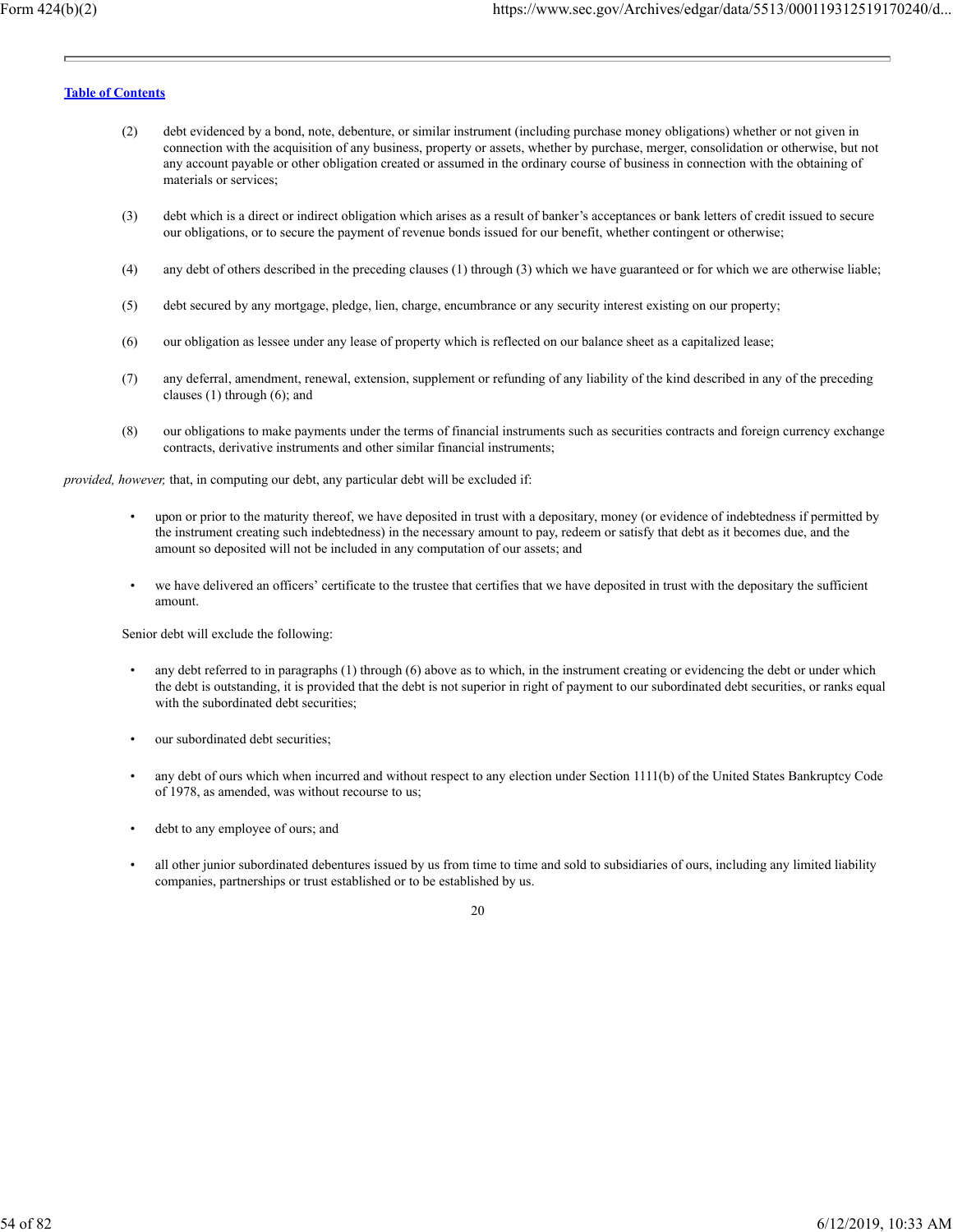There is no limit on the amount of senior debt or other debt that we may incur in the subordinated indenture. At June 30, 2017, our senior debt aggregated approximately \$2.7 billion.

#### **Discharge, Defeasance and Covenant Defeasance**

Unless the terms of a series of debt securities provide otherwise, under each indenture, we may discharge certain obligations to holders of any series of debt securities that have not already been delivered to the applicable trustee for cancellation and that either have become due and payable or will become due and payable within one year (or are scheduled for redemption within one year). We can discharge these obligations by irrevocably depositing with the applicable trustee funds in such currency or currencies in which the debt securities are payable in an amount sufficient to pay the entire indebtedness on the debt securities including the principal of, and any premium, Make-Whole Amount, interest or Additional Amounts payable on, the debt securities to the date of the deposit, if the debt securities have become due and payable or to the stated maturity or redemption date, as the case may be.

In addition, if the terms of the debt securities of a series permit us to do so, we may elect either of the following:

- to be defeased and be discharged from any and all obligations with respect to the debt securities of that series; except our obligations to
	- pay any Additional Amounts upon the occurrence of certain tax and other events,
	- register the transfer or exchange of the debt securities,
	- replace temporary or mutilated, destroyed, lost or stolen debt securities,
	- maintain an office or agency for the debt securities, and
	- to hold moneys for payment in trust; or
- to be defeased and discharged from our obligations with respect to the debt securities of that series described under "—Certain Covenants" or, if the terms of the debt securities of that series permit, our obligations with respect to any other covenant.

If we choose to defease and discharge our obligations under the covenants, any failure to comply with the obligations imposed on us by the defeased covenants will not constitute a default or an event of default with respect to the debt securities of that series. However, to make either election we must irrevocably deposit with the applicable trustee, in trust, an amount, in the currency or currencies in which the debt securities are payable, or in government obligations, or both, that will provide sufficient funds to pay the principal of, and any premium, Make-Whole Amount, interest or Additional Amounts on, the debt securities, and any mandatory sinking fund or analogous payments on the debt securities, on the relevant scheduled due dates or upon redemption.

We may defease and discharge our obligations as described in the preceding paragraphs only if, among other things:

• we have delivered to the applicable trustee an opinion of counsel to the effect that the holders of the debt securities will not recognize income, gain or loss for United States federal income tax purposes as a result of the defeasance or covenant defeasance described in the previous paragraphs and will be subject to United States federal income tax on the same amounts, in the same manner and at the same times as would have been the case if the defeasance or covenant defeasance had not occurred. In the case of defeasance the opinion of counsel must refer to and be based upon a ruling of the Internal Revenue Service or a change in applicable United States federal income tax laws occurring after the date of the indenture;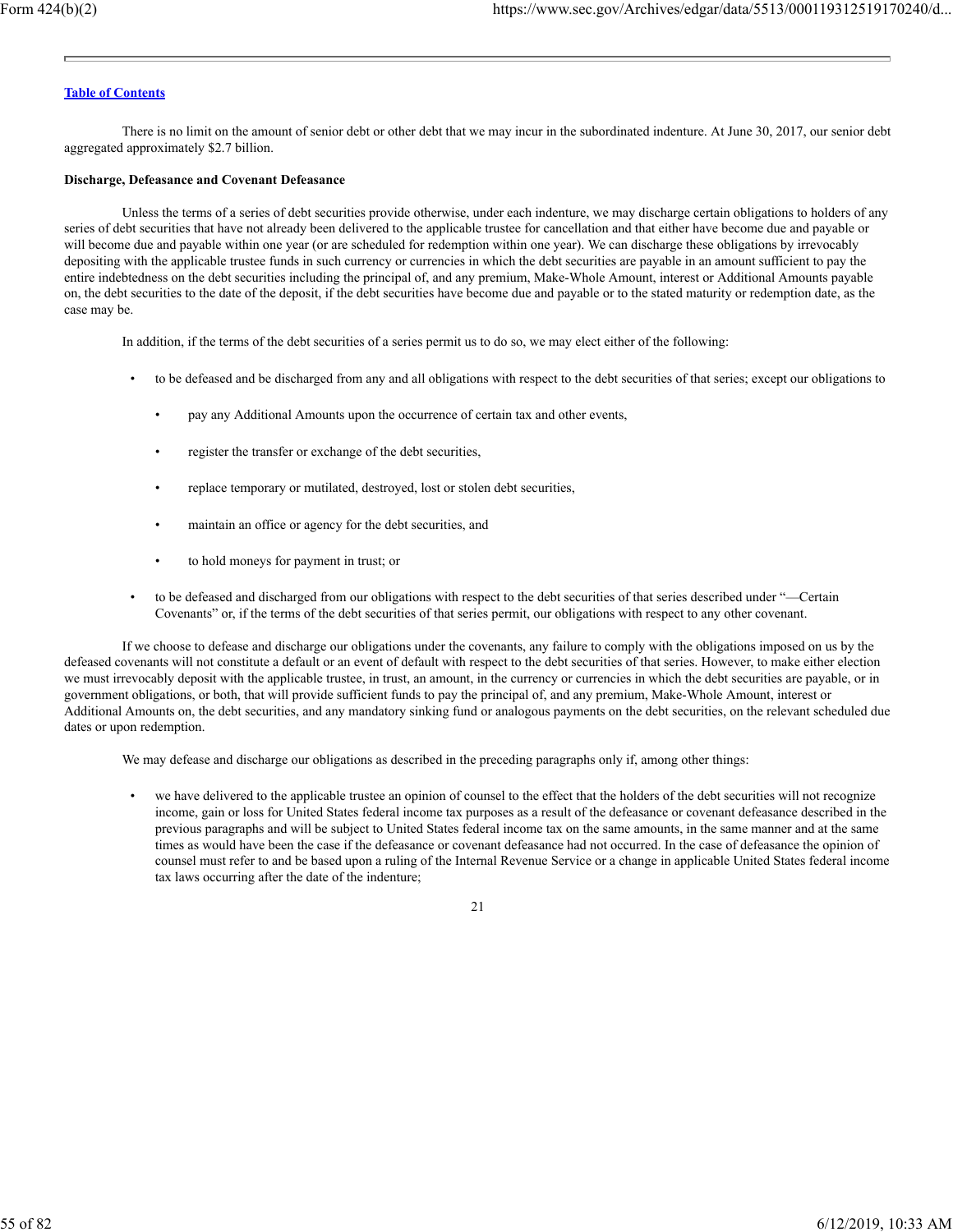- any defeasance does not result in, or constitute, a breach or violation of an indenture or any other material agreement which we are a party to or obligated under; and
- no event of default, or event that with notice will be an event of default, has occurred and is continuing with respect to any securities subject to a defeasance.

Unless otherwise provided in the applicable prospectus supplement, if, after we have deposited funds and/or government obligations to effect defeasance or covenant defeasance with respect to debt securities of any series:

- the holder of a debt security of such series elects to receive payment in a currency in which the deposit was made in respect of the debt security; or
- a conversion event (as defined below) occurs in respect of the currency in which the deposit was made,

the indebtedness represented by the debt security shall be deemed to have been, and will be, fully discharged and satisfied through the payment of the principal of, and any premium, Make-Whole Amount, interest or Additional Amounts on, the debt security, as they become due, out of the proceeds yielded by converting the amount so deposited in respect of the debt security into the currency in which the debt security becomes payable as a result of the election or such cessation of usage based on the applicable market exchange rate.

Unless otherwise defined in the applicable prospectus supplement, "conversion event" means the cessation of use of:

- a currency, currency unit or composite currency issued by the government of one or more countries other than the United States both by the government of the country that issued such currency and for the settlement of transactions by a central bank or other public institutions of or within the international banking community; or
- any currency unit or composite currency for the purposes for which it was established.

Unless otherwise described in the applicable prospectus supplement, all payments of principal of, and any premium, Make-Whole Amount, interest or Additional Amounts on, any debt security that is payable in a foreign currency that ceases to be used by its government of issuance will be made in U.S. dollars.

In the event we effect covenant defeasance with respect to any series of debt securities and the debt securities are declared due and payable because of the occurrence of any event of default other than:

- the event of default described in clause (4) of the first paragraph under "—Events of Default, Notice and Waiver," which would no longer be applicable to the debt securities of that series, or
- the event of default described in clause (7) of the first paragraph under "—Events of Default, Notice and Waiver" with respect to a covenant as to which there has been covenant defeasance,

then the amount on deposit with the trustee will still be sufficient to pay amounts due on the debt securities at the time of their stated maturity but may not be sufficient to pay amounts due on the debt securities at the time of the acceleration resulting from the event of default. In this case, we would remain liable to make payment of such amounts due at the time of acceleration.

The applicable prospectus supplement may describe further provisions, if any, permitting defeasance or covenant defeasance, including any modifications to the provisions described above, with respect to a particular series of debt securities.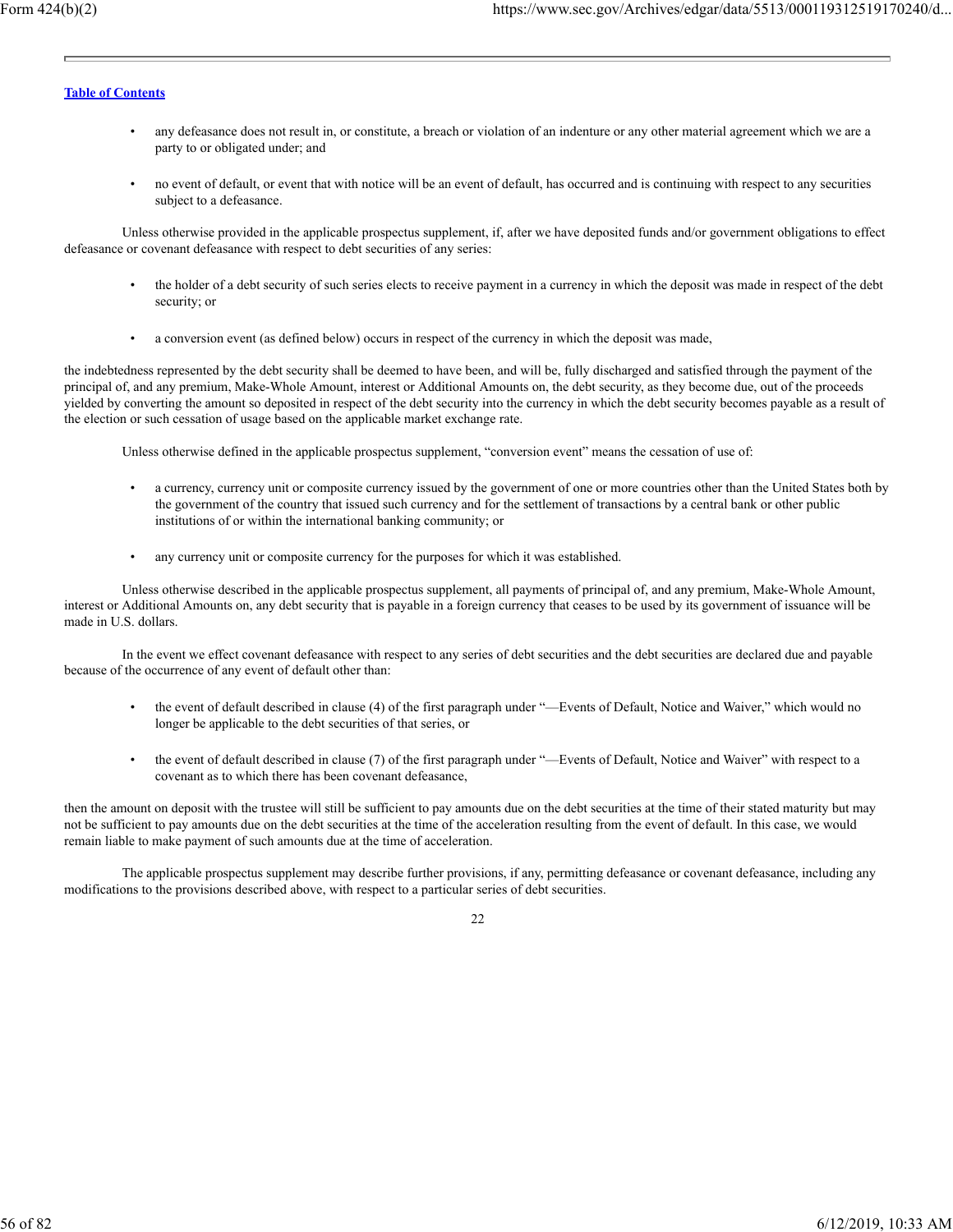#### **Conversion and Exchange Rights**

The terms on which debt securities of any series are convertible into or exchangeable for our common stock or other securities or property will be set forth in the applicable prospectus supplement. These terms will include:

- the conversion or exchange price, or manner for calculating a price;
- the exchange or conversion period; and
- whether the conversion or exchange is mandatory, at the option of the holder, or at our option.

The terms may also include calculations pursuant to which the number of shares of our common stock or other securities or property to be received by the holders of debt securities would be determined according to the market price of our common stock or other securities or property as of a time stated in the prospectus supplement. The conversion or exchange price of any debt securities of any series that are convertible into or exchangeable for our common stock may be adjusted for any stock dividends, stock splits, reclassification, combinations or similar transactions, as described in the applicable prospectus supplement.

## **Redemption of Debt Securities**

If so specified in the applicable prospectus supplement, debt securities of any series may be wholly or partially redeemed at our option, at any time. The debt securities may also be subject to optional or mandatory redemption on terms and conditions described in the applicable prospectus supplement.

From and after the time that notice has been given as provided in the indenture, if funds for the redemption of any debt securities called for redemption have been made available on the redemption date, the debt securities will cease to bear interest on the date fixed for redemption specified in the notice, and the only right of the holders of the debt securities will be to receive payment of the redemption price.

### **Governing Law**

The indentures are governed by, and will be construed in accordance with, the laws of the State of New York.

#### **Concerning the Trustee**

The Bank of New York Mellon Trust Company, N.A. is one of a number of banks with which we and certain of our subsidiaries maintain banking relationships in the ordinary course of business. The Bank of New York Mellon Trust Company, N.A., provides us and certain of our subsidiaries with custodial services in connection with our bond and stock portfolios, serves as trustee under the indentures involving certain of our existing debt securities, and its affiliate, The Bank of New York Mellon, is a lender under our revolving credit facility and also provides us with other general banking services. Upon the occurrence of an event of default or an event which, after notice or lapse of time or both, would become an event of default under a series of senior debt securities or subordinated debt securities, or upon the occurrence of a default under another indenture under which The Bank of New York Mellon Trust Company, N.A. serves as trustee, the trustee may be deemed to have a conflicting interest with respect to the other debt securities as to which we are not in default for purposes of the Trust Indenture Act and, accordingly, may be required to resign as trustee under the applicable indenture. In that event, we would be required to appoint a successor trustee.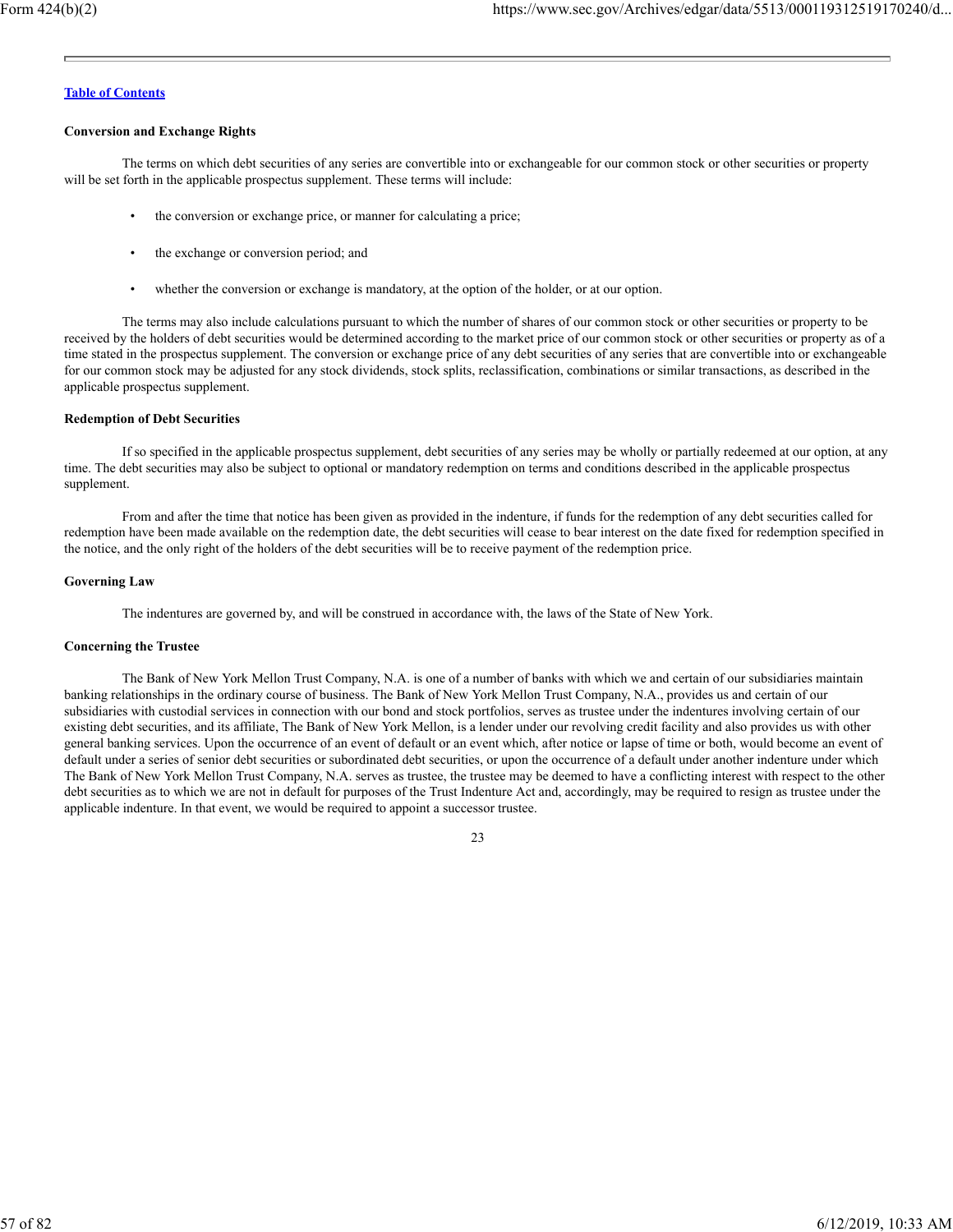### **DESCRIPTION OF PREFERRED STOCK**

The following outlines some of the provisions of the preferred stock that we may offer from time to time. The specific terms of a series of preferred stock will be described in the applicable prospectus supplement relating to that series of preferred stock. The following description of the preferred stock and any description of preferred stock in a prospectus supplement may not be complete and is subject to and qualified in its entirety by reference to the certificate of designations relating to the particular series of preferred stock, which we will file with the SEC in connection with the issuance of any preferred stock.

#### **General**

Under our amended and restated certificate of incorporation, our board of directors is authorized, without stockholder approval, to adopt resolutions providing for the issuance of up to 25,000,000 shares of preferred stock, par value \$.10 per share, in one or more series.

For each series of preferred stock the board of directors may fix the voting powers, designations, preferences and rights, and qualifications, limitations and restrictions of the series. The board will fix these terms by resolution adopted before we issue any shares of the series of preferred stock. We may also "reopen" a previously issued series of preferred stock and issue additional preferred stock of that series.

In addition, as described under "DESCRIPTION OF DEPOSITARY SHARES," we may, instead of offering full shares of any series of preferred stock, offer depositary shares evidenced by depositary receipts, each representing a fraction of a share of the particular series of preferred stock issued and deposited with a depositary. The fraction of a share of preferred stock which each depositary share represents will be set forth in the prospectus supplement relating to the depositary shares.

The prospectus supplement relating to the particular series of preferred stock will contain a description of the specific terms of that series as fixed by the board of directors, including, as applicable:

- the offering price at which we will issue the preferred stock;
- the title, designation of number of shares and stated value of the preferred stock;
- the dividend rate or method of calculation, the payment dates for dividends and the place or places where the dividends will be paid, whether dividends will be cumulative or noncumulative, and, if cumulative, the dates from which dividends will begin to cumulate;
- any conversion or exchange rights;
- whether the preferred stock will be subject to redemption and the redemption price and other terms and conditions relative to the redemption rights;
- any liquidation rights;
- any sinking fund provisions;
- any voting rights; and
- any other rights, preferences, privileges, limitations and restrictions that are not inconsistent with the terms of our amended and restated certificate of incorporation.

Subject to the rights of the holders of any series of preferred stock, the number of authorized shares of any series of preferred stock may be increased or decreased, but not below the number of shares of that series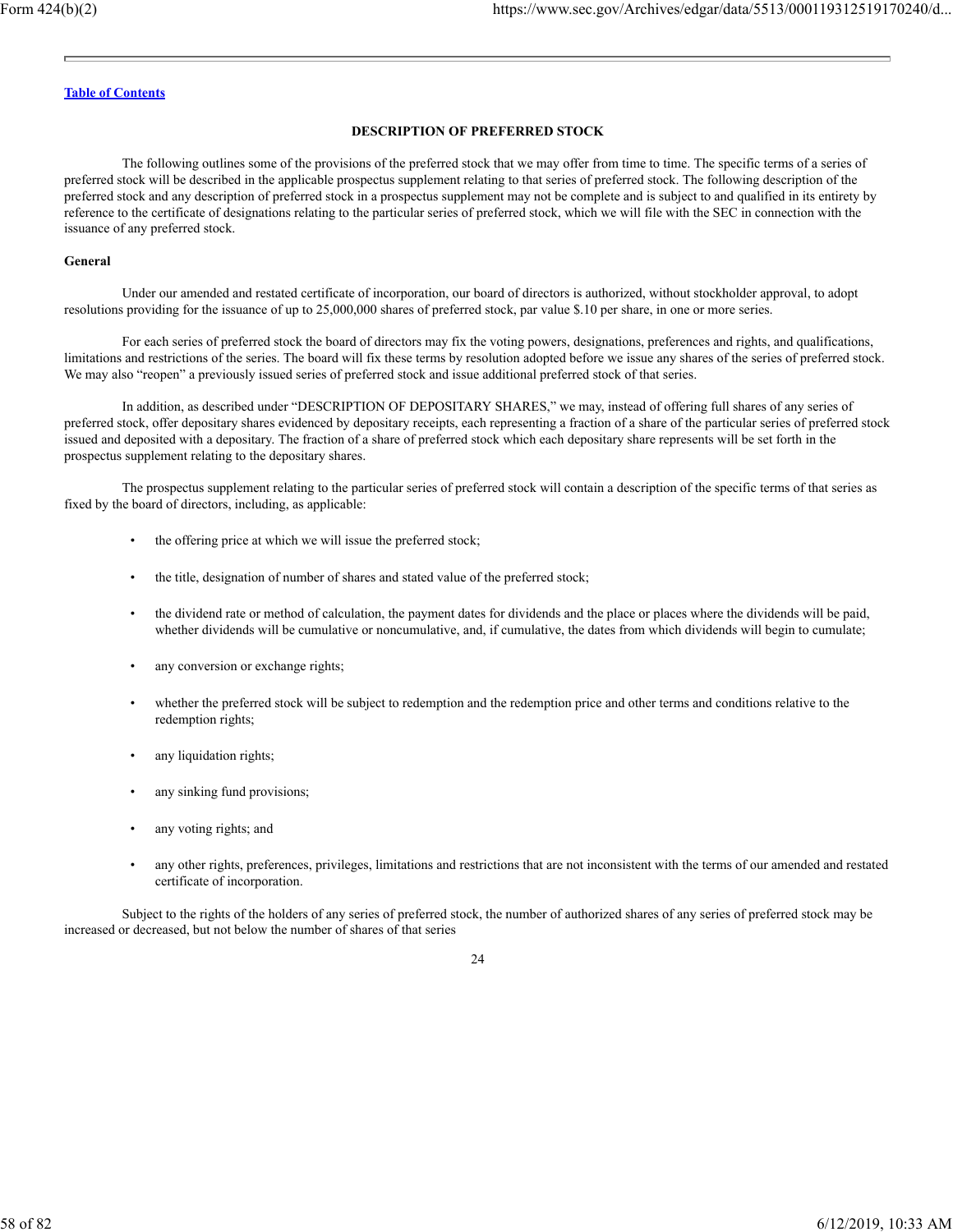then outstanding, by resolution adopted by our board of directors and approved by the affirmative vote of the holders of a majority of the voting power of all outstanding shares of capital stock entitled to vote on the matter, voting together as a single class. No separate vote of the holders of any series of preferred stock is required for an increase or decrease in the number of authorized shares of that series.

When we issue and receive payment for shares of preferred stock, the shares will be fully paid and nonassessable, and for each share issued, a sum equal to the stated value will be credited to our preferred stock account. Unless otherwise specified in the prospectus supplement relating to a particular series of preferred stock, holders of preferred stock will not have any preemptive or subscription rights to acquire more of our stock and each series of preferred stock will rank on a parity in all respects with each other series of preferred stock and prior to our common stock as to dividends and any distribution of our assets.

The rights of holders of the preferred stock offered may be adversely affected by the rights of holders of any shares of preferred stock that may be issued in the future. Our board of directors may cause shares of preferred stock to be issued in public or private transactions for any proper corporate purposes and may include issuances to obtain additional financing in connection with acquisitions, and issuances to officers, directors and employees pursuant to benefit plans. Our board of directors' ability to issue shares of preferred stock may discourage attempts by others to acquire control of us without negotiation with our board of directors, as it may make it difficult for a person to complete an acquisition of us without negotiating with our board.

#### **Redemption**

If so specified in the applicable prospectus supplement, a series of preferred stock may be redeemable at any time, in whole or in part, at our option or the holders' option, and may be mandatorily redeemed.

Any restriction on the repurchase or redemption by us of our preferred stock while we are in arrears in the payment of dividends will be described in the applicable prospectus supplement.

Any partial redemptions of preferred stock will be made in a way that our board of directors decides is equitable.

Unless we default in the payment of the redemption price, dividends will cease to accrue after the redemption date of shares of preferred stock called for redemption and all rights of holders of these shares will terminate except for the right to receive the redemption price.

#### **Dividends**

Holders of each series of preferred stock will be entitled to receive cash dividends when, as and if declared by our board of directors out of funds legally available for dividends. The rates and dates of payment of dividends will be set forth in the applicable prospectus supplement relating to each series of preferred stock. Dividends will be payable to holders of record of preferred stock as they appear on our books on the record dates fixed by the board of directors. Dividends on any series of preferred stock may be cumulative or noncumulative.

We may not declare, pay or set apart funds for payment of dividends on a particular series of preferred stock unless full dividends on any other series of preferred stock that ranks equally with or senior to the series of preferred stock have been paid or sufficient funds have been set apart for payment for either of the following:

- all prior dividend periods of the other series of preferred stock that pay dividends on a cumulative basis; or
- the immediately preceding dividend period of the other series of preferred stock that pays dividends on a noncumulative basis.

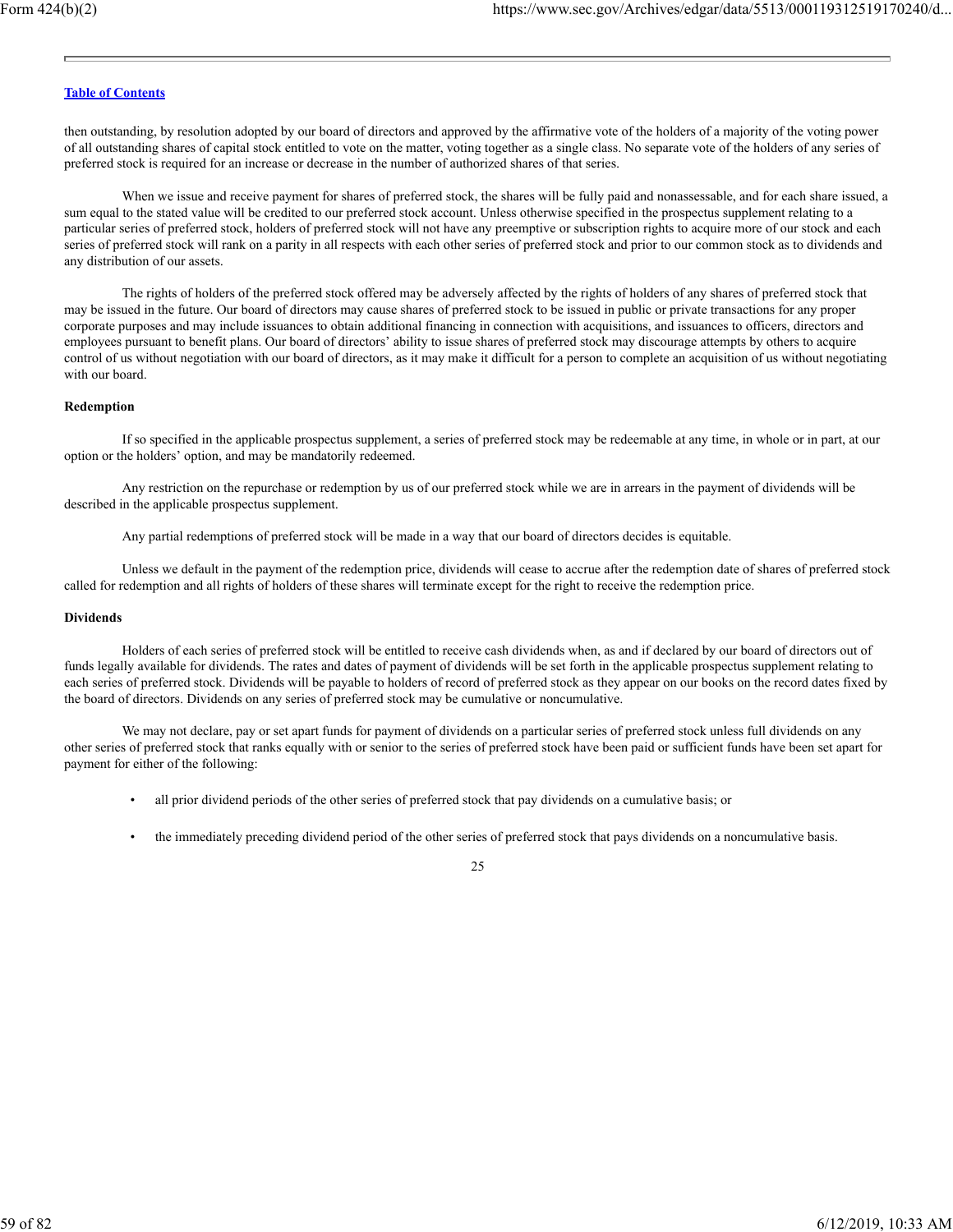Partial dividends declared on shares of any series of preferred stock and other series of preferred stock ranking on an equal basis as to dividends will be declared pro rata. A pro rata declaration means that the ratio of dividends declared per share to accrued dividends per share will be the same for both series of preferred stock.

#### **Liquidation Preference**

In the event of our liquidation, dissolution or winding-up, holders of each series of our preferred stock will have the right to receive distributions upon liquidation in the amount described in the applicable prospectus supplement relating to each series of preferred stock, plus an amount equal to any accrued and unpaid dividends. These distributions will be made before any distribution is made on the common stock or on any securities ranking junior to the preferred stock upon liquidation, dissolution or winding-up.

If the liquidation amounts payable relating to the preferred stock of any series and any other securities ranking on a parity regarding liquidation rights are not paid in full, the holders of the preferred stock of these series and other securities will have the right to a ratable portion of our available assets, up to the full liquidation preference. Holders of these series of preferred stock or other securities will not be entitled to any other amounts from us after they have received their full liquidation preference.

#### **Voting Rights**

The holders of shares of preferred stock will have no voting rights, except:

- as otherwise stated in the applicable prospectus supplement;
- as otherwise stated in the certificate of designations establishing the series; or
- as required by applicable law.

#### **Transfer Agent and Registrar**

The transfer agent, registrar and dividend disbursement agent for the preferred stock will be stated in the applicable prospectus supplement. The registrar for shares of preferred stock will send notices to stockholders of any meetings at which holders of the preferred stock have the right to elect directors or to vote on any other matter.

#### **Governing Law**

The preferred stock will be governed by Delaware law.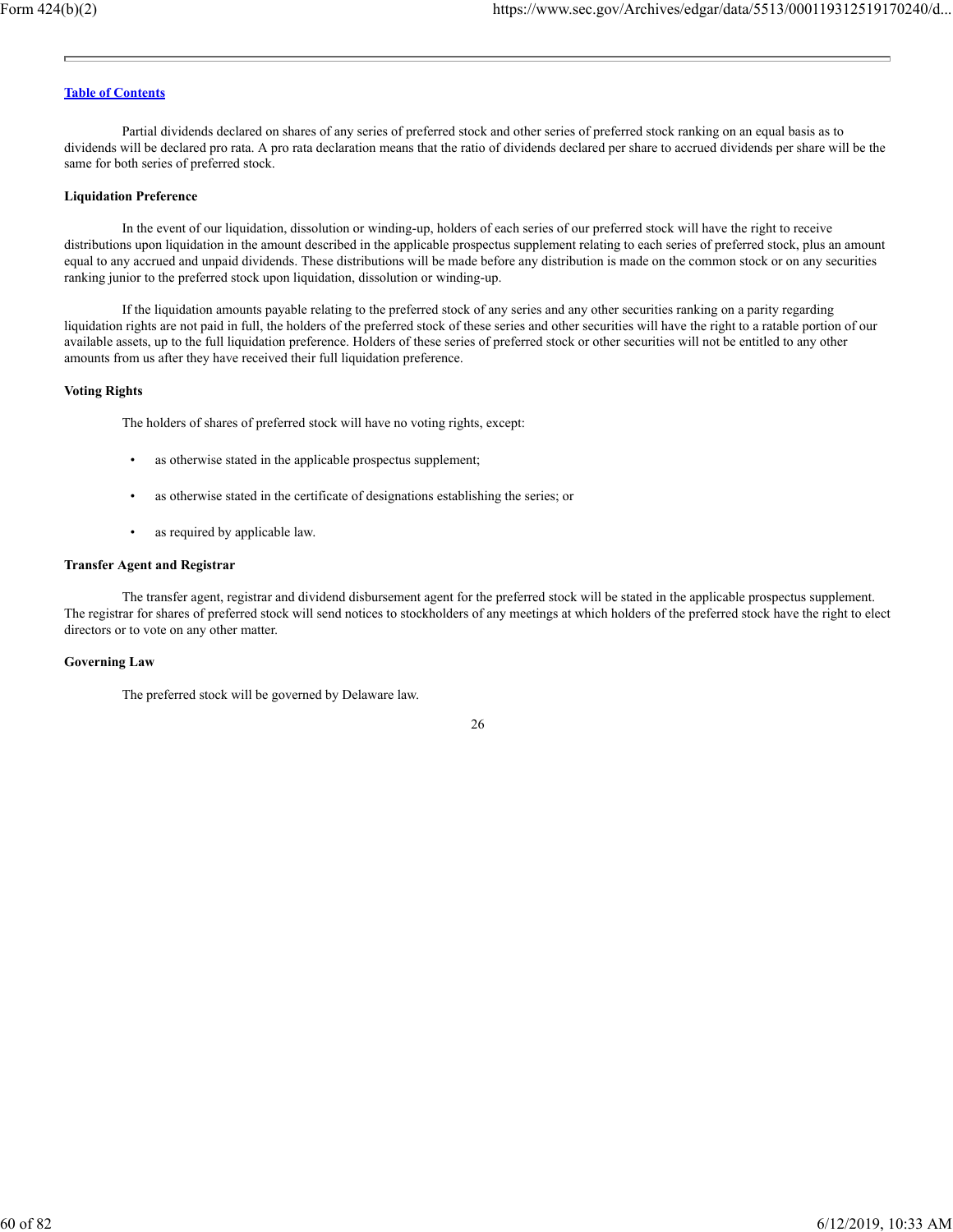# **DESCRIPTION OF DEPOSITARY SHARES**

The following briefly summarizes the provisions of the depositary shares and depositary receipts that we may issue from time to time and which would be important to holders of depositary receipts, other than pricing and related terms which will be disclosed in the applicable prospectus supplement. The prospectus supplement will also state whether any of the generalized provisions summarized below do not apply to the depositary shares or depositary receipts being offered. The following description and any description in a prospectus supplement may not be complete and is subject to, and qualified in its entirety by reference to the terms and provisions of the deposit agreement which we will file with the SEC in connection with any issuance of depositary shares.

#### **Description of Depositary Shares**

We may offer depositary shares evidenced by depositary receipts. Each depositary receipt represents a fraction of a share, or multiple shares, of the particular series of preferred stock issued and deposited with a depositary. The fraction of a share, or multiple shares, of preferred stock which each depositary share represents will be set forth in the applicable prospectus supplement.

We will deposit the shares of any series of preferred stock represented by depositary shares according to the provisions of a deposit agreement to be entered into between us and a bank or trust company which we will select as our preferred stock depositary. We will name the depositary in the applicable prospectus supplement. Each owner of a depositary share will be entitled to all the rights and preferences of the underlying preferred stock in proportion to the applicable fraction of a share of preferred stock represented by the depositary share. These rights include dividend, voting, redemption, conversion and liquidation rights. The depositary will send the holders of depositary shares all reports and communications that we deliver to the depositary and which we are required to furnish to the holders of depositary shares.

### **Depositary Receipts**

The depositary shares will be evidenced by depositary receipts issued pursuant to the deposit agreement. Depositary receipts will be distributed to anyone who is buying the fractional shares of preferred stock in accordance with the terms of the applicable prospectus supplement.

While definitive engraved depositary receipts (certificates) are being prepared, we may instruct the depositary to issue temporary depositary receipts, which will entitle holders to all the rights of the definitive depositary receipts and be substantially in the same form. The depositary will prepare definitive depositary receipts without unreasonable delay, and we will pay for the exchange of your temporary depositary receipts for definitive depositary receipts.

#### **Withdrawal of Preferred Stock**

Unless the related depositary shares have previously been called for redemption, a holder of depositary shares may receive the number of whole shares of the series of preferred stock and any money or other property represented by the holder's depositary receipts after surrendering the depositary receipts at the corporate trust office of the depositary, paying any taxes, charges and fees provided for in the deposit agreement and complying with any other requirement of the deposit agreement. Partial shares of preferred stock will not be issued. If the surrendered depositary shares exceed the number of depositary shares that represent the number of whole shares of preferred stock the holder wishes to withdraw, then the depositary will deliver to the holder at the same time a new depositary receipt evidencing the excess number of depositary shares. Once the holder has withdrawn the preferred stock, the holder will not be entitled to re-deposit that preferred stock under the deposit agreement or to receive depositary shares in exchange for such preferred stock. We do not expect that there will be any public trading market for withdrawn shares of preferred stock.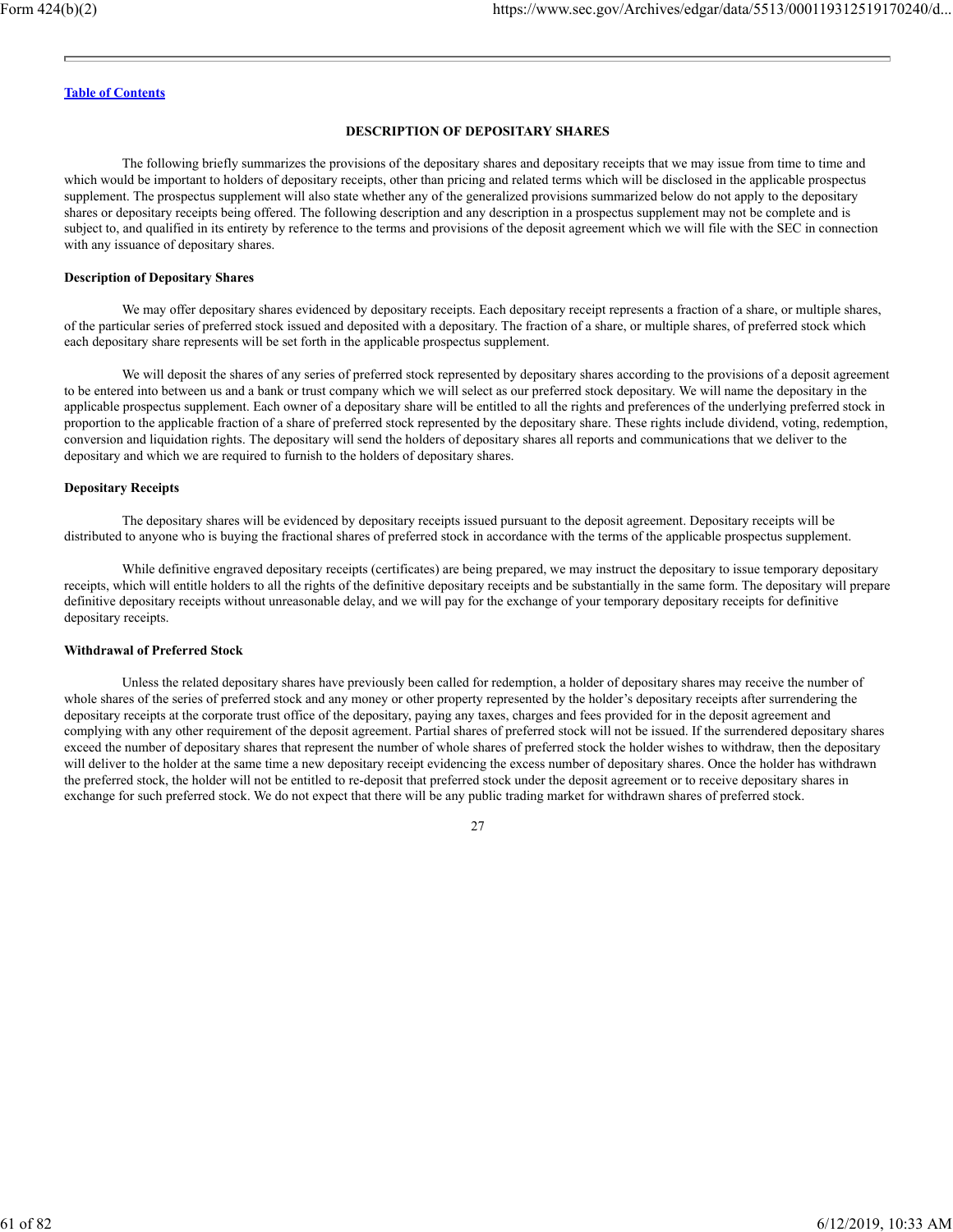### **Dividends and Other Distributions**

The depositary will pay to holders of depositary shares the cash dividends or other cash distributions it receives on preferred stock, after deducting its fees and expenses. Each holder will receive these distributions in proportion to the number of depositary shares owned by the holder. The depositary will distribute only whole U.S. dollars and cents. The depositary will add any fractional cents not distributed to the next sum received for distribution to record holders of depositary shares.

In the event of a non-cash distribution, the depositary will distribute property to the record holders of depositary shares, unless the depositary determines that it is not feasible to make such a distribution. If this occurs, the depositary may, with our approval, sell the property and distribute the net proceeds from the sale to the holders.

The amounts distributed to holders of depositary shares will be reduced by any amounts required to be withheld by the depositary or by us on account of taxes or other governmental charges.

### **Redemption of Depositary Shares**

If the series of preferred stock represented by depositary shares is subject to redemption, then we will give the necessary proceeds to the depositary upon redemption of the preferred stock. The depositary will then redeem the depositary shares using the funds they received from us for the preferred stock. The depositary will notify the record holders of the depositary shares to be redeemed not less than 30 days nor more than 60 days before the date fixed for redemption at the holders' addresses appearing in the depositary's books. The redemption price per depositary share will be equal to the redemption price payable per share for the applicable series of the preferred stock and any other amounts per share payable with respect to the preferred stock multiplied by the fraction of a share of preferred stock represented by one depositary share. Whenever we redeem shares of preferred stock held by the depositary, the depositary will redeem the depositary shares representing the shares of preferred stock on the same day. If fewer than all the depositary shares of a series are to be redeemed, the depositary shares will be selected by lot or ratably or by any other equitable methods as the depositary will decide.

After the date fixed for redemption, the depositary shares called for redemption will no longer be considered outstanding. Therefore, all rights of holders of the depositary shares will cease, except that the holders will still be entitled to receive any cash payable upon the redemption and any money or other property to which the holder was entitled at the time of redemption. To receive this amount or other property, the holders must surrender the depositary receipts evidencing their depositary shares to the depositary. Any funds that we deposit with the depositary for any depositary shares that the holders fail to redeem will be returned to us after a period of two years from the date we deposit the funds.

# **Voting the Preferred Stock**

Upon receipt of notice of any meeting at which the holders of preferred stock represented by depositary shares are entitled to vote, the depositary will notify holders of depositary shares of the upcoming vote and arrange to deliver our voting materials to the holders. The record date for determining holders of depositary shares that are entitled to vote will be the same as the record date for the preferred stock. The materials the holders will receive will (1) describe the matters to be voted on and (2) explain how the holders, on a certain date, may instruct the depositary to vote the shares of preferred stock underlying the depositary shares. For instructions to be valid, the depositary must receive them on or before the date specified. The depositary will try, as far as practical, to vote the shares as instructed by the holder. We will take all reasonable actions requested by the depositary in order to enable it to vote as a holder has instructed. If any holder does not instruct the depositary how to vote the holder's shares, the depositary will abstain from voting those shares or may vote them proportionately with instructions received.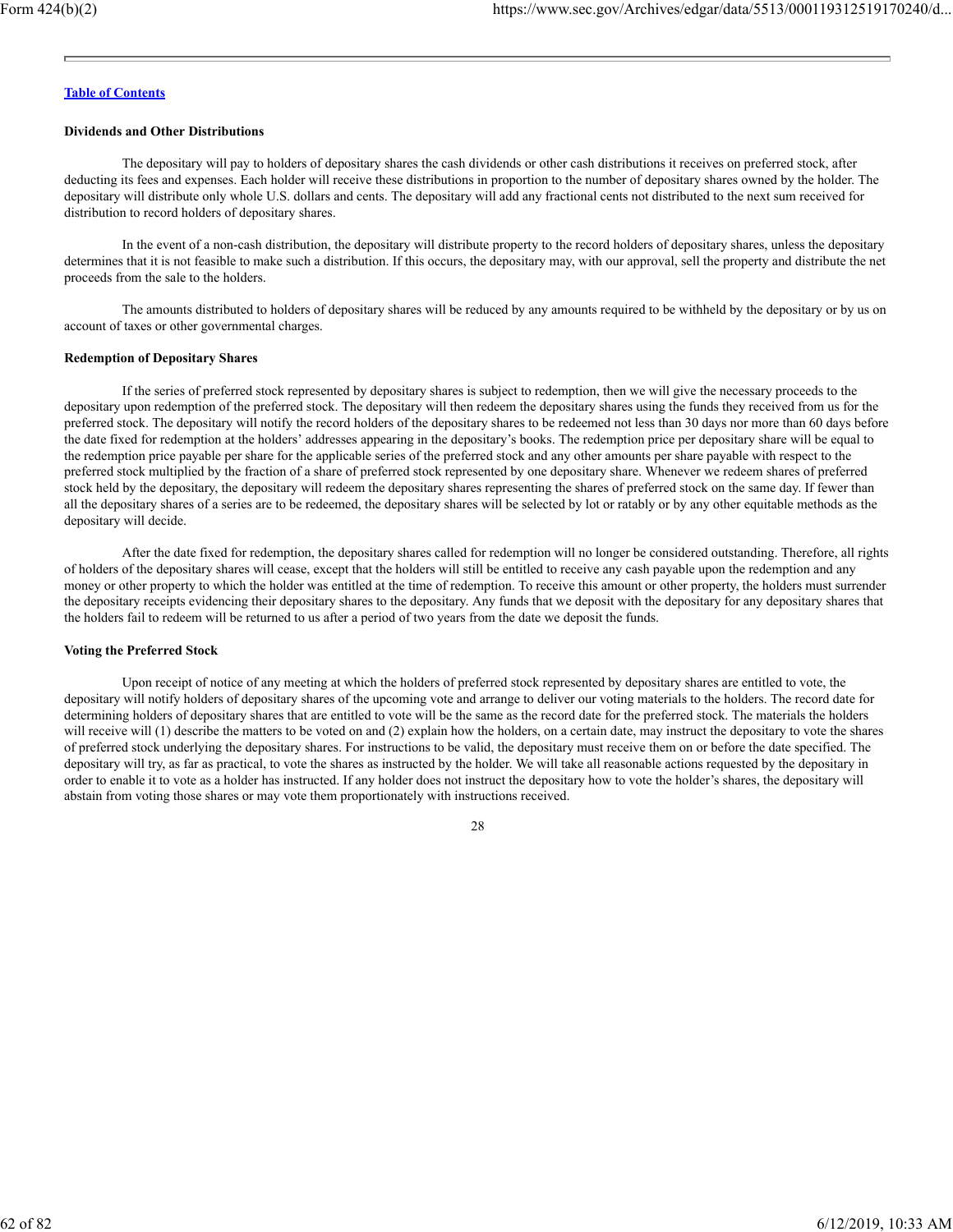### **Conversion or Exchange**

If the prospectus supplement relating to the depositary shares states that the deposited preferred stock is convertible or exercisable or exchangeable, the following will apply. The depositary will convert or exchange all depositary shares on the same day that the preferred stock underlying the depositary shares is converted or exchanged. In order for the depositary to do so, we will need to deposit the other preferred stock, common stock or other securities into which the preferred stock is to be converted or for which it will be exchanged.

The exchange or conversion rate per depositary share will be equal to:

- the exchange or conversion rate per share of preferred stock, multiplied by the fraction of a share of preferred stock represented by one depositary share;
- plus all money and any other property represented by one depositary share; and
- including all amounts per depositary share paid by us for dividends that have accrued on the preferred stock on the exchange or conversion date and that have not yet been paid.

The depositary shares, as such, cannot be converted or exchanged into other preferred stock, common stock, securities of another issuer or any other securities or property of us. Nevertheless, if so specified in the applicable prospectus supplement, a holder of depositary shares may be able to surrender the depositary receipts to the depositary with written instructions asking the depositary to instruct us to convert or exchange the preferred stock represented by the depositary shares into other shares of our preferred stock or common stock or to exchange the preferred stock for securities of another issuer. If the depositary shares carry this right, we would agree that, upon the payment of any applicable fees, we will cause the conversion or exchange of the preferred stock using the same procedures as we use for the delivery of preferred stock. If a holder is only converting part of the depositary shares represented by a depositary receipt, new depositary receipts will be issued for any depositary shares that are not converted or exchanged.

# **Amendment and Termination of the Deposit Agreement**

We may agree with the depositary to amend the deposit agreement and the form of depositary receipt without consent of the holder at any time. However, if the amendment adds or increases fees or charges, other than any change in the fees of any depositary registrar or transfer agent, or prejudices an important right of holders, it will become effective only with the approval of holders of at least a majority of the affected depositary shares then outstanding. If an amendment becomes effective, holders are deemed to agree to the amendment and to be bound by the amended deposit agreement if they continue to hold their depositary receipts.

The deposit agreement automatically terminates if:

- all outstanding depositary shares have been redeemed or converted or exchanged for any other securities into which they or the underlying preferred stock are convertible or exchangeable; or
- a final distribution in respect of the preferred stock has been made to the holders of depositary receipts in connection with our liquidation, dissolution or winding-up.

We may also terminate the deposit agreement at any time we wish. If we do so, the depositary will give notice of termination to the holders not less than 30 days before the termination date. Once depositary receipts are surrendered to the depositary, it will send to each holder the number of whole or fractional shares of the series of preferred stock underlying that holder's depositary receipts.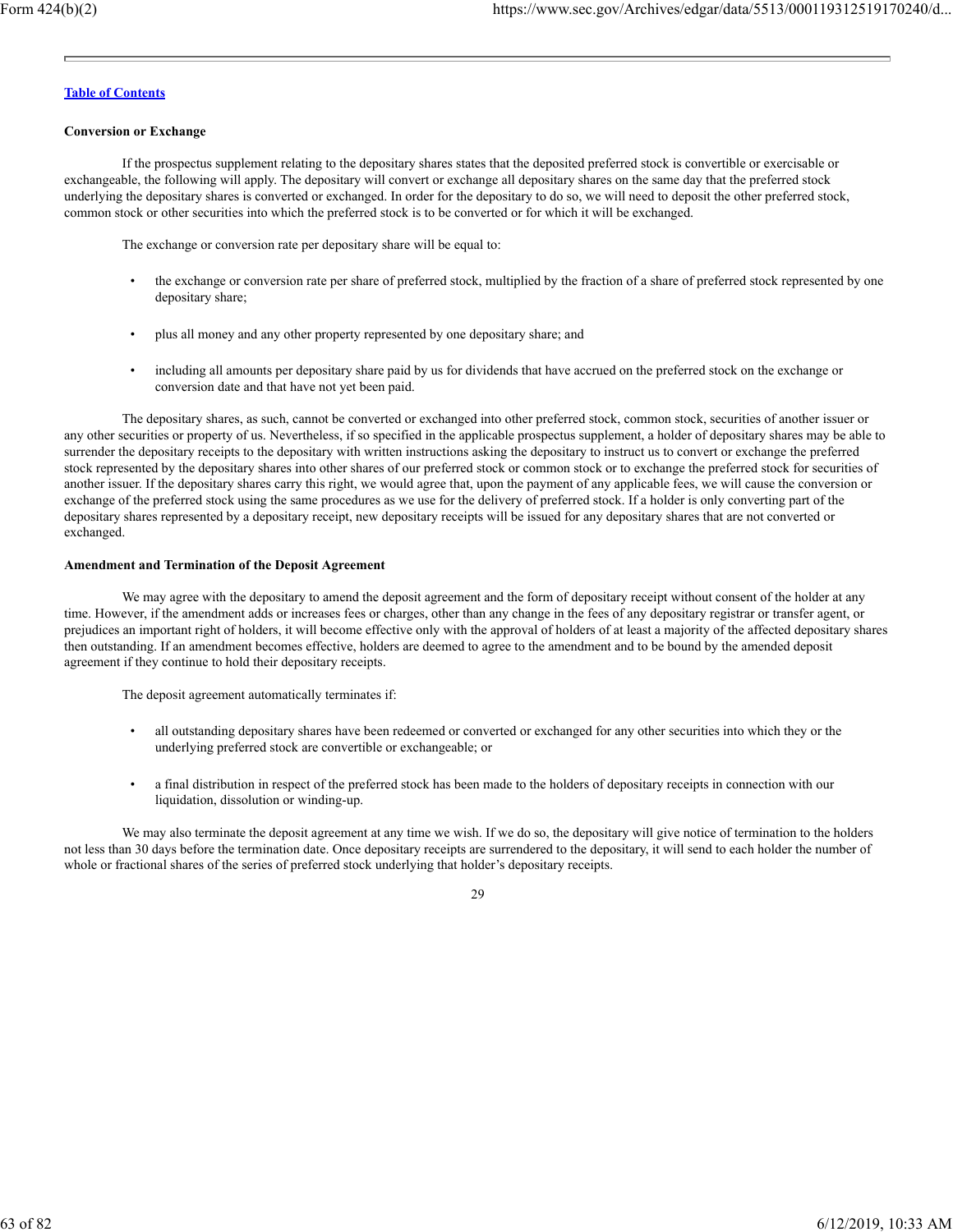## **Charges of Depositary and Expenses**

We will pay the fees, charges and expenses of the depositary provided in the deposit agreement to be payable by us. Holders of depositary receipts will pay any taxes and governmental charges and any charges provided in the deposit agreement to be payable by them. If the depositary incurs fees, charges or expenses for which it is not otherwise liable at the election of a holder of a depositary receipt or other person, that holder or other person will be liable for those fees, charges and expenses.

## **Limitations on Our Obligations and Liability to Holders of Depositary Receipts**

The deposit agreement will limit our obligations and the obligations of the depositary. It will also limit our liability and the liability of the depositary as follows:

- we and the depositary will only be obligated to take the actions specifically set forth in the deposit agreement in good faith;
- we and the depositary will not be liable if either of us is prevented or delayed by law or circumstances beyond our control from performing our obligations under the deposit agreement;
- we and the depositary will not be liable if either of us exercises discretion permitted under the deposit agreement;
- we and the depositary will have no obligation to become involved in any legal or other proceeding related to the depositary receipts or the deposit agreement on your behalf or on behalf of any other party, unless you provide us with satisfactory indemnity; and
- we and the depositary will be permitted to rely upon any written advice of counsel or accountants and on any documents we believe in good faith to be genuine and to have been signed or presented by the proper party.

In the deposit agreement, we and the depositary will agree to indemnify each other under certain circumstances.

### **Resignation and Removal of Depositary**

The depositary may resign at any time by notifying us of its election to do so. In addition, we may remove the depositary at any time. The resignation or removal will take effect when we appoint a successor depositary and it accepts the appointment. We must appoint the successor depositary within 60 days after delivery of the notice of resignation or removal.

# **Form of Preferred Stock and Depositary Shares**

We may issue preferred stock in book-entry form. Preferred stock in book-entry form will be represented by a global security registered in the name of a depositary, which will be the holder of all the shares of preferred stock represented by the global security. Those who own beneficial interests in shares of preferred stock will do so through participants in the depositary's system, and the rights of these indirect owners will be governed solely by the applicable procedures of the depositary and its participants. However, beneficial owners of any preferred stock in book-entry form will have the right to obtain their shares in non-global form. We describe book-entry securities below under "LEGAL OWNERSHIP AND BOOK-ENTRY ISSUANCE." All preferred stock will be issued in registered form.

We will issue depositary shares in book-entry form, to the same extent as we describe above for preferred stock. Depositary shares will be issued in registered form.

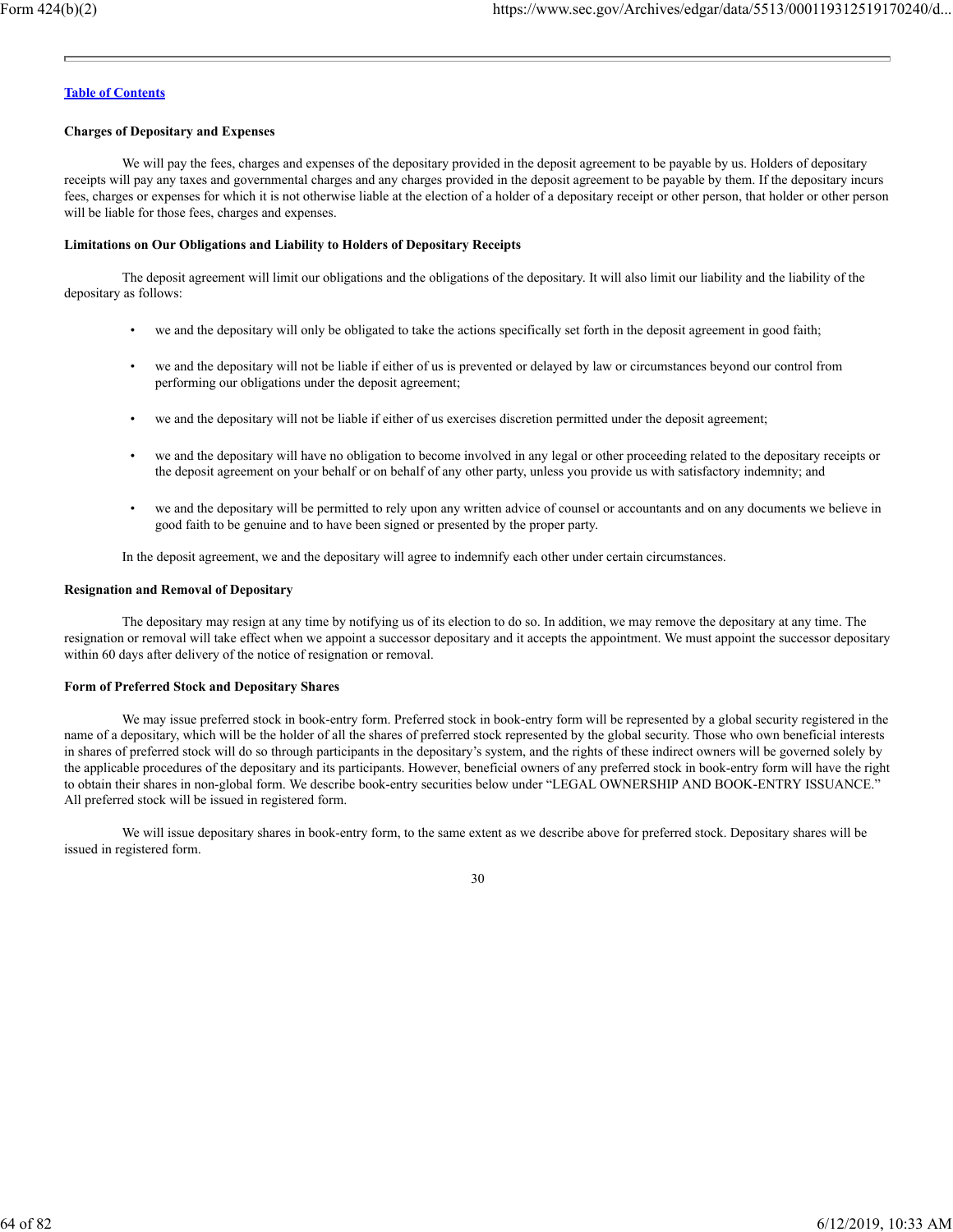# **DESCRIPTION OF COMMON STOCK**

The following briefly summarizes the provisions of our amended and restated certificate of incorporation and amended and restated bylaws that would be important to holders of our common stock. The following description may not be complete and is subject to, and qualified in its entirety by reference to, the terms and provisions of our amended and restated certificate of incorporation and amended and restated bylaws which are exhibits to the registration statement which contains this prospectus.

#### **General**

Under our amended and restated certificate of incorporation, we are authorized to issue a total of 725,000,000 shares of common stock having a par value of \$.10 per share. As of June 30, 2017, 226,102,131 shares of common stock were outstanding. All outstanding shares of common stock are fully paid and nonassessable. The common stock is listed on the New York Stock Exchange and trades under the symbol "UNM."

Holders of common stock do not have any conversion, redemption, preemptive or cumulative voting rights. In the event of our dissolution, liquidation or winding-up, common stockholders will share ratably in any assets remaining after all creditors are paid in full, including holders of our debt securities, and after the liquidation preference of holders of preferred stock has been satisfied.

### **Dividends**

Holders of common stock are entitled to participate equally in dividends when the board of directors declares dividends on shares of common stock out of funds legally available for dividends. The rights of holders of common stock to receive dividends are subject to the preferences of holders of preferred stock.

### **Voting Rights**

Holders of common stock are entitled to one vote for each share held of record on all matters voted on by stockholders, including the election of directors.

### **Liquidation Rights**

In the event of our liquidation, dissolution or winding-up, holders of common stock have the right to a ratable portion of assets remaining after satisfaction in full of the prior rights of our creditors, all liabilities, and the total liquidation preferences of any outstanding shares of preferred stock.

### **Certain Provisions That May Have an Anti-Takeover Effect**

Our amended and restated certificate of incorporation and amended and restated bylaws, and certain portions of Delaware law, contain certain provisions that may have an anti-takeover effect.

*Removal of Directors*. Stockholders only have the right to remove directors by the affirmative vote of the holders of 80% of the votes entitled to be cast by holders of all outstanding voting stock voting as a single class.

*Business Combination.* We cannot enter into a business combination with a person who is an "interested stockholder" unless the business combination transaction is approved by a vote of not less than 80% of the votes entitled to be cast on the transaction, including a majority of the votes that are not the votes of the interested stockholder.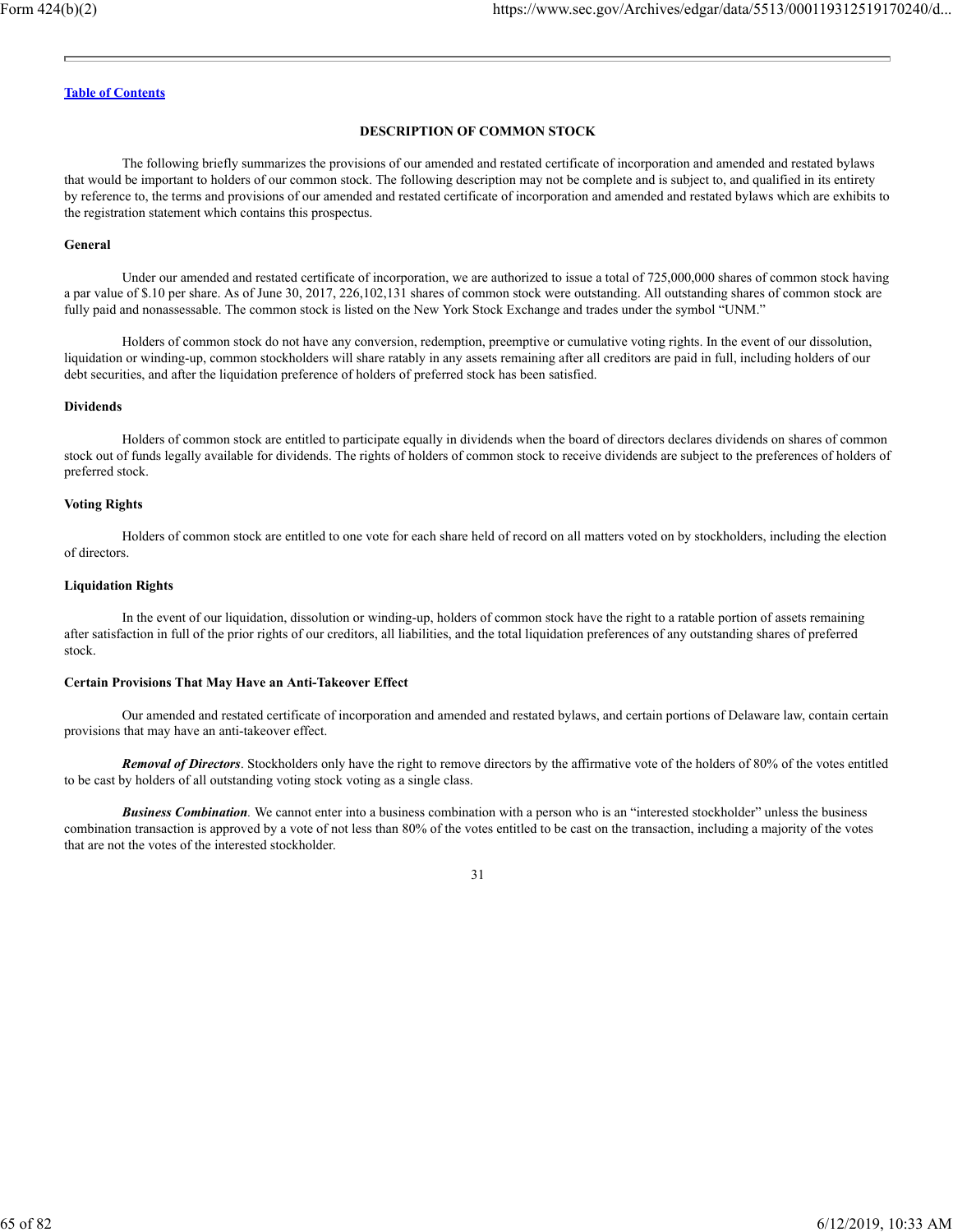An "interested stockholder" is generally any person who owns, or has owned in the two-year period prior to the date in question, shares of our voting stock that represent 15% or more of the votes entitled to be cast by the holders of the shares of our outstanding voting stock.

A "business combination" is generally a merger or consolidation involving our company or any of our subsidiaries, a disposition of a substantial part of the assets or securities of our company, a liquidation or dissolution of our company, or a certain type of reclassification of our securities.

The supermajority vote requirements described above will not apply to business combinations with interested stockholders if the transaction has been approved by a majority of our directors (or their successors) who are not affiliates of the interested stockholder and were our directors before the interested stockholder became an interested stockholder.

We are also subject to restrictions imposed by Delaware law on transactions with interested stockholders. These restrictions are similar to the restrictions contained in our amended and restated certificate of incorporation described above. In order to engage in any transaction that is subject to the provisions of our amended and restated certificate of incorporation or the provisions of Delaware law, the requirements of both the amended and restated certificate of incorporation and Delaware law must be satisfied.

*Special Meetings of Stockholders.* A special meeting of our stockholders may be called only by the chairman of the board of directors, the chief executive officer, the president, or the lead independent director or by the secretary upon the written request(s) of one or more stockholders of record who own in the aggregate not less than 25% of the total number of outstanding shares of capital stock entitled to vote on the item(s) of business to be brought before the proposed special meeting as of the date of the request(s).

*Advance Notice Requirements for Nomination of Directors and Presentation of New Business at Meetings*. Our amended and restated bylaws establish advance notice procedures for stockholder proposals concerning nominations for election to the board of directors and new business to be brought before meetings of stockholders. These procedures require that notice of such stockholder proposals must be timely given in writing to our corporate secretary prior to the meeting at which the action is to be taken. To be timely, we must receive the notice at our principal executive offices within certain dates prior to the anniversary date of the annual meeting of stockholders before the one in which the stockholder proposal is to be considered. The notice must contain information required by the amended and restated bylaws. These provisions make it procedurally more difficult for a stockholder to place a proposed nomination or new business proposal on the meeting agenda and therefore may reduce the likelihood that a stockholder will seek to take independent action to replace directors or with respect to other matters that are not supported by management.

*Action of Stockholders Without a Meeting.* Any action of our stockholders may be taken at a meeting only and may not be taken by written consent.

*Amendment of Certificate of Incorporation.* For us to amend our amended and restated certificate of incorporation, Delaware law requires that our board of directors adopt a resolution setting forth the proposed amendment, declare the advisability of the amendment and call a stockholders meeting to adopt the amendment. Generally, amendments to our amended and restated certificate of incorporation require the affirmative vote of a majority of our outstanding stock. As described below, however, certain amendments to our amended and restated certificate of incorporation may require a supermajority vote.

The vote of the holders of not less than 80% of the votes entitled to be cast is required to adopt any amendment to our amended and restated certificate of incorporation that relates to the provisions of our amended and restated certificate of incorporation that govern the following matters:

management of our business by the directors and the number of directors;

| ۰.<br>×<br>v |  |
|--------------|--|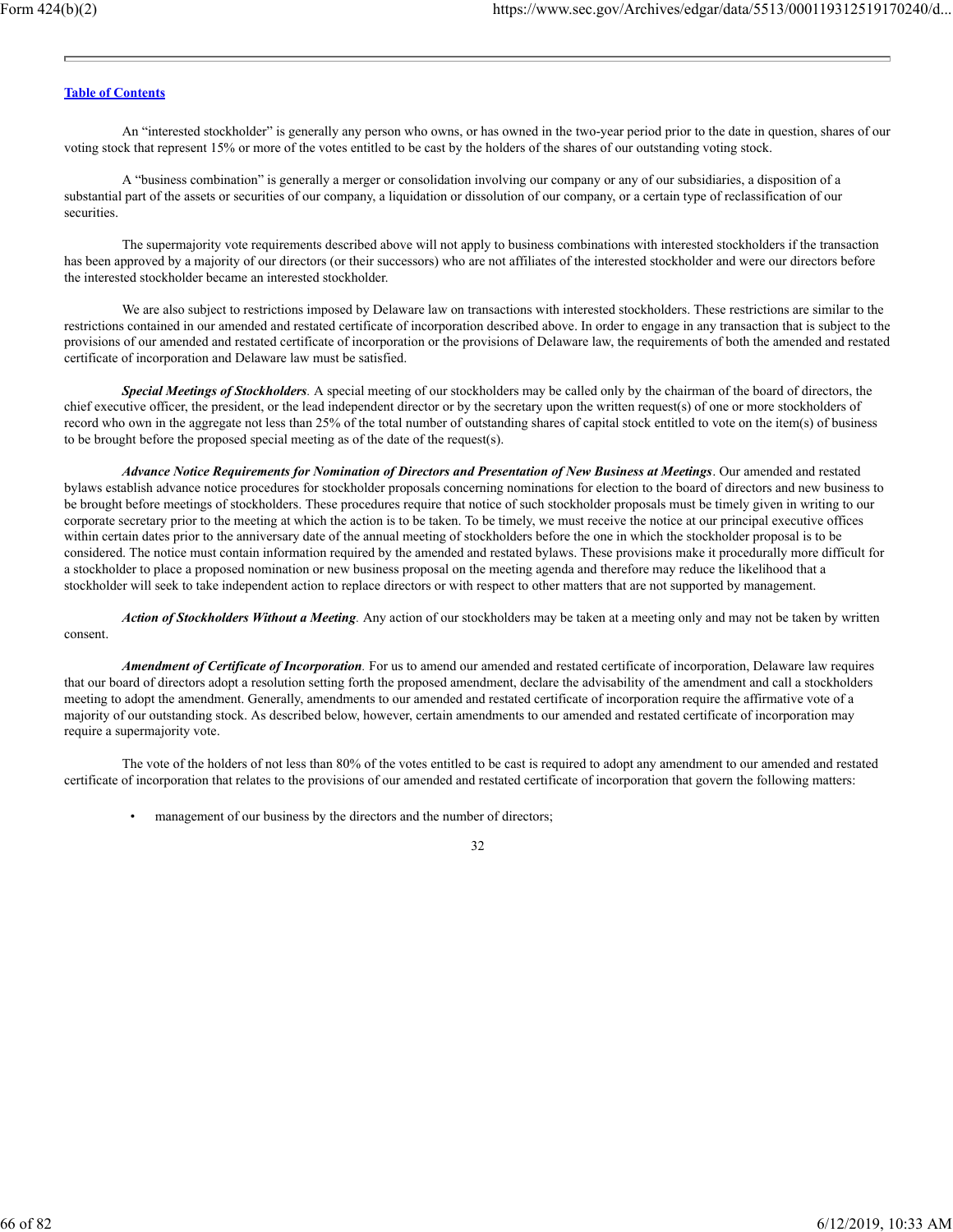- the ability of our stockholders to act by written consent and to inspect our accounts, books and records; and
- the power of the board of directors and the stockholders to amend the bylaws.

The vote of the holders of not less than 80% of the votes entitled to be cast, including the majority of the votes that are not the votes of an interested stockholder, is required to adopt any amendment to our amended and restated certificate of incorporation that relates to the provisions of our amended and restated certificate of incorporation that govern the following matters:

- "business combinations" with interested stockholders; and
- the supermajority vote requirements for amending the amended and restated certificate of incorporation.

These supermajority vote provisions for amending the amended and restated certificate of incorporation do not apply if the amendment is recommended by a majority of our directors (or their successors) who are not affiliates of an interested stockholder and were our directors before the interested stockholder became an interested stockholder.

The provisions described above may discourage attempts by others to acquire control of us without negotiation with our board of directors. This enhances our board of directors' ability to attempt to promote the interests of all of our stockholders. However, to the extent that these provisions make us a less attractive takeover candidate, they may not always be in our best interests or in the best interests of our stockholders. None of these provisions is the result of any specific effort by a third party to accumulate our securities or to obtain control of us by means of merger, tender offer, solicitation in opposition to management or otherwise.

#### **Restriction on Ownership Under Insurance Laws**

Most states, including the states in which our insurance company subsidiaries are domiciled, have laws and regulations that require regulatory approval of a change in control of an insurer or an insurer's holding company. Where such laws and regulations apply to us and our insurance company subsidiaries, there can be no effective change in control unless the person seeking to acquire control has filed a statement with specified information with the insurance regulators and has obtained prior approval for the proposed change in control from such regulators. The usual measure for a presumptive change in control pursuant to these laws is the acquisition of 10% or more of the voting stock of an insurance company or its parent, although this presumption is rebuttable. Consequently, a person may not acquire, including by purchases of shares in this offering, 10% or more of our common stock without the prior approval of the insurance regulators in the states in which we and our insurance company subsidiaries are domiciled.

#### **Transfer Agent and Registrar**

The transfer agent and registrar for shares of the common stock is Computershare Investor Services.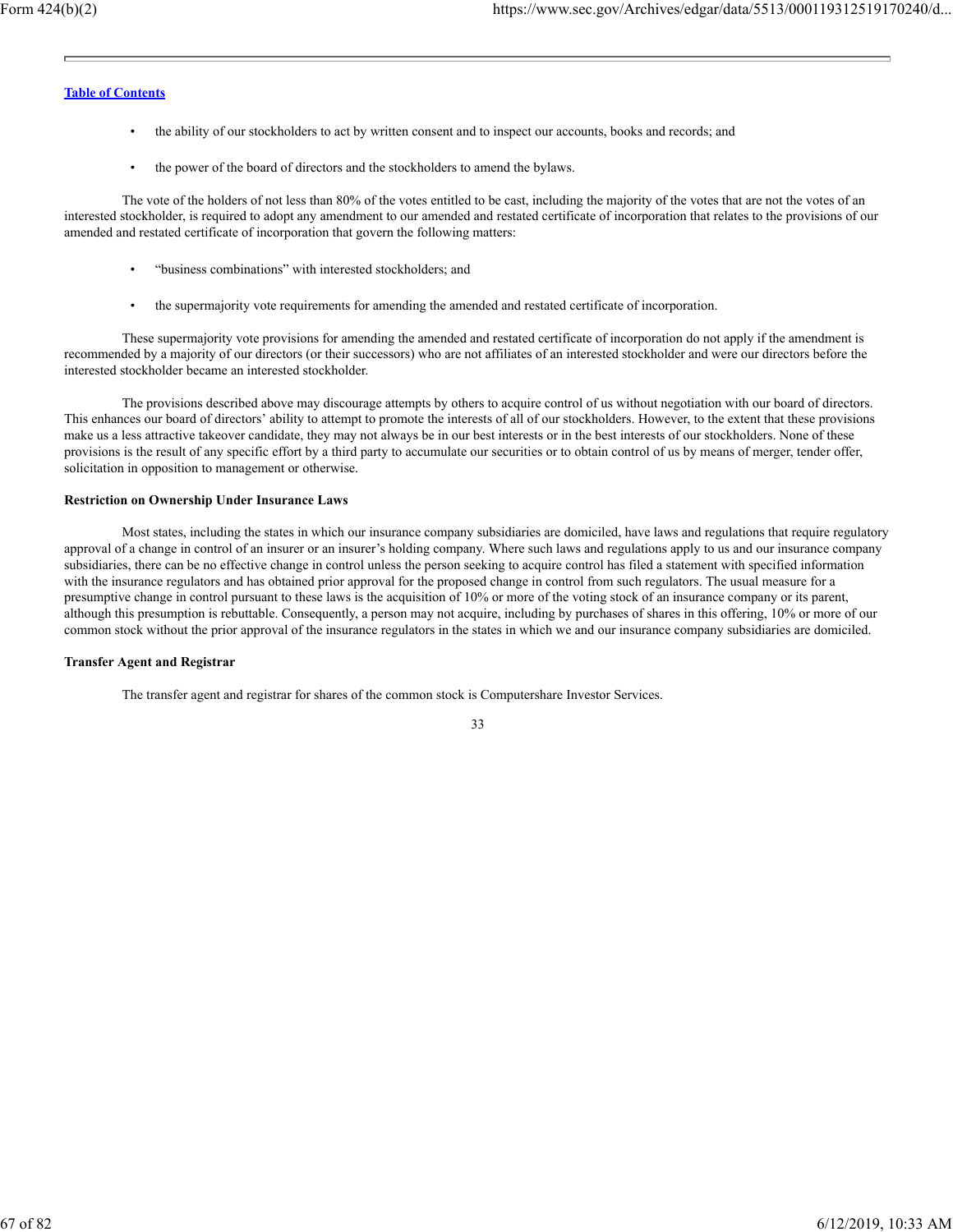## **DESCRIPTION OF WARRANTS**

#### **General**

We may issue warrants to purchase senior debt securities, subordinated debt securities, preferred stock, depositary shares, common stock or any combination of these securities and these warrants may be issued independently or together with any underlying securities and may be attached to or separate from the underlying securities. We will issue each series of warrants under a separate warrant agreement to be entered into between us and a warrant agent. The warrant agent will act solely as our agent in connection with the warrants of such series and will not assume any obligation or relationship of agency for or with holders or beneficial owners of warrants. The following outlines some of the general terms and provisions of the warrants. Further material terms of the warrants and the applicable warrant agreement will be stated in the applicable prospectus supplement. The following description and any description of the warrants in a prospectus supplement may not be complete and is subject to and qualified in its entirety by reference to the terms and provisions of the warrant agreement which we will file with the SEC in connection with any issuance of warrants.

The applicable prospectus supplement will describe the terms of any warrants, including the following:

- the title of the warrants;
- the total number of warrants;
- the price or prices at which we will issue the warrants;
- the currency or currencies investors may use to pay for the warrants;
- the designation and terms of the underlying securities purchasable upon exercise of the warrants;
- the price at which and the currency or currencies, including composite currencies, in which investors may purchase the underlying securities purchasable upon exercise of the warrants;
- the date on which the right to exercise the warrants will commence and the date on which the right will expire;
- whether we will issue the warrants in registered form or bearer form;
- information with respect to book-entry procedures, if any;
- if applicable, the minimum or maximum amount of warrants which may be exercised at any one time;
- if applicable, the designation and terms of the underlying securities with which the warrants are issued and the number of warrants issued with each underlying security;
- if applicable, the date on and after which the warrants and the related underlying securities will be separately transferable;
- if applicable, a discussion of material United States federal income tax considerations;
- the identity of the warrant agent;
- the procedures and conditions relating to the exercise of the warrants; and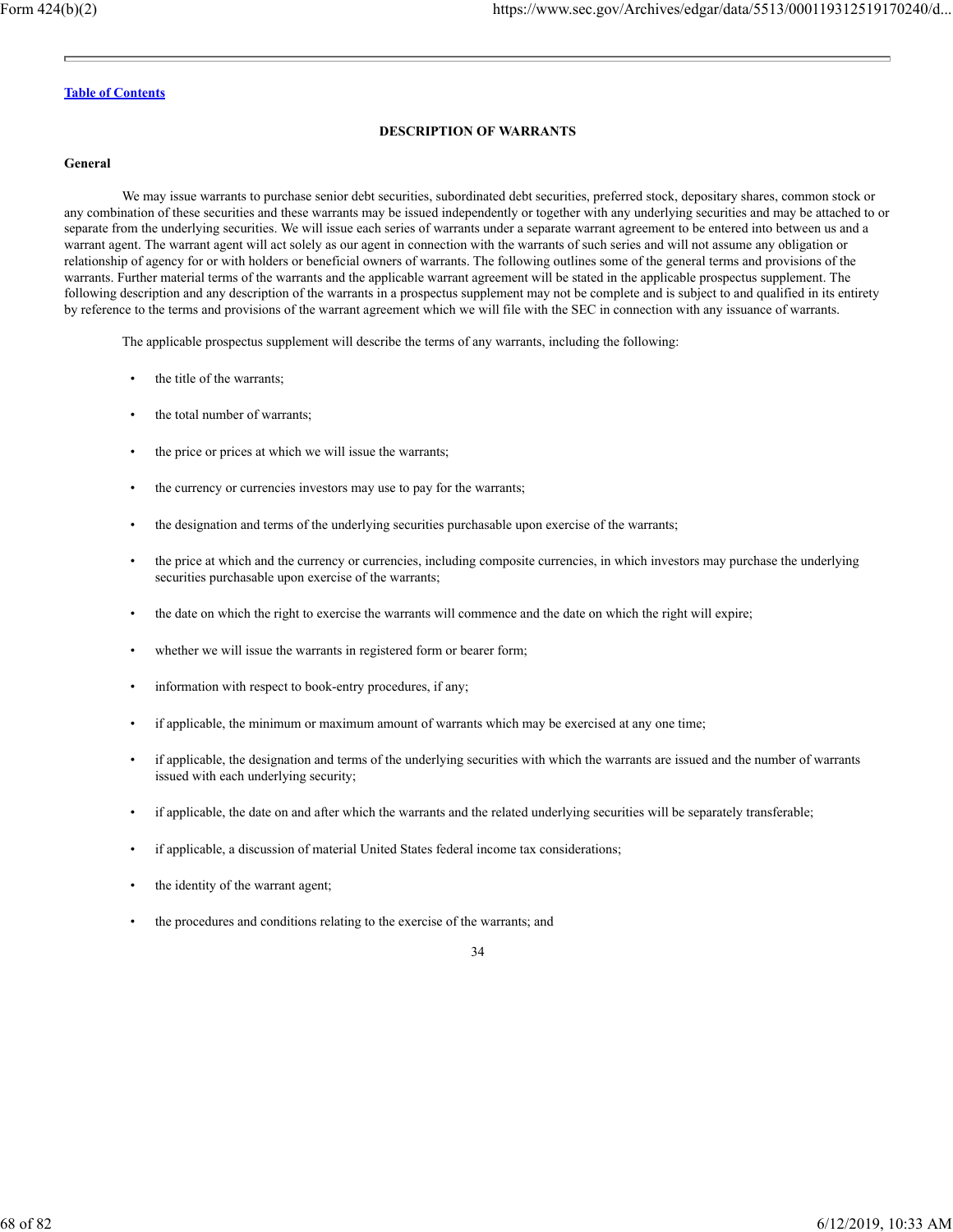• any other terms of the warrants, including terms, procedures and limitations relating to the exchange and exercise of the warrants.

Warrant certificates may be exchanged for new warrant certificates of different denominations, and warrants may be exercised at the warrant agent's corporate trust office or any other office indicated in the applicable prospectus supplement. Prior to the exercise of their warrants, holders of warrants exercisable for debt securities will not have any of the rights of holders of the debt securities purchasable upon such exercise and will not be entitled to payments of principal (or premium, if any) or interest, if any, on the debt securities purchasable upon such exercise. Prior to the exercise of their warrants, holders of warrants exercisable for shares of preferred stock or common stock or for depositary shares will not have any rights of holders of the preferred stock, common stock or depositary shares purchasable upon such exercise and will not be entitled to dividend payments, if any, or voting rights of the preferred stock, common stock or depositary shares purchasable upon such exercise.

## **Exercise of Warrants**

A warrant will entitle the holder to purchase for cash an amount of securities at an exercise price that will be stated in, or that will be determinable as described in, the applicable prospectus supplement. Warrants may be exercised at any time up to the close of business on the expiration date set forth in the applicable prospectus supplement. After the close of business on the expiration date, unexercised warrants will become void.

Warrants may be exercised as set forth in the applicable prospectus supplement. Upon receipt of payment and the warrant certificate properly completed and duly executed at the corporate trust office of the warrant agent or any other office indicated in the prospectus supplement, we will, as soon as practicable, forward the securities purchasable upon such exercise. If less than all of the warrants represented by such warrant certificate are exercised, a new warrant certificate will be issued for the remaining warrants.

#### **Enforceability of Rights; Governing Law**

The holders of warrants, without the consent of the warrant agent, may, on their own behalf and for their own benefit, enforce, and may institute and maintain any suit, action or proceeding against us to enforce their rights to exercise and receive the securities purchasable upon exercise of their warrants. Unless otherwise stated in the applicable prospectus supplement, each issue of warrants and the applicable warrant agreement will be governed by the laws of the State of New York.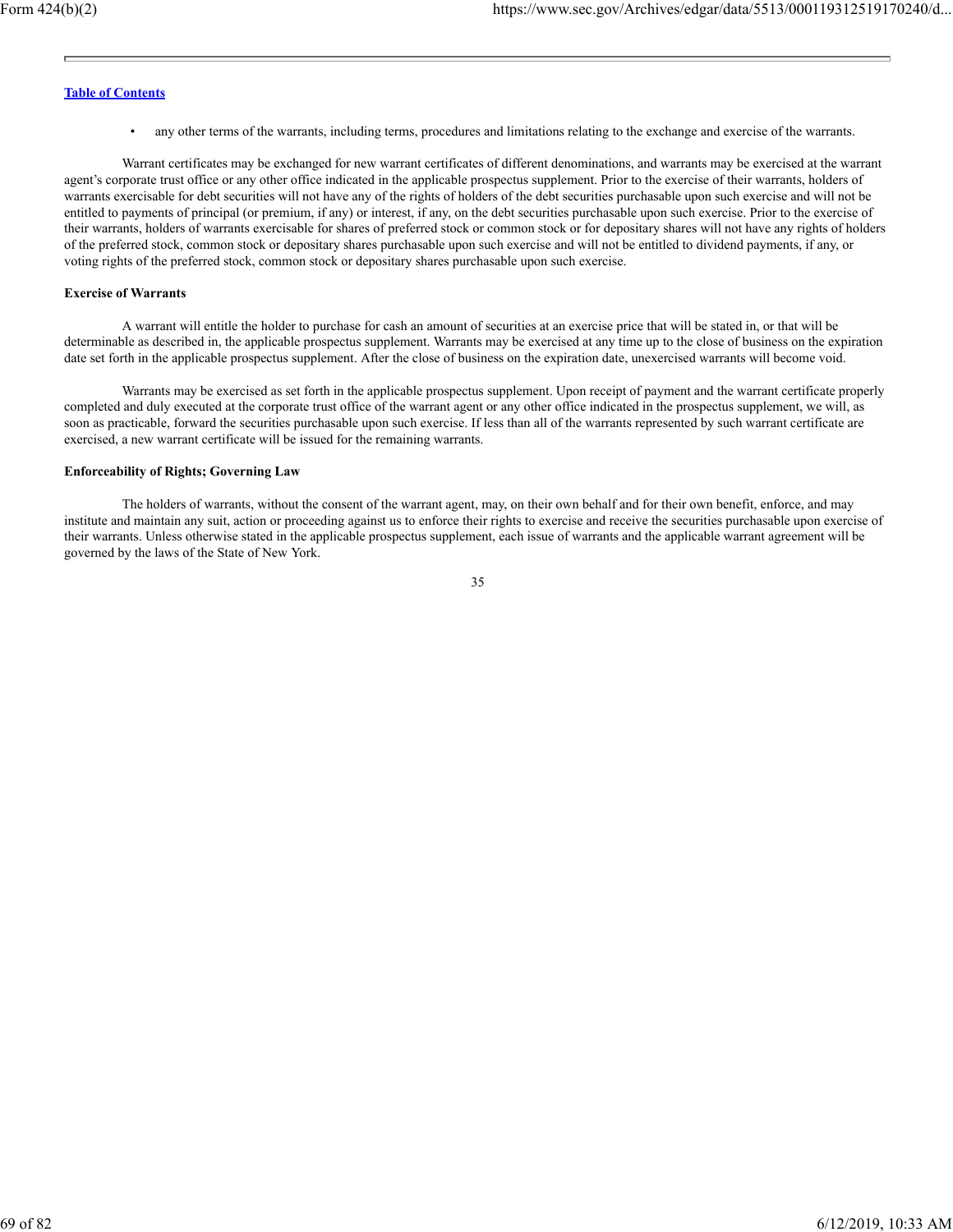### **DESCRIPTION OF STOCK PURCHASE CONTRACTS**

We may issue stock purchase contracts, representing contracts obligating holders to purchase from or sell to us, and obligating us to purchase from or sell to the holders, a specified or variable number of shares of our common stock, preferred stock or depositary shares, as applicable, at a future date or dates. The price per share of common stock, preferred stock or depositary shares, as applicable, may be fixed at the time the stock purchase contracts are entered into or may be determined by reference to a specific formula contained in the stock purchase contracts. Any stock purchase contract may include anti-dilution provisions to adjust the number of shares to be delivered pursuant to such stock purchase contract upon the occurrence of certain events. We may issue the stock purchase contracts in such amounts and in as many distinct series as we wish.

The stock purchase contracts may be entered into separately or as a part of units consisting of a stock purchase contract and a beneficial interest in other securities described in this prospectus or of third parties, including U.S. Treasury securities. The stock purchase contracts may require us to make periodic payments to holders of the stock purchase contracts, or vice versa, and such payments may be unsecured or prefunded and may be paid on a current or on a deferred basis. The stock purchase contracts may require holders to secure their obligations under those contracts in a specified manner.

The applicable prospectus supplement may contain, where applicable, the following information about the stock purchase contracts issued under it:

- whether the stock purchase contracts obligate the holder to purchase or sell, or both purchase and sell, our common stock or preferred stock or depositary shares, as applicable, and the nature and amount of each of those securities, or the method of determining those amounts;
- whether the stock purchase contracts are to be prepaid or not;
- whether the stock purchase contracts are to be settled by delivery, or by reference or linkage to the value, performance or level of our common stock or preferred stock or depositary shares;
- any acceleration, cancellation, termination or other provisions relating to the settlement of the stock purchase contracts;
- whether the stock purchase contracts will be issued in fully registered or global form; and
- any other terms of the stock purchase contracts.

The applicable prospectus supplement will describe the material terms of any stock purchase contracts. The preceding description and any description of stock purchase contracts in the applicable prospectus supplement does not purport to be complete and is subject to and is qualified in its entirety by reference to the stock purchase contract agreement and, if applicable, collateral arrangements and depositary arrangements relating to such stock purchase contracts.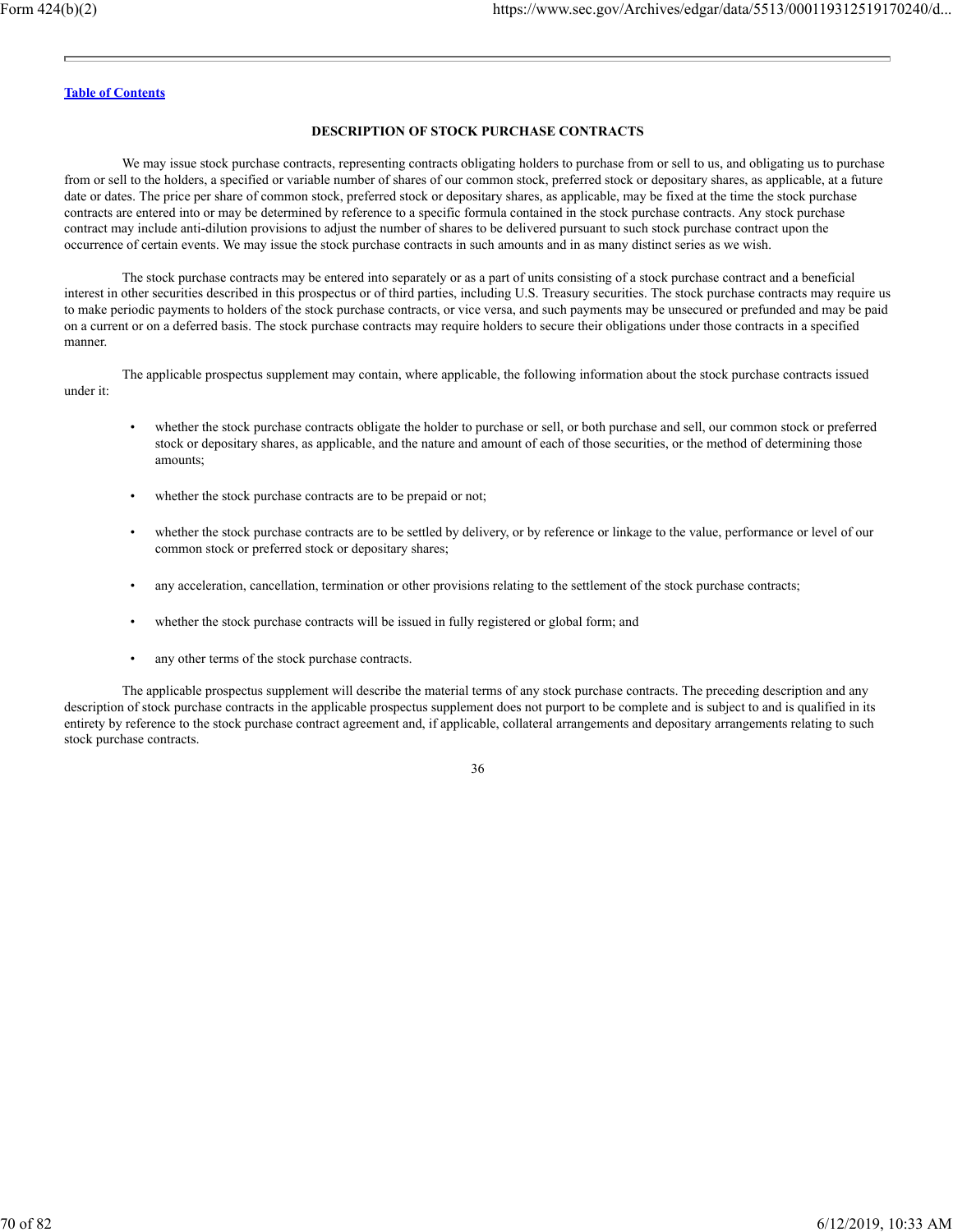# **DESCRIPTION OF UNITS**

We may issue units comprised of one or more of the other securities described in this prospectus in any combination. Units may also include debt obligations of third parties, such as U.S. Treasury securities. Each unit will be issued so that the holder of the unit is also the holder of each security included in the unit. Thus, the holder of a unit will have the rights and obligations of a holder of each included security. The unit agreement under which a unit is issued may provide that the securities included in the unit may not be held or transferred separately at any time or at any time before a specified date.

The applicable prospectus supplement may describe:

- the designation and terms of the units and of the securities comprising the units, including whether and under what circumstances those securities may be held or transferred separately;
- any provisions for the issuance, payment, settlement, transfer or exchange of the units or of the securities comprising the units; and
- whether the units will be issued in fully registered or global form.

The applicable prospectus supplement will describe the material terms of any units. The preceding description and any description of units in the applicable prospectus supplement does not purport to be complete and is subject to and is qualified in its entirety by reference to the unit agreement and, if applicable, collateral arrangements and depositary arrangements relating to such units.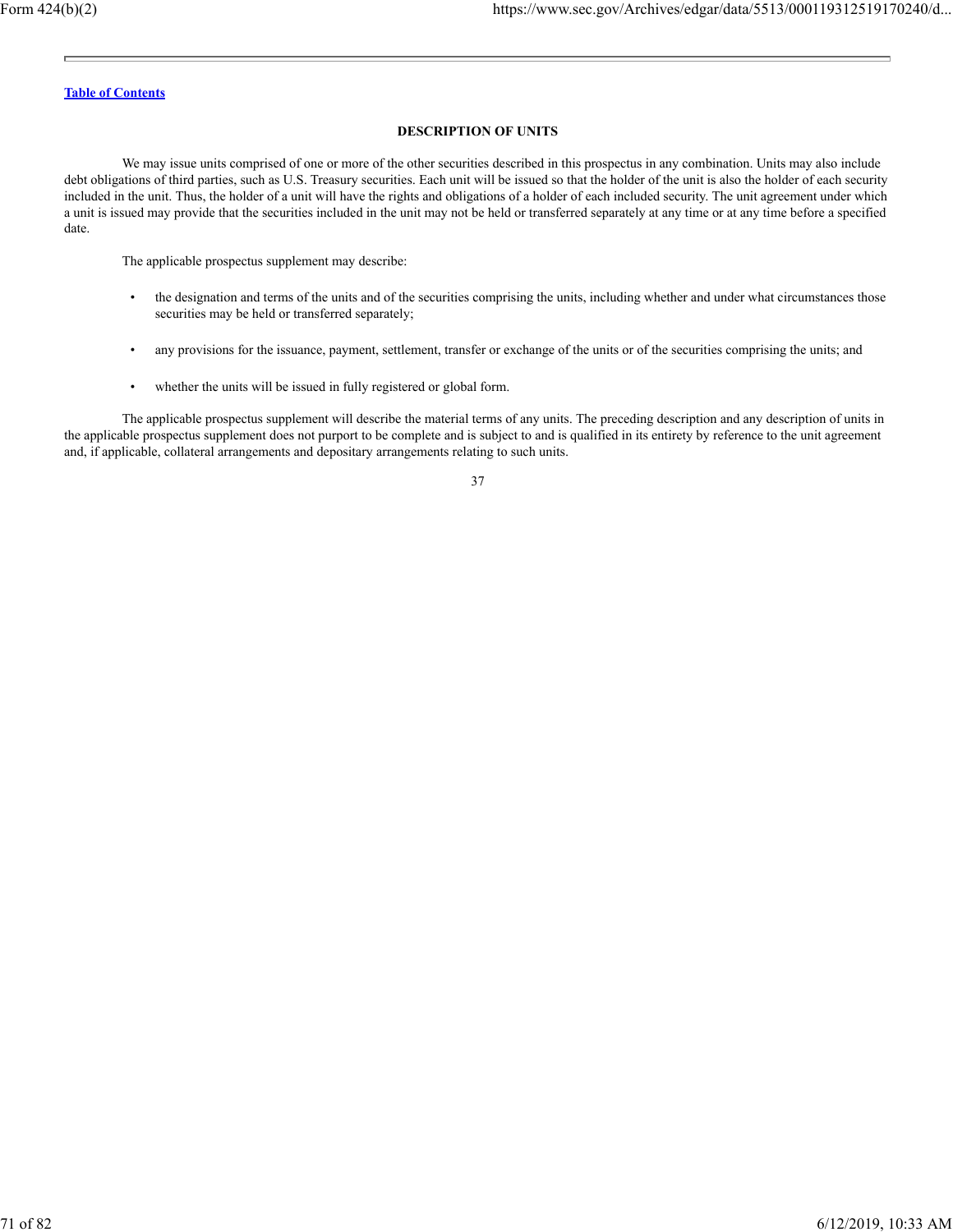#### **LEGAL OWNERSHIP AND BOOK-ENTRY ISSUANCE**

In this section, we describe special considerations that will apply to registered securities issued in global—*i.e.*, book-entry—form. First we describe the differences between legal ownership and indirect ownership of registered securities. Then we describe special provisions that apply to global securities.

#### **Who Is the Legal Owner of a Registered Security?**

Each debt security, warrant, purchase contract, unit, share of preferred stock and depositary share in registered form will be represented either by a certificate issued in definitive form to a particular investor or by one or more global securities representing the entire issuance of securities. We refer to those who have securities registered in their own names, on the books that we or the trustee maintain for this purpose, as the "holders" of those securities. These persons are the legal holders of the securities. We refer to those who, indirectly through others, own beneficial interests in securities that are not registered in their own names as indirect owners of those securities. As we discuss below, indirect owners are not legal holders, and investors in securities issued in book-entry form or in street name will be indirect owners.

#### **Book-Entry Owners**

We will issue each security in book-entry form only, unless otherwise specified in the applicable prospectus supplement. This means securities will be represented by one or more global securities registered in the name of a financial institution that holds them as depositary on behalf of other financial institutions that participate in the depositary's book-entry system. These participating institutions, in turn, hold beneficial interests in the securities on behalf of themselves or their customers.

Under each indenture, only the person in whose name a security is registered is recognized as the holder of that security. Consequently, for securities issued in global form, we will recognize only the depositary as the holder of the securities and we will make all payments on the securities, including deliveries of any property other than cash, to the depositary. The depositary passes along the payments it receives to its participants, which in turn pass the payments along to their customers who are the beneficial owners. The depositary and its participants do so under agreements they have made with one another or with their customers; they are not obligated to do so under the terms of the securities.

As a result, investors will not own securities directly. Instead, they will own beneficial interests in a global security, through a bank, broker or other financial institution that participates in the depositary's book-entry system or holds an interest through a participant. As long as the securities are issued in global form, investors will be indirect owners, and not holders, of the securities.

## **Street Name Owners**

In the future, we may terminate a global security or issue securities initially in non-global form. In these cases, investors may choose to hold their securities in their own names or in street name. Securities held by an investor in street name would be registered in the name of a bank, broker or other financial institution that the investor chooses, and the investor would hold only a beneficial interest in those securities through an account he or she maintains at that institution.

For securities held in street name, will recognize only the intermediary banks, brokers and other financial institutions in whose names the securities are registered as the holders of those securities and we will make all payments on those securities, including deliveries of any property other than cash, to them. The institutions pass along the payments they receive to their customers who are the beneficial owners, but only because they agree to do so in their customer agreements or because they are legally required to do so. Investors who hold securities in street name will be indirect owners, not holders, of those securities.

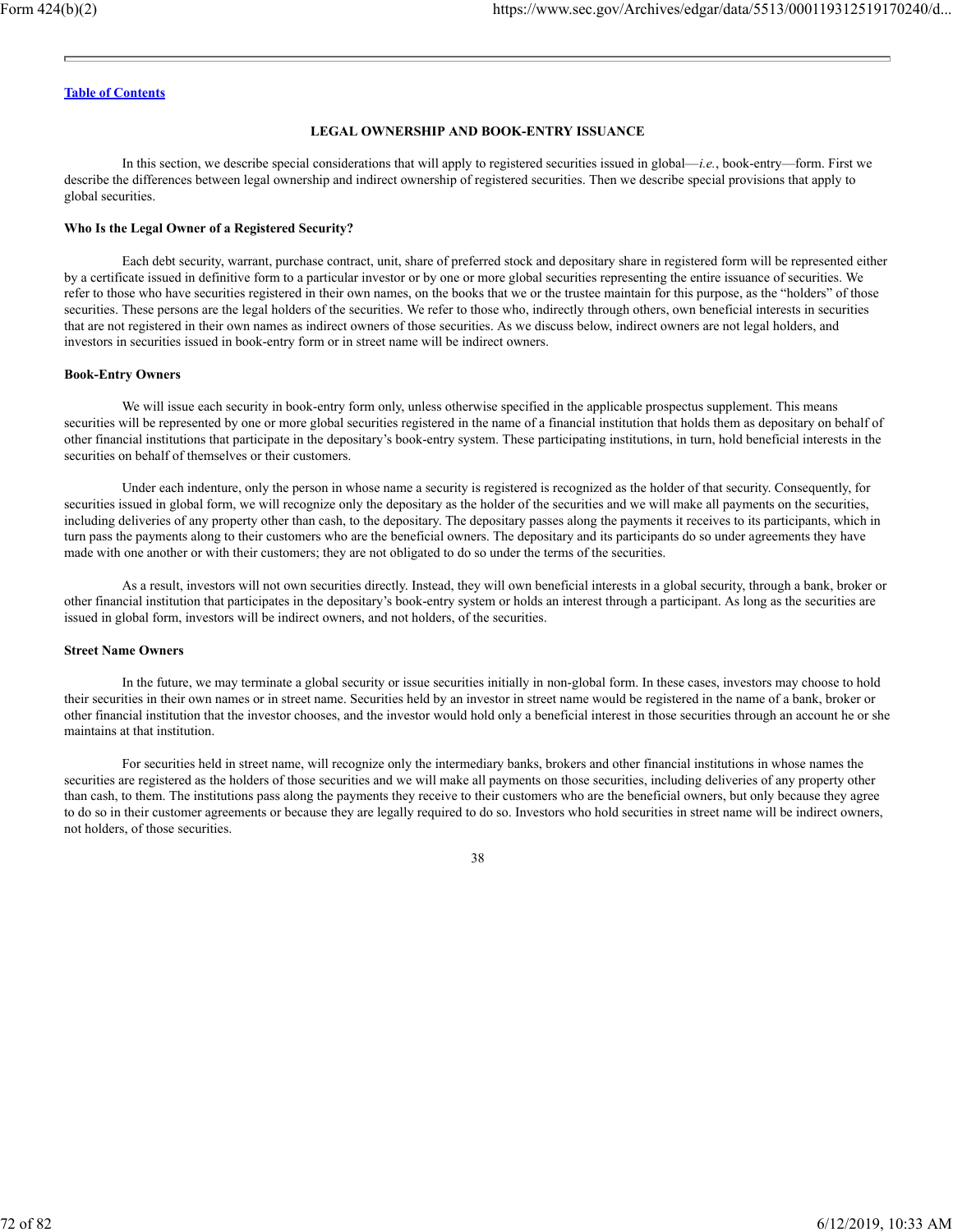### **Legal Holders**

Our obligations, as well as the obligations of the trustee under any indenture and the obligations, if any, of any warrant agents and unit agents and any other third parties employed by us, the trustee or any of those agents, run only to the holders of the securities. We do not have obligations to investors who hold beneficial interests in global securities, in street name or by any other indirect means. This will be the case whether an investor chooses to be an indirect owner of a security or has no choice because we are issuing the securities only in global form.

For example, once we make a payment or give a notice to the holder, we will have no further responsibility for that payment or notice even if that holder is required, under agreements with depositary participants or customers or by law, to pass it along to the indirect owners but does not do so. Similarly, if we want to obtain the approval of the holders for any purpose—e.g., to amend the indenture for a series of debt securities or warrants or the warrant agreement for a series of warrants or to relieve us of the consequences of a default or of our obligation to comply with a particular provision of an indenture—we would seek the approval only from the holders, and not the indirect owners, of the relevant securities. Whether and how the holders contact the indirect owners is up to the holders.

#### **Special Considerations for Indirect Owners**

If you hold securities through a bank, broker or other financial institution, either in book-entry form or in street name, you should check with your own institution to find out:

- how it handles payments and notices;
- whether it imposes fees or charges;
- whether and how you can instruct it to exercise any rights to purchase or sell warrant property under a warrant or purchase contract property under a purchase contract or to exchange or convert a security for or into other property;
- how it would handle a request for the holders' consent, if ever required;
- whether and how you can instruct it to send you securities registered in your own name so you can be a holder, if that is permitted in the future;
- how it would exercise rights under the securities if there were a default or other event triggering the need for holders to act to protect their interests; and
- if the securities are in book-entry form, how the depositary's rules and procedures will affect these matters.

#### **What is a Global Security?**

Each security issued in book-entry form will be represented by a global security that we deposit with and register in the name of one or more financial institutions or clearing systems, or their nominees, which we select. A financial institution or clearing system that we select for any security for this purpose is called the "depositary" for that security. A security will usually have only one depositary but it may have more.

Each series of securities will have one or more of the following as the depositaries:

• The Depository Trust Company, New York, New York, which is known as "DTC";

<sup>39</sup>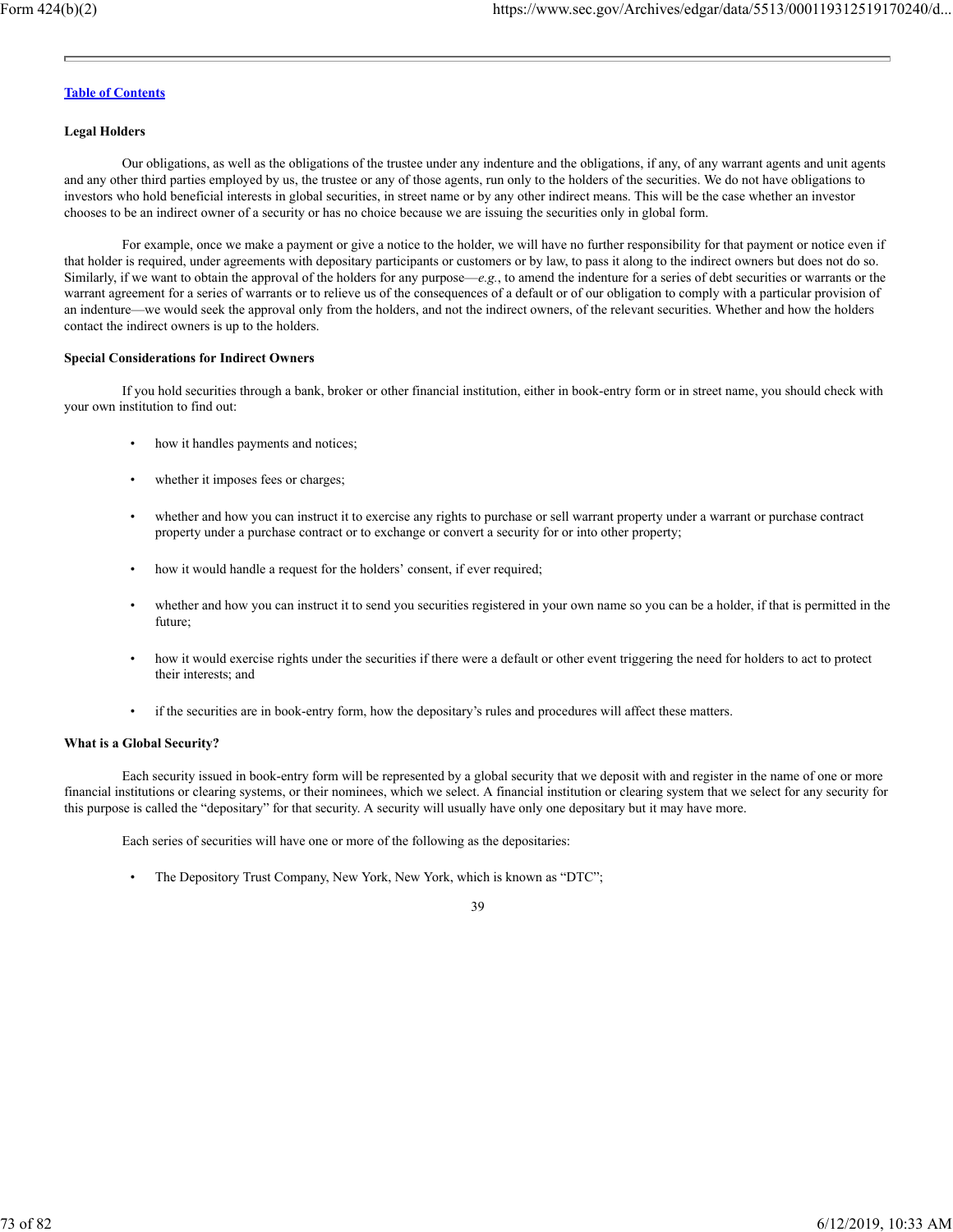- a financial institution holding the securities on behalf of Euroclear Bank SA/NV, which is known as "Euroclear";
- a financial institution holding the securities on behalf of Clearstream Banking, société anonyme, which is known as "Clearstream"; and
- any other clearing system or financial institution named in the applicable prospectus supplement.

The depositaries named above may also be participants in one another's clearing systems. Thus, for example, if DTC is the depositary for a global security, investors may hold beneficial interests in that security through Euroclear or Clearstream, as DTC participants. If your securities are issued in the form of global securities, the depositary or depositaries for your securities will be named in the applicable prospectus supplement; if none is named, the depositary will be DTC.

A global security may represent one or any other number of individual securities. Generally, all securities represented by the same global security will have the same terms. We may, however, issue a global security that represents multiple securities of the same kind, such as debt securities, that have different terms and are issued at different times. We call this kind of global security a "master global security." The applicable prospectus supplement will not indicate whether your securities are represented by a master global security.

A global security may not be transferred to or registered in the name of anyone other than the depositary or its nominee, unless special termination situations arise. We describe those situations below under "—Holder's Option to Obtain a Non-Global Security; Special Situations When a Global Security Will Be Terminated." If termination occurs, we may issue the securities through another book-entry clearing system or decide that the securities may no longer be held through any book-entry clearing system.

The depositary, or its nominee, will be the sole registered owner and holder of all securities represented by a global security, and investors will be permitted to own only indirect interests in a global security. Indirect interests must be held by means of an account with a broker, bank or other financial institution that in turn has an account with the depositary or with another institution that does. Thus, an investor whose security is represented by a global security will not be a holder of the security, but only an indirect owner of an interest in the global security.

#### **Special Investor Considerations for Global Securities**

As an indirect owner, an investor's rights relating to a global security will be governed by the account rules of the depositary and those of the investor's financial institution or other intermediary through which it holds its interest (*e.g.*, Euroclear or Clearstream, if DTC is the depositary), as well as general laws relating to securities transfers. We do not recognize this type of investor or any intermediary as a holder of securities and instead deal only with the depositary that holds the global security.

If securities are issued only in the form of a global security, an investor should be aware of the following:

- An investor cannot cause the securities to be registered in his or her own name, and cannot obtain non-global certificates for his or her interest in the securities, except in the special situations we describe below;
- An investor will be an indirect holder and must look to his or her own bank or broker for payments on the securities and protection of his or her legal rights relating to the securities, as we describe above under "—Who Is the Legal Owner of a Registered Security?";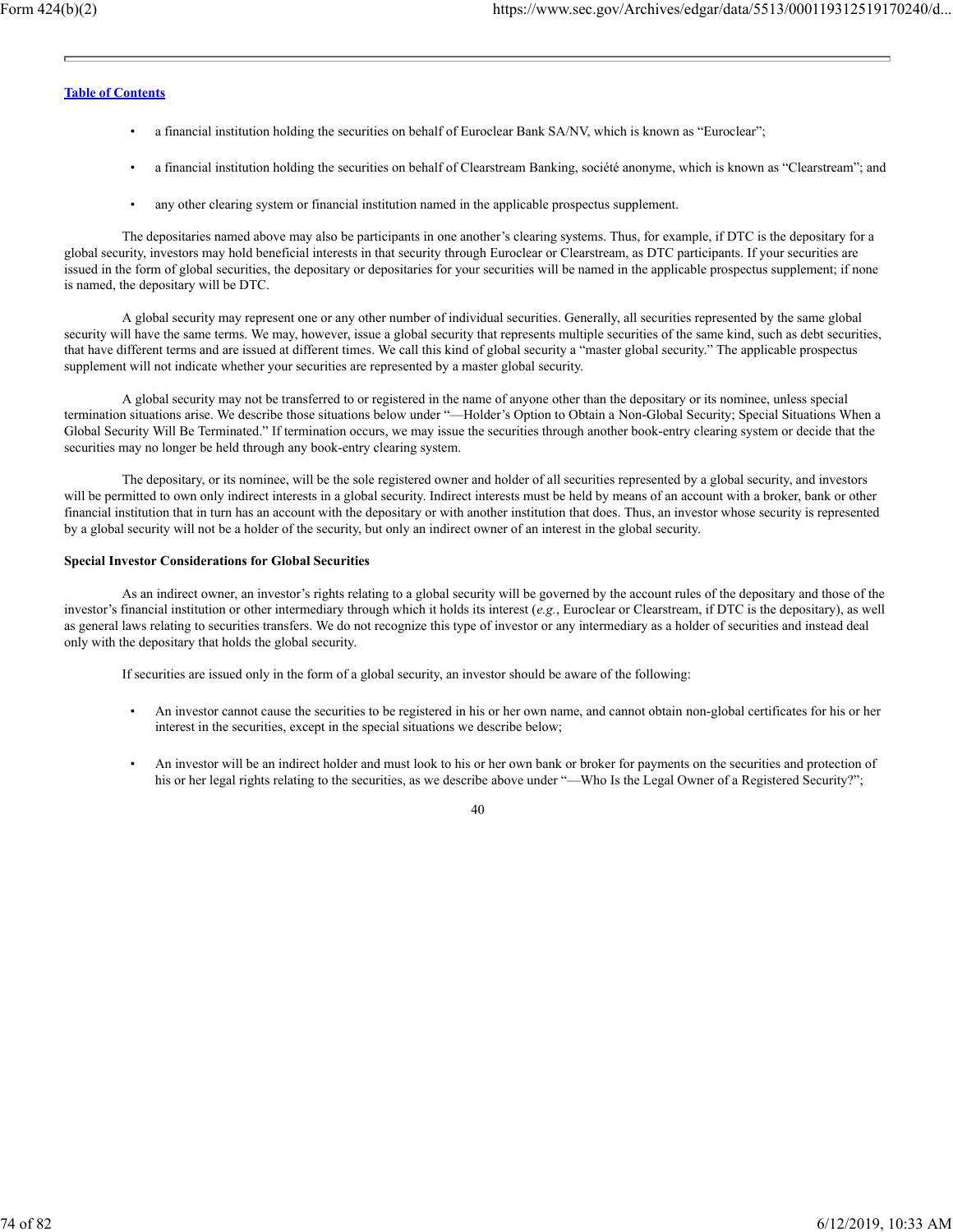- An investor may not be able to sell interests in the securities to some insurance companies and other institutions that are required by law to own their securities in non-book-entry form;
- An investor may not be able to pledge his or her interest in a global security in circumstances where certificates representing the securities must be delivered to the lender or other beneficiary of the pledge in order for the pledge to be effective;
- The depositary's policies will govern payments, deliveries, transfers, exchanges, notices and other matters relating to an investor's interest in a global security, and those policies may change from time to time. We, the trustee and any warrant agents and unit agents will have no responsibility for any aspect of the depositary's policies, actions or records of ownership interests in a global security. We, the trustee and any warrant agents and unit agents also do not supervise the depositary in any way;
- The depositary will require that those who purchase and sell interests in a global security within its book-entry system use immediately available funds and your broker or bank may require you to do so as well; and
- Financial institutions that participate in the depositary's book-entry system and through which an investor holds its interest in the global securities, directly or indirectly, may also have their own policies affecting payments, deliveries, transfers, exchanges, notices and other matters relating to the securities, and those policies may change from time to time. For example, if you hold an interest in a global security through Euroclear or Clearstream, when DTC is the depositary, Euroclear or Clearstream, as applicable, will require those who purchase and sell interests in that security through them to use immediately available funds and comply with other policies and procedures, including deadlines for giving instructions as to transactions that are to be effected on a particular day. There may be more than one financial intermediary in the chain of ownership for an investor. We do not monitor and are not responsible for the policies or actions or records of ownership interests of any of those intermediaries.

### **Holder's Option to Obtain a Non-Global Security; Special Situations When a Global Security Will Be Terminated**

If we issue any series of securities in book-entry form but we choose to give the beneficial owners of that series the right to obtain non-global securities, any beneficial owner entitled to obtain non-global securities may do so by following the applicable procedures of the depositary, any transfer agent or registrar for that series and that owner's bank, broker or other financial institution through which that owner holds its beneficial interest in the securities. For example, in the case of a global security representing preferred stock or depositary shares, a beneficial owner will be entitled to obtain a non-global security representing its interest by making a written request to the transfer agent or other agent designated by us. If you are entitled to request a non-global certificate and wish to do so, you will need to allow sufficient lead time to enable us or our agent to prepare the requested certificate.

In addition, in a few special situations described below, the global security will be terminated and interests in it will be exchanged for certificates in non-global form representing the securities it represented. After that exchange, the choice of whether to hold the securities directly or in street name will be up to the investor. Investors must consult their own banks or brokers to find out how to have their interests in a global security transferred on termination to their own names, so that they will be holders. We have described the rights of holders and street name investors above under "—Who is the Legal Owner of a Registered Security?".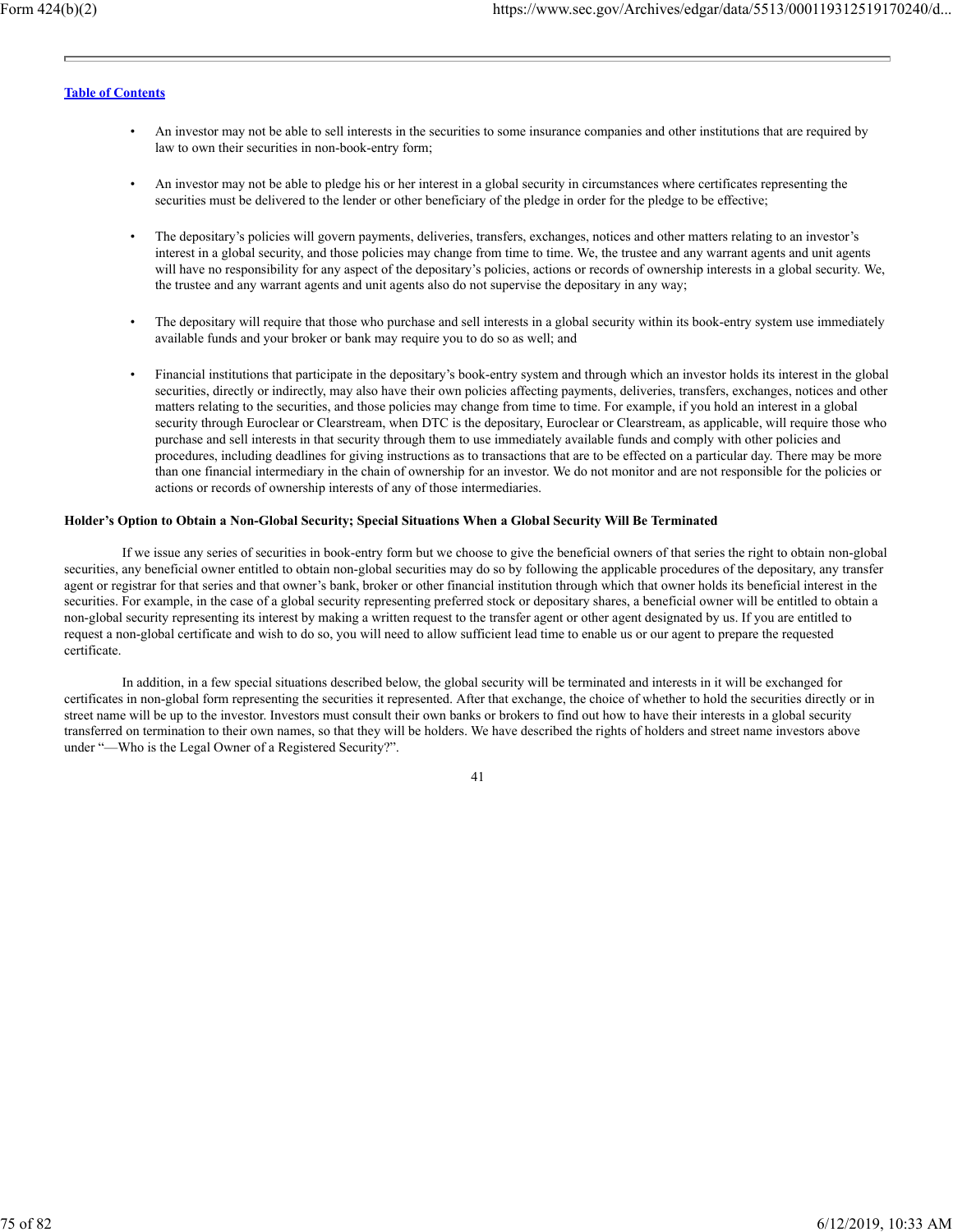The special situations for termination of a global security are as follows:

- if the depositary notifies us that it is unwilling, unable or no longer qualified to continue as depositary for that global security and we do not appoint another institution to act as depositary within the time provided for in the indenture or other agreement;
- if we notify the trustee, warrant agent or unit agent, as applicable, that we wish to terminate that global security; or
- in the case of a global security representing debt securities or warrants issued under an indenture, if an event of default has occurred with regard to those securities and has not been cured or waived.

DTC's current rules provide that it would notify its participants of a request by us to terminate a global security, but will only withdraw beneficial interests from the global security at the request of each DTC participant.

If a global security is terminated, only the depositary, and not we, the trustee for any debt securities, the warrant agent for any warrants or the unit agent for any units, is responsible for deciding the names of the institutions in whose names the securities represented by the global security will be registered and, therefore, who will be the holders of those securities.

#### **Considerations Relating to Euroclear and Clearstream**

Euroclear and Clearstream are securities clearing systems in Europe. Both systems clear and settle securities transactions between their participants through electronic, book-entry delivery of securities against payment.

Euroclear and Clearstream may be depositaries for a global security. In addition, if DTC is the depositary for a global security, Euroclear and Clearstream may hold interests in the global security as participants in DTC.

As long as any global security is held by Euroclear or Clearstream, as depositary, you may hold an interest in the global security only through an organization that participates, directly or indirectly, in Euroclear or Clearstream. If Euroclear or Clearstream is the depositary for a global security and there is no depositary in the United States, you will not be able to hold interests in that global security through any securities clearance system in the United States.

Payments, deliveries, transfers, exchanges, notices and other matters relating to the securities made through Euroclear or Clearstream must comply with the rules and procedures of those systems. Those clearing systems could change their rules and procedures at any time. We do not have control over those systems or their participants, and we do not take responsibility for their activities. Transactions between participants in Euroclear or Clearstream, on the one hand, and participants in DTC, on the other hand, when DTC is the depositary, would also be subject to DTC's rules and procedures.

### **Special Timing Considerations for Transactions in Euroclear and Clearstream**

Investors will be able to make and receive through Euroclear and Clearstream payments, deliveries, transfers, exchanges, notices and other transactions involving any securities held through those clearing systems only on days when those systems are open for business. These clearing systems may not be open for business on days when banks, brokers and other institutions are open for business in the United States.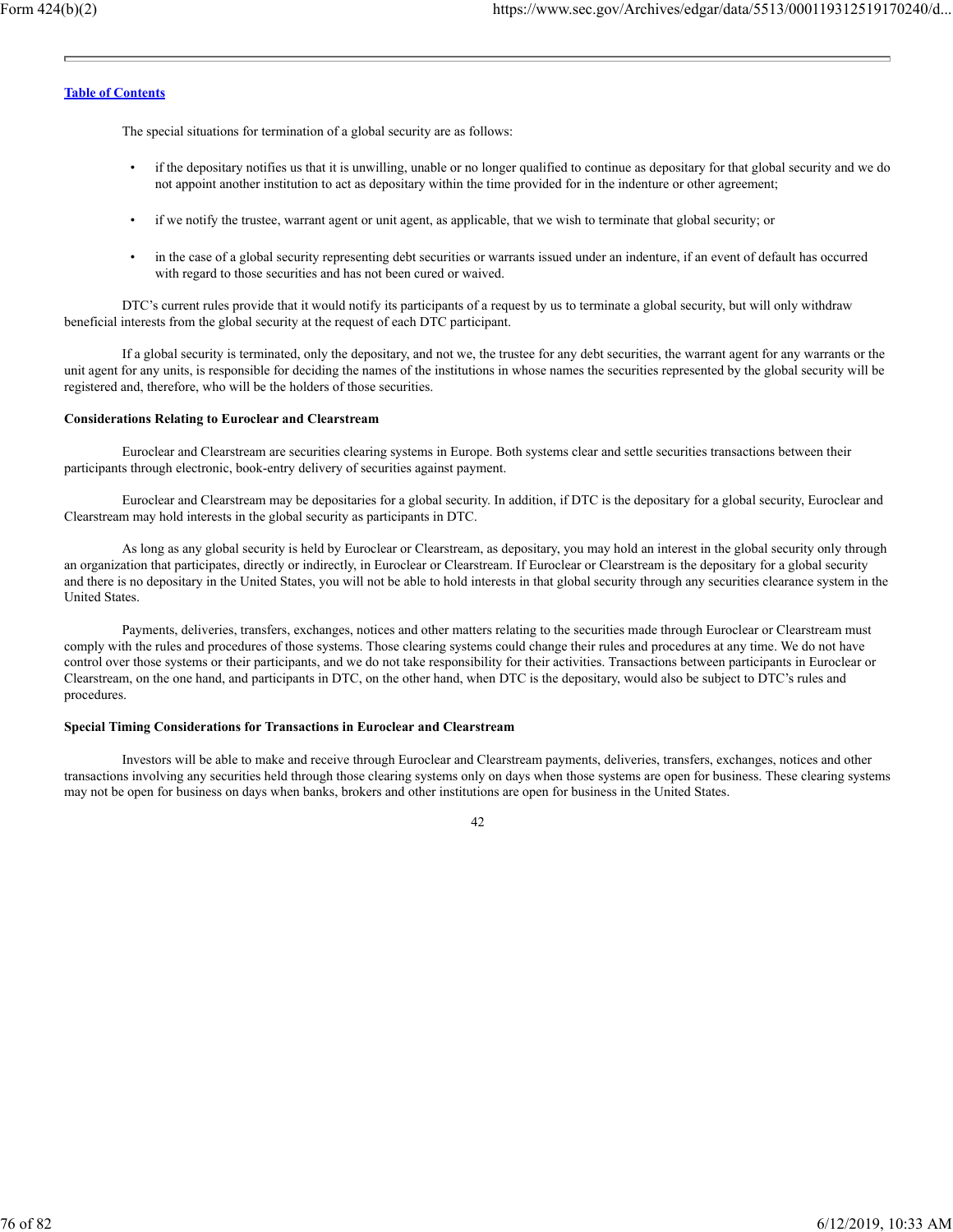In addition, because of time-zone differences, U.S. investors who hold their interests in the securities through these clearing systems and wish to transfer their interests, or to receive or make a payment or delivery or exercise any other right with respect to their interests, on a particular day may find that the transaction will not be effected until the next business day in Luxembourg or Brussels, as applicable. Thus, investors who wish to exercise rights that expire on a particular day may need to act before the expiration date. In addition, investors who hold their interests through both DTC and Euroclear or Clearstream may need to make special arrangements to finance any purchases or sales of their interests between the U.S. and European clearing systems, and those transactions may settle later than would be the case for transactions within one clearing system.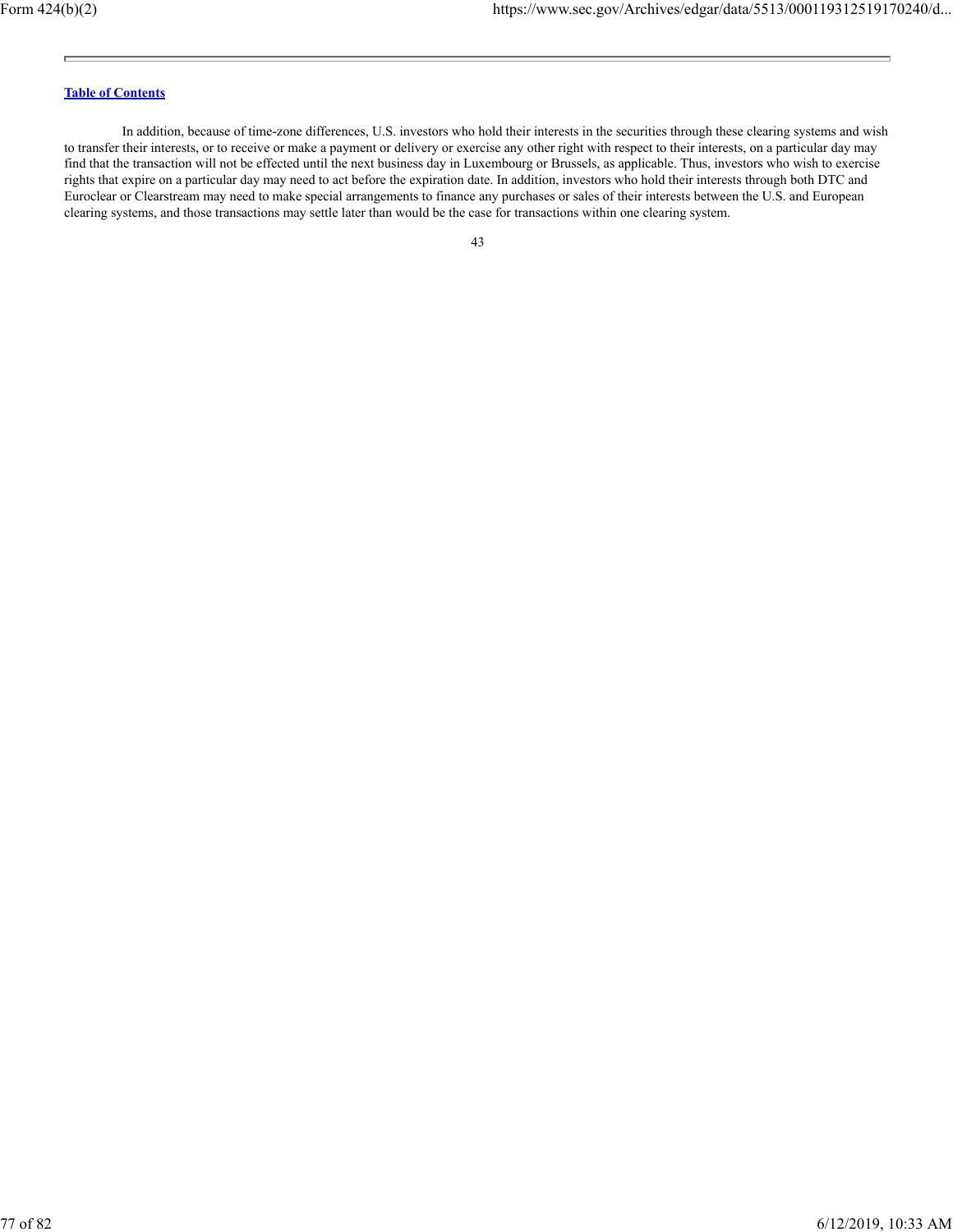### **PLAN OF DISTRIBUTION**

We may offer and sell the securities to or through underwriters or dealers for resale, and also may offer and sell the securities directly to other purchasers or through designated agents or a combination of these methods. Any underwriter or agent involved in the offer and sale of the securities will be named in the applicable prospectus supplement. We may also use this prospectus in connection with any rescission offer for securities described in this prospectus on the terms and conditions described in the applicable prospectus supplement.

Distribution of the securities may be effected from time to time in one or more transactions at a fixed price or prices, which may be changed, or at market prices prevailing at the time of sale, at prices related to such prevailing market prices or at negotiated prices. We may solicit offers to purchase securities directly from the public from time to time. We also may, from time to time, authorize underwriters acting as our agents to offer and sell the securities upon the terms and conditions set forth in any prospectus supplement.

In addition, we may issue the securities as a dividend or distribution or in a subscription rights offering to our existing security holders. In some cases, we or dealers acting with us or on our behalf may also purchase securities and reoffer them to the public by one or more of the methods described above. This prospectus may be used in connection with any offering of the securities through any of these methods or other methods described in the applicable prospectus supplement.

In connection with the sale of securities, underwriters may receive compensation from us or from purchasers of the securities, for whom they may act as agents, in the form of discounts, concessions or commissions. Underwriters may sell the securities to or through dealers, and such dealers may receive compensation in the form of discounts, concessions or commissions from the underwriters and/or commissions from the purchasers for whom they may act as agents. Underwriters, dealers and agents that participate in the distribution of the securities may be deemed to be underwriters, and any discounts or commissions they receive from us, and any profit on the resale of the securities they realize may be deemed to be underwriting discounts and commissions under the Securities Act. Any such underwriter, dealer or agent will be identified, and any such compensation received will be described as required in the applicable prospectus supplement.

We may enter into derivative transactions with third parties, or sell securities not covered by this prospectus to third parties in privately negotiated transactions. If the applicable prospectus supplement indicates, in connection with those derivatives, the third parties may sell securities covered by this prospectus and the applicable prospectus supplement, including in short sale transactions. If so, the third party may use securities pledged by us or borrowed from us or others to settle those sales or to close out any related open borrowings of stock, and may use securities received from us in settlement of those derivatives to close out any related open borrowings of stock. The third party in such sale transactions will be an underwriter and will be identified in the applicable prospectus supplement or a post-effective amendment.

If we offer securities in a subscription rights offering to our existing security holders, we may enter into a standby underwriting agreement with dealers, acting as standby underwriters. We may pay the standby underwriters a commitment fee for the securities they commit to purchase on a standby basis. If we do not enter into a standby underwriting arrangement, we may retain a dealer-manager to manage a subscription rights offering for us.

Unless otherwise specified in the related prospectus supplement, each series of the securities will be a new issue with no established trading market, other than the common stock. Any common stock sold pursuant to a prospectus supplement will be listed on the New York Stock Exchange, subject to official notice of issuance. We may elect to list any of the other securities on an exchange, but are not obligated to do so. It is possible that one or more underwriters may make a market in a series of the securities, but will not be obligated to do so and may discontinue any market making at any time without notice. Therefore, no assurance can be given as to the liquidity of the trading market for the securities.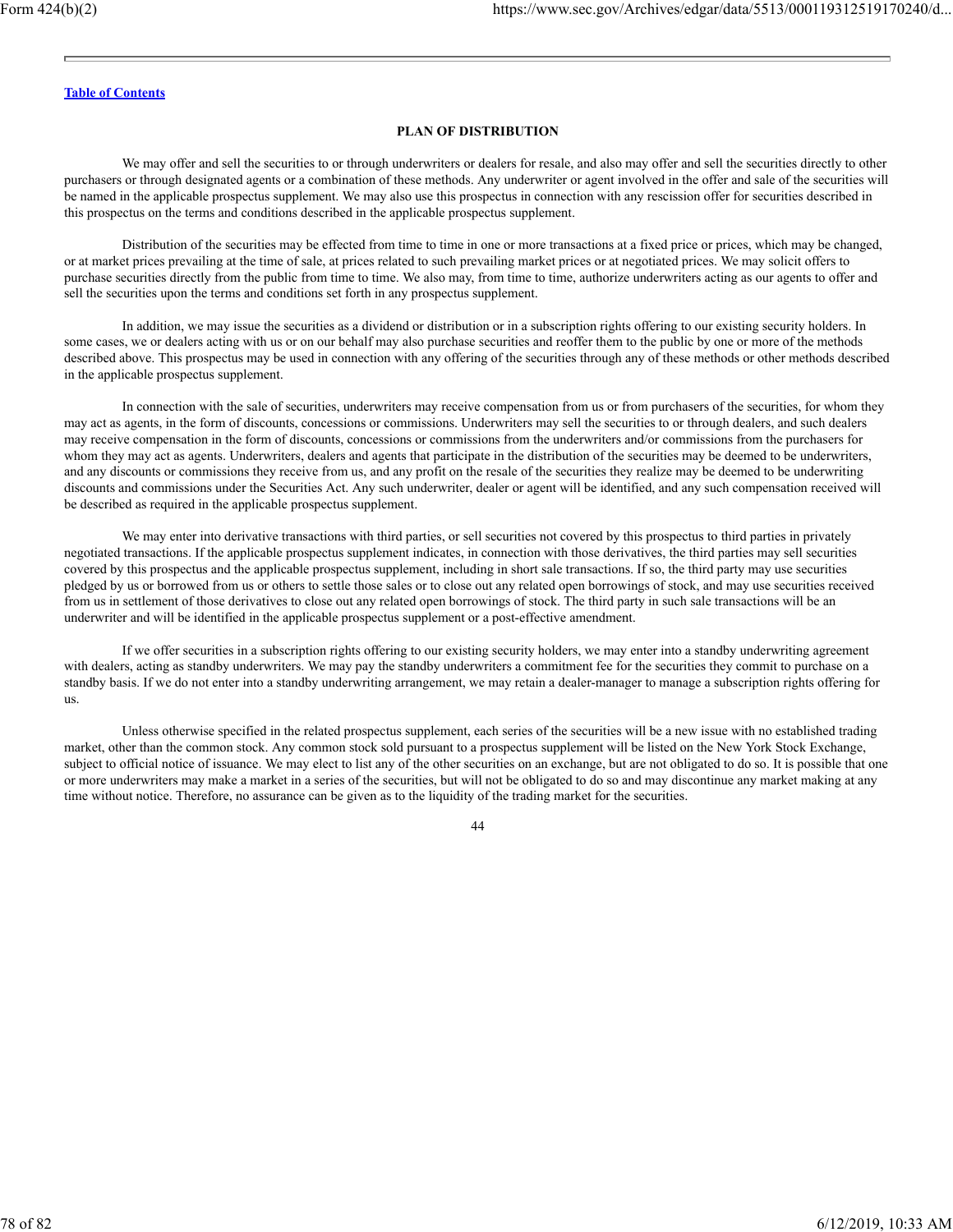If dealers are utilized in the sale of the securities, we will sell the securities to the dealers as principals. The dealers may then resell the securities to the public at varying prices to be determined by such dealers at the time of resale. The names of the dealers and the terms of the transaction will be set forth in the applicable prospectus supplement.

We may enter into agreements with underwriters, dealers and agents who participate in the distribution of the securities which may entitle these persons to indemnification by us against certain liabilities, including liabilities under the Securities Act, or to contribution with respect to payments which such underwriters, dealers or agents may be required to make in respect thereof. Any agreement in which we agree to indemnify underwriters, dealers and agents against civil liabilities will be described in the applicable prospectus supplement.

Underwriters, dealers and agents may engage in transactions with, or perform services for, or be customers of ours in the ordinary course of business.

If so indicated in an applicable prospectus supplement, we may authorize dealers acting as our agents to solicit offers by institutions to purchase the securities from us at the public offering price set forth in the prospectus supplement pursuant to delayed delivery contracts providing for payment and delivery on the date or dates stated in the prospectus supplement. Each delayed delivery contract will be for an amount not less than, and the aggregate principal amount or offering price of the securities sold pursuant to delayed delivery contracts will not be less nor more than, the respective amounts stated in the prospectus supplement. Institutions with whom delayed delivery contracts, when authorized, may be entered into include commercial and savings banks, insurance companies, pension funds, investment companies, educational and charitable institutions and other institutions, but will in all cases be subject to approval by us. The obligations of any purchaser under any delayed delivery contract will not be subject to any conditions except that any related sale of offered securities to underwriters shall have occurred and the purchase by an institution of the securities covered by its delayed delivery contract shall not at the time of delivery be prohibited under the laws of any jurisdiction in the United States to which that institution is subject. The prospectus supplement will state any commission payable for solicitation of these offers.

We and our designated agents or dealers, if any, may also use this prospectus in connection with a rescission offer with respect to any securities described in this prospectus. The accompanying prospectus supplement will describe the terms and conditions of any rescission offer.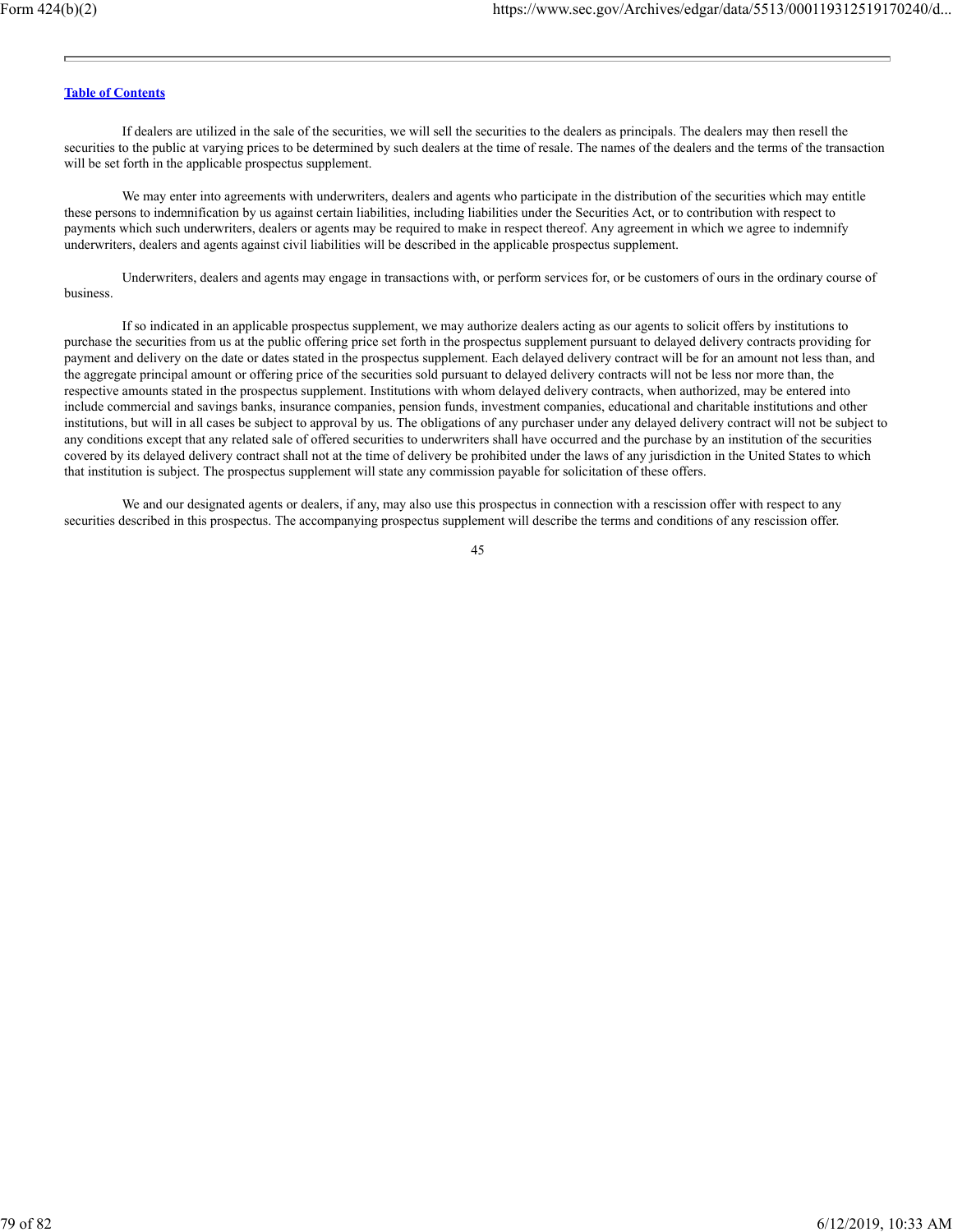$\blacksquare$ 

 $\equiv$ 

# **Table of Contents**

# **VALIDITY OF THE SECURITIES**

Unless otherwise indicated in the applicable prospectus supplement, the validity of the securities issued by us will be passed upon for us by Sullivan & Cromwell LLP, New York, New York.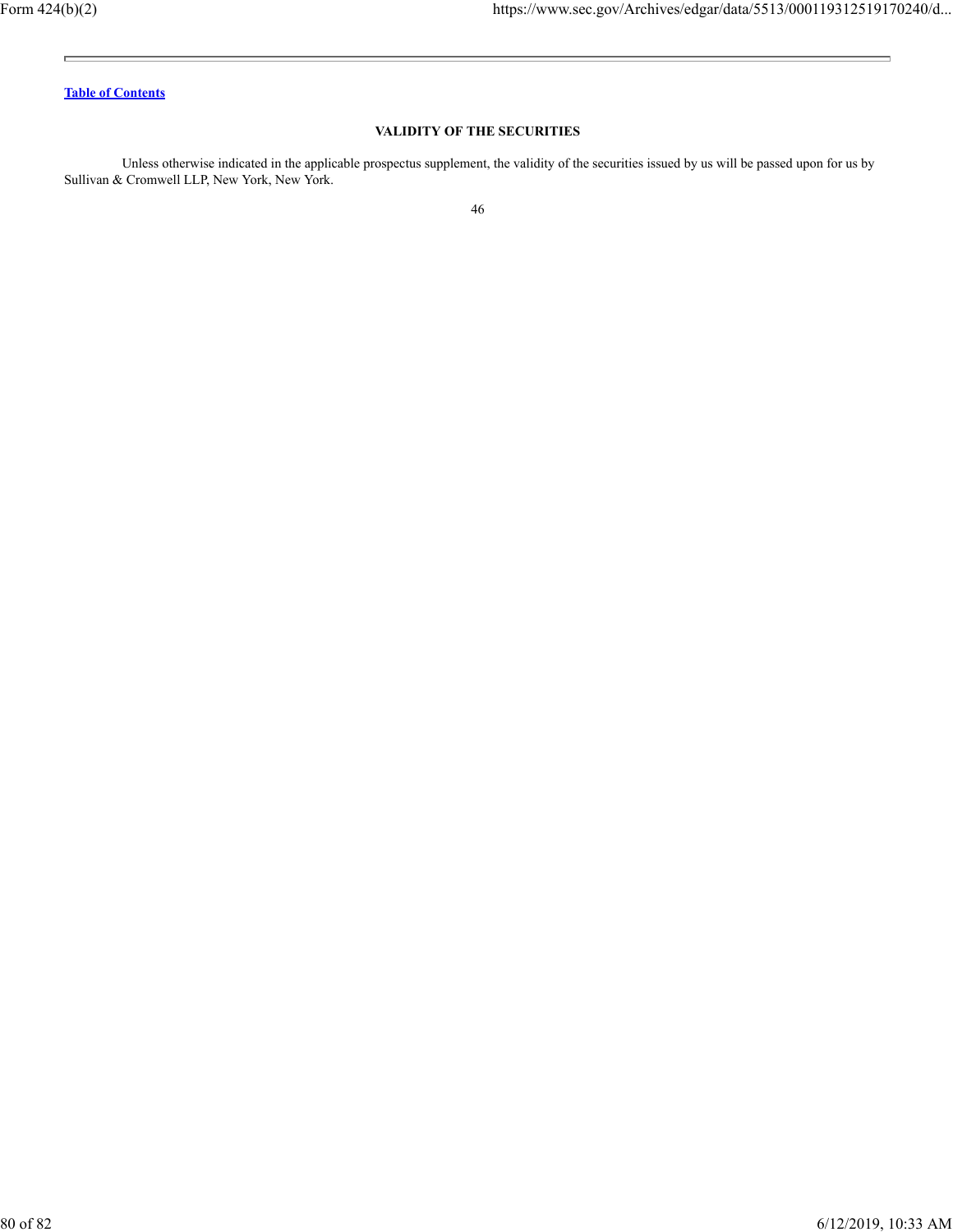### **EXPERTS**

Ernst & Young LLP, independent registered public accounting firm, has audited our consolidated financial statements and schedules included in our Annual Report on Form 10-K for the year ended December 31, 2016, and the effectiveness of our internal control over financial reporting as of December 31, 2016, as set forth in their reports, which are incorporated by reference into this prospectus and elsewhere in the registration statement. Our financial statements and schedules are incorporated by reference in reliance on Ernst & Young LLP's reports, given on their authority as experts in accounting and auditing.